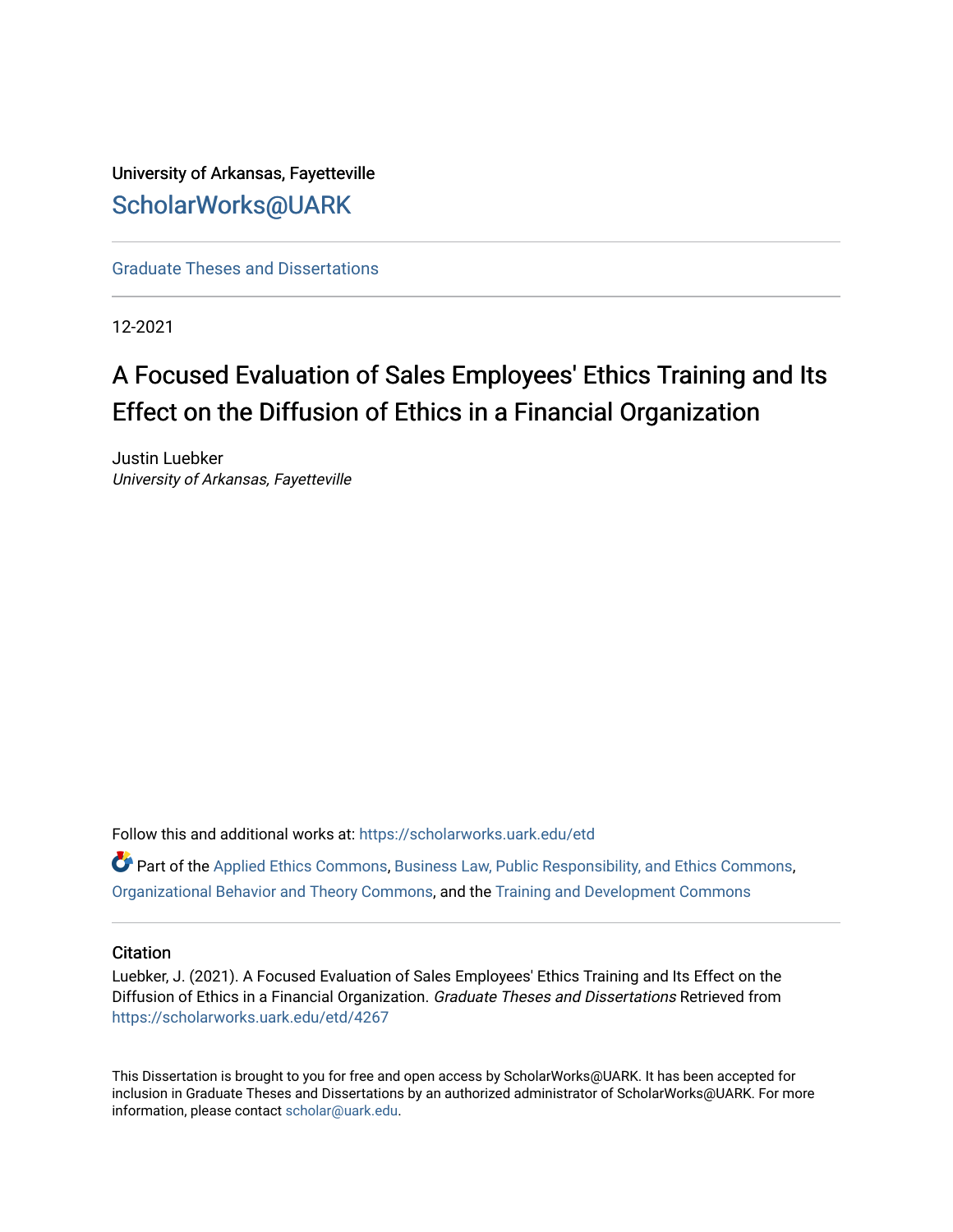# A Focused Evaluation of Sales Employees' Ethics Training and Its Effect on the Diffusion of Ethics in a Financial Organization

A dissertation submitted in partial fulfillment of the requirements for the degree of Doctor of Education in Human Resources and Workforce Development Education

by

Justin Luebker University of Central Arkansas Bachelor of Business Administration, 2000 University of Central Arkansas Master of Business Administration, 2004

> December 2021 University of Arkansas

\_\_\_\_\_\_\_\_\_\_\_\_\_\_\_\_\_\_\_\_\_\_\_\_\_\_\_\_\_\_\_\_\_\_\_\_\_ \_\_\_\_\_\_\_\_\_\_\_\_\_\_\_\_\_\_\_\_\_\_\_\_\_\_\_\_\_\_\_\_\_\_\_\_

This dissertation is approved for recommendation to the Graduate Council.

Claretha Hughes, Ph.D. Dissertation Director

\_\_\_\_\_\_\_\_\_\_\_\_\_\_\_\_\_\_\_\_\_\_\_\_\_\_\_\_\_\_\_\_\_\_\_\_\_

Yuanlu Niu, Ph.D. Xinya Liang, Ph.D.

Committee Member Committee Member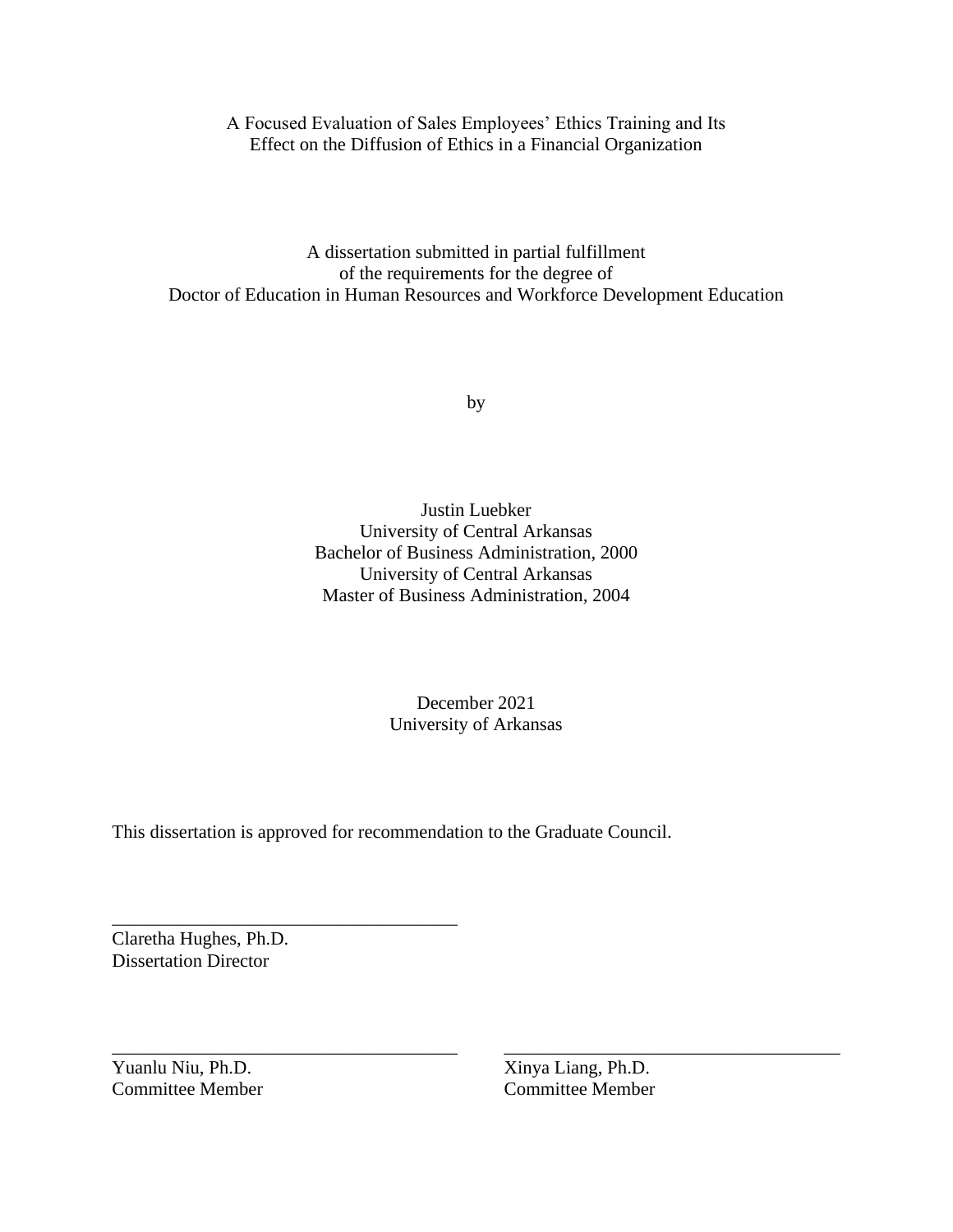# **ABSTRACT**

Ethical scandals have continued to batter corporate America into the twenty-first century. Companies such as Enron and MCI WorldCom became household names overnight because of ethical issues that shuttered the organizations' operations and stunned shareholders. Training has served as a primary mechanism for companies to impart ethical values in employees and leadership teams. However, despite the ongoing focus and resources dedicated to education and associate development in this area, historically there appears to be no diffusion of ethical standards within organizations. There is a lack of consensus in current research regarding the effectiveness of organizational ethics training and its ability to diffuse ethical standards to employees to influence their behaviors.

This mixed-methods study utilized Rogers' diffusion of innovations theory as a framework to investigate how ethics training impacts the diffusion of ethical standards throughout a financial organization and its frontline sales force. It examined the theory's five innovation characteristics of relative advantage, compatibility, trialability, observability, and complexity. The study also incorporated the work of Moore and Benbasat, utilizing their validated diffusion survey instrument as a primary avenue for data collection and examining three additional diffusion attributes that accompanied their research—image, result demonstrability, and voluntariness.

This paper serves as a new starting point for diffusion studies because the current body of research is silent in how diffusion of innovations theory informs the effectiveness of ethics training. It provides recommendations for future research in the fields of diffusion and human resources and workforce development education. It also offers a unique perspective and opportunity to identify a root cause of America's ethic scandal epidemic.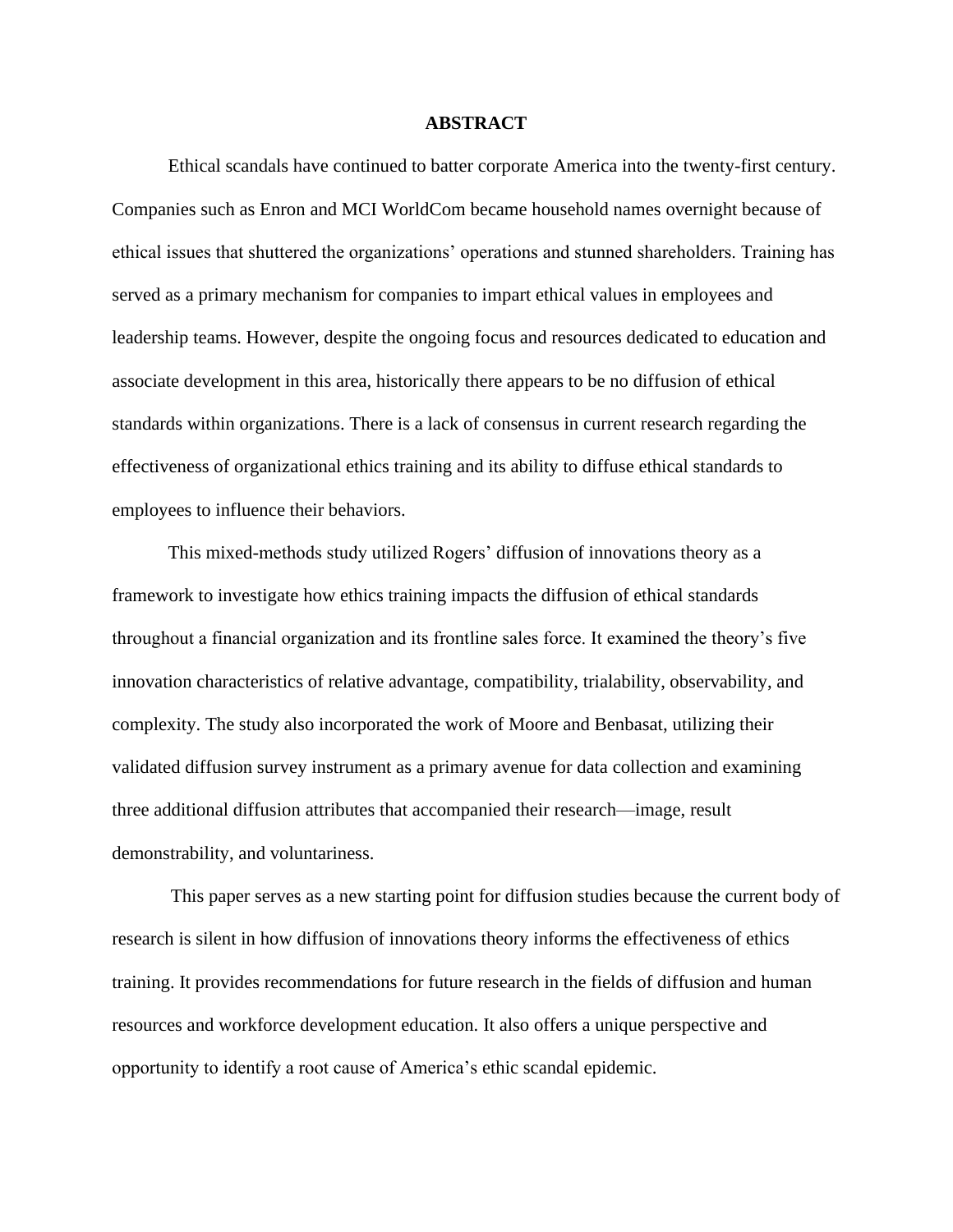# **TABLE OF CONTENTS**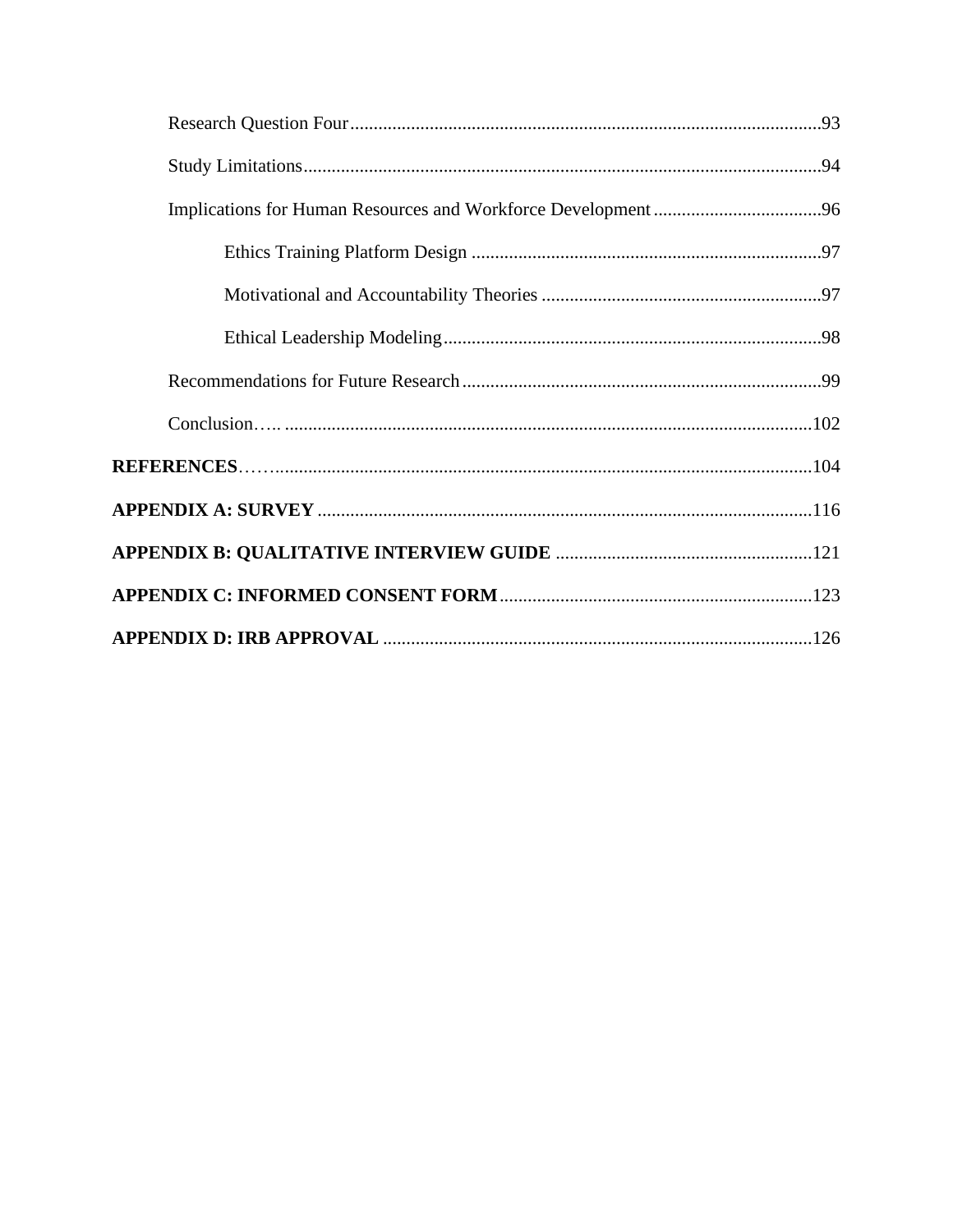#### **Chapter I**

# **INTRODUCTION**

A common tenant of ethics in society is an expectation for people to do the right thing, and this principal of ethics can be traced throughout one's lifetime. As children, individuals are taught the golden rule of doing unto others as you would have them do unto you. In all levels of competitive sports, athletes are challenged to embrace sportsmanship and promote fairness during competitions. As adults, parents are expected to raise children who make proper decisions and abide by the morally right things to do. Even at the macro levels of community and corporations, service projects and initiatives are expected to encourage participants to make a difference in society. However, some human behavior in society leads one to question if these efforts to teach and instill ethics are falling short of what are considered to be reasonable standards.

If ethics is such a strong foundational component of society taught to all members, why are extraordinary stories of business misconduct continuing to surface? Concerns around the ethics of businesses have been ongoing, making headlines a half-century ago (Raymond, 1961). Fast forward several decades and recent history has been replete with staggering headlines of unethical behavior among recognized names in corporate America (Hadjicharalambous & Shi, 2015). These incidents have occurred despite an inflow of legislation designed to ensure solid, ethical business practices and a movement by businesses to adopt stronger ethics policies (Weber, 2015). If these rules appear to be falling short, is it fair to question the effectiveness of educational efforts in diffusing ethics throughout organizations?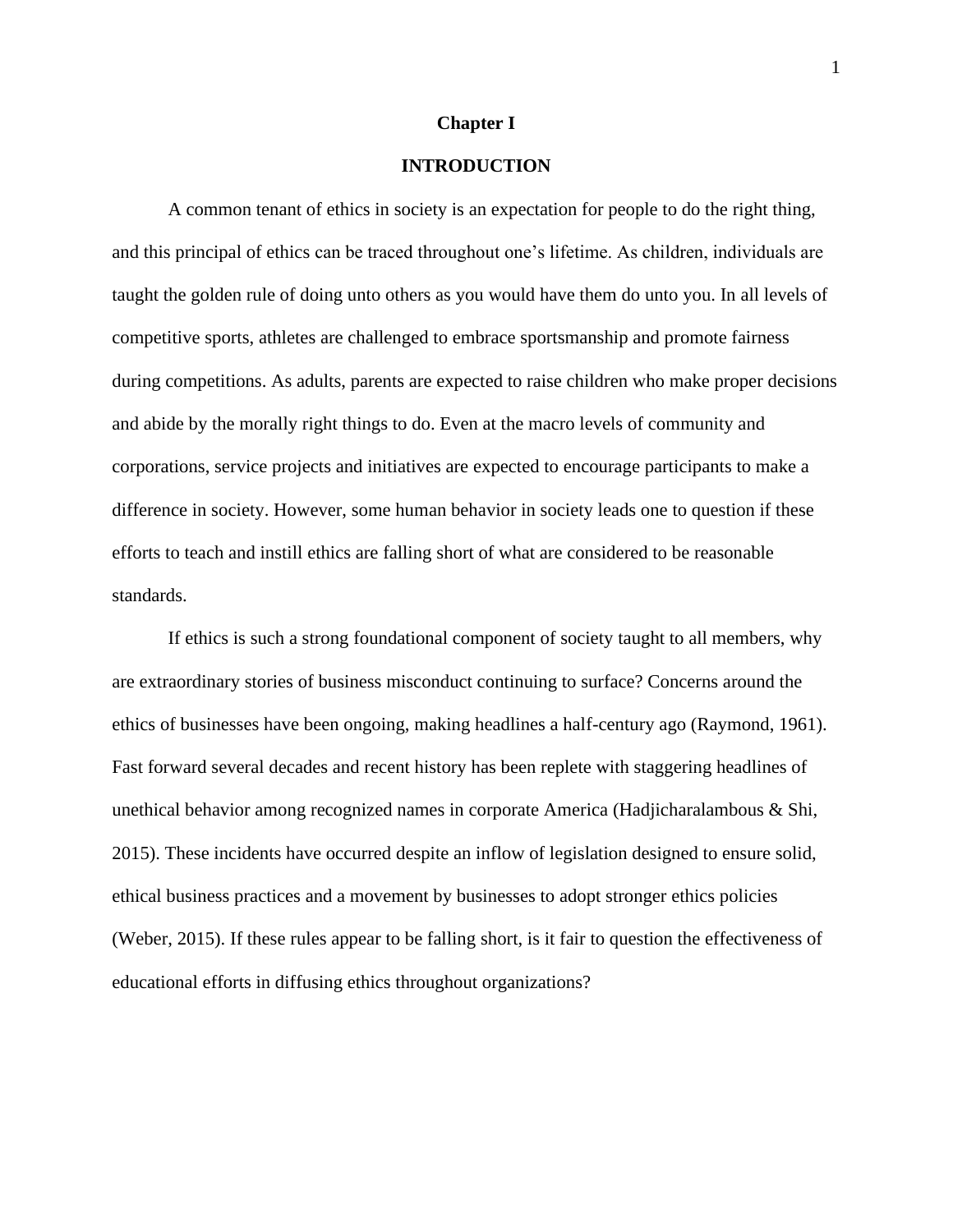#### **A Recent History of Ethics**

The 21st century was ushered in with the Enron scandal—the story of an underperforming company masquerading as a beacon of innovation and a wealth-creation engine for investors (Healy & Palepu, 2003). Through a series of inappropriate financial practices and violations of accounting standards, Enron kept its problems buried, and the company eventually filed for bankruptcy at the end of 2001 (Olson & Mendoza, 2015). The American public no sooner digested the news of Enron before it was faced with another corporate ethical debacle when MCI WorldCom saw its collapse in 2002 with bankruptcy filings and news of accounting fraud totaling billions of dollars (Maniam & Teetz, 2005). Fast forward a few years and the news was even grimmer. The United States experienced its most significant economic decline since the world wars during the Great Recession of 2007 to 2009 (Brooks & Manza, 2013). This catastrophe inflicted damage across global markets and was dubbed a risk-laden failure among banks and the government agencies responsible for their oversight (MacKenzie et al., 2012).

It should be noted that the storyline of questionable ethical behaviors is not limited to high-profile corporate scandals with the potential for big payouts. Ethics applies to actions and situations that could be deemed minor or unimportant by many. For example, surveys have pointed to higher levels of perceived stress in the workplace and an increased likelihood of employees engaging in questionable conduct (Selart & Johansen, 2011). Stress is prevalent because the corporate landscape is not slowing down with shifting technologies and globalization adding to its intricacies (Hughes et al., 2019). Inappropriate behavior has entered the mainstream with workers acknowledging they have called into work sick when they were not ill, lied to customers, prepared reports that contained skewed or inaccurate information, treated other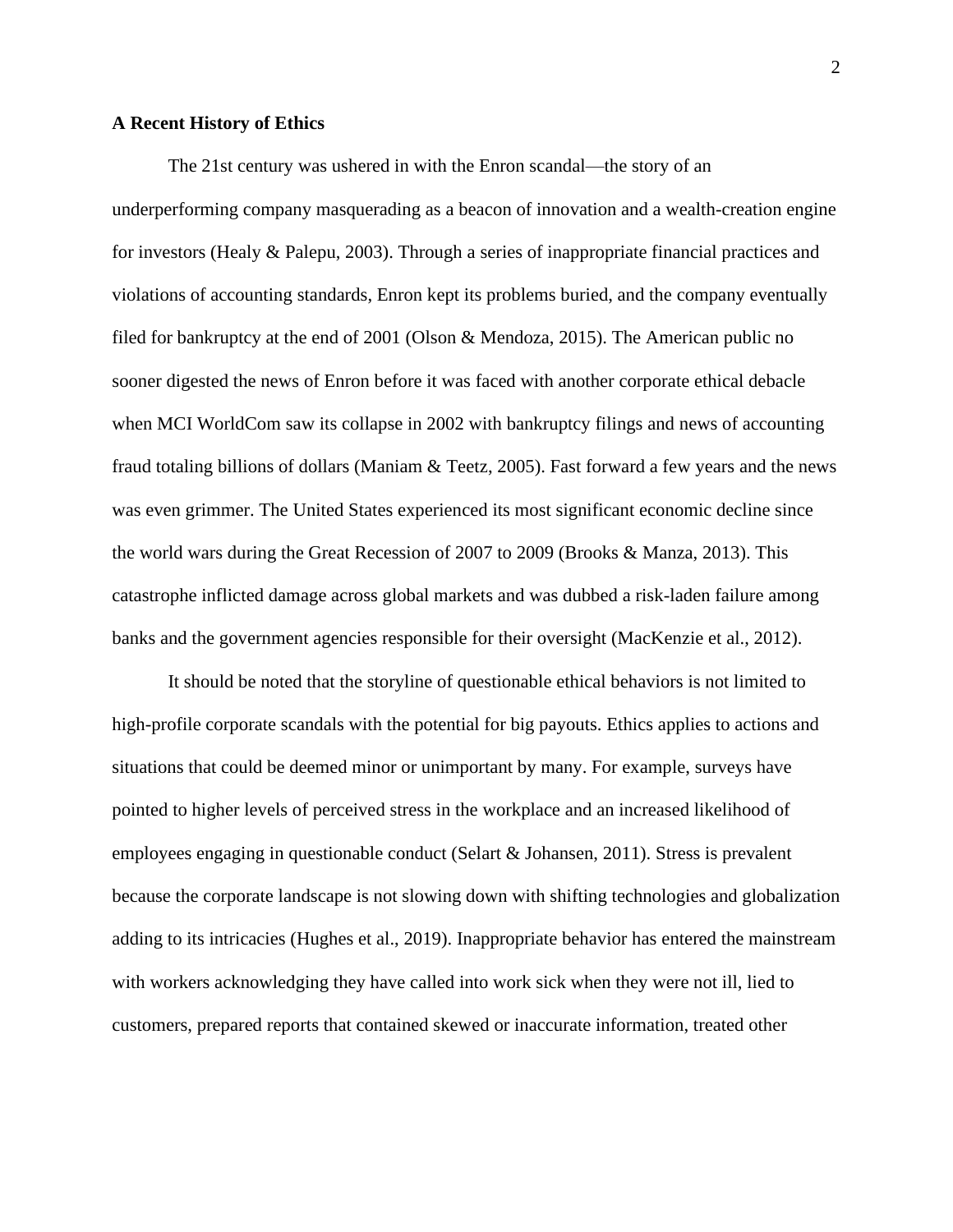workers in a derogatory manner, and purposely produced work that was of an inferior quality (Boyd, 1997).

Following the Great Recession, the virtues and character that play into ethical decisionmaking became a significant topic of interest (Crossan et al., 2013). The influences of ethical conduct standards within an organization were shown to reverberate through its team members who serve as vehicles of business performance (Chun et al., 2013). However, a review of the literature shows the interest in utilizing ethical approaches in business practices (Buckley et al., 2001) and a renewed interest in training to diffuse ethical principles within the workforce surfaced many years before this time (Wells & Schminke, 2001). Buckley et al. (2001) noted a focus on ethical standards reflect public relations and political risks in focusing on profits over people and a business response to employees that are skeptical and not committed to a particular organization. Maniam and Teetz (2005) stated ethical failures can have a domino effect of slower economic growth, hitting businesses with an increase in their costs which are eventually passed to the different players in the market. Wells and Schminke (2001) demonstrated ethics training was already mainstream prior to the scandals with Enron and MCI WorldCom.

#### **Competing Views of Ethics**

Before beginning a debate on the effectiveness of ethics training, the question of how ethical standards are delineated should begin the conversation. Is it possible that ethics compels multiple viewpoints in its definition and practice? One shocking statistic reflects a view by eight in 10 Americans that no outright benchmark of ethics exists (Maniam & Teetz, 2005). Other research questions the internal moral compass of workers, revealing a need of employees to set their sights on someone in leadership to influence or direct their ethical decision-making (Brown et al., 2005).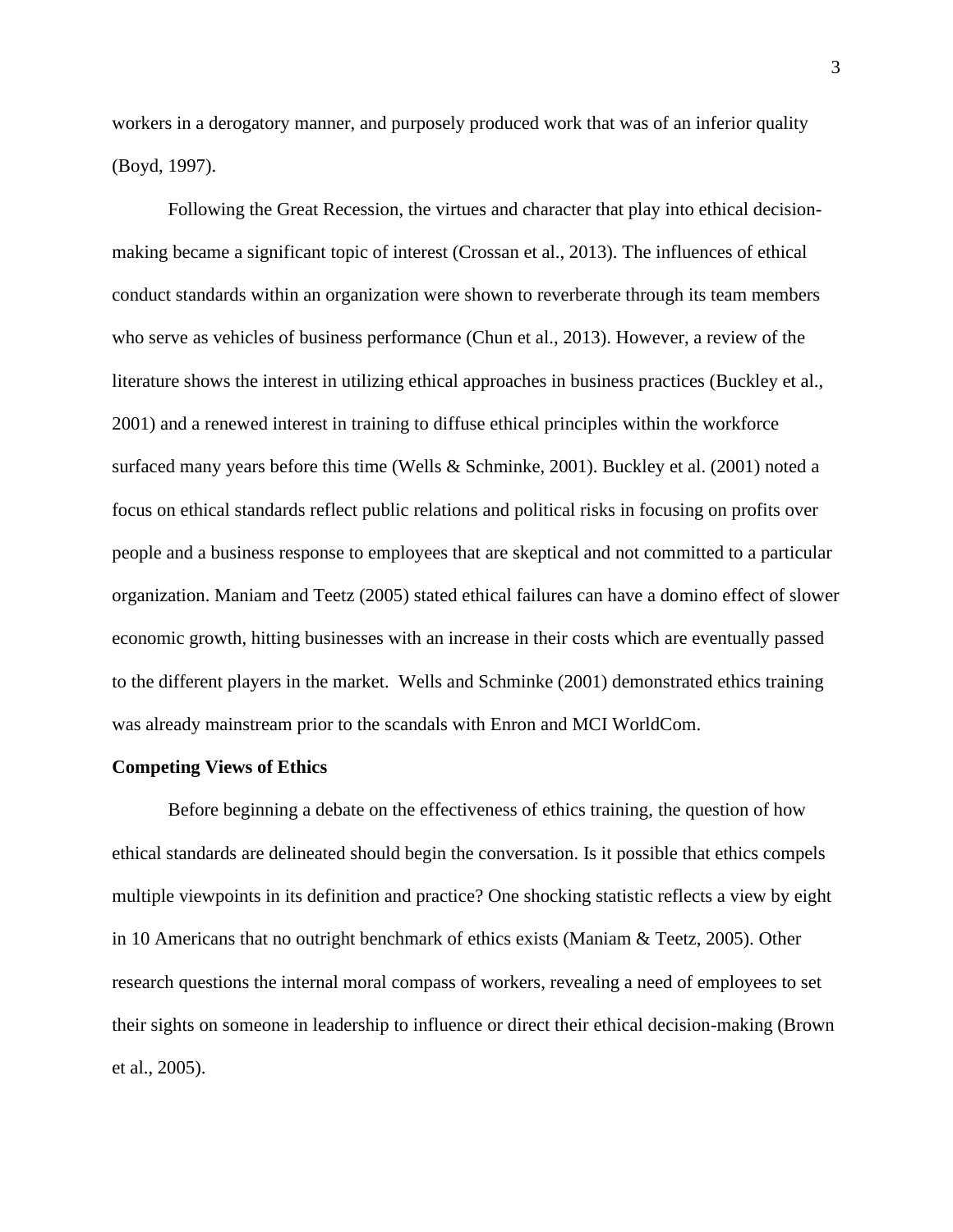In attempting to articulate the meaning of ethics, several descriptions rise to the surface. Some definitions point to the basic concept of a dichotomous nature in explaining situations in terms of right and wrong or good and bad (merriam-webster.com). Others quantify ethics in theoretical terms, steering clear of characterizations that are rigid and distinct (Maniam & Teetz, 2005) while still attempting to clarify behavior that is considered normal (Buckley et al., 2001). Buckley et al. marginally blends the concepts of ethics and morals, using moral judgments as a means to define ethics. Other classifications take a slightly different approach, clarifying morals as a way to prevent individual injury and guarantee conduct viewed as appropriate and good (Lashley, 2016). Another definition of ethics takes a commercial focus, utilizing morality to define ethical practices in terms of business practices (Hadjicharalambous & Shi, 2015).

If practitioners cannot agree on a definition of ethics, what challenges are they are facing that is enticing the disagreement? There are several concerns regarding challenges to reaching consensus on ethics in the workplace. These concerns include diversity and ethics, ethical sensitivity, and the interactions of workplace stress and ethics.

**Diversity and Ethics.** The challenges and benefits of diversity and ethics garnered attention decades ago through the work of Boyer and Webb (1992). One challenge is building consensus on a set of shared values among groups of people who are diverse and represent varying perspectives (Buckley et al., 2001). Sex, age, educational background, and religious beliefs have all been linked to different decision-making outcomes in ethical scenarios.

Diversity can also extend to the realm of psychology with a variety of personality traits such as a desire for power, extroversion, and locus of control influencing ethical decisionmaking and identifying solutions for complex situations (Hadjicharalambous & Shi, 2015). Appropriate knowledge, skills, and understanding of individual differences are needed in today's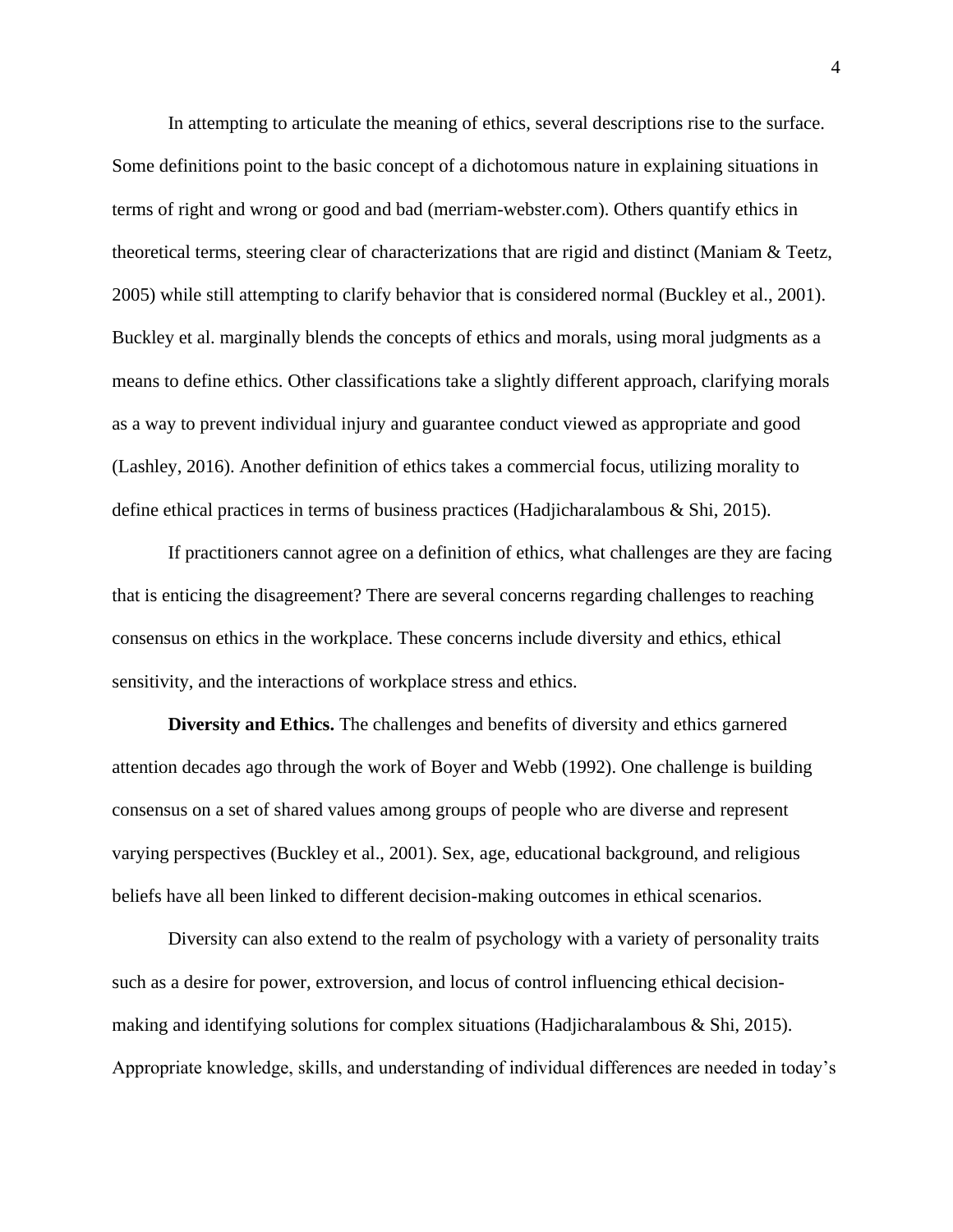workforce to allow for effectual interactions among stakeholders (Hughes, 2019). Organizations dedicated to elevating diversity and ethics together in a position of prominence experience the benefits of the two working together, bringing value to workers, managers, and customers (Hughes, 2018).

**Ethical Sensitivity.** A second concern lies within the presence of ethical sensitivity in individuals (Treviño & Brown, 2004). This argument derives from the notion that an individual cannot demonstrate ethical judgment if he or she cannot distinguish an issue exists (Geva, 2006). In this case, the person's response or lack of a reaction cannot be explained in terms of ethical judgment because there was no awareness of a problem to trigger an action (Treviño & Brown, 2004). There can also be times when an individual recognizes a decision must be made without realizing an ethical component is present in the dilemma (Geva, 2006).

Ethical sensitivity also has roots at the organizational level. An organization's culture and atmosphere can have significant influence in how individuals behave and the level of ethical sensitivity they display. This convergence of culture and ethical sensitivity further can define how companies are governed (Chan & Cheung, 2012).

**Workplace Stress and Ethics.** A third concern can potentially be found in the link between workplace stress and ethics. Boyd (1997) asserted a majority of workers feel pressure because of expectations at work and impacts to their balance between family and job. He found these burdens were increasing over time as businesses continue to operate in an environment of rapid change, resulting in half of employees at the time feeling compelled to engage in activities that are unethical or illicit in an effort to cope with the rising anxieties and demands on-the-job (Boyd, 1997). Two decades later, COVID-19 has worsened these issues, exacerbating the balance between family and job. This has been found to be especially true for working women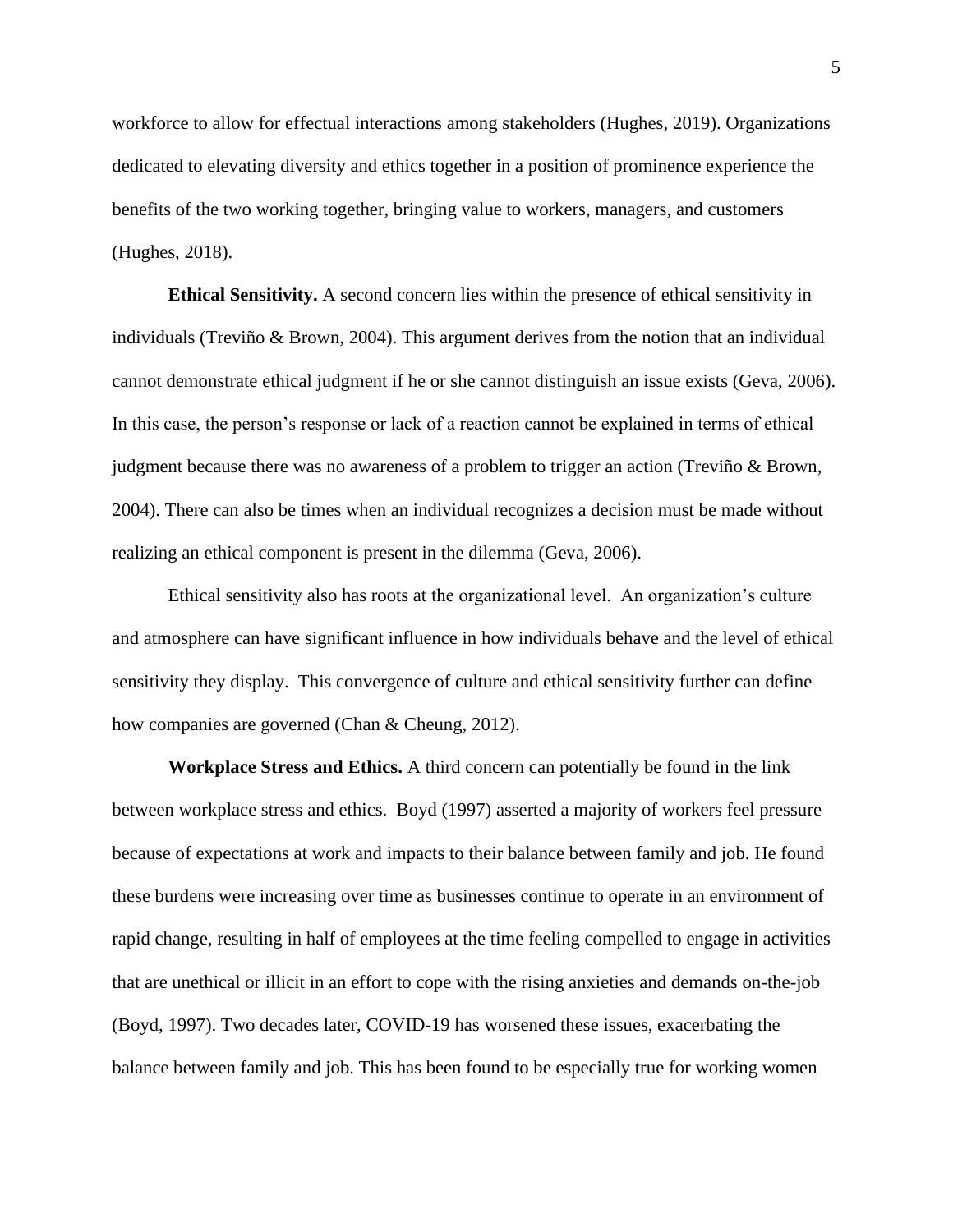(Couch et al., 2020). Some impairment in moral awareness to recognize problems has been found to be a product of workplace stress (Selart & Johansen, 2011).

Although differing views and definitions of ethics present challenges to businesses, there is consensus that tackling ethical challenges is a requirement for contemporary organizations (Selart & Johansen, 2011). Alignment among leaders in the business community sheds light on the need to embrace the debate of ethical decision-making and moral issues. Individuals at the top of organizations and businesses should recognize ethics as an issue where there can be no concessions and negotiations. It must become part of the organization's essence and identity (Reynolds, 2019).

#### **The Role of Human Resources and Workforce Development in Ethics**

One may ask how human resources and workforce development fits in defining ethical standards and encouraging their diffusion within the organizational context. HRD practitioners have a strong role to play in tackling the business of ethics, serving in both a capacity to champion the development of the workforce while keeping leadership grounded in its approach to please stakeholders (MacKenzie et al., 2012). Ultimately, this is one of the ways human resource teams can make contributions to the organization's financial bottom line. Positive employee citizenship actions and concern for organizational goals and objectives can all be enhanced and driven through adhering to ethical standards because moral leaders generate focus, movement, and reinforcement on ethical norms (Mo & Shi, 2017).

Chun et al. (2013) found that adhering to ethical standards produced results associated with an optimistic social climate for employees, boosting employee job satisfaction and overall commitment to the organization. Upholding ethical standards increases effective recruiting, hiring, and retaining talent as it clears the way for fairly and consistently evaluating performance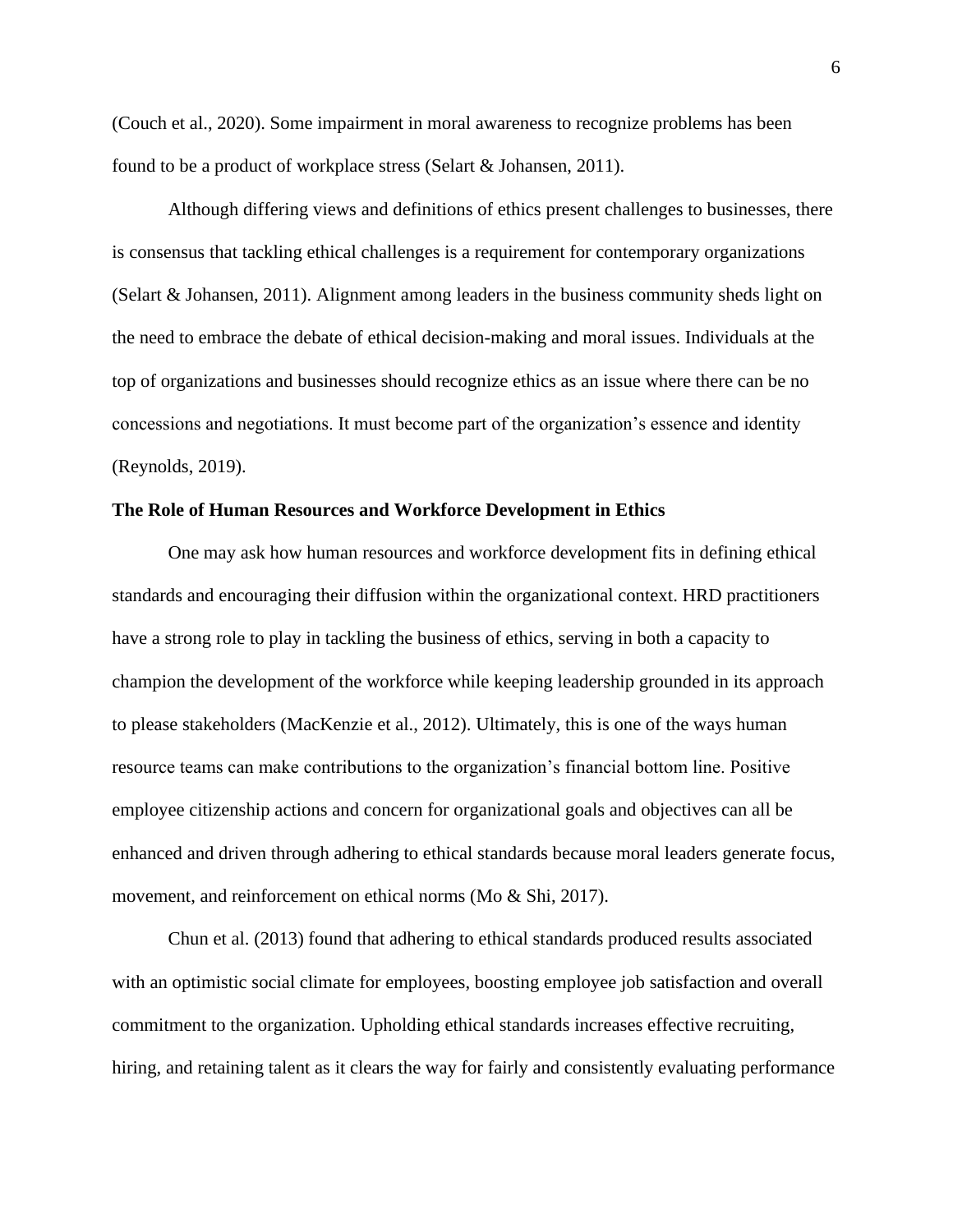and rewarding employees through pay and incentive programs. Potential new-hires and current employees view the adherence to ethical standards as a benefit because it serves as a connector to the employer crafting a fair workplace where they will be treated appropriately (Buckley et al., 2001). It also serves as a central point in a company's culture, defining how employees should interact and respond as a representative of the organization, and codifying these beliefs via leadership and organizational development (MacKenzie et al., 2012).

#### **Methods of Governing Ethics**

To reinforce ethics education efforts and the dissemination of ethical standards, organizations utilize different mechanisms to influence employee behaviors. These include code of ethics programs (Kaptein, 2011) and ethical leadership modeling (Brown & Treviño, 2014). Legislative bodies also provide a level of reinforcement by formalizing regulations that seek to force individual and business compliance with ethics (Ridnour et al., 2001).

**Code of ethics.** A popular way to address ethics within the organizational context is through the use of a formalized code of ethics (Geva, 2006). This practice arose to prominence in the early 1990s when most corporations in the United States elected to codify their guidelines (Weaver & Treviño, 2001). Figures ranged as high as three in four large American firms having a code of ethics on file (Singh et al., 2018). These codes strive to fabricate moral standards into the essence of the organization, representing leaderships' values as a defining part of the company ethos (Valentine & Fleischman, 2004). They may include exception language that provides guidance to unique circumstances (Geva, 2006). However, critics of formalized codes of ethics state they can be ineffective because employees may not demonstrate the desired behaviors because their beliefs do not align with company standards (Valentine & Fleischman,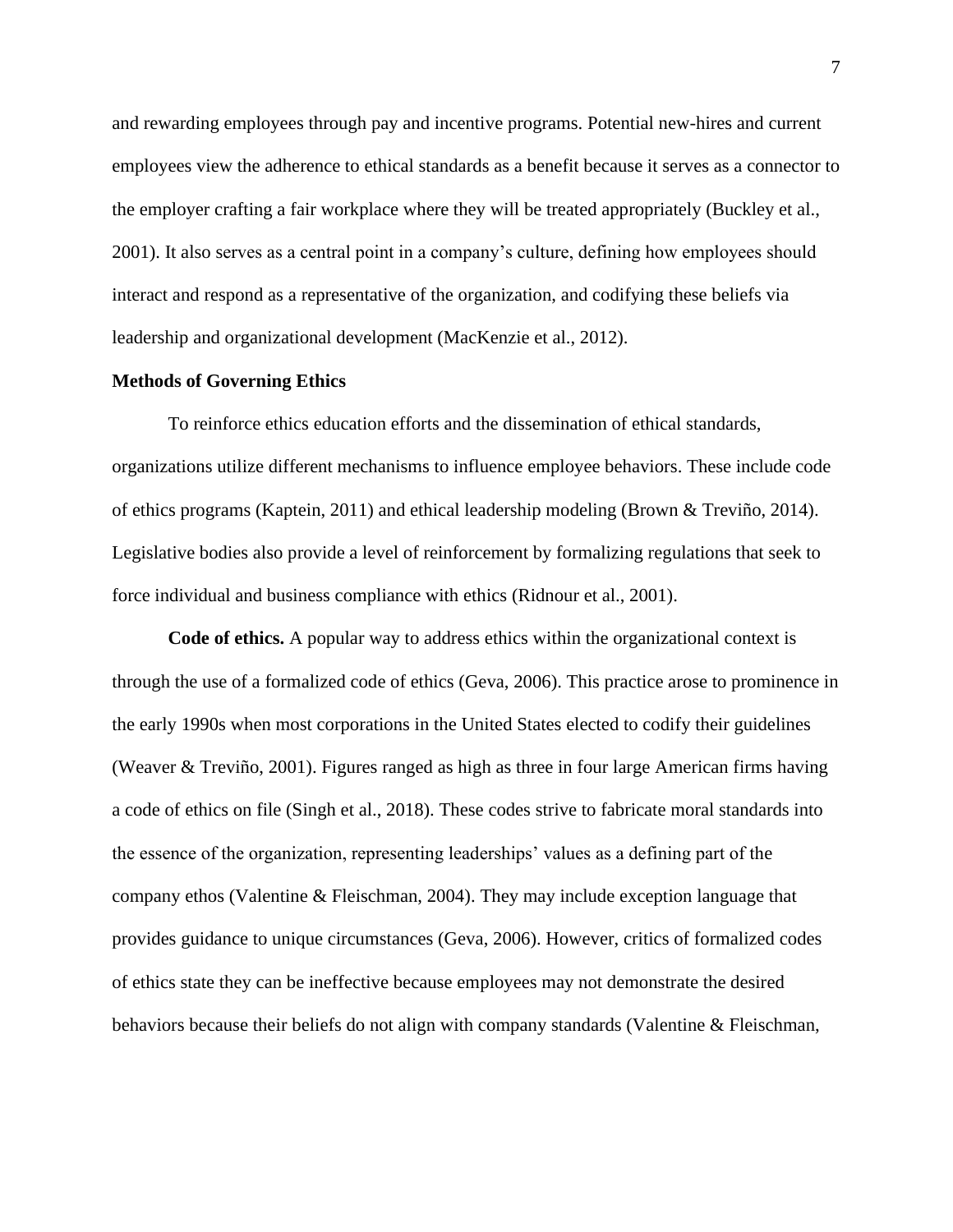2004). They must also be utilized in conjunction with other ethical mechanisms within the organization to achieve effectiveness (Singh et al., 2018).

Formalized codes are only the first line of defense in promoting ethical conduct. Structures such as ethics offices (Weaver & Treviño, 2001) and committees (Singh et al., 2018) can signify a stronger level of commitment to the governance of ethics and create visible symbols for these efforts. These structures can support monitoring activities where employees can report concerning activity without revealing their identities. They can also serve as an outlet in providing advice and support to the workforce (Weaver & Treviño, 2001).

**Ethical leadership modeling.** Another tool in the organizational arsenal is the modeling of ethical behaviors by corporate executives and managers. Codes of conduct, structures, and training programs will likely be ineffective if members of management do not embrace corporate espoused values and lead by example (Maniam & Teetz, 2005). Leadership roles typically afford individuals with a visible position within the business to which others focus their attention (Brown et al., 2005). This prominence gives executives a means to not only reflect the desired behaviors but also display outward gratification when they observe others embracing the values of the organization (Buckley et al., 2001).

Overall, ethical leadership modeling generates positive responses in workers and their willingness to take ownership in the organization (Wells  $\&$  Schminke, 2001) while boosting their inclination to display leadership qualities in their current roles (Mo  $\&$  Shi, 2015). Supportive leadership characteristics can generate huge payoffs in building a solid work environment through increases in job satisfaction and commitment from team members (Jaramillo & Mulki, 2008). Conversely, if leaders fail to consistently lead by example or do not commit to promoting ethical values as a topic of everyday importance, employees view these actions as ineffective in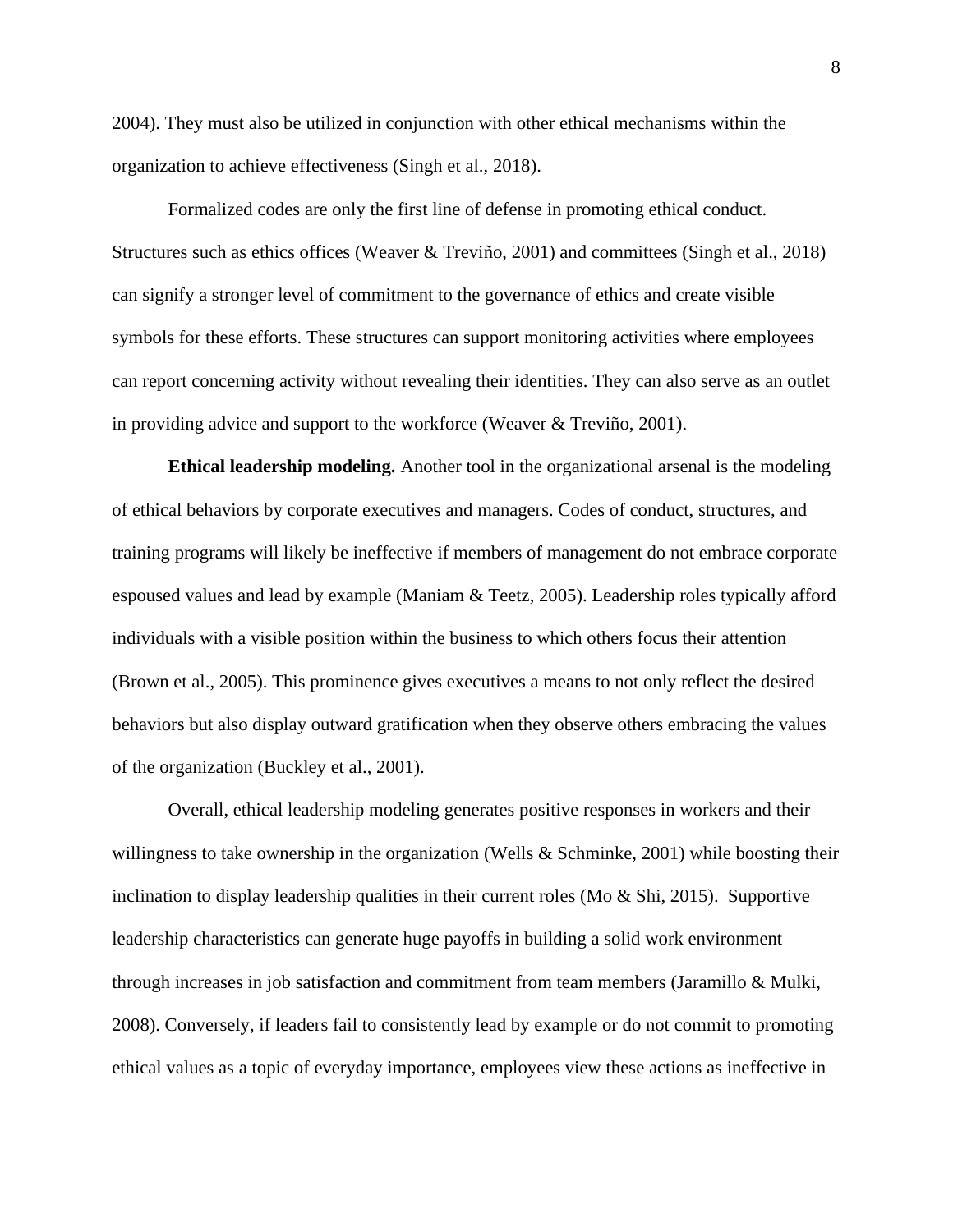challenging team members to uphold the company's values and standards of excellence (Maniam & Teetz, 2005).

**Legislative methods of governing ethics.** Lawmakers and governing bodies have attempted to force ethical compliance through various pieces of legislation, rules, and policies in the United States. However, these directives can prove to be decades-long battles as laws come and go through waves of regulation and deregulation in industries such as banking, finance, and utilities (Ridnour et al., 2001). Technology often forces these regulatory changes as economic sectors face constant, brisk changes (Hughes et al., 2019). Another challenge is the notion that actions deemed as ethical are often assumed to be legal, but ethical and legal standards are not always one and the same (Maniam & Teetz, 2005). Legal compliance does not guarantee moral behaviors. Laws often suffer from poor wording and a narrow focus, proving ineffective in addressing the heart of the problem and providing businesses loopholes to true governance (Appelbaum et al., 2009).

Despite their shortcomings, rules and laws abound. Following the collapse of Enron through the beginning of the Great Recession, a focus on governance and codifying policies was at its highest point across the American and global economies (Adams, 2012). In the United States, the Financial Accounting Standards Board (FASB) and the Securities and Exchange Commission (SEC) are two entities at the forefront of setting accounting benchmarks for corporations. Their goal is to craft definitive standards to make clear expectations of transparent financial reporting in firms. The downside of these well-defined directives is an approval structure that seeks agreement among stakeholders and an overwhelming specificity that can limit the use of the rules in broad applications (Healy & Palepu, 2003). Other entities that serve as regulators with heavy influence in the financial sector include the Office of the Comptroller of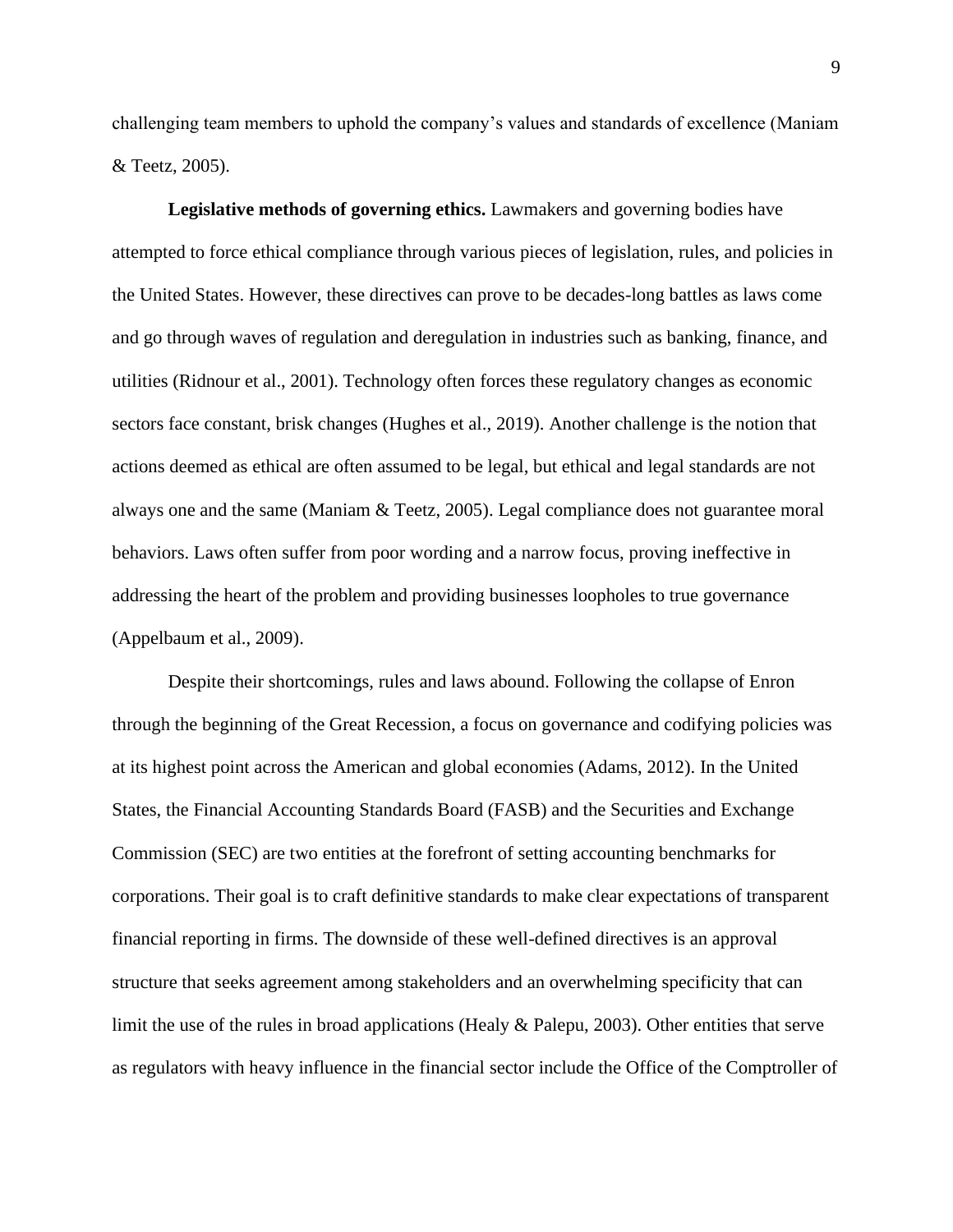the Currency (OCC), the Federal Reserve, and the Federal Deposit Insurance Corporation (FDIC) (Adams, 2012).

#### **Training as a Primary Control for Ethical Behaviors**

Ethics training is one of the most popular organizational methods of diffusing information about which behaviors are considered acceptable among employees and managers (Wells & Schminke, 2001). It is considered a typical ingredient in many business ethics platforms (Weber, 2007), and most organizations have instituted some sort of recognized training routine (Weber, 2015). There is consensus that to properly integrate strong business ethics principles and ideals into an organization, an inclusive training platform should be implemented to empower members to take an ownership interest in educating themselves (Rampersad, 2006). Information surrounding ethical norms must be diffused within every part of the organization with all associates grasping and applying these ideals (Sekerka, 2009).

Research has indicated ethics training programs are viewed by workers in a positive light, creating a sensitivity to ethical actions on-the-job and guiding employees to make morally appropriate decisions (Appelbaum et al., 2009). They may be guided by formal platforms such as ethics training committees in some corporations (Singh et al., 2018). However, it is unclear if the training application or simply its presence impacts the perception of effectiveness (Appelbaum et al., 2009).

Like formalized codes, training programs have their opponents. Wells and Schminke (2001) state many individuals question the effectiveness of training as a direct result of continued negative employee behaviors and the presence of high stress to perform in the workplace. The structures of these programs often come under fire because they lack in-depth development and do not demonstrate an understanding for applicable theory (Wells & Schminke, 2001). Ritter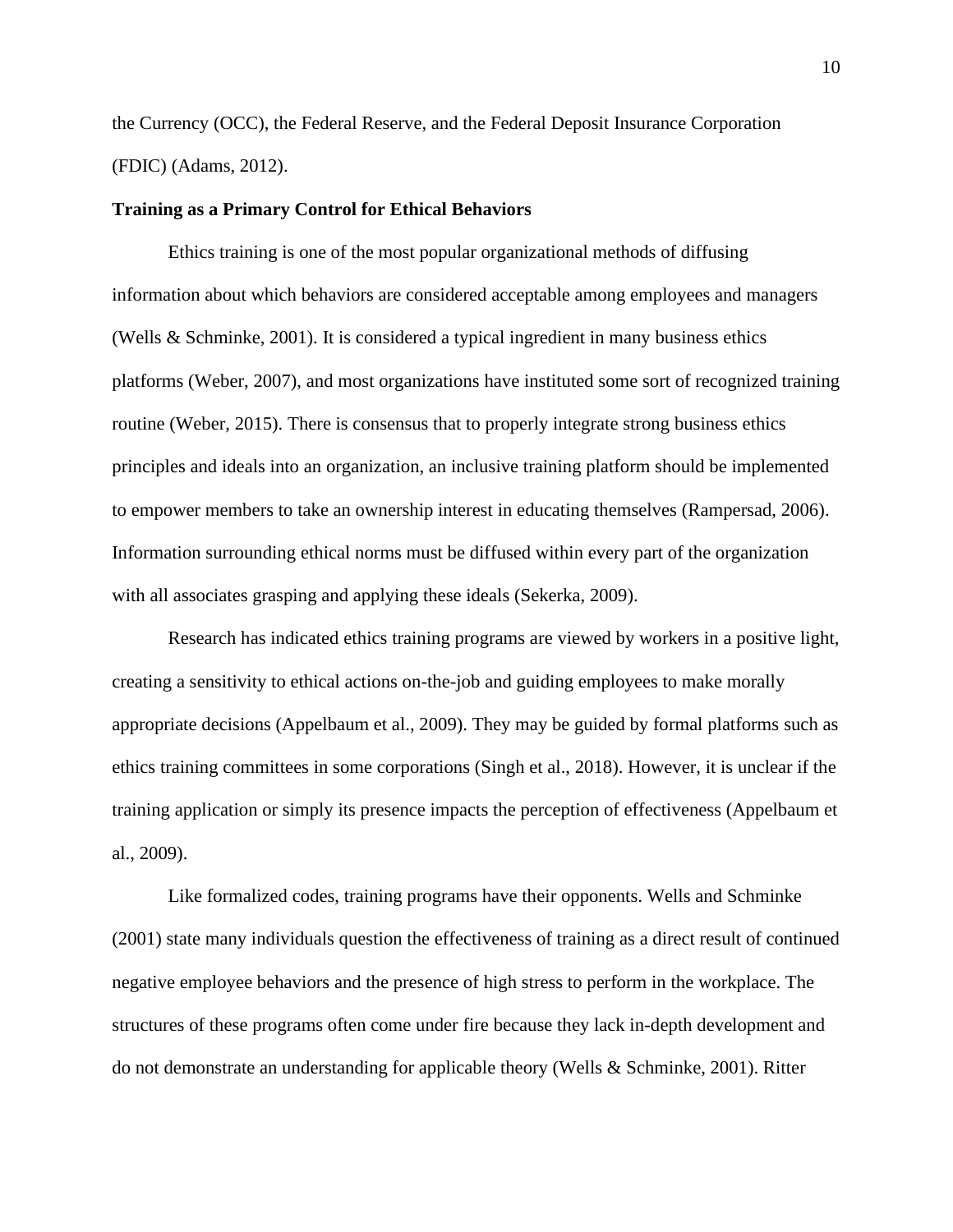(2006) argues most individuals are incapable of being taught ethics because people develop a moral compass during adolescence. A connecting argument states the way many individuals mature to adulthood conditions them to be unable to process moral dilemmas (Ritter, 2006).

# **Statement of the Problem**

Ethical scandals continue to batter corporate America, and historically there appears to be no diffusion of standards within organizations. Training is a primary mechanism for addressing ethical issues with employees and leaders, but there is a lack of consensus in current research regarding the effectiveness of organizational ethics training and its ability to diffuse ethical standards to employees to influence their behaviors.

#### **Purpose of the Study**

This study addresses attributes of ethics training that prevent best practices and moral behaviors from diffusing within an organization following a training application. Specifically, the purpose of this study is to investigate how ethics training impacts the diffusion of ethical standards throughout an organization using Rogers' diffusion of innovations theory by examining the theory's five innovation characteristics of relative advantage, compatibility, trialability, observability, and complexity. The scope of this research is further refined to focus on a financial organization and its frontline sales force. This allows the research to recreate the setting of prior players in corporate ethical scandals while focusing on sales practices that can inflate revenues and mislead customers when mishandled. Because diversity has been noted in the research as a potential influencing factor in ethical behavior, the impacts from gender are also examined. The following general research questions are utilized as guidance: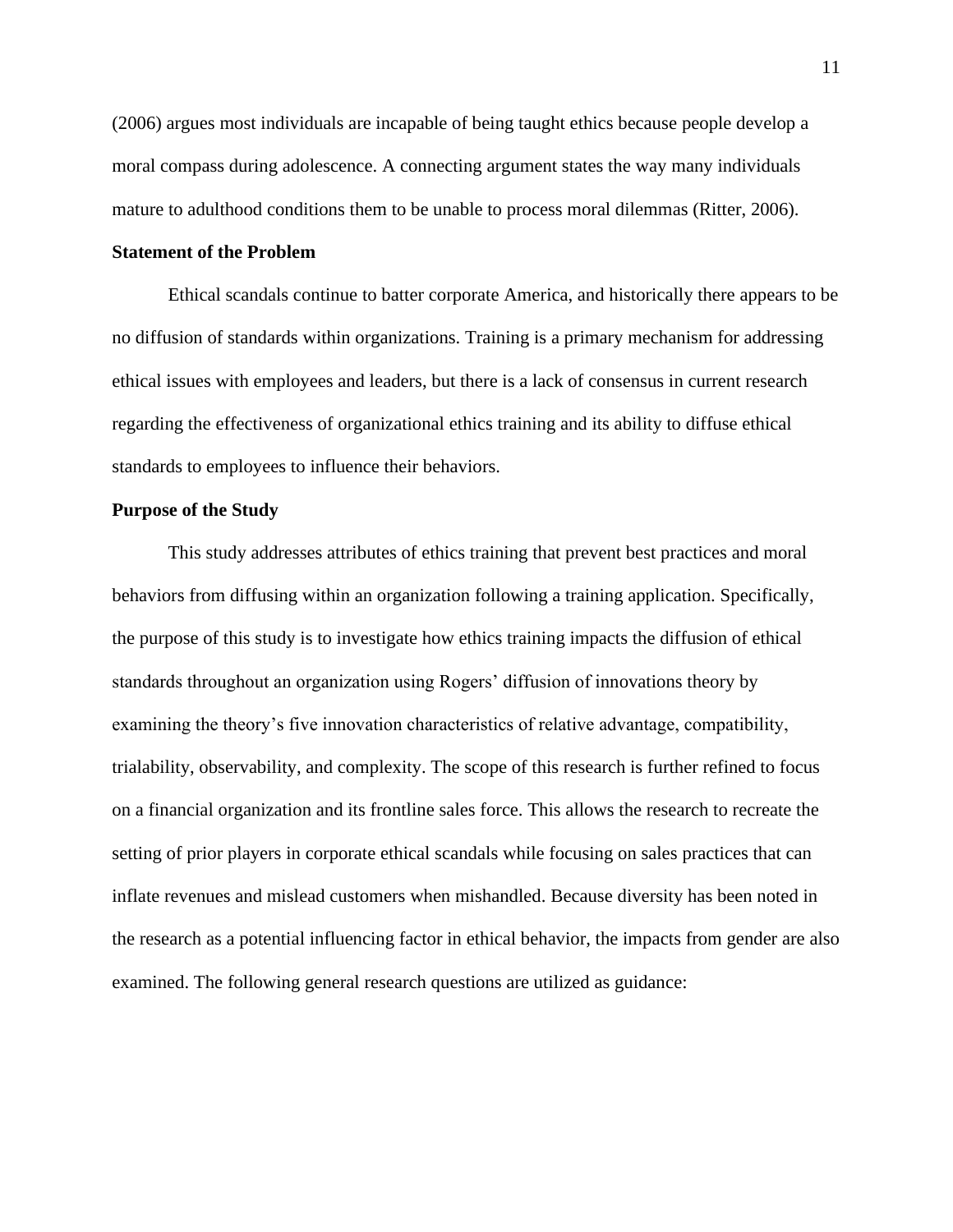- 1. What is the financial organization doing, through its educational efforts, to motivate customer-facing employees and hold them accountable to be ethical in their sales practices?
- 2. Which innovation characteristics (i.e., relative advantage, compatibility, trialability, observability, and complexity) were influenced by the organization's capstone sales and ethics training course?
- 3. Does gender affect the perceived impacts of the innovation characteristics on the diffusion of ethical standards to employees?
- 4. What compelling influences has the organization implemented to encourage compliance with the ethics principles outlined in the capstone sales and ethics course?

# **Significance of the Study**

With all of the attention ethics garnered following the scandals of the early 2000s, effective ethics education came into focus (Ritter, 2006). However, the argument was launched questioning if ethics, morals, and character can be taught (Hartman, 2006). Crossman et al. (2013) said yes. In their analysis of ethical decision making, they emphasized training as a conduit to trigger critical thinking and moral reasoning that would allow students to build integrity (Crossman et al., 2013). Wells and Schminke (2001) advocated for the opposite side of the argument, pointing to program deficiencies that prevent educators from addressing the depth of ethical concerns and building applicable problem-solving skills in this arena.

This research is significant to the body of research on two fronts. First, this study does not follow the path of many researchers in assuming concerns with ethical decisioning reside at the individual level. Traditional approaches to examining the effectiveness of ethics training applications and employees' adoption of ethical standards focuses on a person and his or her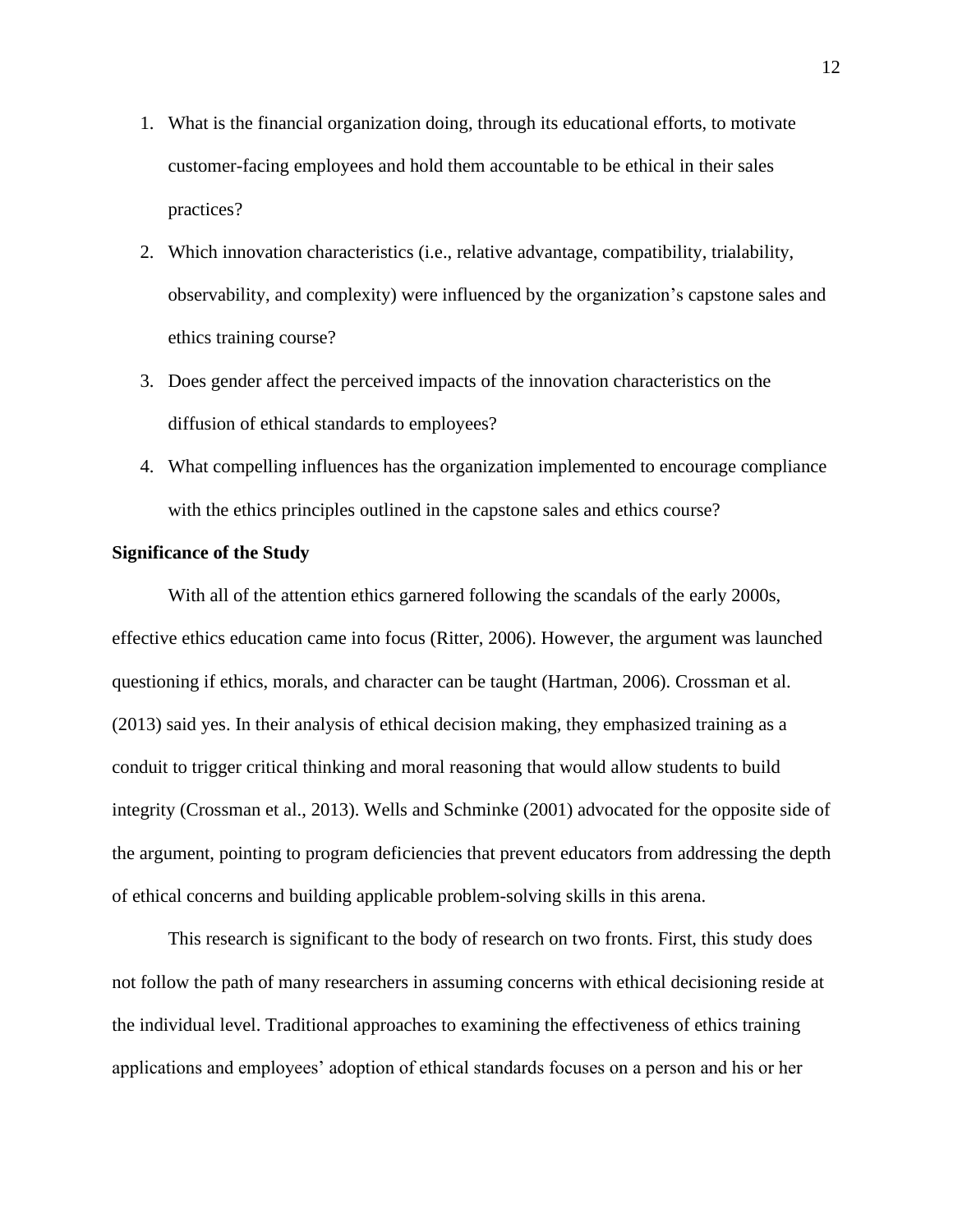skills in critical thinking and problem-solving as addressed by Crossman et al. (2013) and Wells and Schminke (2001). The current body of research is silent in considering how ethical standards diffuse as a result of a training application. By using diffusion of innovations theory and its five innovation characteristics, this research considers a previously untapped theory and how it can potentially explain the perception of ethics training and the impacts on diffusion instead of how the attributes of a person influence the dissemination of ethical standards. Second, ethical standards are not being appropriately diffused within businesses as evidenced by ongoing ethical scandals, and it is important for these standards to be diffused and adopted similar to the other research specialties presented in Rogers' work and in the current body of research. Therefore, this inquiry supports the ongoing study of diffusion of innovations theory and provides a new avenue for its application.

# **Basic Assumptions of the Study**

Two basic assumptions exist for this study. First, all participants are assumed to be business professionals possessing an awareness of the concept of ethics. Second, participants are assumed to work for an organization that complies with legal requirements and espouses a commitment to ethical behaviors.

#### **Study Limitations**

This study utilizes survey data subsequent to an ethics training application as the significant source of information for evaluation. It surmises participants will provide clear and honest feedback in their survey responses. However, it is possible respondents may overestimate their own ethical behaviors to avoid any perception of inappropriate or questionable actions or intentions. Because the research uses a post-treatment survey as the primary data gathering tool, the choice was made to not examine and include the actions of participants when they return to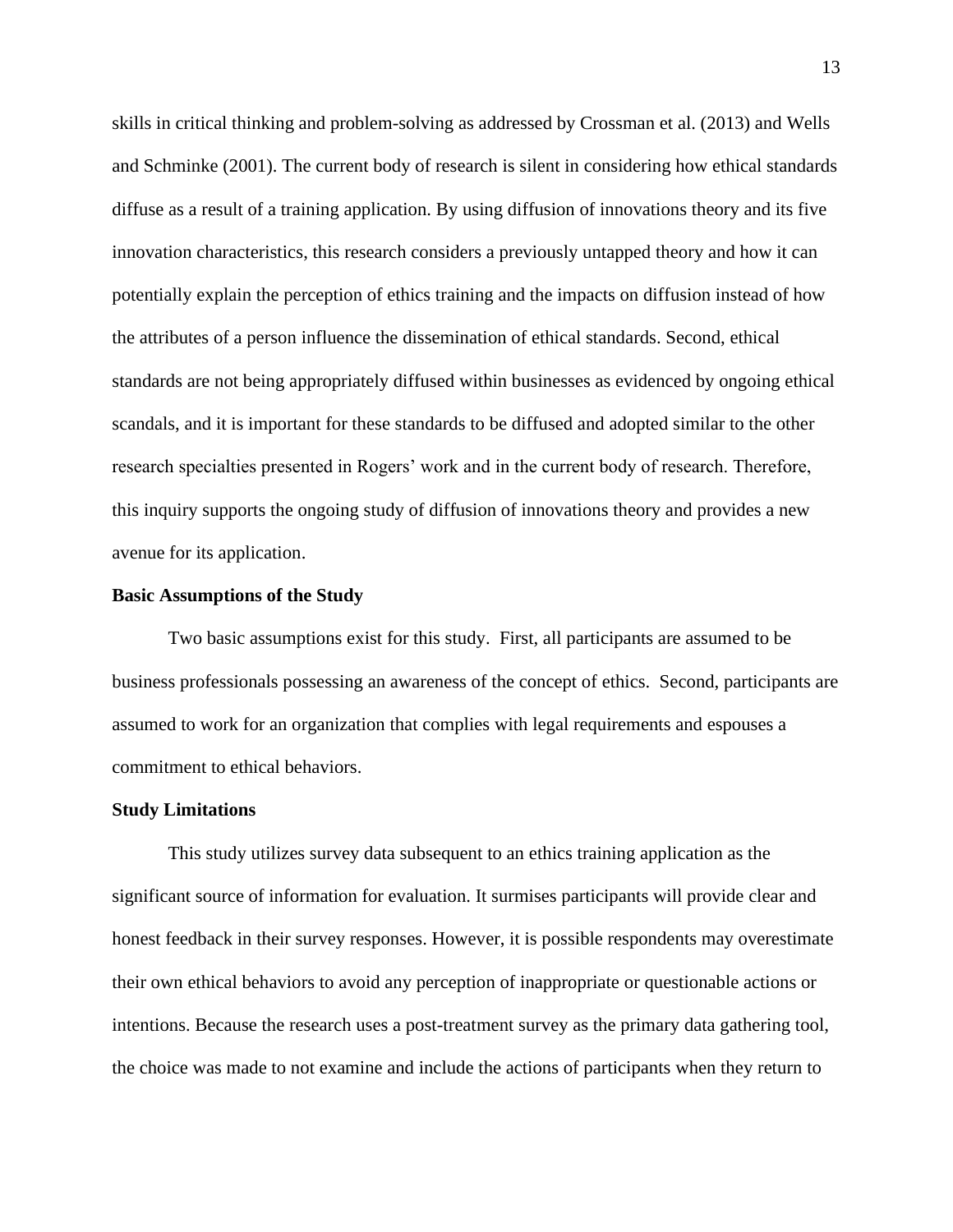the job as part of the study. Instead, it is assumed the intentions of the participants in response to the training application is an estimate of how they will likely behave going forward.

The capstone course and the environment where it is applied is another study limitation. The course is a specialized training treatment, delivered in a virtual format, and tailored to one financial entity. Because the application of the class is distinctive in content and setting, the results cannot be generalized to other situations or organizations.

The study is also limited on two additional fronts—the lack of a control group and impacts from COVID-19 on sample size. Because financial entities are bound by government regulations, all sales employees are required to attend training to fulfill compliance dictates. Therefore, comparisons could not be generated between the experimental group participating in the coursework and a control group that would not receive the training treatment. COVID-19 also restricted the research due to hiring impacts across the financial services and retail industries. Because the pandemic resulted in a severe economic slowdown and magnified risk and uncertainty, the organization drastically reduced the number of new employees being hired. This led to a small available sample size of new associates who would be available to take part in the training.

#### **Theoretical Framework**

The theoretical framework for this study is diffusion of innovations theory. This framework was selected because it allowed the researcher to focus on potential areas of concern with the attributes of ethics instead of following traditional paths of study that examine issues with the individuals making ethical decisions. The goal was to forge a new path that did not ask what is wrong with a person or his or her environment that results in immoral choices. The locus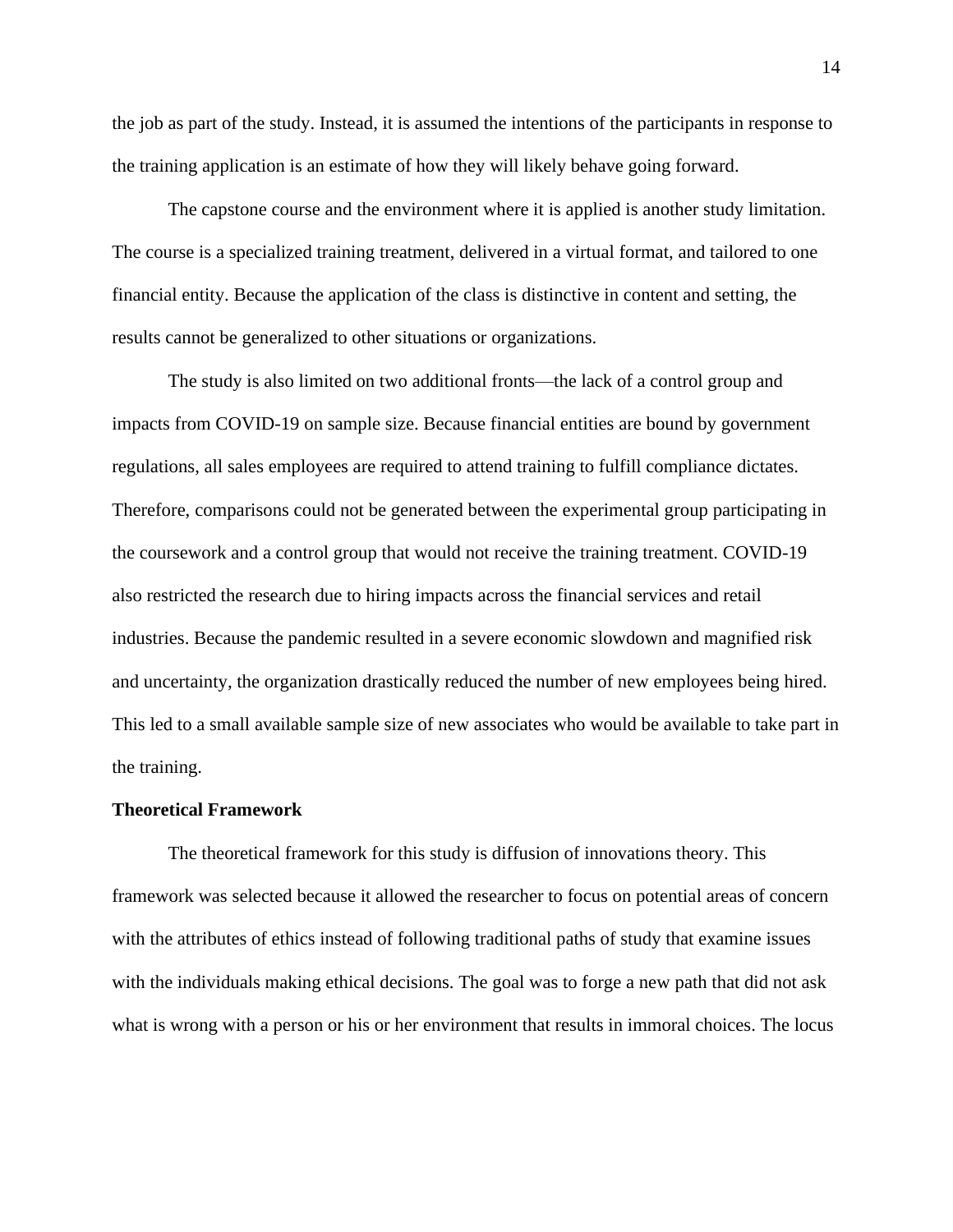was centered on the concept of ethics, seeking to determine if there was a quality it possessed that prevented or impeded its diffusion and adoption within a social group.

Diffusion of innovation theory came to light in 1962 through the work of Everett M. Rogers, emphasizing the process by which an idea is dispersed and adopted (or disregarded) among participants in a social system over time. Rogers first became interested in diffusion after questioning why farmers in his hometown in Iowa were reluctant to adopt new ideas that would have benefited their farming operations. He was later inspired as a doctoral student by the work of Bryce Ryan and Neal Gross (1950) and their study of the adoption of hybrid corn plantings among Iowa farmers. Rogers' dissertation centered on an agricultural diffusion study in Collins, Iowa, and his research on this project noted similarities with diffusion research in other disciplines. This propelled him to engage in new diffusion studies following graduation and write his book on the diffusion of innovations in 1962. His work continued for several decades, and his book was amended four times with new content (Rogers, 2003).

In defining the diffusion of innovation theory, Rogers (2003) identified four components of diffusion. These components are the innovation being examined, the communication channels used to disperse the message about the innovation, the period of time in which the diffusion occurs, and the social system's members who adopt or reject the innovation. It should be noted the term innovation may conjure an image of a wholly original concept that has never before been implemented or tested. In reality, the theory considers an innovation as a novel idea when framed through the perspective of a potential adopter who views it as new. The period of time the innovation has been in existence bears no relevance (Rogers, 2003).

When defining the system participants, Rogers (2003) labels members by the order in which they embrace the innovation: innovators, early adopters, early majority, late majority, and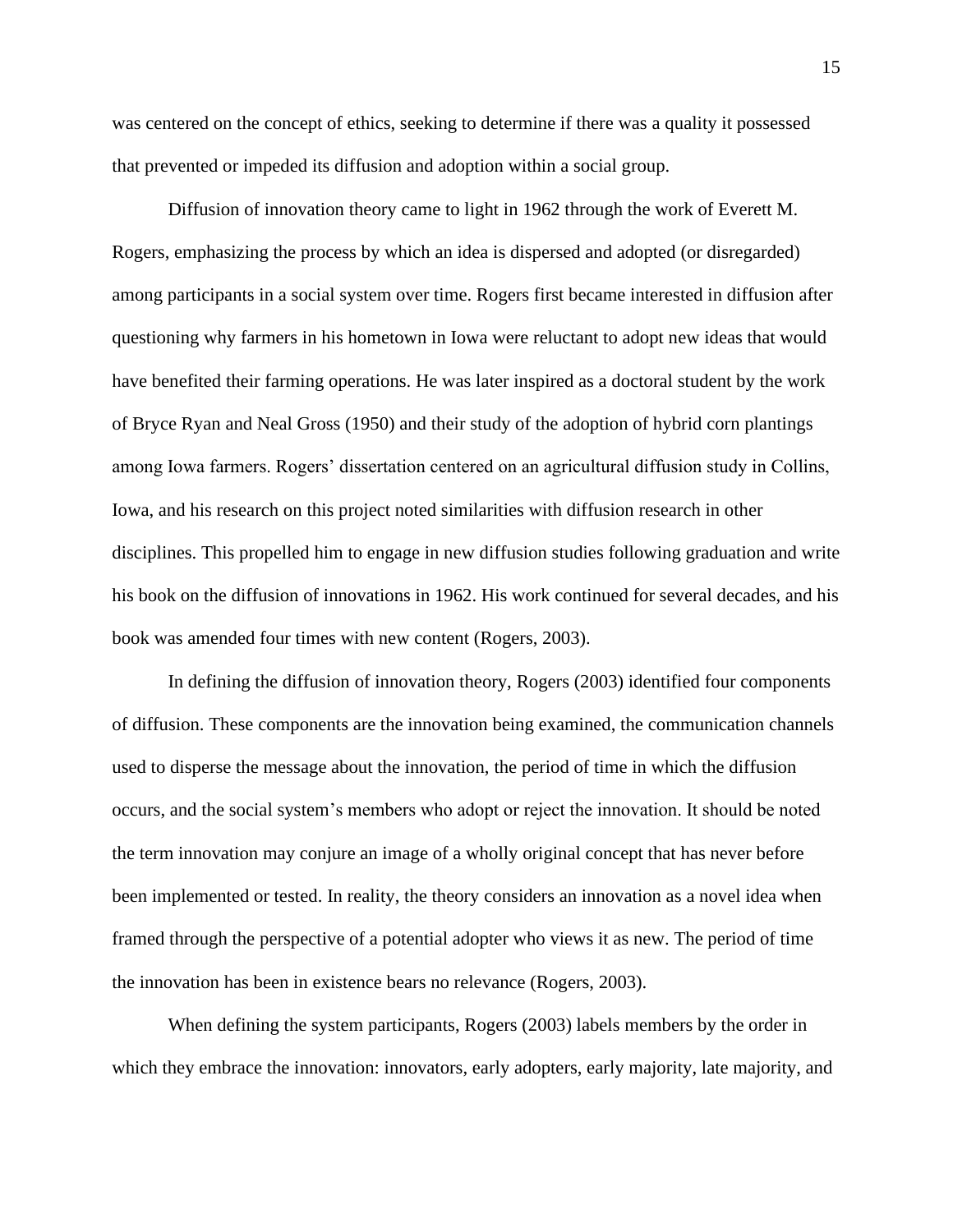laggards. Dearing (2009) adapts this list in more simplified terms with only four generalized groups: innovators, early adopters, majority, and late adopters. He also points out the variations in the drivers to innovate among these groups. Some individuals may be drawn to the notion of being the first to try a new idea, while others may feel the only prudent action is to allow the innovation to be tested and proven to be the appropriate course. Still others adopt simply because they view the innovation as the new norm, caught in the mainstream flow of what everyone else is doing. By considering the personal attributes of the social group's members and playing to each group's preferences, organizations can aid in diffusing an innovation and speeding up its rate of adoption (Dearing, 2009).

Individual characteristics of members is only one side of the equation when addressing the time component of the theory (Schleper & Busse, 2013). Rogers (2003) looked at the whole picture and addressed time from the social system perspective instead of how quickly an individual adopted an innovation. In general, the traditional view of diffusion can be represented by an S-curve with a small number of participants embracing a new idea at the beginning and end of the adoption cycle while the majority of acceptance occurs within a median range of time (Dearing, 2009).

Characteristics of the innovation can also impact how quickly participants embrace the new idea and should be considered when designing applications to speed adoption rates (Rogers, 2003). Schleper and Busse (2013) outline the five features of an innovation. Relative advantage determines if the innovation is perceived to be better than the current process, policy, technology, etc. Compatibility explains how the innovation fits with current standards and ideals. Trialability acknowledges the ease by which a participant can investigate the application of the innovation. Observability assesses the innovation's ability to convey a seeing is believing type of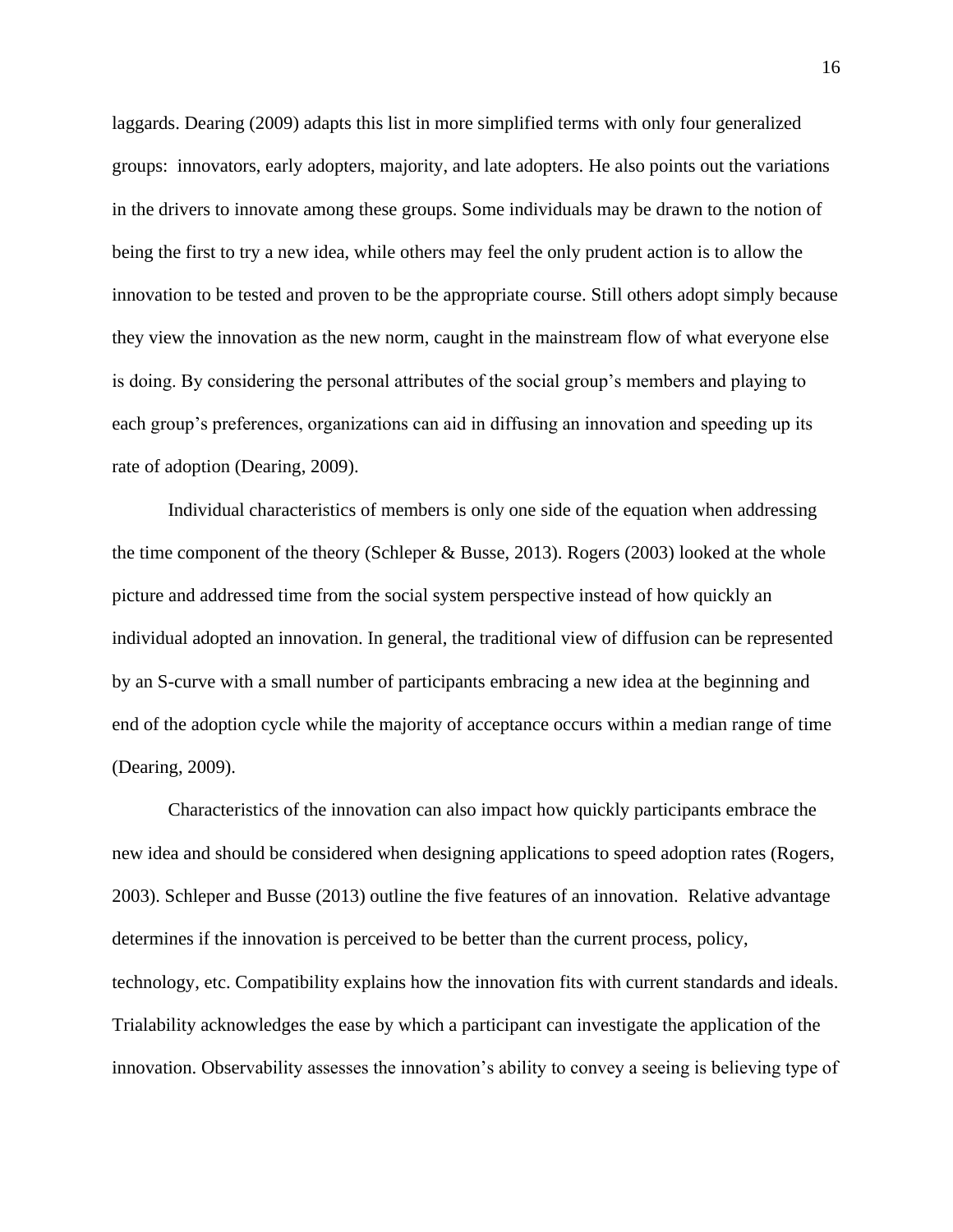outcome. Complexity defines how easy an innovation may be to comprehend or implement (Schleper & Busse, 2013; Rogers, 2003).

In addition to the four components of diffusion, Rogers (2003) prescribed a five-step innovation-decision process—knowledge, persuasion, decision, implementation, and confirmation. Knowledge refers to the initial revelation and comprehension of an innovation. Persuasion follows when a person's opinion is formed about the innovation, while decision moves the individual to act on that opinion through adoption or rejection. Implementation encompasses the change in behavior when the innovation is utilized in practice either through an exact adoption or some level of re-invention. Confirmation seeks external validation about the choice to adopt or reject with a potential for overturning the original decision if the feedback does not produce alignment and harmony.

Rogers identified nine unique research specialties in which diffusion work has proliferated: anthropology, early sociology, rural sociology, education, public health and medical sociology, communications, marketing and management, geography, and general sociology. Throughout his book, he presented numerous examples of diffusion work in a variety of disciplines (Rogers, 2003). The results of these interactions may prove germane in applying diffusion of innovations theory to explain the successes and failures of workforce education in the distribution and adoption of organizational ethics practices. For example, could education efforts centered on changing the smoking habits of Americans provide insight? Smoking is now widely viewed as a harmful practice, yet many Americans still knowingly and willingly engage in this activity. And what about the adoption of cell phone technology? This innovation's attributes received exceptionally high marks, resulting in expedited mainstream education through social networks and nearly universal usage in many circles (Rogers, 2003).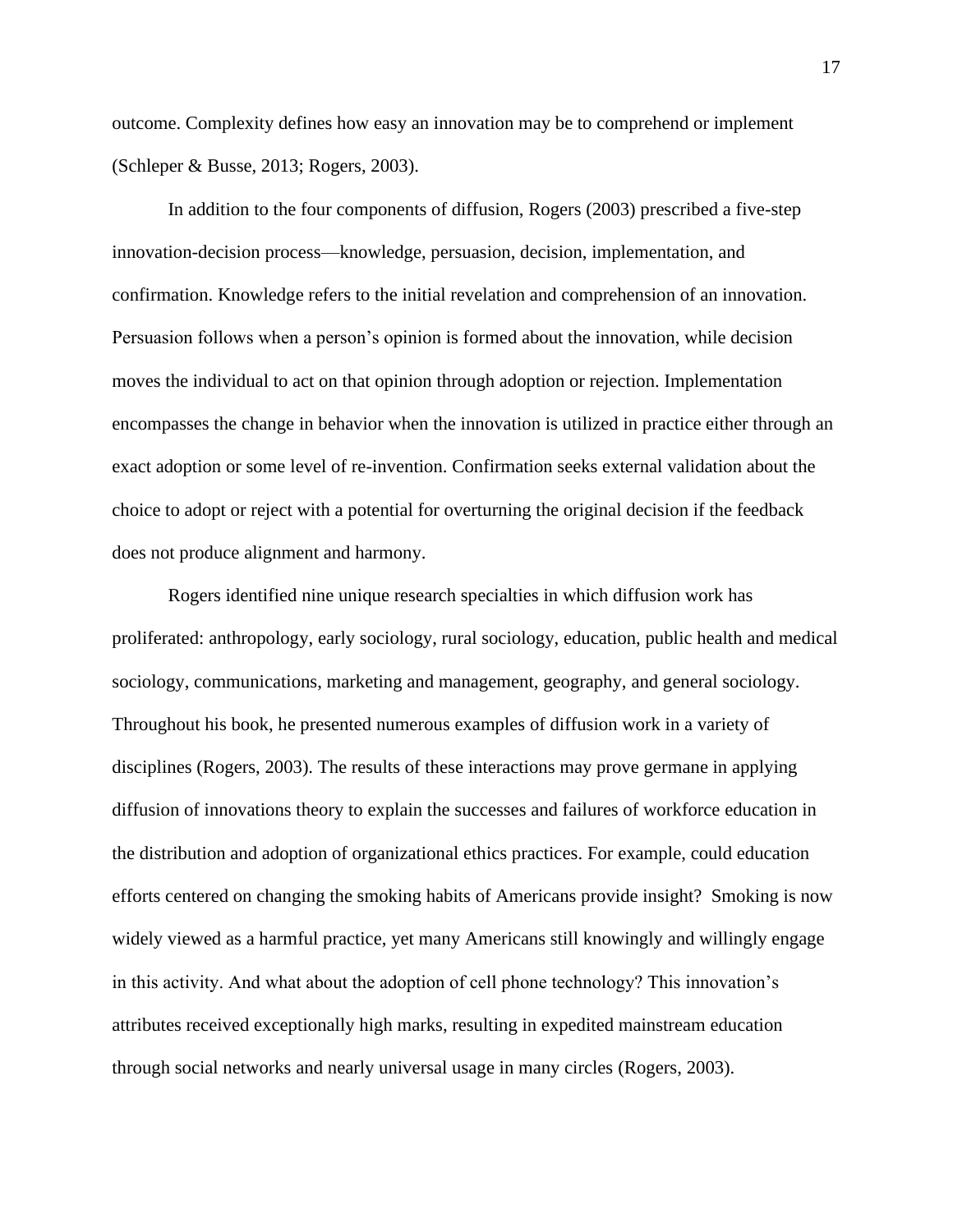#### **Definition of Terms**

*Communication channel* – the conduit by which information is shared

*Compatibility* – compares how the innovation fits with pre-existing norms within the organization

*Complexity* – analyzes the extent to which the innovation and its components are east or difficult to comprehend

*Confirmation* – a point in time when a system participant makes a decision to continue forward with an innovation or ultimately reject the innovation; the fifth step in the process of adoption *Decision* – the period of time when a system participant adopts (or rejects) an innovation; the third step of the adoption process

*Diffusion* – the means by which a new idea is conveyed to members of a social system over a specified time period

*Ease of use* – a complementary term with complexity; denotes the level of simplicity in learning to utilize an innovation

*Ethics* – a broad term conveying the morality of a decision; often viewed as a simple argument of right and wrong

*Image* – the overall impression or representation an innovation portrays to system participants *Implementation* – the point in time when an adopter begins utilizing an innovation; the fourth step in the adoption process

*Innovation* – an idea viewed as new by an individual or potential group of adopters *Knowledge* – the point of initial contact with an innovation; the first step of the adoption process *Observability* – examines the ability of an innovation and its impacts to be observed by participants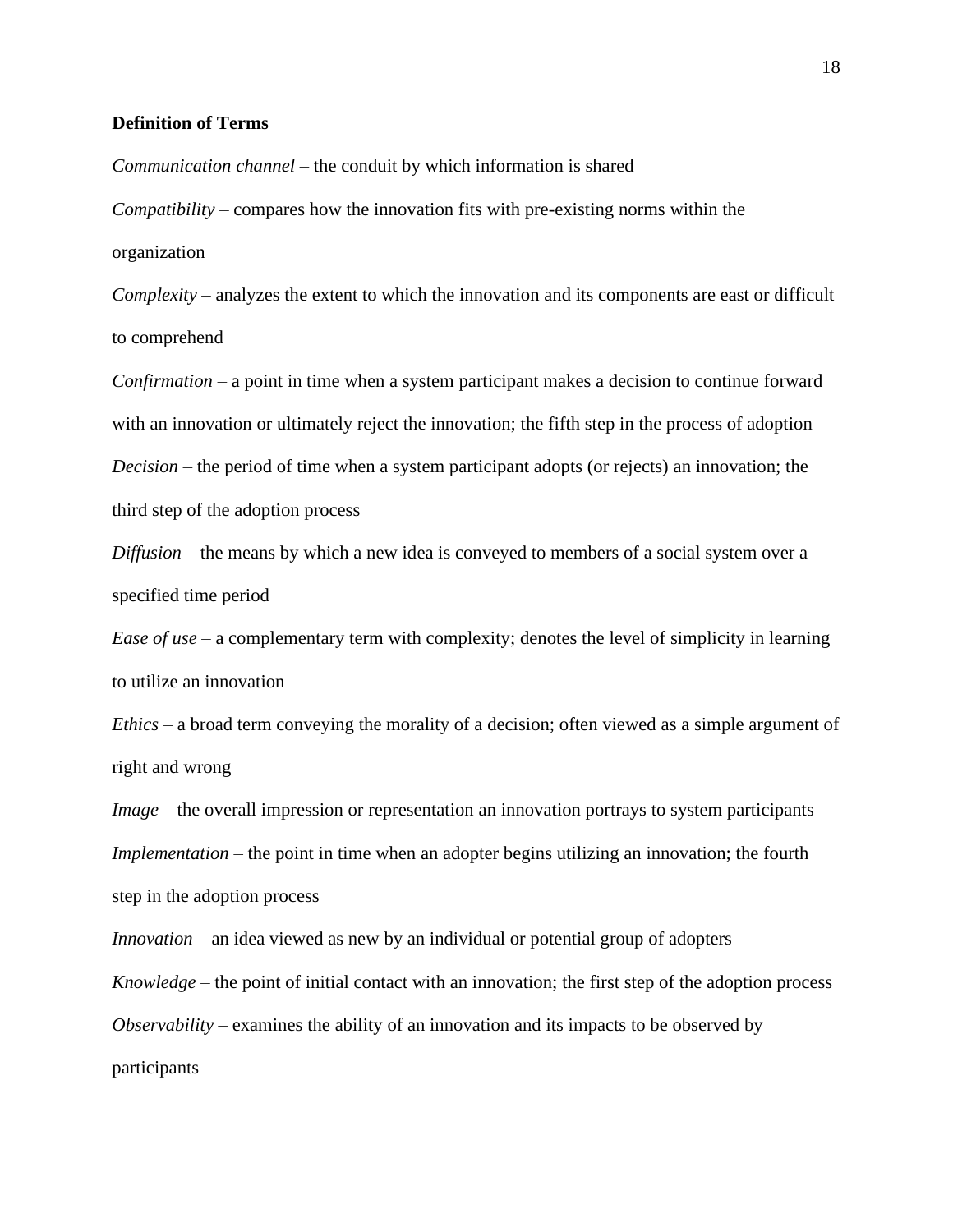*Persuasion* – a period in which a system participant seeks information and greater understanding of an innovation; the second step in the adoption process

*Relative Advantage* – asks participants if the innovation is perceived to be better than the current process, policy, technology, etc. the innovation is replacing

*Results demonstrability* – the level of ease with which system participants can explain the outcome(s) of an innovation

*Time* – the period covering the first message of the innovation through to its adoption or rejection by a group of participants

*Trialability* – assesses the access given to participants to test an innovation

*Visibility* – how easily system participants can observe the presence of an innovation in both form and usage

*Voluntariness* – the level of free will or choice a system participant can exert in adopting or rejecting an innovation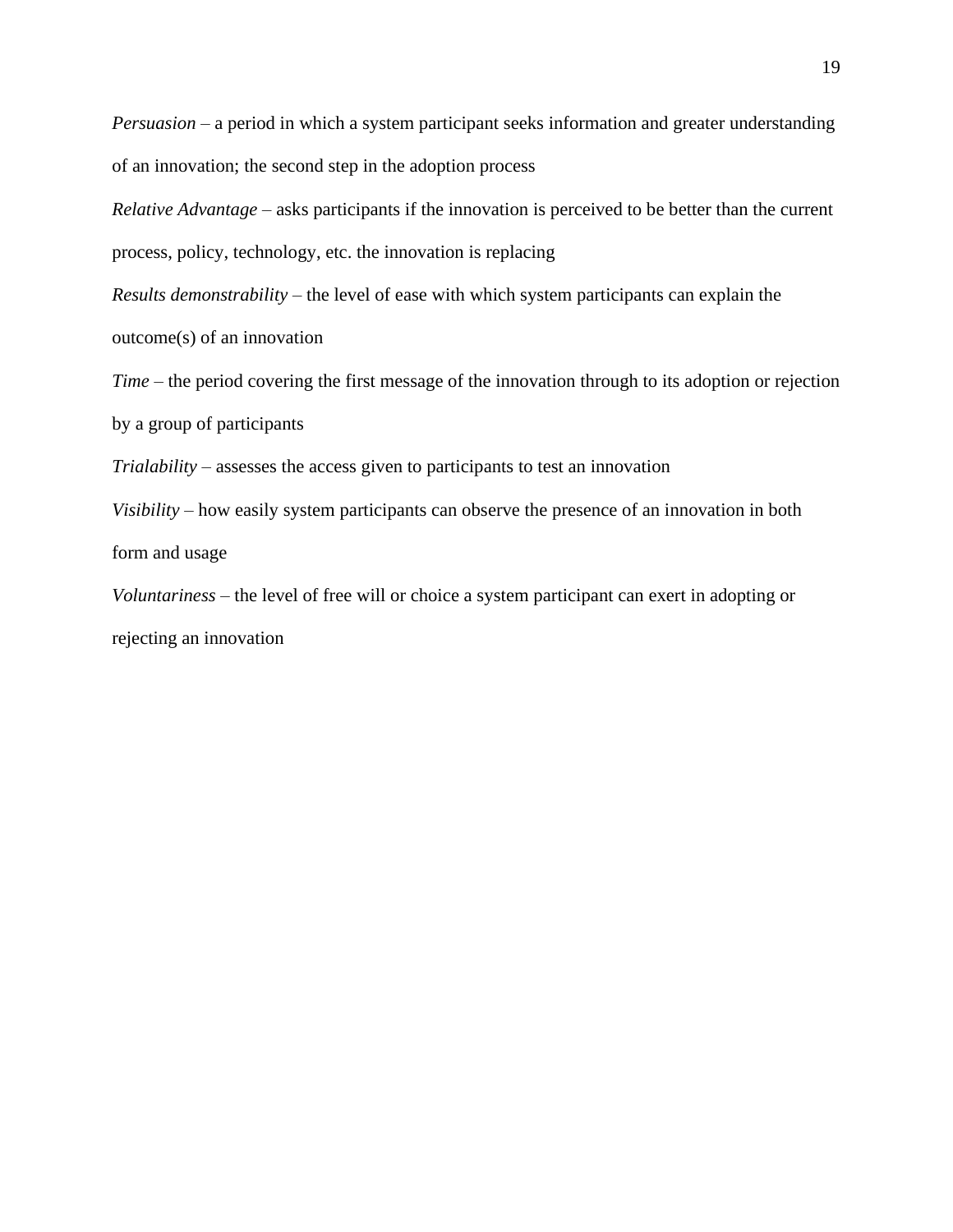#### **Chapter II**

# **REVIEW OF THE LITERATURE**

This study seeks to better understand the dissemination and adoption of ethical standards within an organization through its ethics education and training curriculum. The framework undergirding this work is Rogers' diffusion of innovations. It has maintained time in the spotlight with ongoing research enhancing its application and understanding (Schleper & Busse, 2013). It has been part of the narrative in a long list of study areas including sociology, economics, marketing, political science, and health science (Greenhalgh et al., 2004). Work has spanned multiple continents, resulting in a vigorous theory in the social sciences (Dearing, 2009).

Pinpointing the successes and failures of diffusion in specific scenarios has triggered new studies and hypotheses to explain these results. In this way, diffusion of innovations has proven fundamental in furthering new lines of thinking and triggering theory development (Dearing & Cox, 2018). It has also found a home in mainstream perspectives such as information technology to explain the adoption rate of tech and digital innovations (Chang, 2010) while sustaining non-traditional applications in fields such as entomology and anthropology (Shelomi, 2015).

Given the extended period of time since Rogers first introduced his theory (Rogers, 2003) and the ongoing attention to the study of unethical corporate behavior in the literature (Weber, 2015), one might assume a quick internet or library search would reveal significant work or proposed studies connecting the two. However, when evaluating keywords such as "diffusion of innovations", "corporate ethics", "education", and "training" as a collective, the available research is minimal. Pages of results are produced by the search engine, but few are relevant in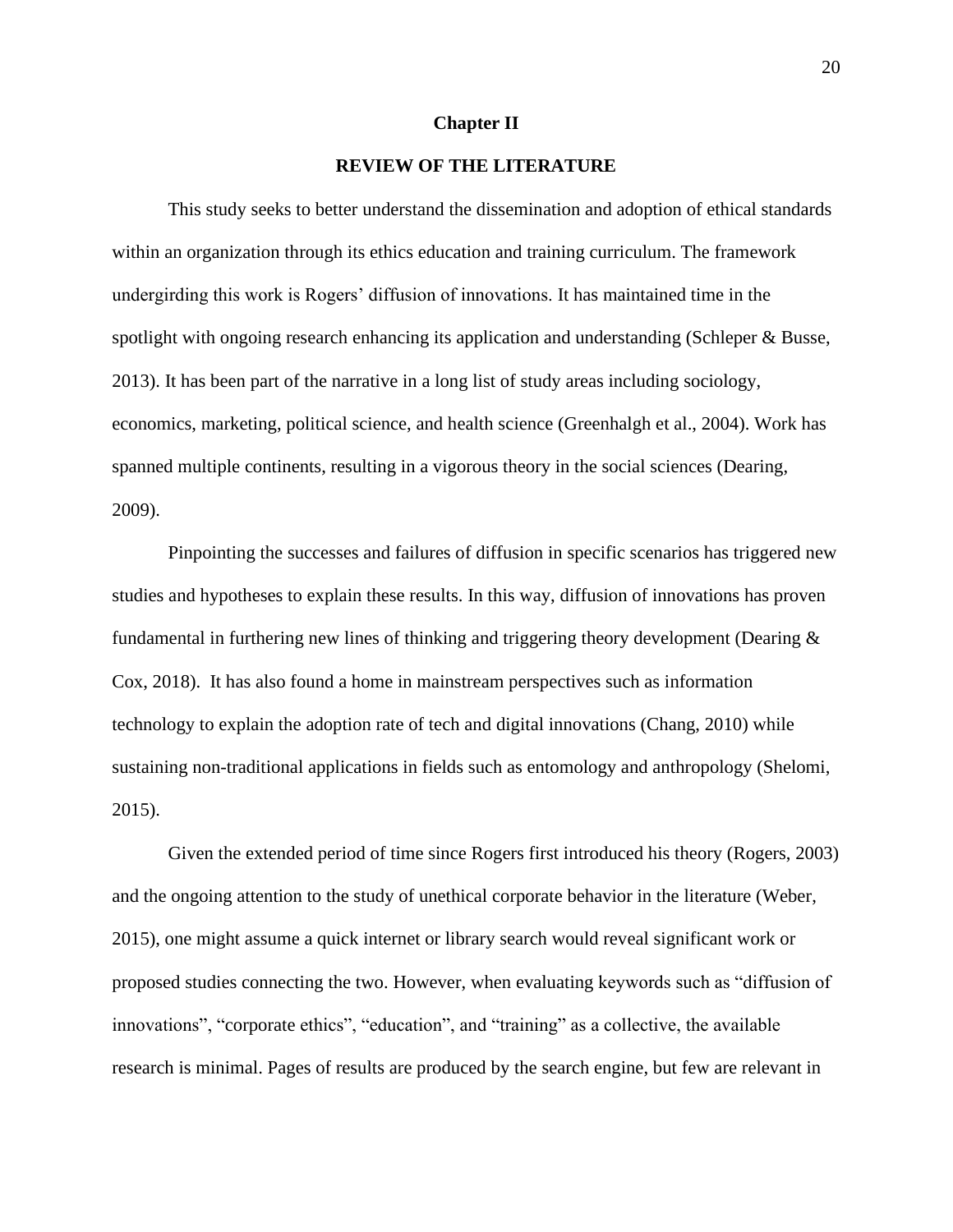connecting and understanding the complexities of corporate ethics through the lens of diffusion of innovations theory. In contrast, when examining each of these topics separately, the scope of information is considerably robust with hundreds of articles and books available for review. This points to a potential gap in the current body of literature regarding human resource and workforce development and ethics education evaluated through the perspective of diffusion of innovations theory.

To complete this literature review, searches were completed via Proquest, JSTOR, and Google Scholar. Journal articles from business publications were the overwhelming primary source of information in addition to Rogers' fifth edition of *Diffusion of Innovations*. Articles were screened and included if the research was conducted in a corporate setting or some type of business environment. Keywords utilized to refine the article search included the terms "ethics" or "business ethics" in tandem with the following topics: diffusion of innovations, training, education, leadership, diversity, and ethics theory.

The four research questions were modified to allow them to be entered as search terms in the three databases. Table 1 lists the theories and concepts those searches produced, representing the insights present in the current body of research related to this study's research questions. Following the review of the topics in Table 1, a brief overview of diffusion studies across several industries is included.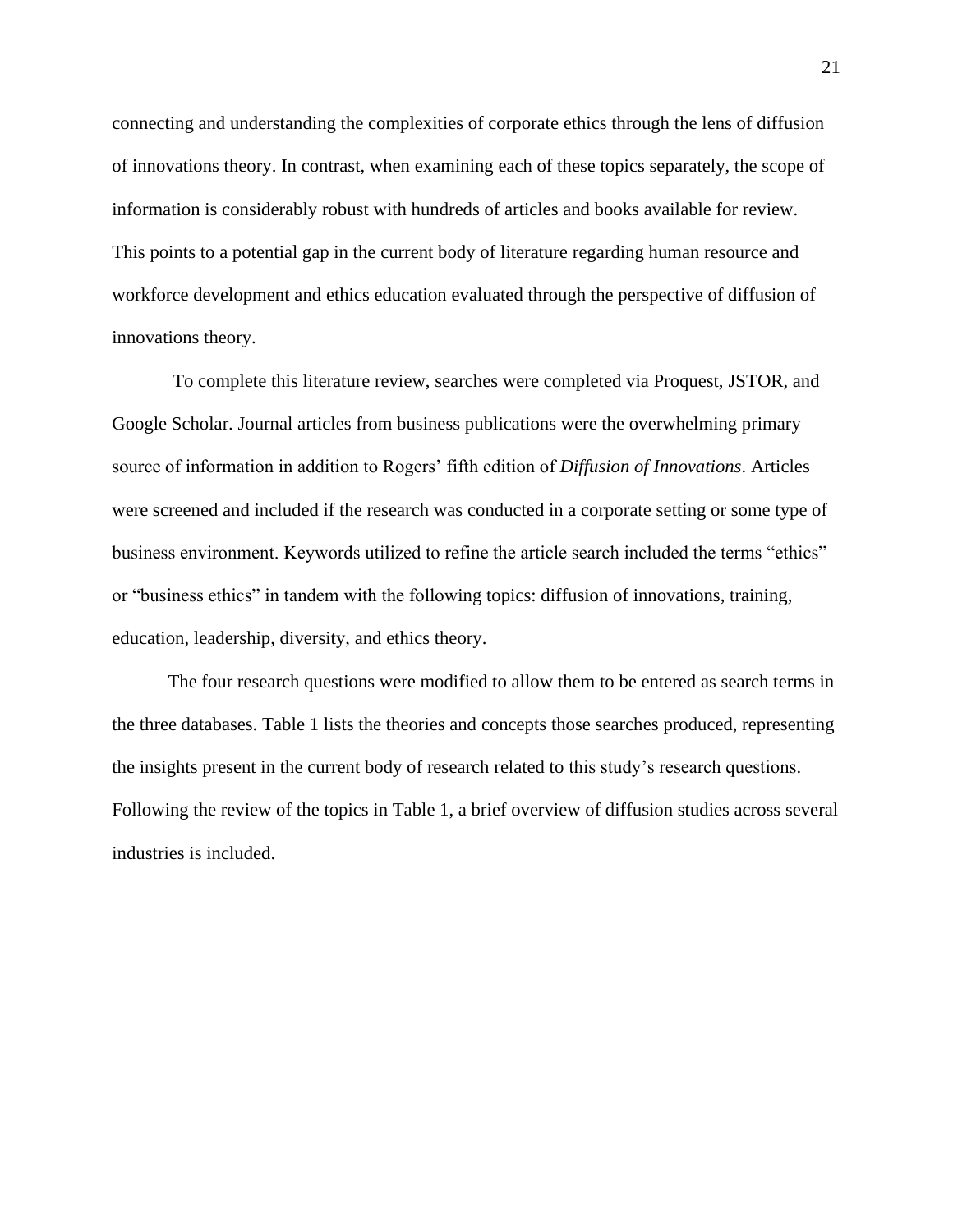| Research<br>Question | <b>Related Topics</b>                                                           |
|----------------------|---------------------------------------------------------------------------------|
|                      | Cognitive Moral Development; Diversity; Ethics Training Platform Design;        |
|                      | Training Transfer; Self-efficacy; Virtue Ethics; the Virtuous Corporation       |
| 2                    | Motivational Theory; Appraisal Theory; Work-Place Passion; Cognitive            |
|                      | Dissonance Theory; Self-determination Theory; Motivational Systems Theory of    |
|                      | Group Involvement; Ethical Leadership; Social Learning Theory;                  |
|                      | Transformational Leadership; Authentic Leadership; Spiritual Leadership         |
| 3                    | Same as Research Question 2                                                     |
| 4                    | Procedural Justice; Organizational Citizenship Behavior; Deviant Work Behavior; |
|                      | Accountability Theory; Corporate Incentives; Reinforcement Theory; Expectancy   |
|                      | Theory                                                                          |

Table 1 *Research Questions and Associated Topics*

#### **Cognitive Moral Development and Ethics**

An assumption fundamental to ethical decision-making is the ability of an individual to distinguish a moral concern is present in a given situation (Geva, 2006). Beyond this initial recognition, a person can be further challenged when the dilemma offers multiple avenues for resolution, impacts a large number of stakeholders, and/or results in a trade-off situation versus a definitive resolution classified as right or appropriate (Chia & Mee, 2000). Understanding how individual's make ethical decisions is of great value at the organizational level because the actions of the employee invariably reflect and become the actions of the business (Maniam & Teetz, 2005).

Cognitive moral development (CMD) has been a prevalent concept in tackling ethical decision-making (Wells & Schminke, 2001) and a suggested basis for ethics training platforms (Waples et al., 2009). The paradigm was introduced by Kohlberg and contains six stages within three levels of reasoning—preconventional, conventional, and postconventional (Chung & Hsu, 2017). Stages one and two reflect a seemingly selfish approach within the individual, focusing on his or her own wants as well as actions to circumvent any type of penalty for his or her actions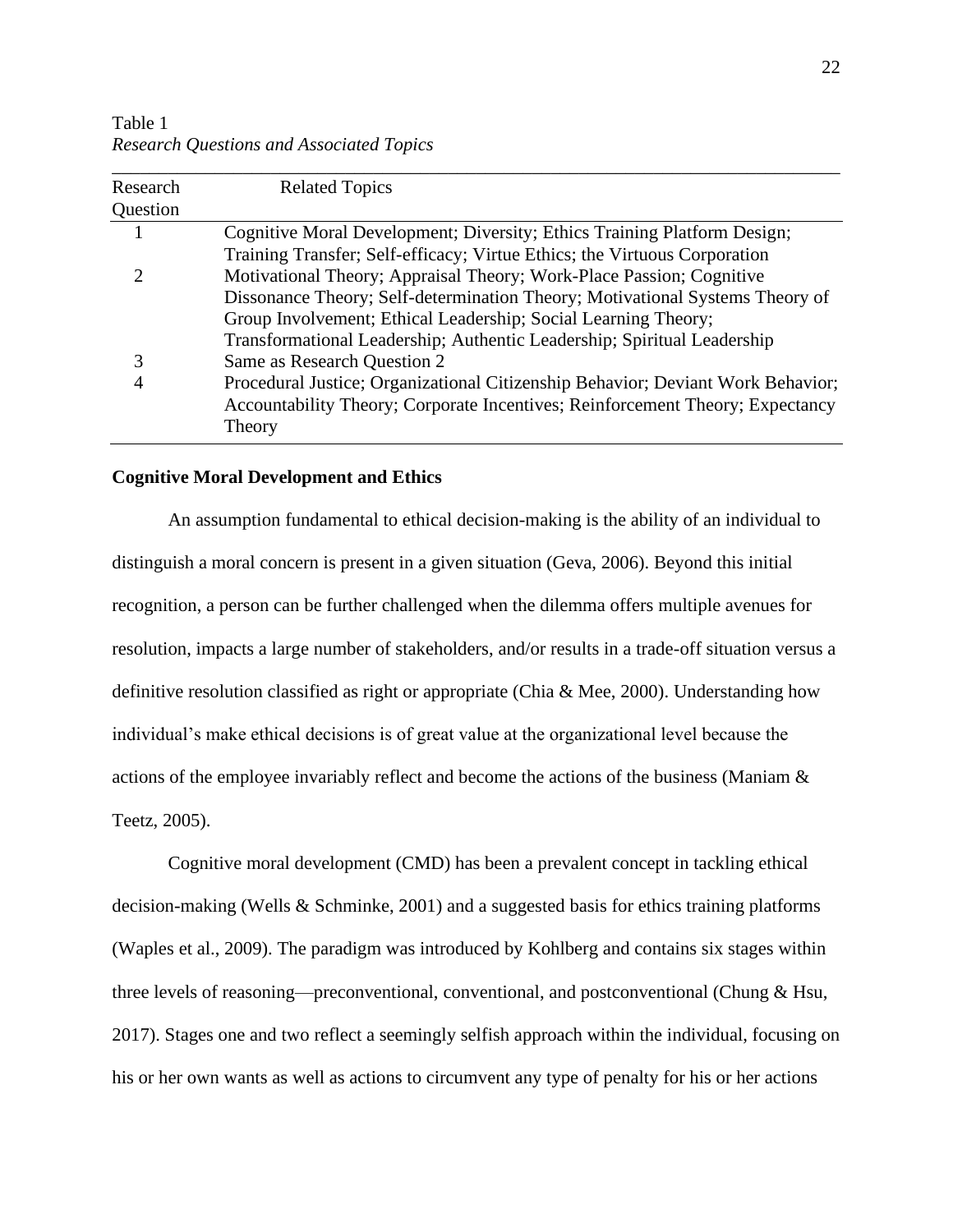(Ellis, 2013). Stages three and four see the individual look outwardly by considering the broader standard of conduct expressed by family, friends, colleagues, and community (Chung & Hsu, 2017). Stages five and six take on a macro approach that is universal in nature and scope, employing ethical principles with a broad stroke at humanity (Jordan et al., 2013).

Cognitive moral development has been evaluated via Kohlberg's Moral Judgment Interview, presenting a set of scenarios to the individual and judging the thought process behind the chosen moral response (Ellis, 2013). CMD progressed beyond Kohlberg's six stages through the work of James Rest and his Defining Issues Test (Chung  $\&$  Hsu, 2017). Rest emphasizes his four-component model that spotlights moral sensitivity, moral judgment, moral motivation, and moral character (Ellis, 2013).

As its name indicates, cognitive moral development focuses on cognition and not the behaviors of the individual (Jordan et al., 2011). Despite the potential disconnect between reasoning and behavior, moral decisions typically underscore a person's reasoning in what is right and wrong (Geva, 2006). From a training perspective, this concept proves relevant because highlighting cognition and moral reasoning in ethics training materials has been shown to increase the overall effectiveness of the curricula (Waples et al., 2009).

#### **Diversity**

When ethics is described in an organizational context, it moves beyond the actions and decisions of the individual to that of a moral system based out of community (Buckley et al., 2001). However, values and normalized standards of behavior can vary across communities and social groups (Chia & Mee, 2000). Successful ethics training platforms can assist employees in understanding industry norms and organizational policies as well as their own personal moral inclinations (Sekerka, 2009).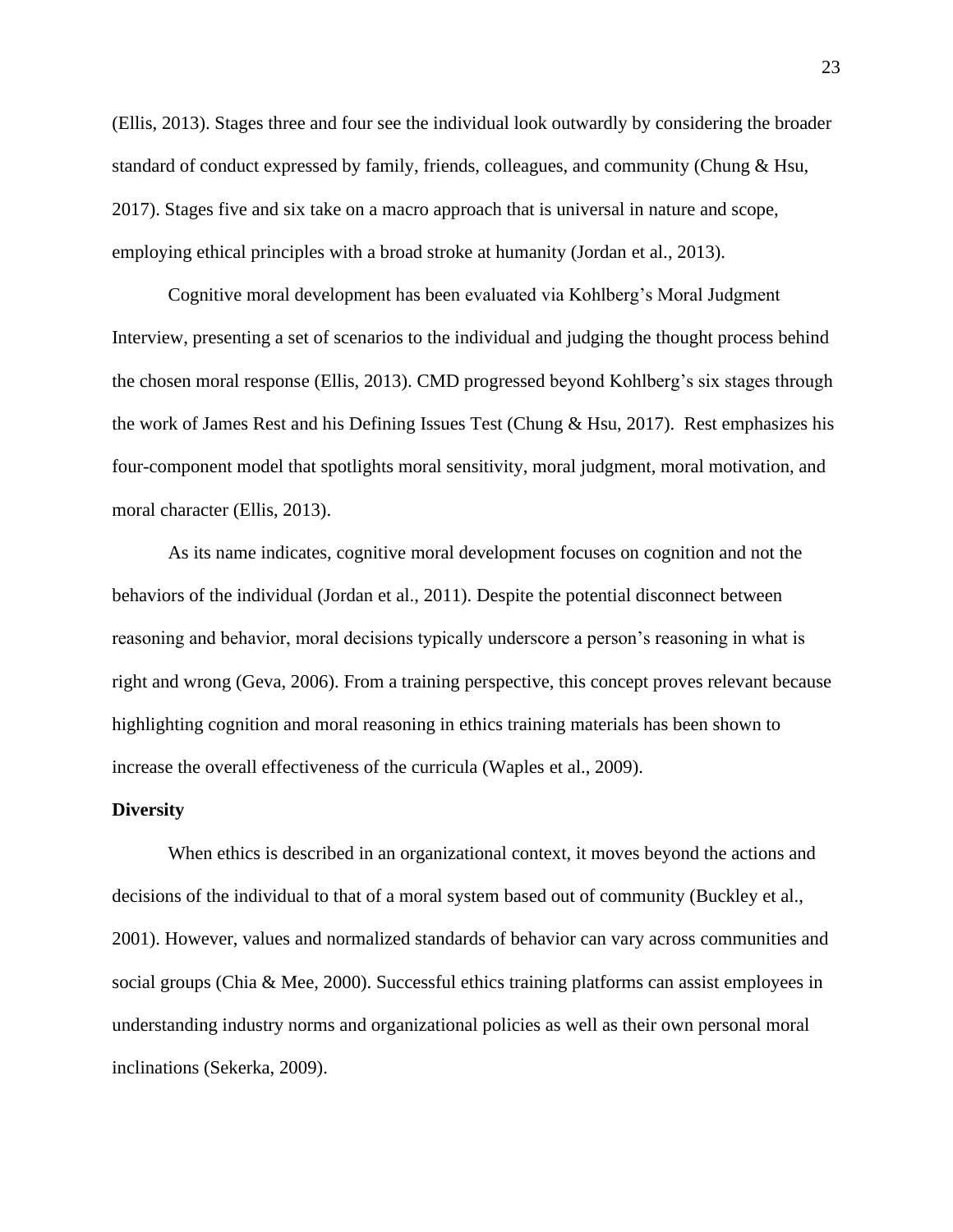Diversity and ethics are often linked within the body of research (Buckley et al., 2001) with discussions centered around equality and fair treatment in employee relations (Cocchiara et al., 2010). Boyer and Webb (1992) posited changes in the workplace were being driven by women, minorities, and different cultures as their integration on the job challenged the status quo of values, predispositions, actions, and viewpoints. Over time, the literature has continued the recognition of an ever-changing workplace, noting the increases in diversity in the American workforce with each passing year (Hite & McDonald, 2006; Al-Asfour & Lettau, 2014; Roh & Kim, 2016).

**Diversity training and ethics.** To address the diversity transformation of the American and global workforces, organizations have relied on diversity training programs to educate employees and stakeholders on the multi-faceted views that may be present in the workplace (Hughes & Byrd, 2015; Jones et al., 2013). A variety of perspectives exist in how to integrate a myriad of views into organizations and society as a whole. Assimilationists and universal citizenship advocates tend toward a singular view of beliefs and values in which members forfeit their traditions and consent to the philosophies of a homogenous community. Multicultural citizenship supporters encourage individuals to retain their language and cultural histories, embracing and leveraging these differences to add to the richness of the larger collective (Banks, 2008).

The importance of inclusion and diversity training and its effectiveness has recently been amplified with opposing views playing out in the political landscape following the 2016 United States election cycle (Cheng et al., 2018). Modern research has indicated diversity training is one component to a larger platform to ensure diversity and inclusion initiatives are successful. However, to ensure effectiveness following educational applications, employees and managers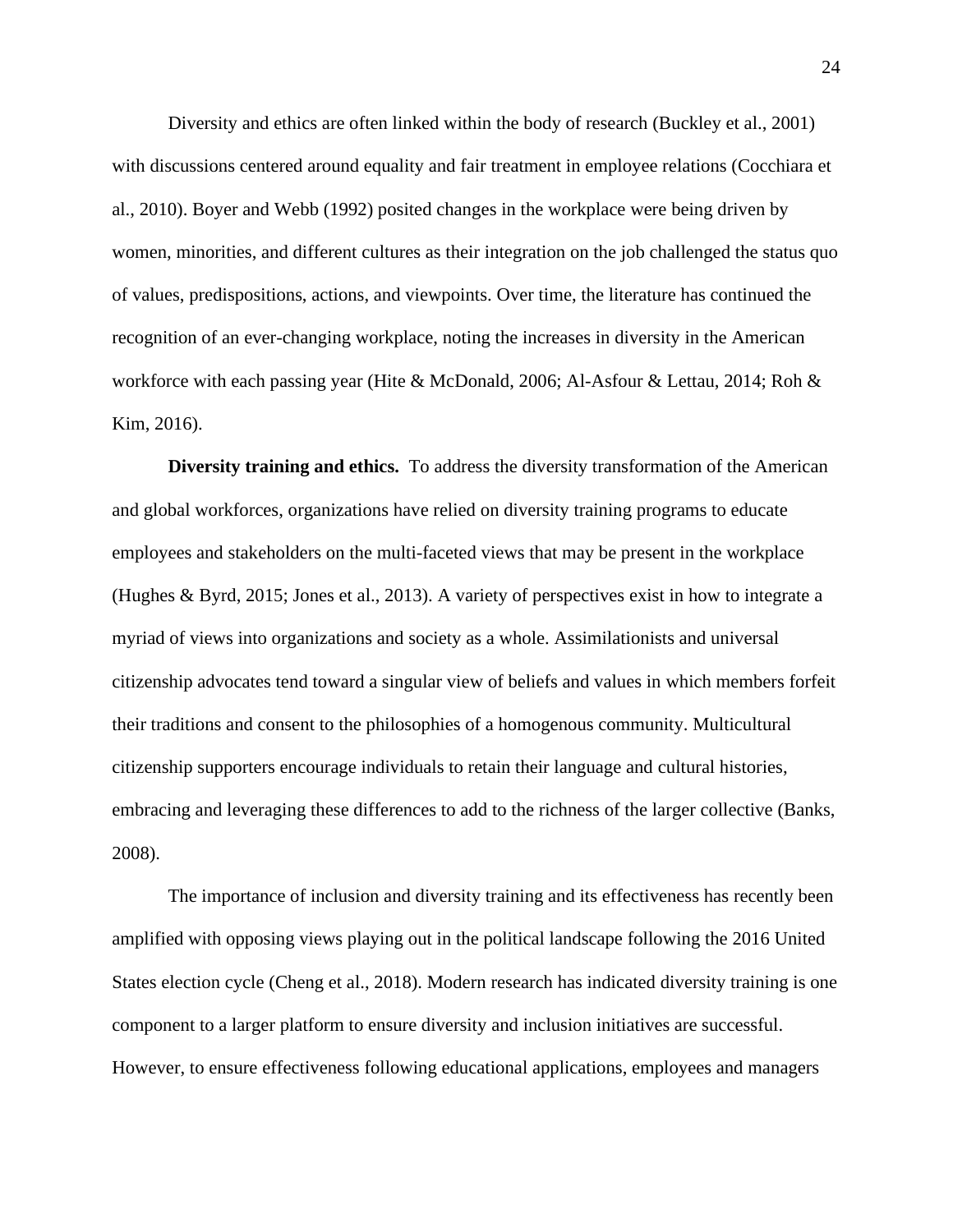should be given opportunities to constructively interact, learn from each other, and contemplate divergent views to welcome and support a heterogenous workplace over time (Fujimoto & Hartel, 2017).

**Gender, education level, and age-related factors.** Gender and its impacts on ethical sensitivity have been studies by several authors, but the analysis has not resulted in definitive links. Some examinations have found women to behave more ethically than men, while other findings reflect no difference in ethical sensitivity based on gender (Hadjicharalambous & Shi, 2015). Medeiros et al. (2017) noted men experienced a minor increase in positive benefits from ethics training treatments compared to mixed gender audiences.

Education level may play a role in influencing the willingness to take part in ethical training programs (Wells & Schminke, 2001), but working professionals seem to garner more benefits from ethics training than undergraduate or MBA students (Medeiros et al., 2017). Age may become a factor based on an older worker's willingness to learn something new or be open to change compared to younger workers (Wells & Schminke, 2001). Age and ethical decisioning may also be impacted through human development theory as individuals utilize increasingly multifaceted views of their interactions and events through time, adding complexity in how they evaluate codes of integrity (Marsick, 1997).

Gender and age have also been highlighted in other studies related to ethics training. Waples et al. (2009) noted these two characteristics may not impact an individual's ability to make ethical decisions, but they could become factors when educational applications hinge on moral reasoning. Age was found to be a potential criterion in ethics training efficacy by Weber (2014) when technology became a consideration. In his example, if employees under the age of 40 preferred online learning platforms instead of instruction-based approaches, this could create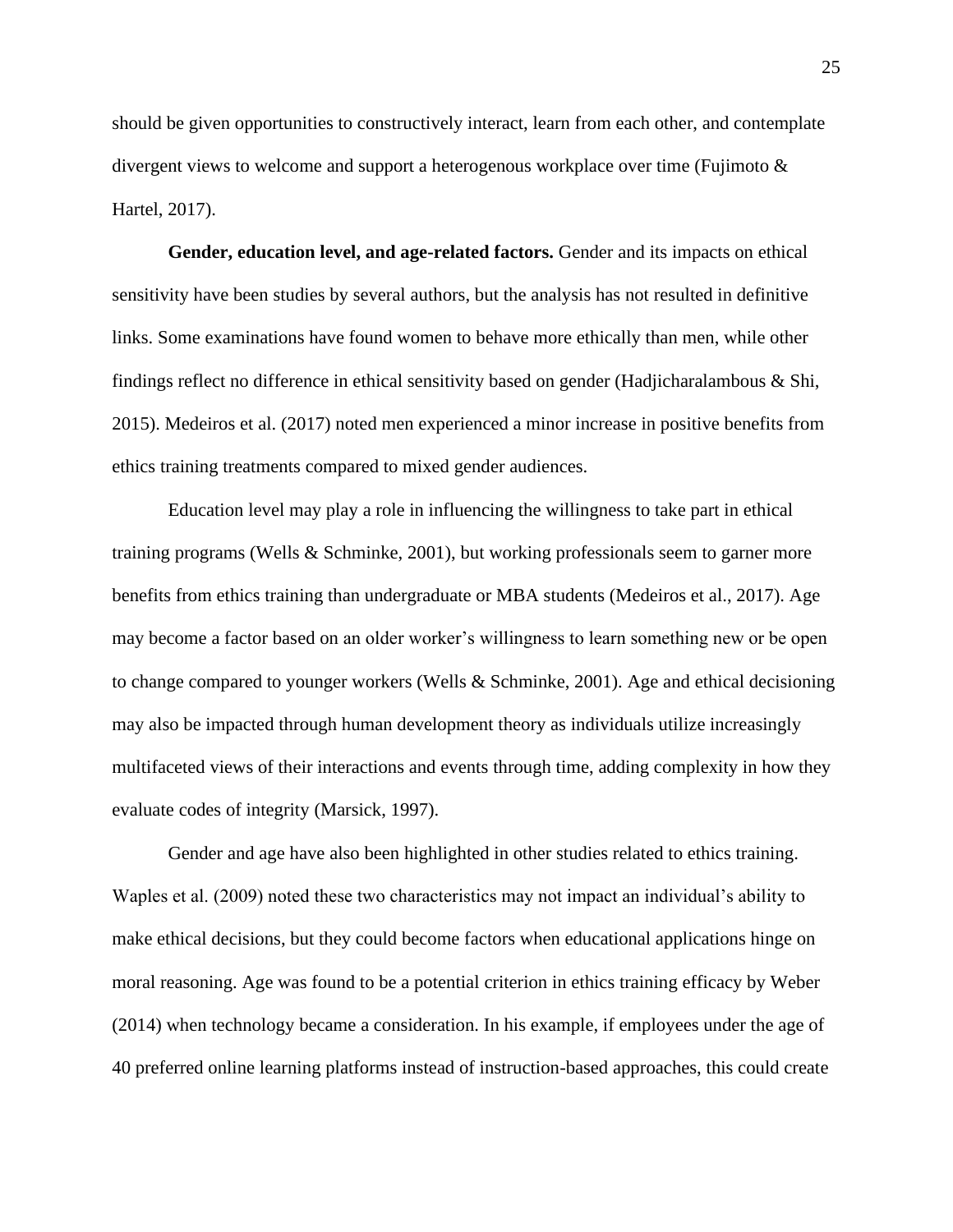a divergence in training effectiveness between millennials and older workers when online education is favored (Weber, 2014).

#### **Ethics Training Platform Design**

The reality of ethical decisions reflects a complex landscape of different ideologies and schools of thought (Treviño & Brown, 2004). The power of diversity of thought can reach into the ethics training platform itself (Sekerka, 2009). To create peak effectiveness, the recommendation to include training that is comprehensive (Rampersad, 2006) often runs into significant challenges because of the disparity in how businesses view and design their ethics education curricula (Medeiros et al., 2017). Some models focus on compliance with legal requirements, while others seek ethics training as a means to equip organizational members to counter questionable behavior on-the-job (Weber, 2015).

There is also a disparity of thought among instructors and researchers. According to Ritter (2006), a surveyed group of educators put forth the idea that ethics should be integrated throughout various curricula. However, theorists disputed this idea of incorporating ethics at a macro level and claimed a single class devoted to ethics and decision-making was the most effective route (Ritter, 2006). Regardless of the disagreement, there are multiple avenues for businesses and educators to incorporate ethics education into their culture and objectives, and these continue to play out throughout the corporate landscape (Sekerka, 2009).

The evaluation of the effectiveness of ethics education practices has been tackled by several authors in the previous three decades. During the 1990s, ethics inquiries pursued a variety of issues, but most did not address concerns related to human resources unequivocally (Wells & Schminke, 2001). Scholars' concentrations were very basic, investigating the presence of ethics training programs in organizations and how those programs were delivered, irrespective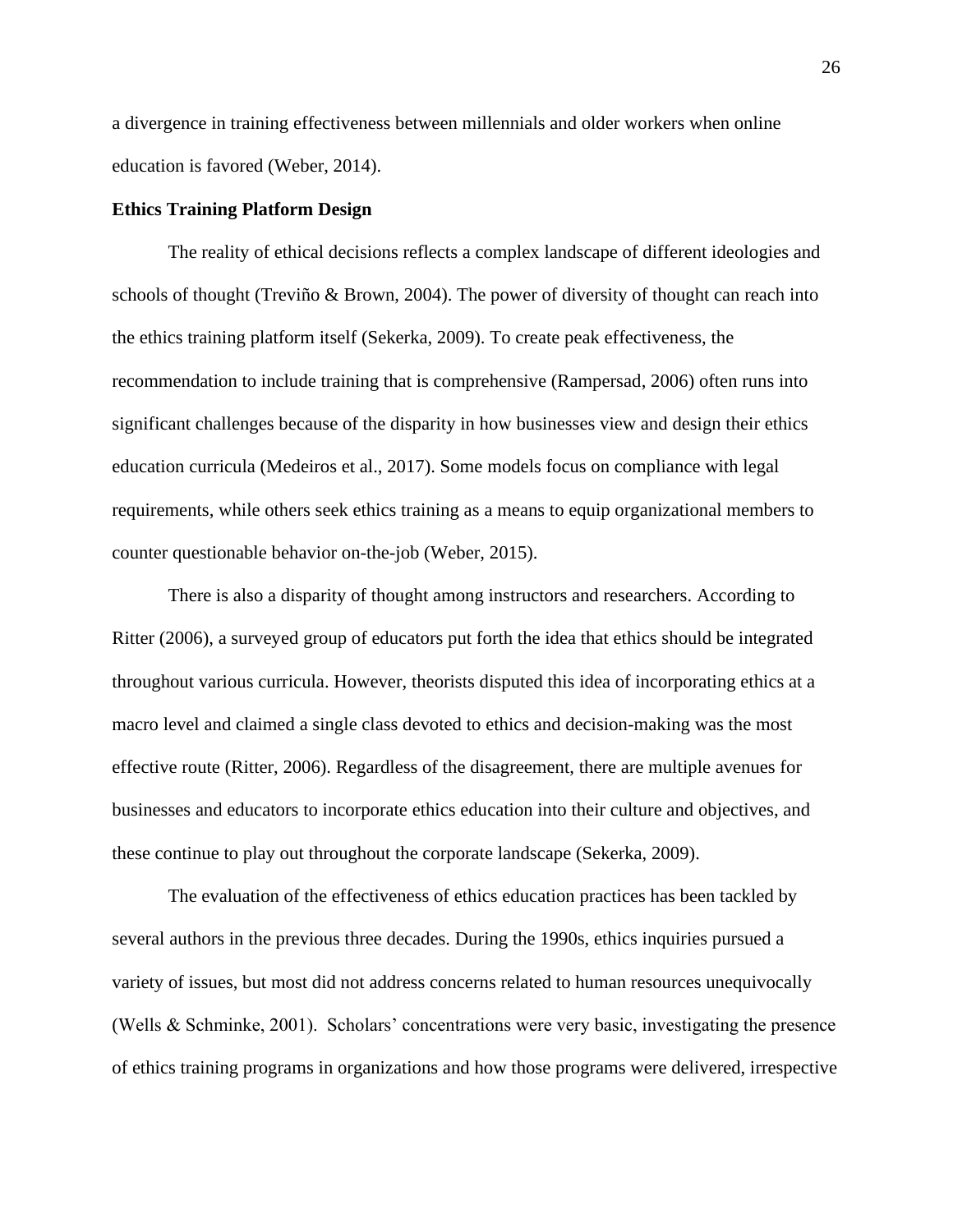of their effectiveness (Delaney & Sockell, 1992). During the last two decades, meta-analytic reviews of ethics training effectiveness have dotted the literature, attempting to take a deeper view into ethics training regiments (Waples et al., 2007; Medeiros et al., 2017).

**Ineffective training treatments.** At the height of the Great Recession, Waples et al. (2007) aggregated data from 25 ethics training programs. Pedagogy-based criteria were a primary focus of the evaluation, using characteristics of the program and its approaches in delivering materials to determine training success. The findings reflected negatively on training effectiveness in influencing the ethical conduct and perception of individuals. It found three primary problems with training mechanisms—no stated objective for education, disagreement in whether businesses or traditional educational institutions should be tasked with teaching ethics, and a lack of direction or recommendation in what should be contained in course work (Waples et al., 2007).

In spite of the shortcomings found in training applications, Waples et al. (2007) noted opportunities for improvement. They advocated for an approach outlining codes and rules as reference points for learners while including the development of training applications that broadened the reasoning capabilities of individuals who are already part of the workforce. They favored a case-based teaching platform utilizing a pre-post mechanism to effectively evaluate progress in the specific areas of interest being taught (Waples et al., 2007).

**Effective training treatments.** During the following decade, Medeiros et al. (2017) submitted findings that were in conflict with the work of Waples et al. (2007) While their study agreed that ethical awareness in individuals can be unaffected by ethical interventions, it asserted behaviors can be improved to levels considered more principled through education. They found value in utilizing broad and field-sensitive approaches while cautioning practitioners to not allow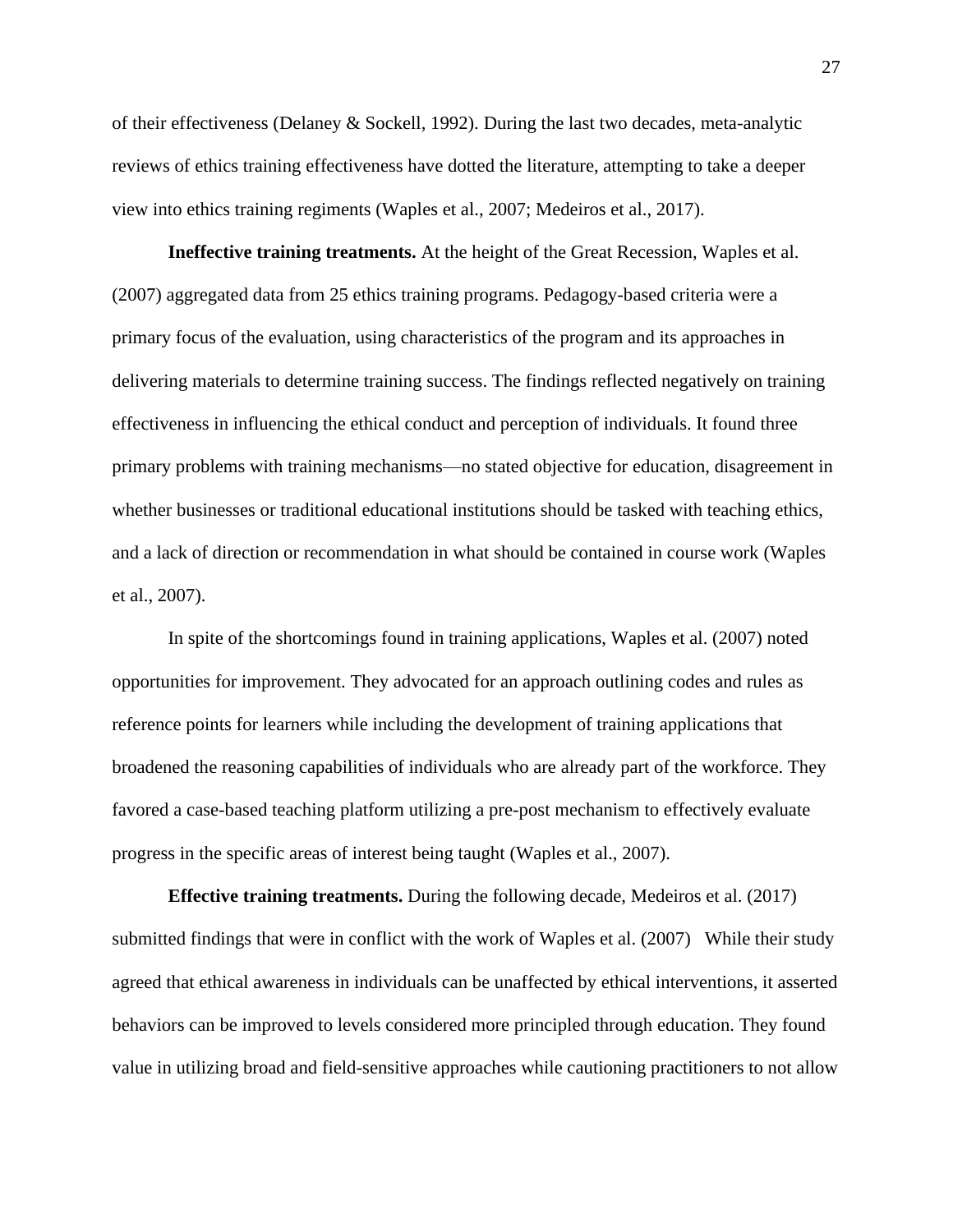the scope of the materials to grow out of control. There was agreement with the 2007 metaanalytic review for developing activities to expand participants' cognitive abilities in addressing ethical dilemmas and encourage employees to vigorously engage in class discussions. The review mirrored similar criteria in focusing the study on the attributes and components of the training treatment. These components included the means by which the training was delivered, the program setting, time length of the training treatment, and superiority of design (Medeiros et al., 2017).

**Case-based ethics training applications.** The use of cases in ethics training examines an individual's ability to reason through specific scenarios that are often based in the real-world (Kurland, 1995). Weber (2015) tackled ethics education effectiveness by examining programs among representative organizations within the Ethics and Compliance Officer Association. His approach was undertaken because a gap in the literature existed surrounding ethics surveys of American firms that provide in-depth assessments of corporate ethics education curricula. He found most survey data was limited in its breadth and depth, affording more of a surface view of ethics programs. Weber's evaluation noted a uniform finding from respondents in including educational courses as part of the organization's ethics philosophy, seeking to endow managers with tools and skills to effectively evaluate ethical scenarios and including case studies as a means of strengthening training efficacy. However, he also noted ethics education platforms often underperformed due to concerns with the frequency and duration of coursework, a need to expand participants beyond management level associates, and ineffective means of evaluating the training treatments' impacts on employee behaviors (Weber, 2015).

Harkrider et al. (2013) also focused on a case-based approach to ethics education. They promoted a positive response among training participants who reviewed case studies in ethics

28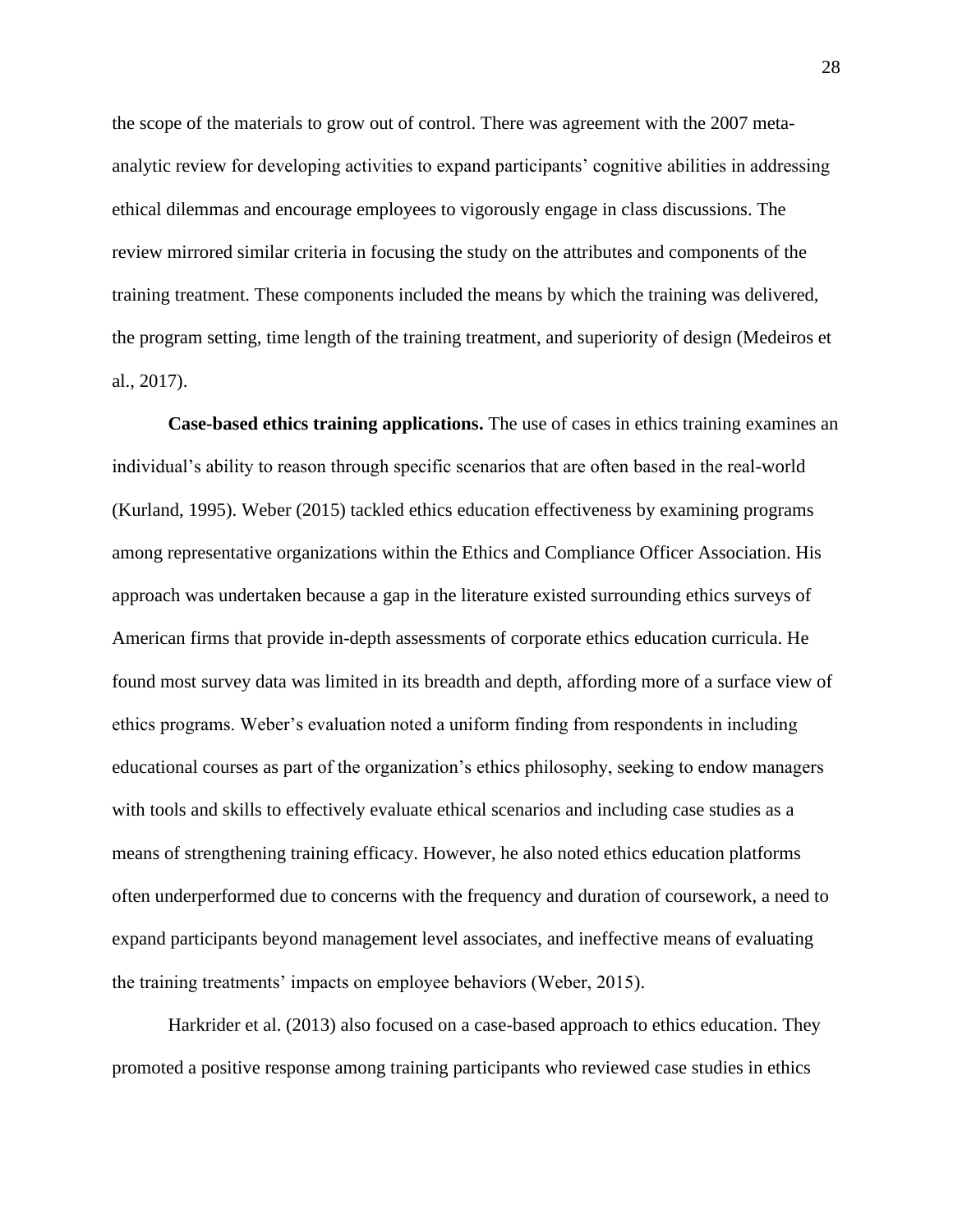courses, citing a feel for real-world application and ability to link and contrast the content of different cases. In their study, 115 graduate students were solicited to participate in a two-day university-sanctioned ethics class designed to evaluate participant fulfillment in gaining a stronger comprehension of the subject matter through case-based work. The examples were viewed favorably because they provided a point of reference for participants to utilize when evaluating real-world ethical dilemmas, lending theoretical support for case-based instruction (Harkrider et al., 2013).

#### **Training Transfer**

Transfer of learning has been of special interest to human resource practitioners (Islam, 2019), and the harnessing of innovation and competitive advantage through the management of new ideas is a reality of the new millennia (Edvinsson, 2002). Decades ago, scholars noted the Industrial Revolution was in the rearview mirror, and the age of information was settling in its place (Bohn, 1994). Today, the global marketplace is a highly competitive and rapidly changing arena, and transitioning intangibles such as knowledge and learning into usable assets can provide a sizable edge over rivals (Islam, 2019).

Because contemporary organizations are operating and competing in a fluid marketplace, expenditures towards associate development have grown in importance (Kim, 2014). In addition, more attention has been given to organizational learning and how businesses can leverage the knowledge and skills of associates at a macro view (Sun, 2003). Implementing a collaborative learning environment on the frontlines can translate to significant learning impacts at a corporate level (Islam, 2019). Organizational learning is itself a competitive advantage and can lead to better judgment and an ability to respond quickly to new challenges and issues (Basten & Haamann, 2018).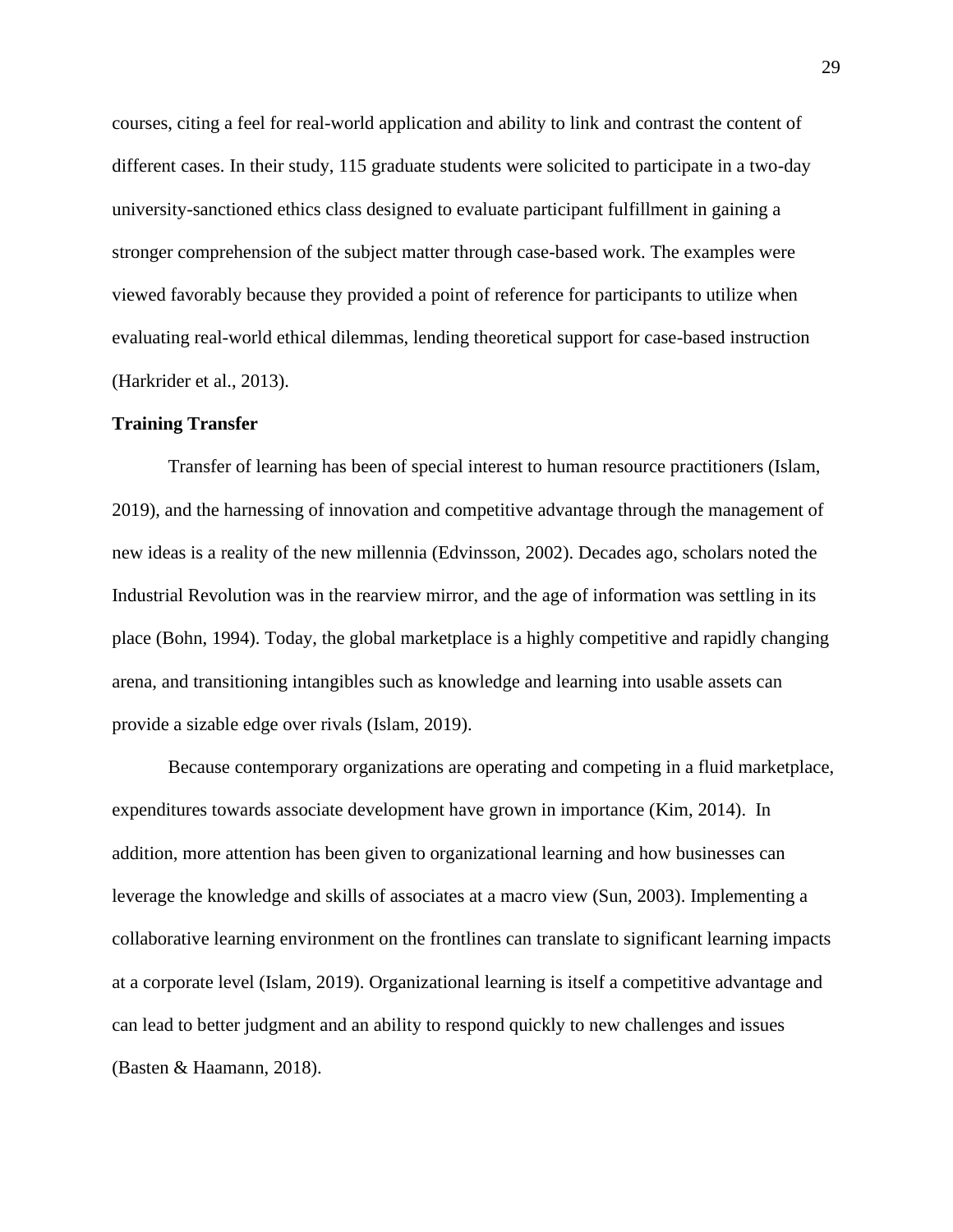There are limits in how training can impact the behaviors of workers (Burke & Hutchins, 2007) as well as the cost impacts of training applications to the financial performance of businesses (Garavaglia, 1993). The focused educational efforts of organizations on their employees can render a myriad of results—an enhanced execution of job functions, a regression in performance and output, or a status quo in which nominal change occurs (Wells & Schminke, 2001). Studies have shown as little as 15% of training is applied on the job with some applications showing no return on investment (Islam, 2019). Diversity training has been particularly impacted by a lack of training transfer because workers can view it as lacking results because they do not see its implementation on the job following the application (Combs & Luthans, 2007).

Many research reviews and models have been presented to rationalize the results of training transfer (Blume et al., 2010). Popular points of research have included employee traits, qualities of the workplace, and the curricula (Blume et al., 2019). In addition to these characteristics, the impacts of follow-up methods and support on training transfer have been evaluated (Martin, 2010).

Hg and Ahmad (2018) examined trainee characteristics and their impacts on motivation to improve work through learning (MTIWL). Their work pointed to significant effects from employees' personalities on MTIWL, and that MTIWL could be useful in predicting training transfer. Their recommendation was to evaluate how to best engage with all levels of employees in educational platforms to maximize the effectiveness of the treatment and motivate them to push their new knowledge to the workplace (Ng & Ahmad, 2018).

Islam (2019) examined training transfer in organizations through the lens of workplace climate and self-efficacy of employees. His study found constructive effects on the transfer of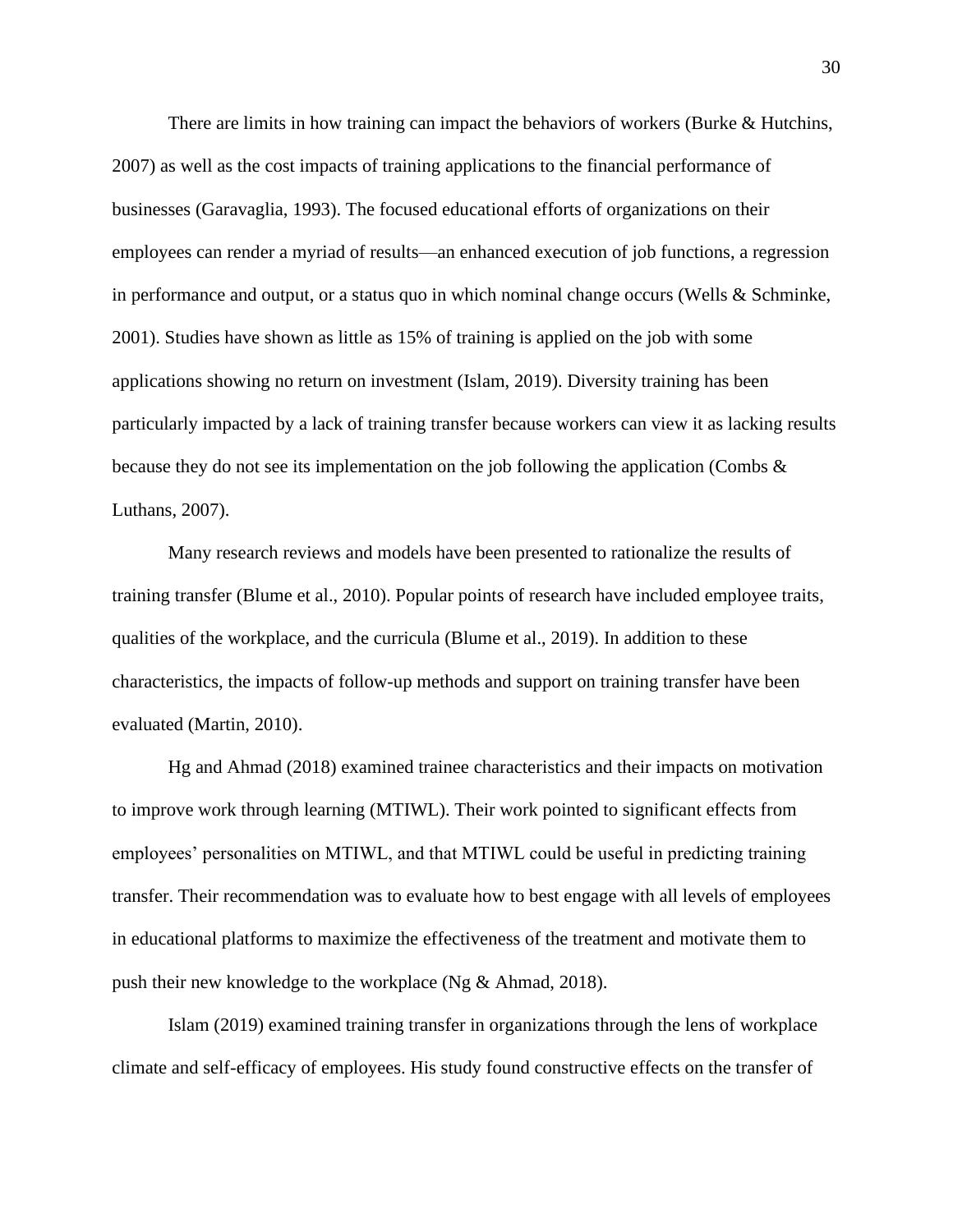training when employees perceive their work environment fosters education and the exchange of ideas. This can give rise to the cultivation of new ideas, proactive learning, and healthy communication among organizational members. Prior research of the work environment noted the need to provide appropriate follow up and remove barriers by encouraging trainees to interact together and providing resources to bolster the curricula (Martin 2010). Self-efficacy injected positivity into this environment when members demonstrated a strong belief in their ability to contribute to the discussion (Islam, 2019).

### **Self-Efficacy**

Self-efficacy is attributed to the work of Bandura and describes how an individual views his or her ability to perform a job or assignment (Walumbwa et al., 2011). It is directly associated with theories of social learning and self-regulated learning (Welch, 2013) as well as social cognitive theory (Turgut & Sökmen, 2018). Self-efficacy hones the belief in controlling one's own destiny and achieving the favored results (Welch, 2013). A person possessing a high level of self-efficacy may prove to be more ethical (Wells & Schminke, 2001). There is a greater likelihood of higher levels of problem-solving skills and drive to continue forward in the face of adversity (MacNab & Worthley, 2008). This ability to engage under challenging circumstances translates to a decreased need in motivational influences to behave ethically (Turgut & Sökmen, 2018). An employee's demonstration of his or her own self-efficacy can be enhanced in an environment of strong ethical leadership and positive individual identification with the organization (Walumbwa et al., 2010).

A person with high self-efficacy will likely have a stronger capacity and belief that he or she can apply training on-the-job (Wells & Schminke, 2001). Several studies have found a positive correlation between high self-efficacy and training transfer and mastery (Burke &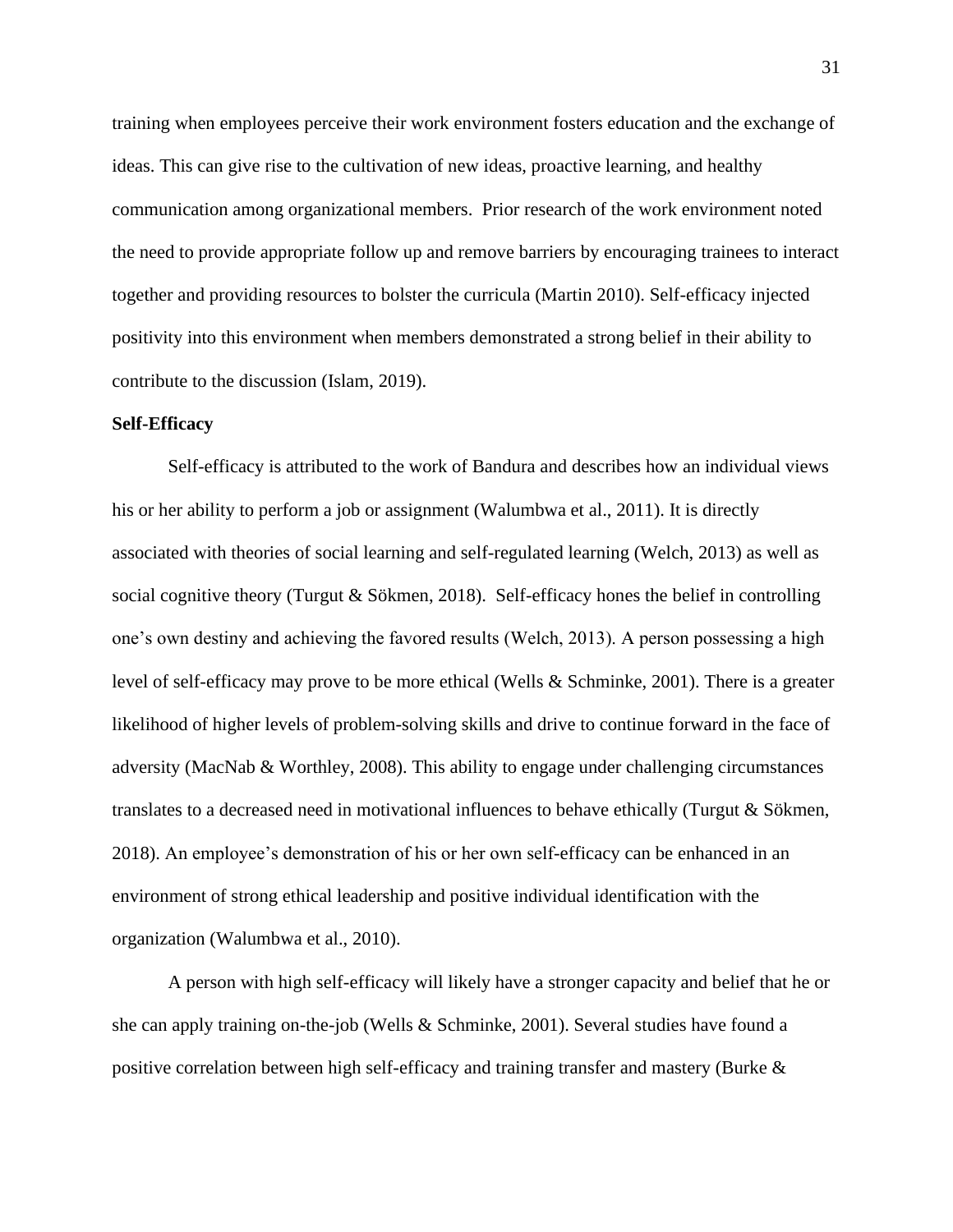Hutchins, 2007). May et al. (2014) found a strong connection between business ethics training and moral efficacy. Wells and Schminke (2001) noted the strong correlation between selfefficacy and positive training impacts. In evaluations of plagiarism, internal whistleblowing, and academic dishonesty, high self-efficacy was found to have a mediating effect on behaviors, reducing the incidents of unethical actions of the test subjects or failure to report others for immoral actions (Welch, 2013). Focusing on building self-efficacy traits in participants was also found to improve the results of diversity training through the intent to apply diversity and inclusion directives (Combs & Luthans, 2007).

## **Virtue Ethics & the Virtuous Corporation**

Ethics education is not relegated to principles of morality taught in a classroom. The study of ethics and morality has proven to be an important component in the field of philosophy across many centuries and societies (Kulshrestha, 2005). Character traits such as integrity and a willingness to speak up against immoral actions are assumed to have a positive impact on ethical decision-making (Wells & Schminke, 2001). Employees are expected to behave in an ethical way because of the impacts to those around them and any potential stakeholders of the organization (Maniam & Teetz, 2005). This focus on the effects to others and the larger benefit to a group elucidates the realm of virtue ethics in education (Sekerka, 2009).

Philosophers such as Aristotle characterized humanity as many individuals gravitating toward a communal existence, behaving socially, and thinking rationally. He connected ethics to virtues (Hartman, 2006), normative ideals that replicate what is considered normal among peers (Kleinsmith et al., 2016). Aristotle's approach viewed a desire for virtue along a similar vein as a common-sense desire to possess good health (Hartman, 2006). Wisdom, character, and justice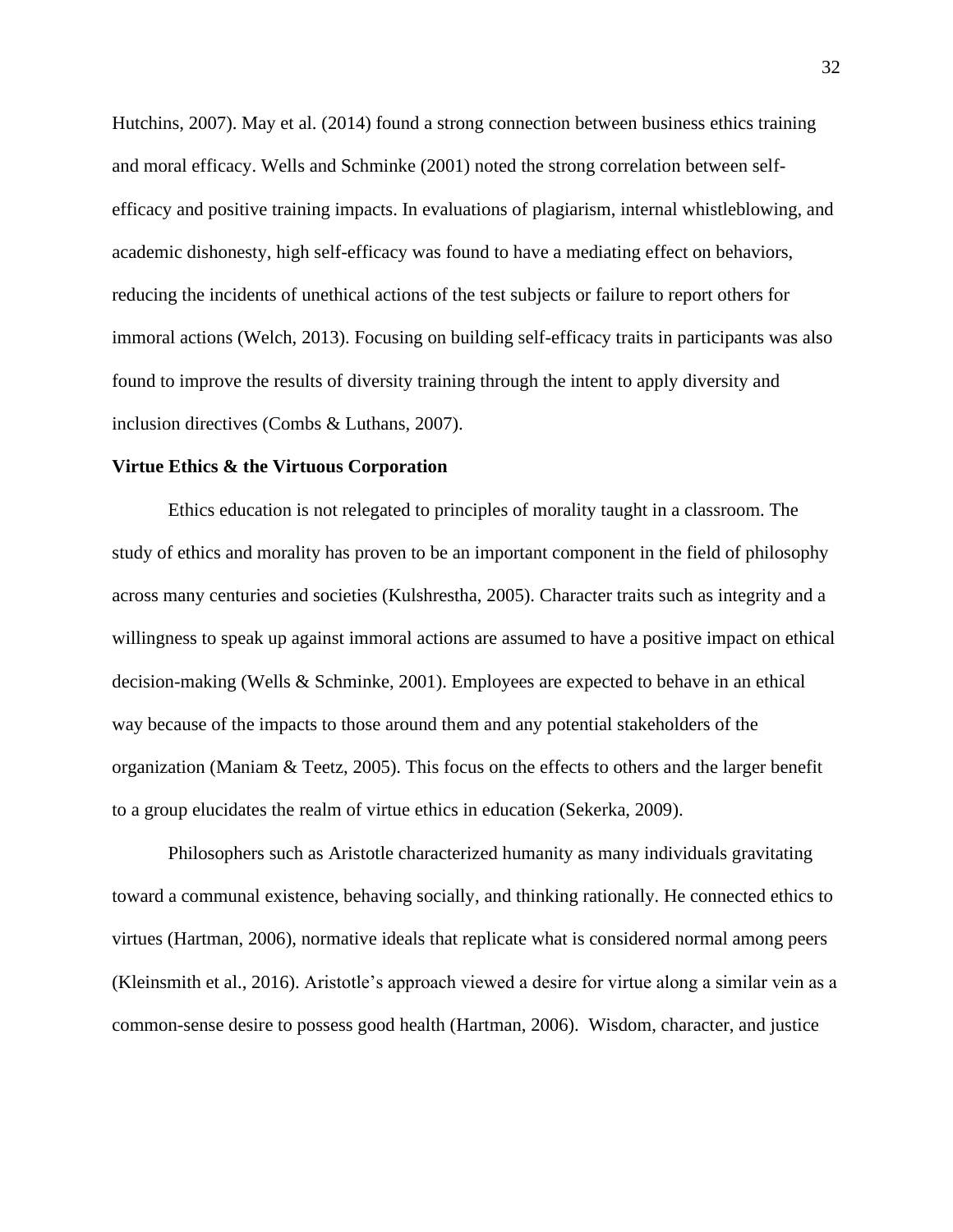are considered worthy philosophical pursuits of virtue to shape a positive society (Crossan et al., 2013).

The virtues of the individual can further be impacted at a communal level through the moral intensity of an issue. This concept speaks to ethical decisioning as the general agreement within the community of a choice's consequences, and the impending scope of the results will likely trigger a strong ethical response from the decision maker (Selart & Johansen, 2010). This concept of altruism—the consideration of how an individual's choices influence others—is represented in an ethics decisioning template attributed to Sanford Krolich. His matrix identifies four classifications of decisions based on their outcomes: individualism, altruism, idealism, and pragmatism (Maniam & Teetz, 2005).

Virtue is not a concept that only has application at the level of the individual. Corporate character alludes to an institutional level of morals through the idea of virtuous corporations (Moore, 2005). Ethical ideals are an intricate part of the organization and its goals and policies and cannot be separated from the institution's identity (Buckley et al., 2001). Individuals are social by nature, and organizations can be powerful forces in the socialization of character standards (Hartman, 2006). This is evident in organizations that do not follow a corporate virtue standard, instead choosing to institutionalize, validate, and promote dishonesty and fraud as condoned conduct (Ashforth & Anand, 2003). Associates of virtuous organizations are said to strive toward a higher level of performance, while businesses demonstrating strong virtues have been shown to outpace the performance of organizations lagging in this measure (Weber, 2015) and generate collaboration between the business and its strategic partners (Schaltegger & Burritt, 2018).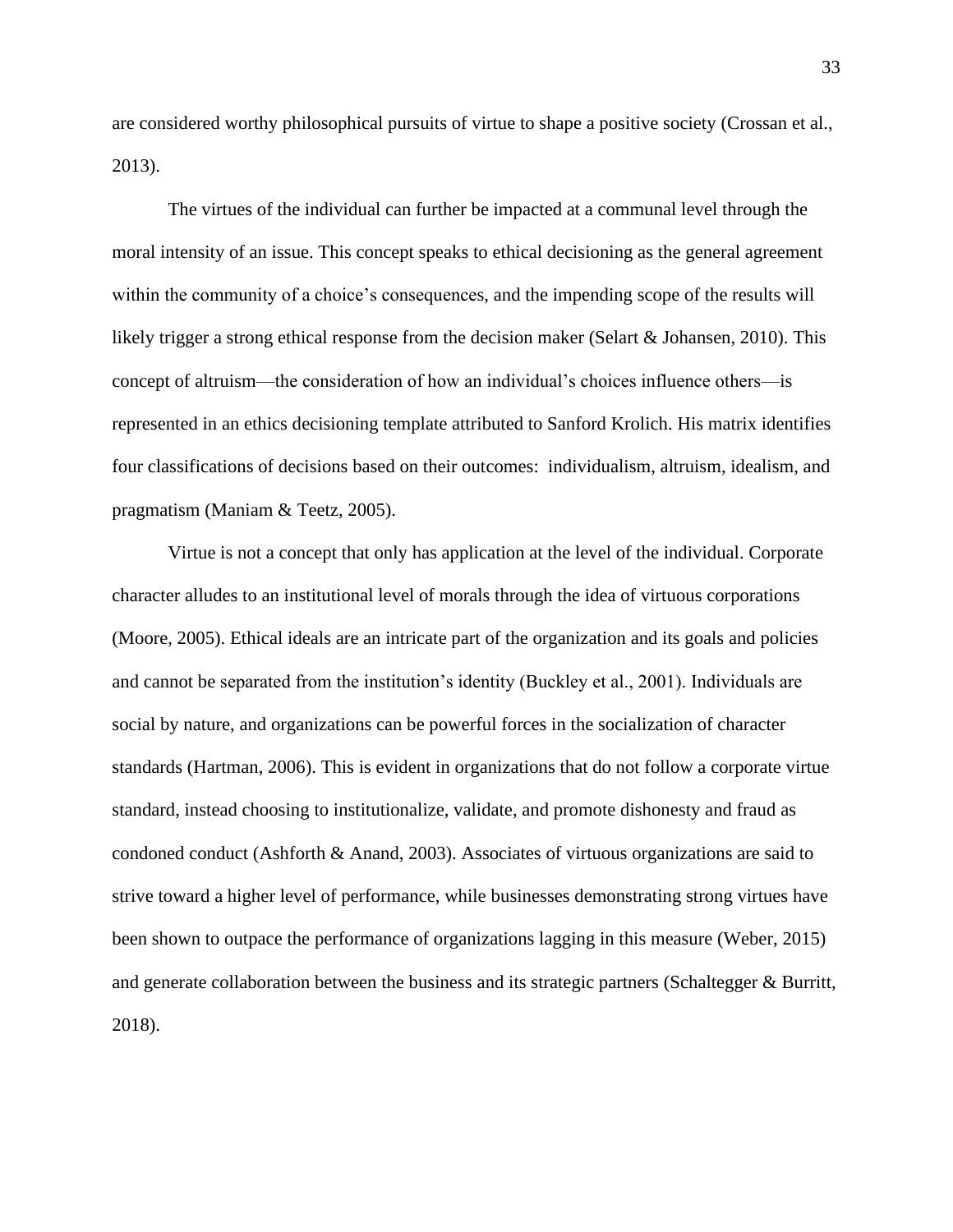#### **Motivational Theory**

Motivation and workforce development have been tagged as crucial tasks for contemporary businesses to remain effective (Lee & Bruvold, 2003). Organizations quantify their intent to motivate employees in mission statements, corporate vision, and company codes and policies (Bastons et al., 2017). Motivation and innovation tend to be intertwined in competitive firms where associates are inspired, compensated, and directed to be creative (Gupta & Singhal, 1993) with an understanding failure is part of the innovation process (Mazouz & Zhao, 2019). Associates working in human resources have a hand in how the workforce is motivated through the evaluation of performance metrics and the application of an arsenal of compensation tools. Both serve to encourage individuals to align their behaviors with the goals of the organization (Huselid, 1995), and consistent appraisals of performance can enhance the transfer of training (Martin, 2010).

Social psychology and organizational theory have been drivers in the research and development of motivational models dating back 50 years (Bastons et al., 2017). Motivation can be viewed from the firm perspective (Nielsen & Parker, 2012) and the individual contributor level (Bastons et al., 2017). A business can be driven by economic ques (ensuring profitability and increasing the firm's value), social ques (building stronger relationships and ties with strategic partners, customers, and stakeholders), and normative ques (accepting legislative governance) (Nielsen & Parker, 2012). Employees tend to be motivated by external influences including pay and benefits as well as internal reasons such as their individual growth and development. They can also be impacted from a social aspect in crafting value for shareholders and others touched by the organization's performance (Bastons et al., 2017).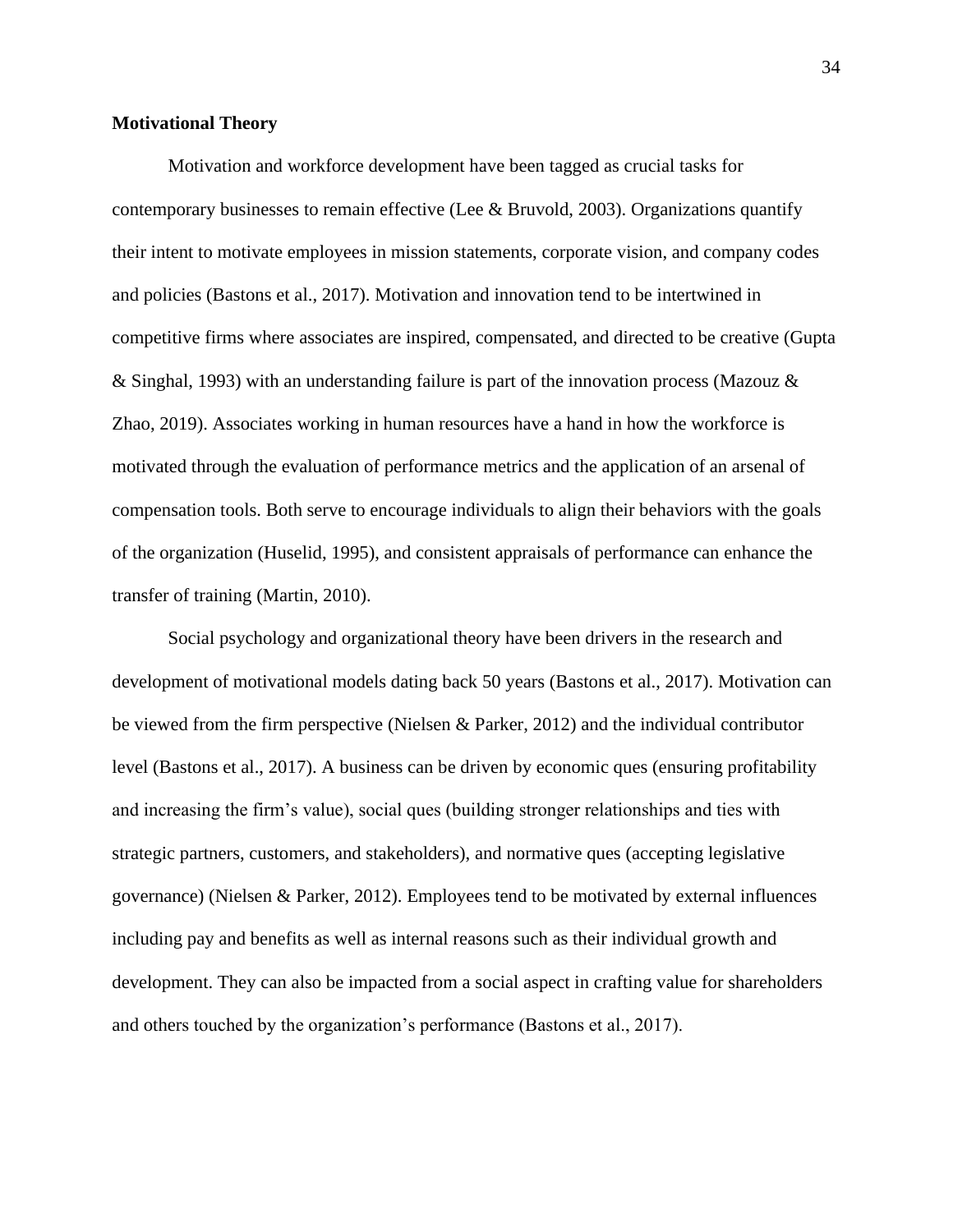From a research perspective, arguments abound as to whether ethics can be taught (Wines, 2008). There is also discussion around why individuals take actions that oppose their belief systems (Lavergne & Pelletier, 2016). In some cases, it has been shown that moral individuals are driven to implement immoral behaviors if their workplace inadvertently motivates them through risks to their well-being and income. Conversely, environments where the open-door policy and free flow of ideas are encouraged seem to motivate employees to perform well (Wines, 2008).

**Appraisal theory and work passion.** Zigarmi et al. (2018) developed the Employee Work Passion Appraisal model (EWPA) using appraisal theory and an examination of an individual's passion for work. From an appraisal theory standpoint, an employee assesses his or her environment and determines what impacts it may have on overall well-being. In their effort to validate EWPA, Zigarmi et al. found workers' passion for their jobs and desire to perform are positively associated with their locus of control and ability to motivate themselves. Their work characterized motivation as an internal mechanism within the individual (Zigarmi et al., 2018).

**Cognitive dissonance theory and self-determination theory.**Cognitive dissonance theory (CDT) has proven useful in evaluating what motivates individuals to balance differences in their attitudes and behaviors. CDT's focus is explaining why a person may exhibit behaviors that do not fit his or her belief system. It attempts to evaluate and predict if the individual will be motivated to augment the belief system to match the behavior or vice versa to reduce dissonance (Lavergne & Pelletier, 2016).

Self-determination theory (SDT) has been used as a complement to CDT in defining how individuals are motivated to augment their behaviors. SDT states humans operate in either autonomous, controlled, or impersonal motivational domains. The autonomous sphere drives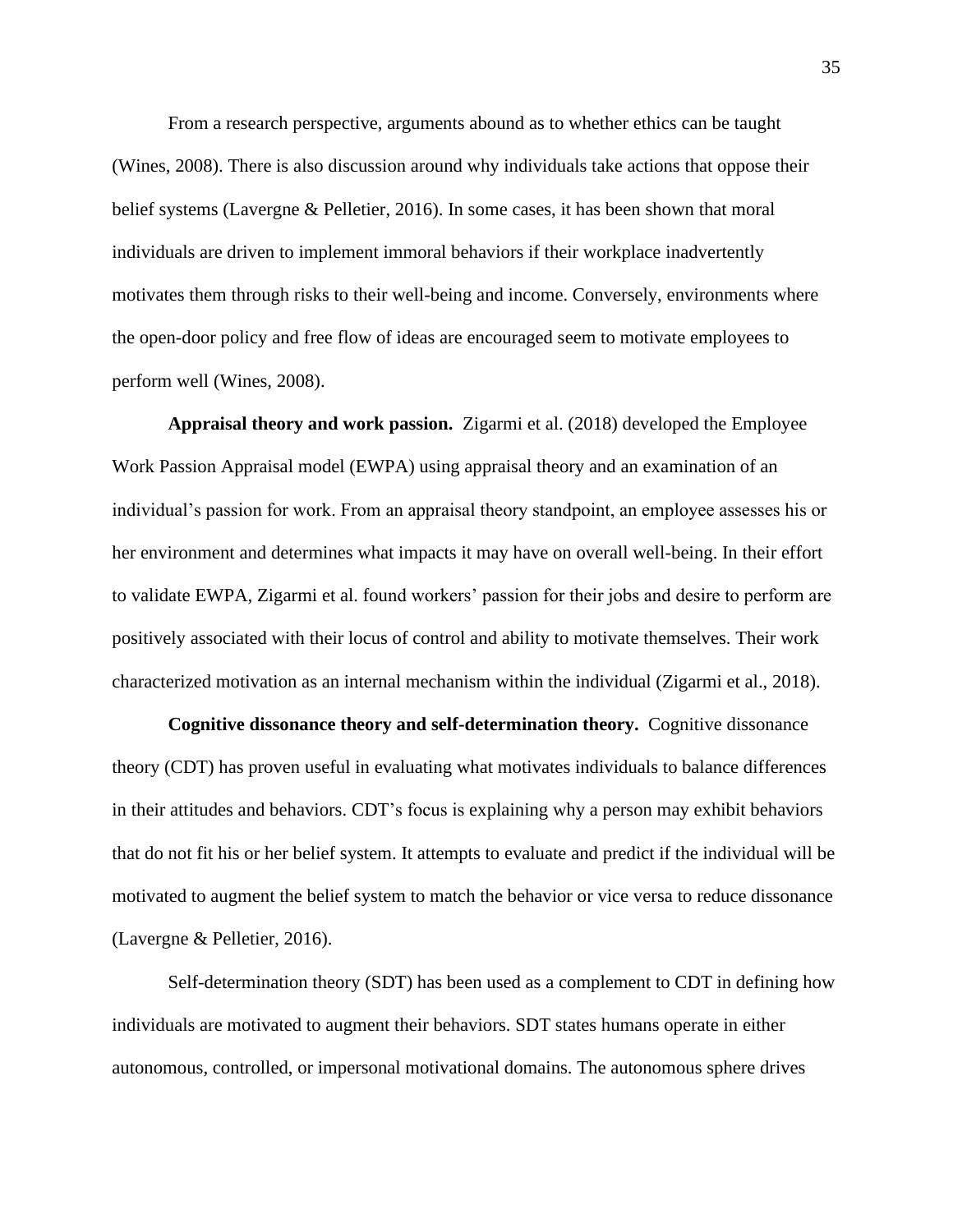individuals to act in accordance with their value system, while the controlled arena looks outwardly to align more closely with the value system of others in an effort to maximize rewards and good standing. The impersonal sphere does not impact actions because individuals assume there is no opportunity or ability for control of their conduct (Lavergne & Pelletier, 2016).

**Motivational systems theory of group involvement.** Not all motivational influences are restricted at an individual level. The diversity of today's workforce introduces a myriad of ideas and perspectives in an increasingly complex and forceful global marketplace. The modern rapid pace of change can necessitate workgroups possessing a diverse set of talents and views to tackle these business complexities. These teams are often best equipped to compel the organization forward but must navigate differences among members (Hinsz et al., 2019).

Hinsz et al. (2019) offered a theoretical basis for how diverse groups respond to incentives and penalties by building on the earlier motivational systems theory work of Park and Hinsz (2006). They examined the impacts of individualism-collectivism, uncertainty avoidance, masculinity-femininity, long versus short-term orientation, and analytic-holistic reasoning and how these elements affect a multicultural group's decision-making. In general, penalties elicit an avoidance response in individuals and groups who actively seek a clearer understanding of risk in a given situation, but the impacts have limits. Work groups appear more insulated from the adverse effects of penalties in decision-making because members do not feel isolated and forced to bear consequences alone. Incentives craft an opposing response, stimulating encouragement in individuals and groups to consider new avenues for rewards (Hinsz et al., 2019).

### **Ethical Leadership**

The majority of employees look beyond themselves when crafting their views of ethics (Brown & Treviño, 2006). The ethical climate of an organization can stem from its executive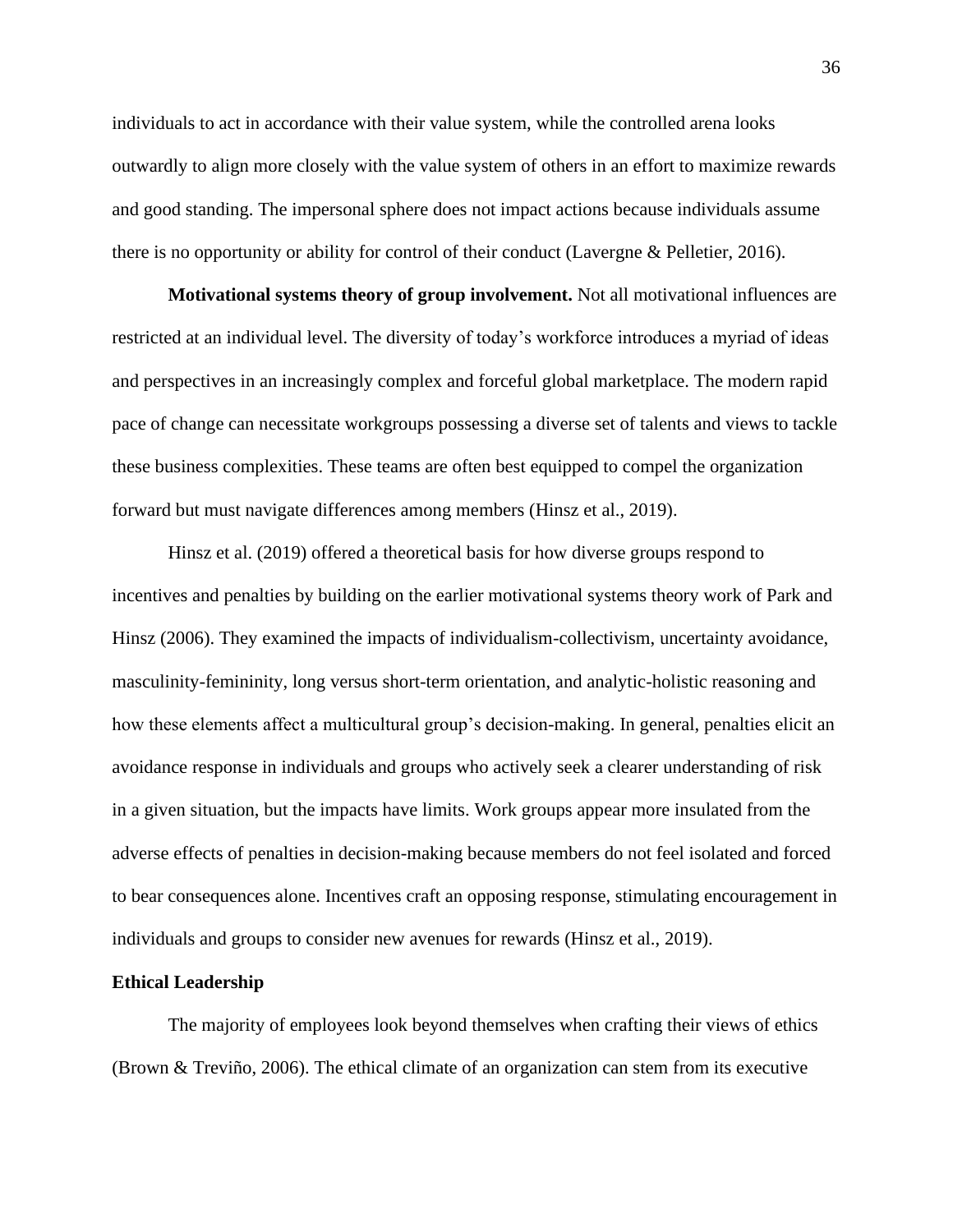team as well as the employees who carry out the day-to-day business functions. A firm's ethical standards are often perceived as no different than those of the people it employs (Chun et al., 2013). However, seeking external validation goes beyond the formation of points of view. Research has shown something as simple as the presence of teammates in a workspace can positively impact the displayed ethical behaviors of individuals (Pascual-Ezama et al., 2015).

Because of the strong ties between interpersonal relationships and employee motivation, a strong niche of interest in the past decade has focused on ethical leadership and its impacts on the mindsets and actions of the workforce (Yidong & Xinxin, 2013). The decisions of an organization's leadership team impact the connections with their direct and indirect reports (Verbos & Miller, 2015), and it has been proven individuals often look to leadership as a source for ethical guidance (Brown  $&$  Treviño, 2006). Ultimately, the ethical standards employees see portrayed at a corporate level become the ethical standards they apply in their job roles (Chun et al., 2013).

To better understand the impacts of ethical leadership, many arenas have been pursued for study. Social learning is one avenue that has gained traction through the review of multiple leadership models (Brown & Treviño, 2006). A second is organizational culture, serving as a cornerstone in research to explain how ethical leadership impacts the ethics foundation of an organization (Ardichvili et al., 2009). A third avenue consider promotional opportunities to determine how strongly ethical leadership characteristics appear to be valued in the organizational context (Longenecker & Fink, 2008). Procedural justice (Brebels et al., 2011) and organizational justice (Zoghbi-Manrique-de-Lara, 2010) are additional areas of study that have been evaluated as mitigating factors in ethical leadership.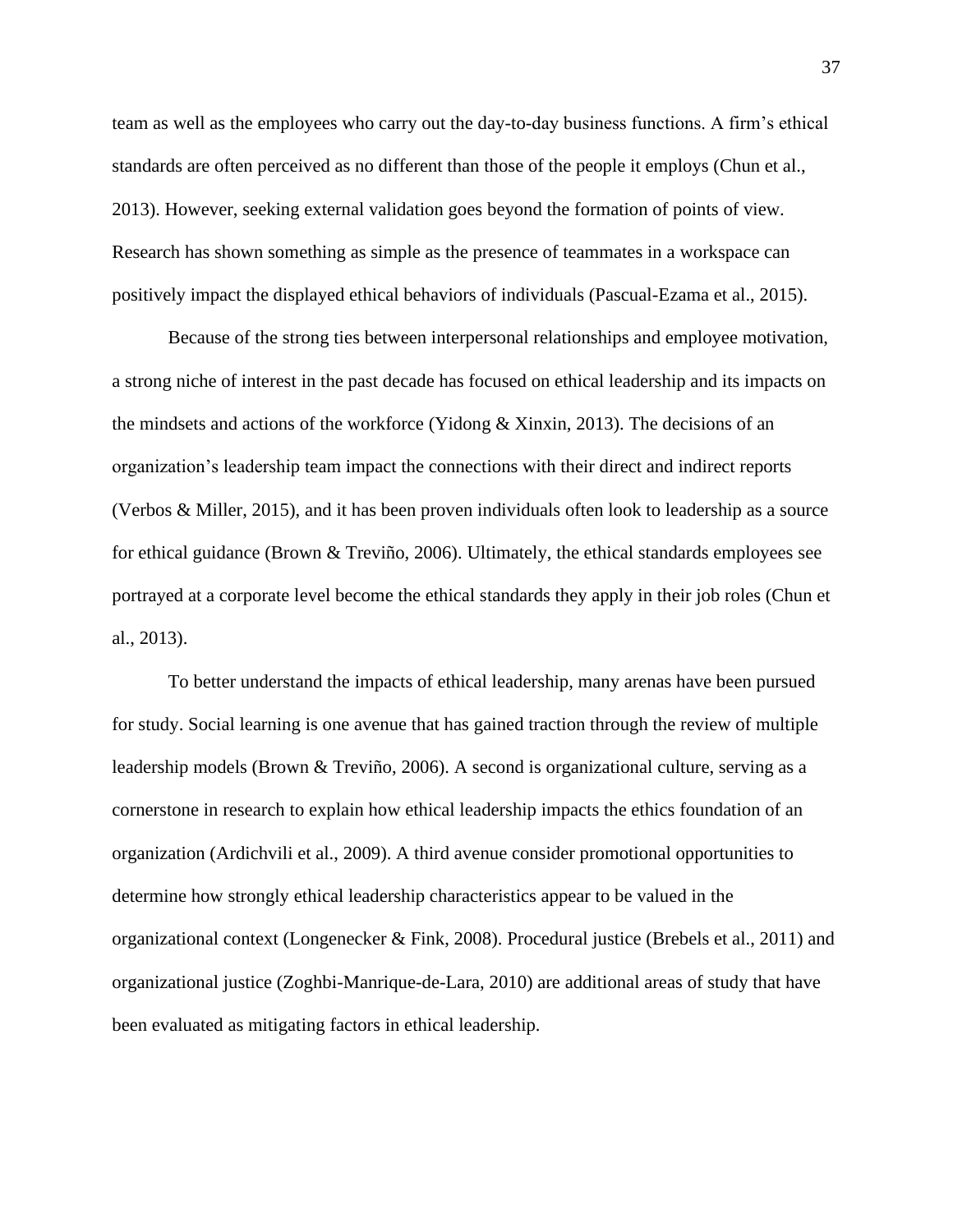**Ethical leadership and social learning.** Following the financial scandals at the turn of the 21st century, Brown et al. (2005) set out to evaluate ethical leadership through the lens of social learning. With this outlook, the focus was on how ethical leaders impacted the behaviors of subordinates in leading by example, and how this simulation of morals could be crafted into a formal construct to describe ethical leadership. Individuals high in ethical leadership were described by employees as trust-worthy, appealing, charismatic, and fair. These characteristics triggered higher levels of job satisfaction and willingness to openly communicate ethical concerns to management (Brown et al., 2005).

Brown and Treviño (2006) continued the examination of ethical leadership and social learning theory by acknowledging a leader's behaviors are a blatant means of messaging ethics in a highly visible way. They point to a transformational leadership approach that builds its strength from motivating others in looking externally at the greater good instead of internal, personal desires that satisfy one's self. This concept of transformational leadership focuses on attributes of managers and executives such as passion, inspiration, and charismatic influence (Brown & Treviño, 2006). This ties in with the notion leaders are the epicenter where an organization's strategic goals and vision radiate to all invested parties (Leigh, 2013). Transformational leaders focus their resources on transforming employees via coaching and development while embracing the transference of power to these individuals to make decisions on their own (Rodriguez, 2012).

Brown and Treviño (2006) touched on two other models of leadership—authentic leadership and spiritual leadership—as a means for role models to shed an image of self-interest and demonstrate self-awareness and candidness in their motivation to care for others and their knowledge of the beliefs and values of their audience. They further project that social learning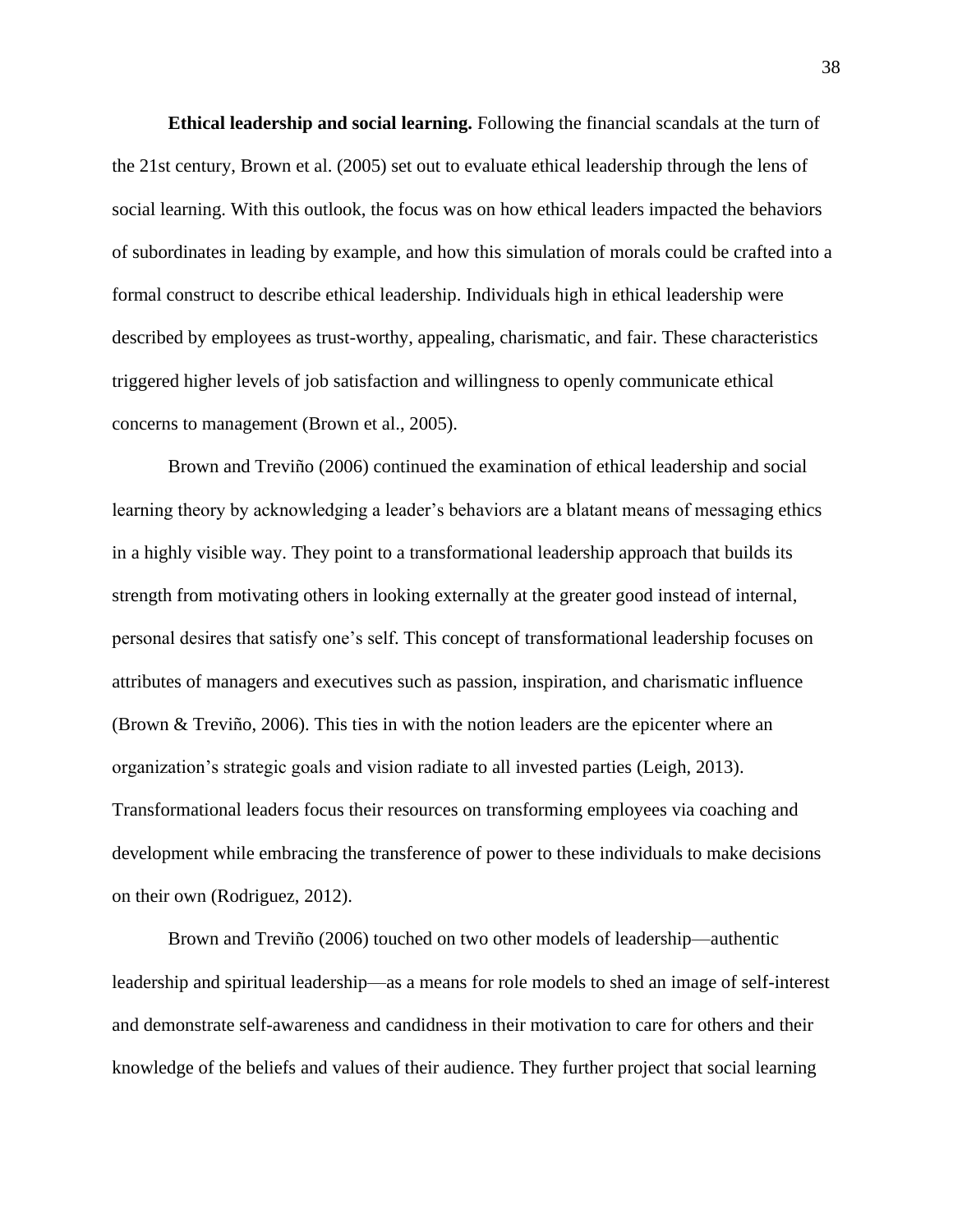theory applies to ethical leaders and their learning styles and not simply leaders and their workforce. Ethical leaders likely recognize moral ideals in someone else and fashion their behaviors and opinions after their observations of this archetype. In this respect, ethical leaders possess the ability to learn and teach (Brown & Treviño, 2006).

**Ethical leadership and organizational culture**. Ethical leadership is a connecting point to organizational culture because it is cited by many employees as a primary driver in the establishment of a company's values and philosophy (Ardichvili et al., 2009). Leaders work under the dual function of moral persons and moral managers. Their personal lives reflect their individual integrity, but as moral managers they are crafting the corporate culture with each step and leaving a legacy of protocols and ideals (Mo & Shi, 2017). Building a solid corporate culture presents many challenges to leadership and its workforce, requiring unrelenting focus and resources. The resolution of moral issues is interwoven into the cultural fabric of the organization and cannot be viewed apart from its fundamental values (Leigh, 2013).

Ardichvili et al. (2009) established leadership at the top of the hierarchy in developing a moral culture and sought to better understand the qualities of ethical cultures. Using grounded theory, they interviewed various executives and scholars to determine a list of ethical organizations and the details surrounding why those companies were viewed as moral. Respondents gave significant value to the creation of a positive culture through the actions of managers and executives. There was a linkage between executives demonstrating veracity and a strong moral compass, triggering the same types of actions in employees and how they treat each other and the clients of the business. Actions of executives appeared to be viewed as synonymous with corporate culture (Ardichvili et al., 2009).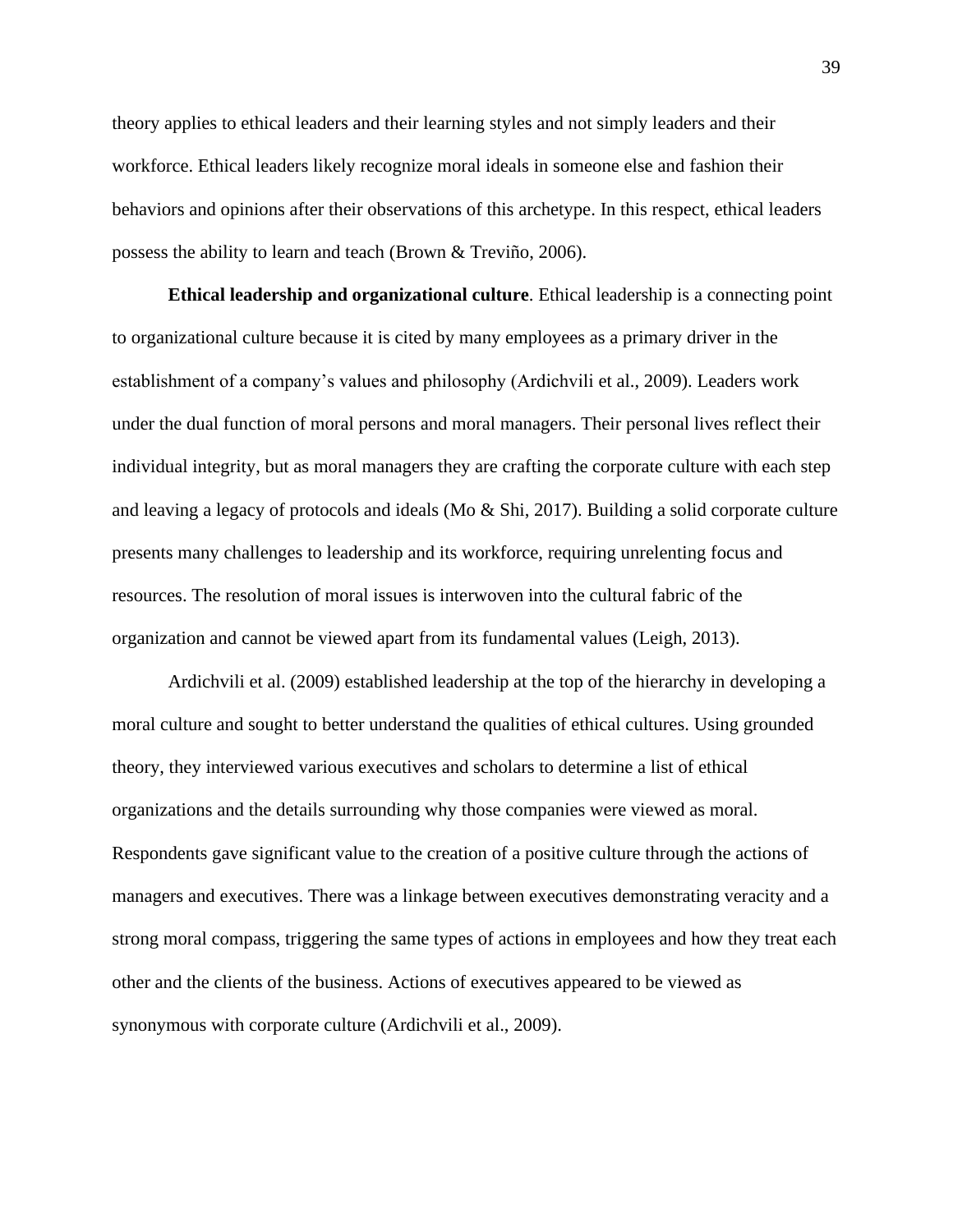**Ethical leadership and career promotions.** The current body of research is limited in its ability to quantify the precursors or predictors of ethical leadership in an individual (Jordan et al., 2013). In the workplace where conditions can transform at a moment's notice, hiring for critical management positions can be a daunting task (Longenecker  $\&$  Fink, 2008). Managers must espouse morality in their day-to-day dealings and uphold the ideals of corporate social responsibility to judiciously raise the tide of performance and attitudes in its workforce (Yidong & Xinxin, 2013).

In a study by Longenecker and Fink (2008), the attitudes of individuals in management positions were evaluated to determine the general understanding of measures by which they could be promoted to higher level positions. More than 300 supervisors representing at least 100 entities were surveyed to identify how key management roles might be awarded in the hiring process. Three of four respondents cited proven results as a deciding factor, and two out of three believed it was centered on their existing relationships and connections. Ethics and character fell toward the bottom of participants' responses with 39% considering it a determining factor almost the same number of respondents as being in the right place at the right time (Longenecker & Fink, 2008).

**Ethical leadership and procedural justice.** Procedural justice relates to how leaders incorporate fairness in their decisions, and it is a proven driver in impacting employee outcomes (Brebels et al., 2011). It differs from a related concept--distributive justice—which focuses on outcomes instead of how managers arrive at decisions (He et al., 2014). Together, procedural justice and distributive justice serve as the primary components of the broader concept of organizational justice (Weaver & Treviño, 2001). Another term—interactional justice—is sometimes mentioned in the literature as a third component of organizational justice. It focuses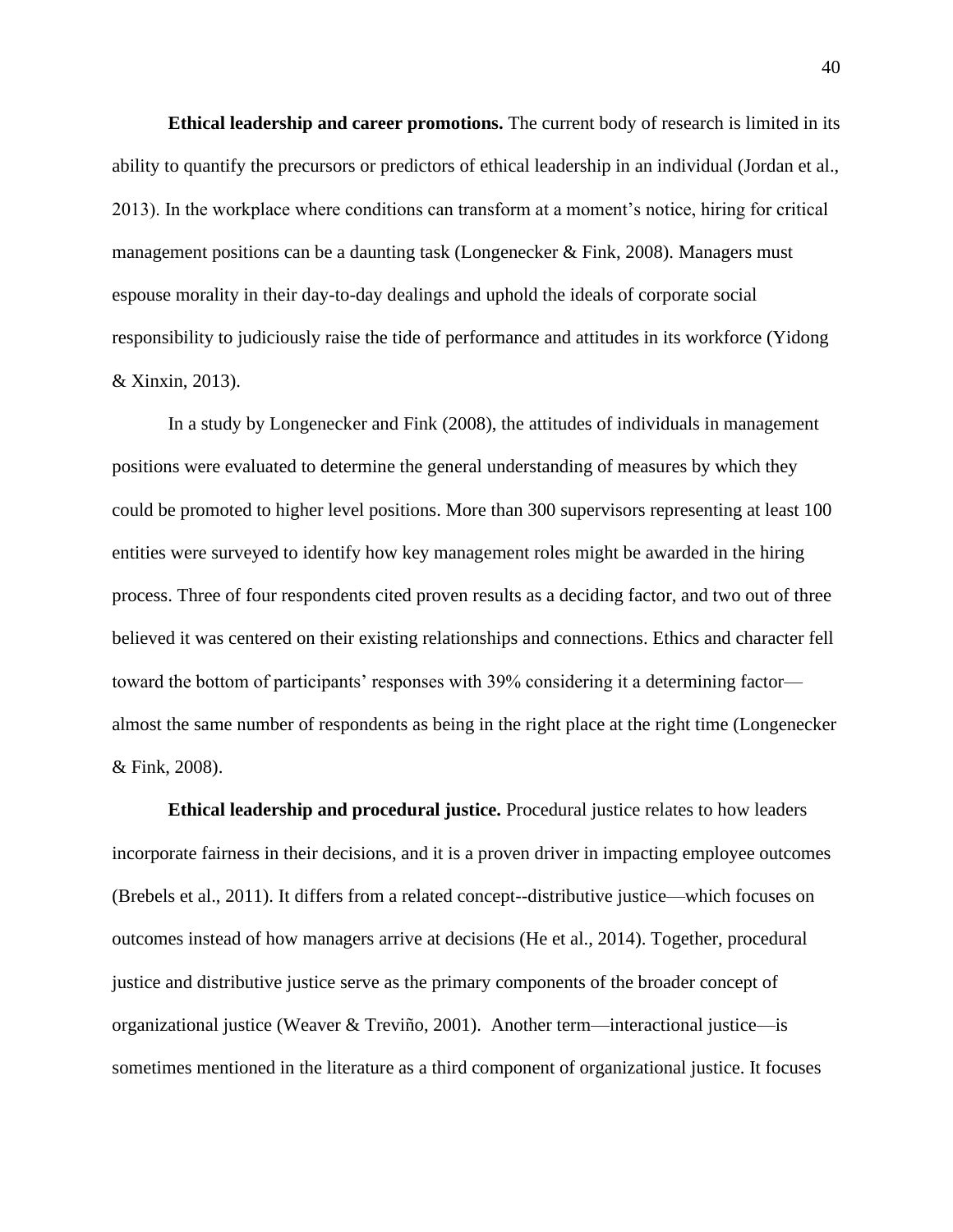on the direct interactions between individuals and their supervisors, differentiating itself from the macro viewpoint of procedural justice and its overall decisioning strategies of the company as a whole (Kurdoglu, 2018).

Procedural justice has been examined in tandem with ethical leadership in many articles and research studies (Andrews et al., 2015; Loi et al., 2012; Schuh et al., 2019; Shin et al., 2015). A compelling case can be made that ethical leadership cannot exist without procedural justice. Ethical leadership focuses on executives and managers demonstrating fair and appropriate conduct in their individual actions (Shin et al., 2015), while procedural justice acknowledges the processes and protocols by which these fair decisions are made (Brebels et al., 2011). Ethical leadership is the conduit by which organizations demonstrate their culture and values (Ardichvili et al., 2009). When procedural justice is in force, there is a maximization of the values held in common between the individual and the business, and employees are believed to self-manage and adhere to company protocols (Leasure, 2016).

Similar to ethical leadership, procedural justice bears application in how workers view the integrity of their day-to-day job responsibilities and the extent to which they feel valued by leadership (Shin et al, 2015). It is the mechanism by which employees validate the policies and procedures of the organization and the power afforded its leaders (Leasure, 2016). It correlates with ideas such as behavioral integrity (BI) in which employees identify perceived discrepancies in a manager's words and behaviors (Andrews et al., 2015). Ultimately, it is a concept that embodies subjectivity because its basis is the perception and perspective of the view holder (Nagin & Telep, 2017).

Procedural justice has been identified as a strong predictor in how employees react within the organizational context. It influences several human resources related metrics centered on how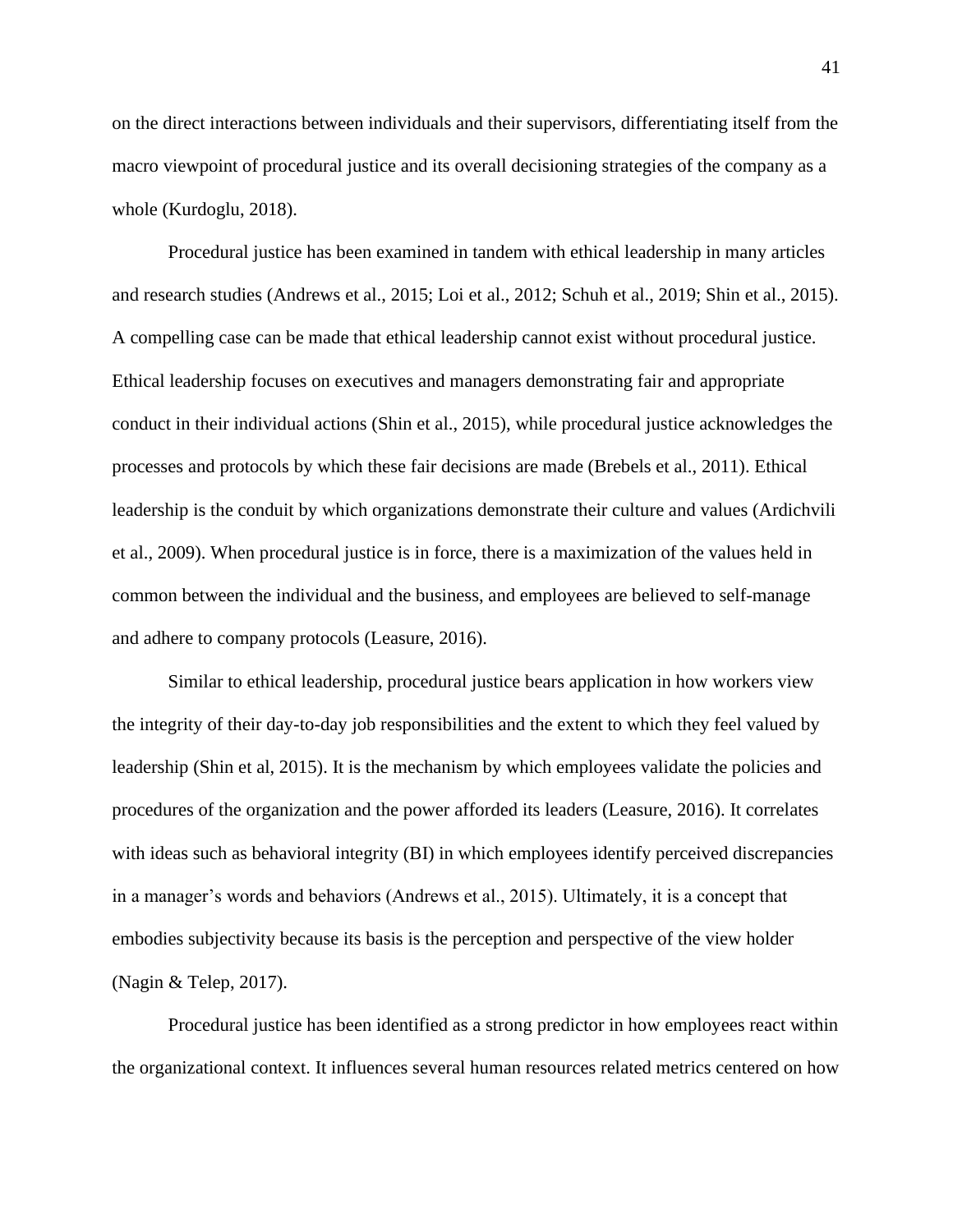employees feel about the business including job satisfaction, general dedication, and employee loyalty (Loi et al., 2011). Additional research has gone beyond the emotional side of the equation, examining if sentiment drives action through greater engagement and willingness to devote time and resources to a cause (He et al., 2014). This pushes the variables beyond the presence of intrinsic motivators to the actual demonstration of results via organization citizenship behavior (He et al., 2014). Sentiment can drive behaviors in the opposite direction as postulated by equity theory. Equity theory suggests that employees who discern inequality in the organization will seek equilibrium by protecting their personal interests over those of the business (Treviño & Weaver, 2001).

**Organizational citizenship behavior and deviant work behavior.** Organizational justice and its effects on employee outcomes have been evaluated in past research through the assessment of organizational citizenship behavior (Zoghbi-Manrique-de-Lara, 2010). According to social exchange theory, organizational citizenship behavior (OCB) is a means for employees to enact the golden rule and repay employers in the vein of integrity and fairness with which they have been treated (Treviño & Weaver, 2001). In another crossover with ethical leadership, Mo and Shi (2017) found OCB was enhanced when workers perceive management has crafted a constructive work environment focused on impartiality and reason.

The antithesis of OCB—deviant workplace behavior—occurs when associates experience a lack of integrity in the workplace, generating risk for the organization as they willingly defy rules governing normal performance expectations (Zoghbi-Manrique-de-Lara, 2010). Under the view of psychological contract theory, workers see unfairness as a breach of contract between the organization and them. This agreement involves guarantees outwardly expressed by the employer as well as assurances assumed to be in place by employees (Andrews et al., 2015).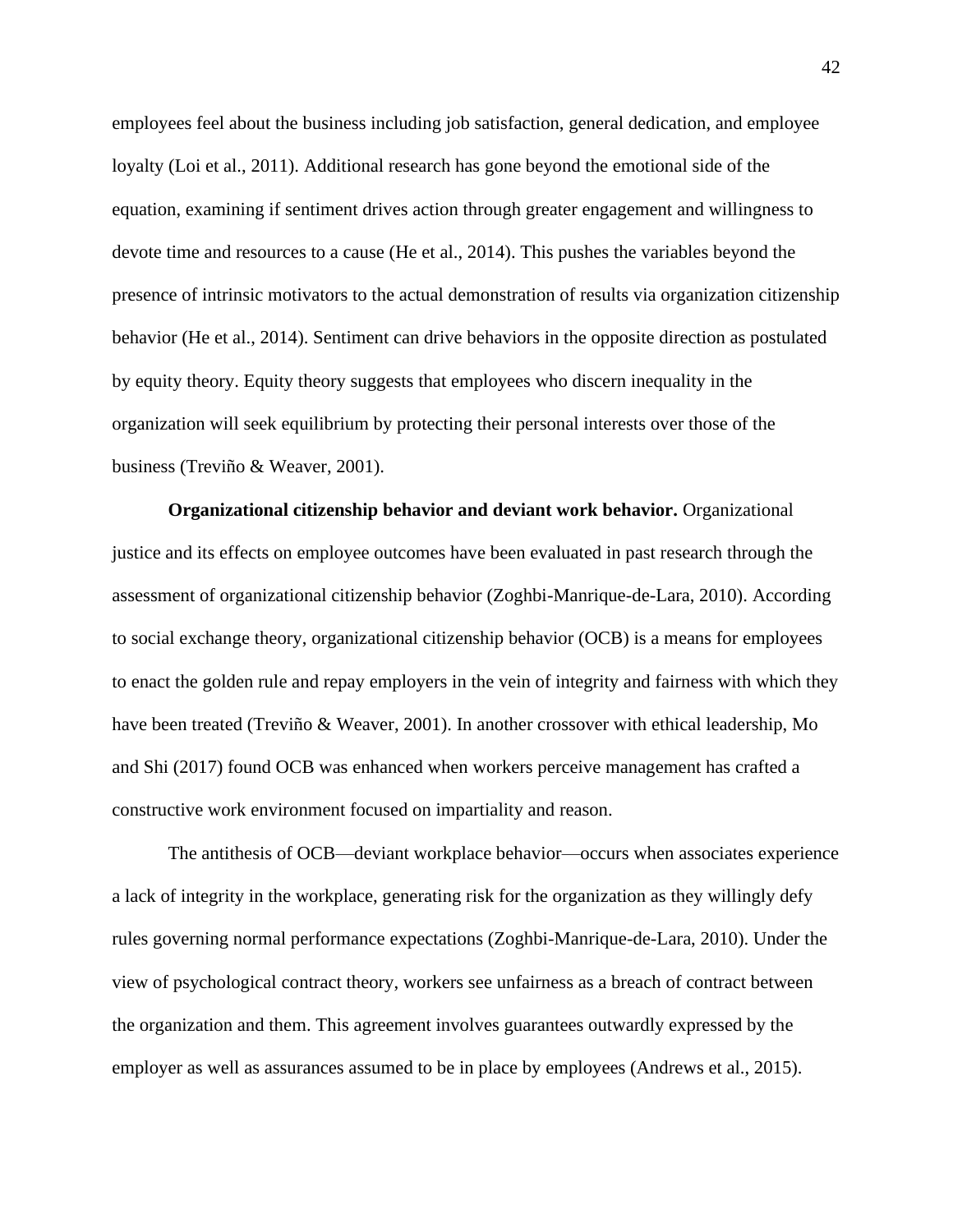Employees may express their distrust with organizational leadership through retaliation efforts (He et al., 2014) such as poor attendance (Zoghbi-Manrique-de-Lara, 2010) and failing to report concerns to management (Treviño & Weaver, 2001). A surge in job tension is also likely as individuals experience higher work-related stress levels (Andrews et al., 2015).

#### **Corporate Social Responsibility and Ethics**

Corporate social responsibility reflects the actions of an organization that give consideration and even preference to the good of society and the surrounding environment (Lashley, 2016). This is in the same vein as virtue ethics, espousing a focus on the greater good (Sekerka, 2009). Corporate social responsibility positions the firm as a team player whose initiatives focus on the betterment of the organization and community (Lashley, 2016). However, this concept has its challenges in offering a straight-forward and universal definition. An interesting facet of corporate social responsibility is the way its definition can shift through time. Issues that were of social concern several decades ago may differ drastically from those of contemporary society. Also, just as diversity can speak to the different values across groups of people (Chia & Mee, 2010), corporate social responsibility can see different social groups eliciting opposing views of an issue and its impacts on environment and community (Campbell, 2007).

From a theoretical perspective, stakeholder theory and utilitarianism frame corporate responsibility in a constructive position. The impacts to employees and shareholders are balanced, and businesses focus on ideas that will bring about the most good (Greenwood, 2002). However, corporate social responsibility can be cast as negative when framed as the antagonist to business profitability. Critics question why one would identify a requirement for an organization to behave in a socially responsible way when its primary focus should be to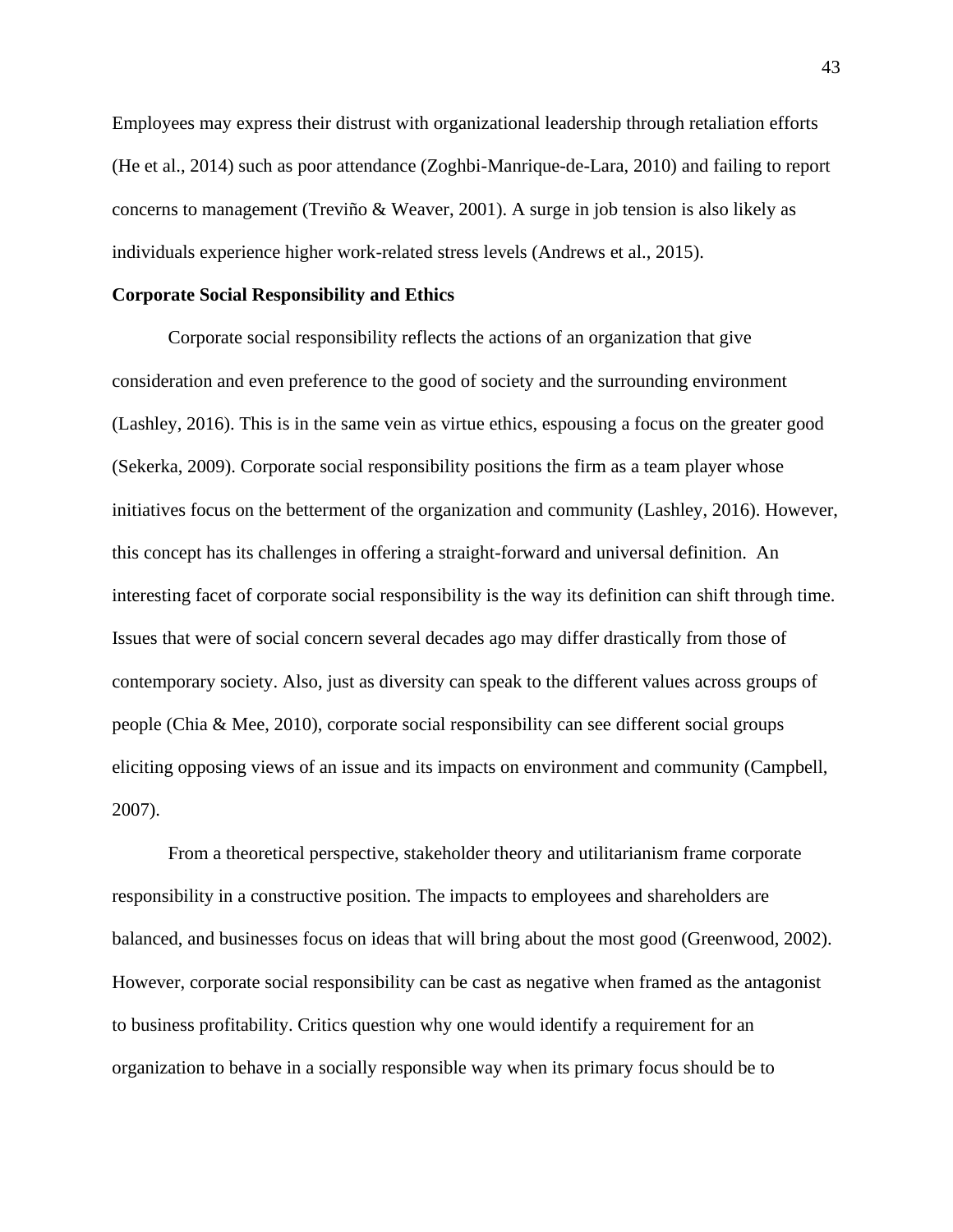maximize its financial value and profits (Campbell, 2007). Some financial experts have even gone so far to state corporate social responsibility is an unnecessary evil because a free market will by nature bring resolution to issues that may surface (Wines, 2008).

Although being socially responsible can be billed as having a dubious impact on a firm's financial status, there are arguments for positive impacts to the financial bottom line (Lashley, 2016). Wartick and Cochran (1985) argued social responsibility maintains two primary facets. The initial aspect states businesses endure because society wants them to exist. This reason for existence means businesses must adhere to cultural norms. The secondary aspect groups businesses with a variety of institutions and states these entities as a collective serve as a community's vehicle for morality (Wartick & Cochran, 1985).

Many of the effects from socially responsible behaviors take place within holdings of the company that can be difficult to define or quantify such as reputation and public relations (Lashley, 2016). Technology presents an especially interesting frontier because digital firms can push new and exciting products to market, but consumers demand an expectation for their data to remain confidential and secure on systems that are dependable. Consumers in general maintain a belief that as technology grows and advances, it should be used for the good of society (Brusoni & Vaccaro, 2017).

Corporate social responsibility is also present in conversations centered around sustainability (Ardichvili, 2012). Corporate social responsibility and sustainability have transitioned into two strong topics of combined interest for companies over the past 15 years, examining the business case to implement related initiatives (Schaltegger & Burritt, 2018). Sustainability can produce an acknowledgement that an organization's actions today can have a supportive or detrimental impact on its ability to thrive tomorrow. These influences can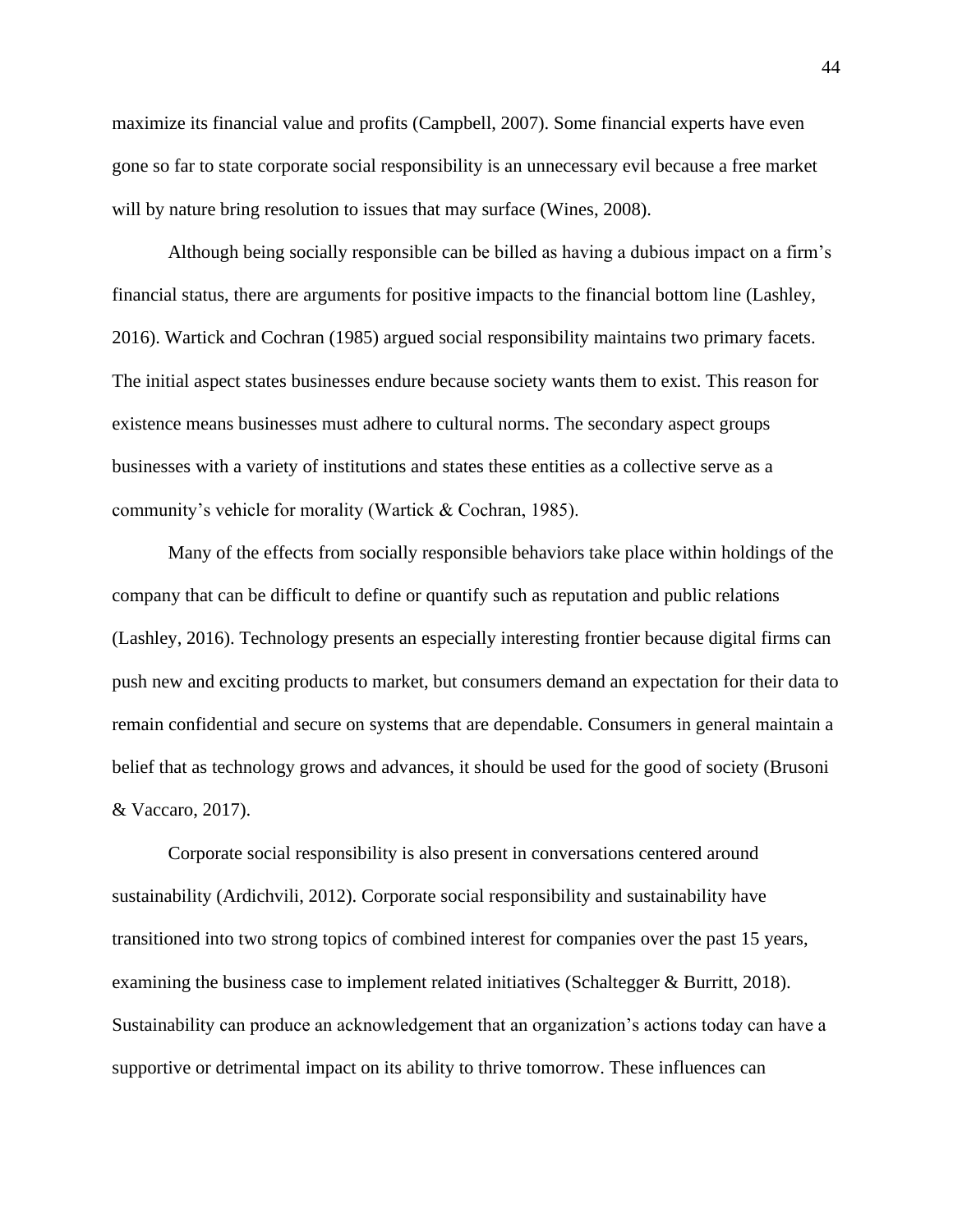reverberate through environmental and civil societal contexts, directly swaying a community's way of life (Lashley, 2016). Human resource development practitioners are being challenged to cultivate a paradigm shift in organizations that is not fixated on constant growth because boundaries exist in how far businesses can expand (Ardichvili, 2012). As with technology, sustainability calls for long-term assessment and planning for the well-being of all parties involved (Lashley, 2016).

# **Accountability Theory**

Several sectors of the economy suffer from skeptical consumer perceptions of nominal culpability within their ranks (Mansouri & Rowney, 2013). The criticism surrounding the corporate failures of Enron and WorldCom centered on a lack of accountability internally within the two organizations. There was also a lack of accountability externally with Arthur Anderson—the accounting entity responsible for keeping them in check and ensuring fulfilment of the law (Frink & Klimoski, 2004)—and the analysts who evaluated corporate industries and made their information available to the investing public (Healy & Palepu, 2003). This type of liability centered on blatant compliance issues and is considered a primary aspect of accountability. A secondary aspect focuses on the infrastructure of the organization in which policies and procedures are proactively written and implemented to avoid ethical problems (Geva, 2006). In the case of Enron, appropriate infrastructure was lacking and allowed the firm to exploit short-term accounting practices mismatched with its long-term business model (Healy & Palepu, 2003).

**Incentives for moral behaviors.** The loss of integrity at Enron did not occur because the corporation was lacking in ethical structures. It occurred because stakeholders elected to ignore the codes set in place (Treviño & Brown, 2004). Accounting issues have historically been a point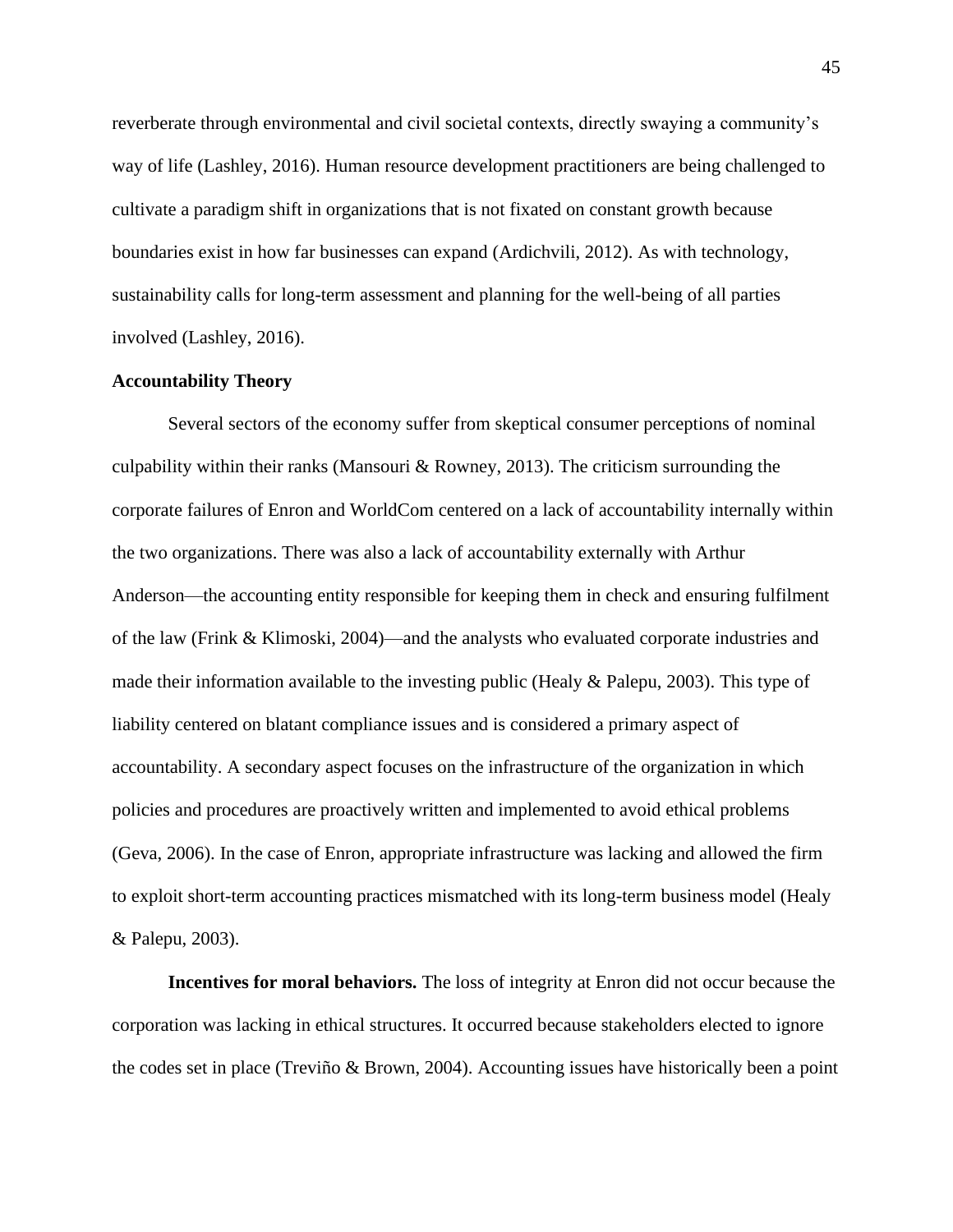of contention with executives lured by incentives at organization and individual levels. For example, depressing expenses and legally booking them in later periods can reflect positively on short-term net income targets for the corporation and increase an executive's personal incentives that are based on the firm's financial performance (Beaudoin et al., 2015). With Enron, the potential for significant profits and financial windfalls became the driving force in behaviors (Maniam & Teetz, 2005). From this reality, one can extrapolate financial incentives have the potential to strongly influence and motivate an individual or group's actions.

Pendse (2012) brought together several concepts that tie accountability and financial incentive motivations together. He noted reinforcement theory can help organization's create structures that ensure appropriate behaviors are elevated and bolstered but warned unwelcome conduct can be accidentally rewarded if the structures put in place ignorantly compensate for the wrong things. He also touched on expectancy theory and how individuals make decisions based on the projected after-effects of their choices and what value may come from them. Expectancy theory interprets the likely choice of a person as the one that will bring he or she the most anticipated benefit (Pendse, 2012). Taken together, this means organizations must be exceptionally mindful their incentive programs reward proper behaviors, provide appropriate benefit to the business and the individual, and strive to maintain fluidity in the ability to make changes as unintended consequences surface.

#### **Diffusion of Innovations Research in Other Disciplines**

Rogers (2003) included several examples of diffusion studies throughout his primary work, *Diffusion of Innovations*. These examples covered a variety of disciplines and applications spanning decades of research. They tackled cultural impacts on diffusion and the ups and downs of involving players such as change agents, opinion leaders, and peers (Rogers, 2003). A few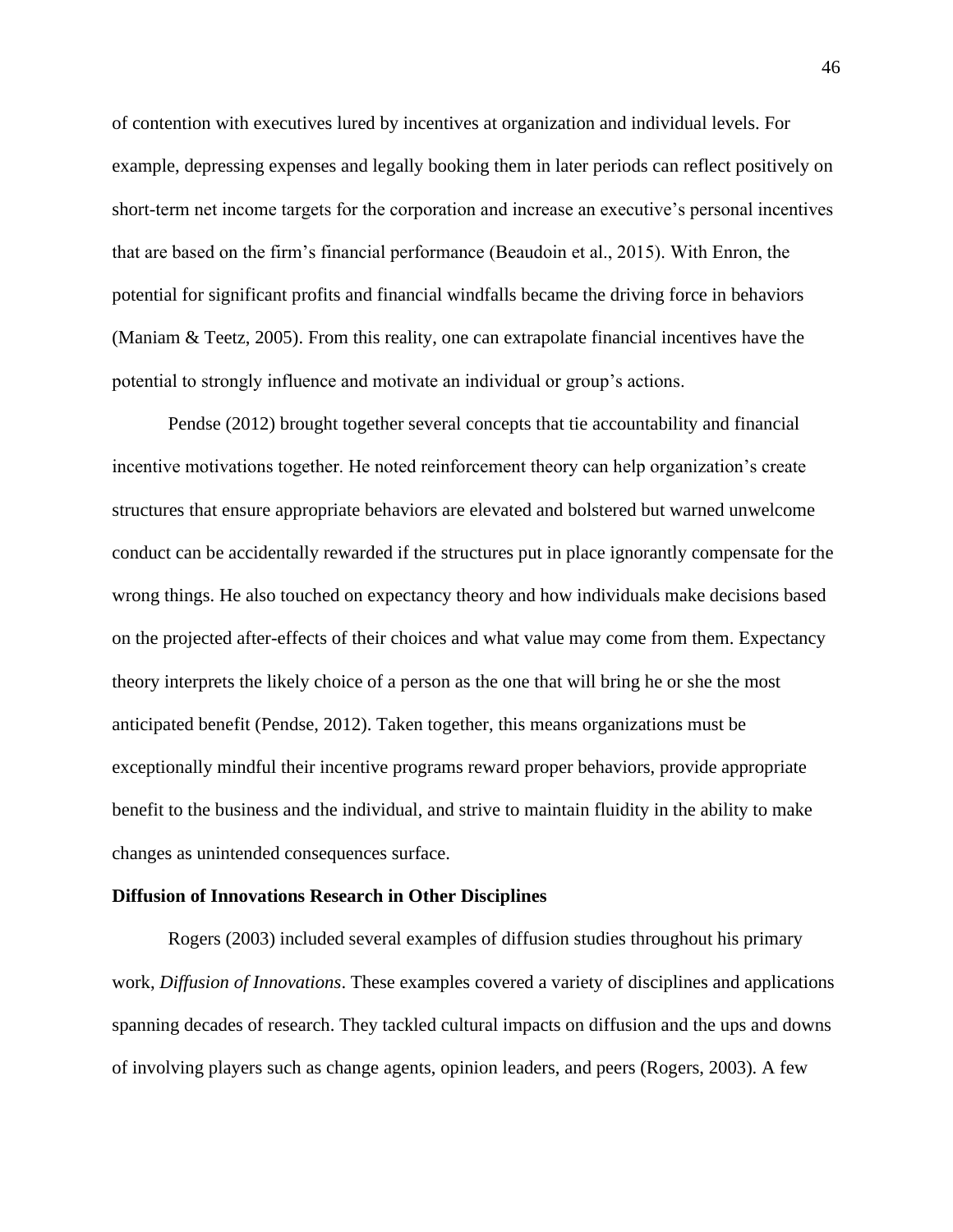examples of diffusion research outside the business arena are included in this review. The successes and lessons learned in these cases point to the viability of utilizing diffusion of innovations theory in the study of ethics education.

**Diffusion of innovations and the health sciences.** A well-known media headline from recent history was the explosion of the AIDs epidemic. At the height of the disease's spread, segments of the population were ostracized and stigmatized as a disgrace to society (Herek & Glunt, 1988). Despite the ongoing stigma and the presence of innovations that could prevent the disease, AIDs continued a rampant spread across the world for a period of time—stunning many in the science and political communities. Diffusion of innovations proved to be a viable theory in addressing the shortcomings of preventative measures and in identifying ways to disseminate information to the affected populations to change behaviors (Bertrand, 2010). In this instance, diffusion of innovations served as a jumping off point in explaining a phenomenon in which what was considered the discernable and correct course of action was not undertaken by individuals. Similarly, the ethics controversies surrounding large corporations could have been avoided if individual players had steered clear of obvious ethical missteps and deliberate actions on their part (Treviño & Brown, 2004). Diffusion of innovations theory may be able to be applied in the same way to explain the ongoing ethics controversies and breakdowns in the dissemination of moral principles where an assumed right course of action is not pursued, stunning analysts and the general public.

The AIDs epidemic is only a single example in which diffusion of innovations theory has found itself in the spotlight in the field of medicine. Four decades ago, Greer (1977) conducted an analysis of available studies surrounding diffusion of innovations and its impacts on organizational diffusion and adoption of medical technologies. She developed a frustration with

47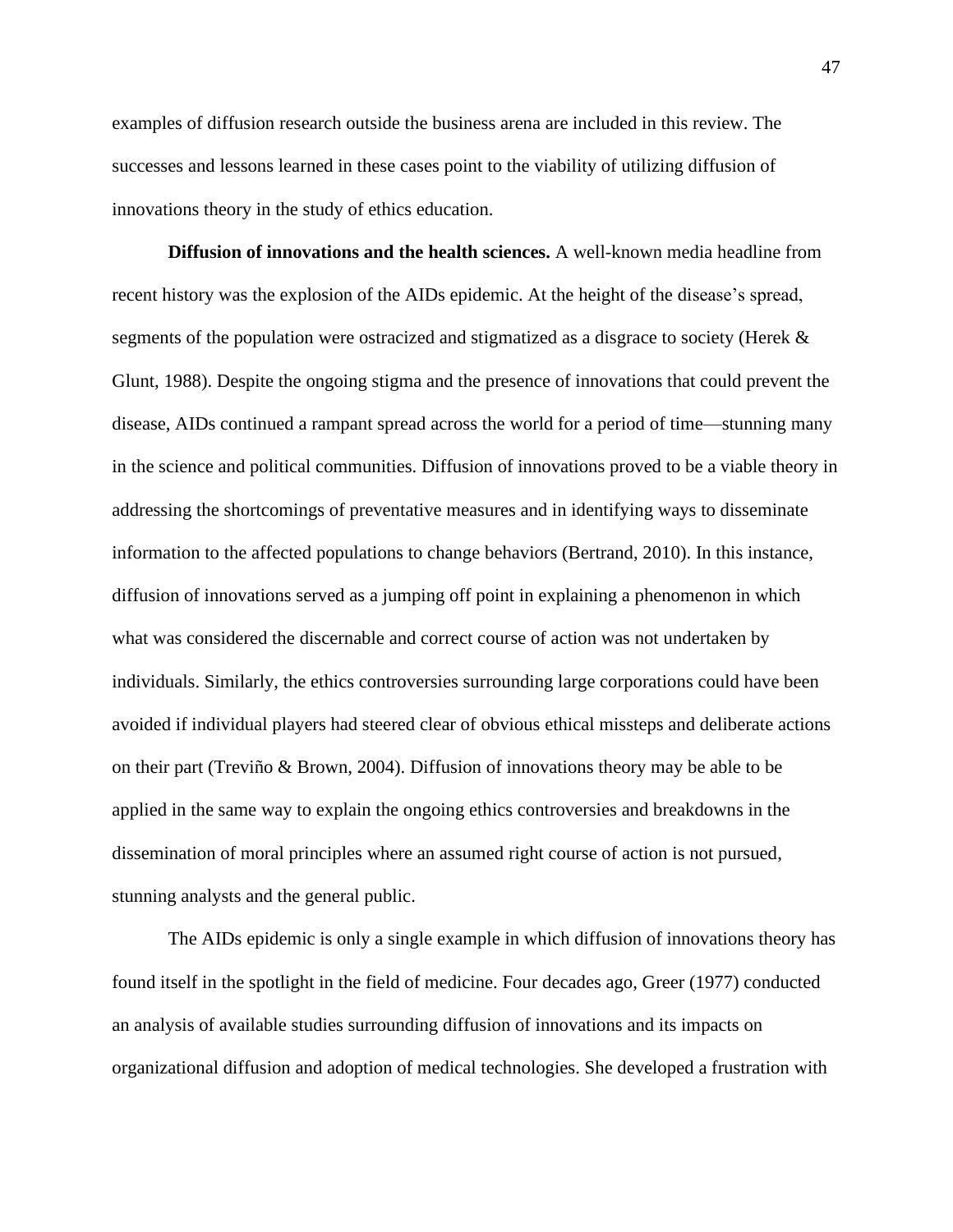the lack of strong theory underpinning the literature of the day. She noted health care facilities are complex entities, and innovations are not always advantageous. These concepts opposed conventional views of diffusion during the 1960s and 1970s and showcased a need to expand diffusion of innovations theory's scope to explain why diffusion succeeds or fails (Greer, 1977). Fast forward to present-day, and the problems with innovation adoption have continued, but diffusion of innovations is said to have a place in explaining the dense intricacies of healthcare (Dearing & Cox, 2018). According to Parston et al. (2015), a rule of thumb in the health care industry is a nearly two-decade delay between an innovation's introduction to its common use and practice. They identified a need for championing cultural change within the organization and being deliberate in change management planning and execution (Parston et al., 2015). If the health sciences community experiences an extended lag in adoption rates of beneficial innovations, perhaps those lessons can be applied to the general business community's assimilation of ethical practices while acknowledging the complexities of today's organizations. It may also speak to the need for deliberate change management planning and implementation in business.

**Diffusion of innovations and information technology.** Chang (2010) and Kim et al. (2019) examined the use of diffusion of innovations in explaining the adoption of digital technologies. In one investigation, the use and adoption of hashtags was examined during a time when twitter was expanding to become a primary social media platform. Hashtags were gaining popularity in communicating and organizing information, but some hashtags were universally adopted while others struggled to gain traction. Diffusion of innovations theory was determined to be a point of needed future study to explain the patterns of adoption and use (Chang, 2010).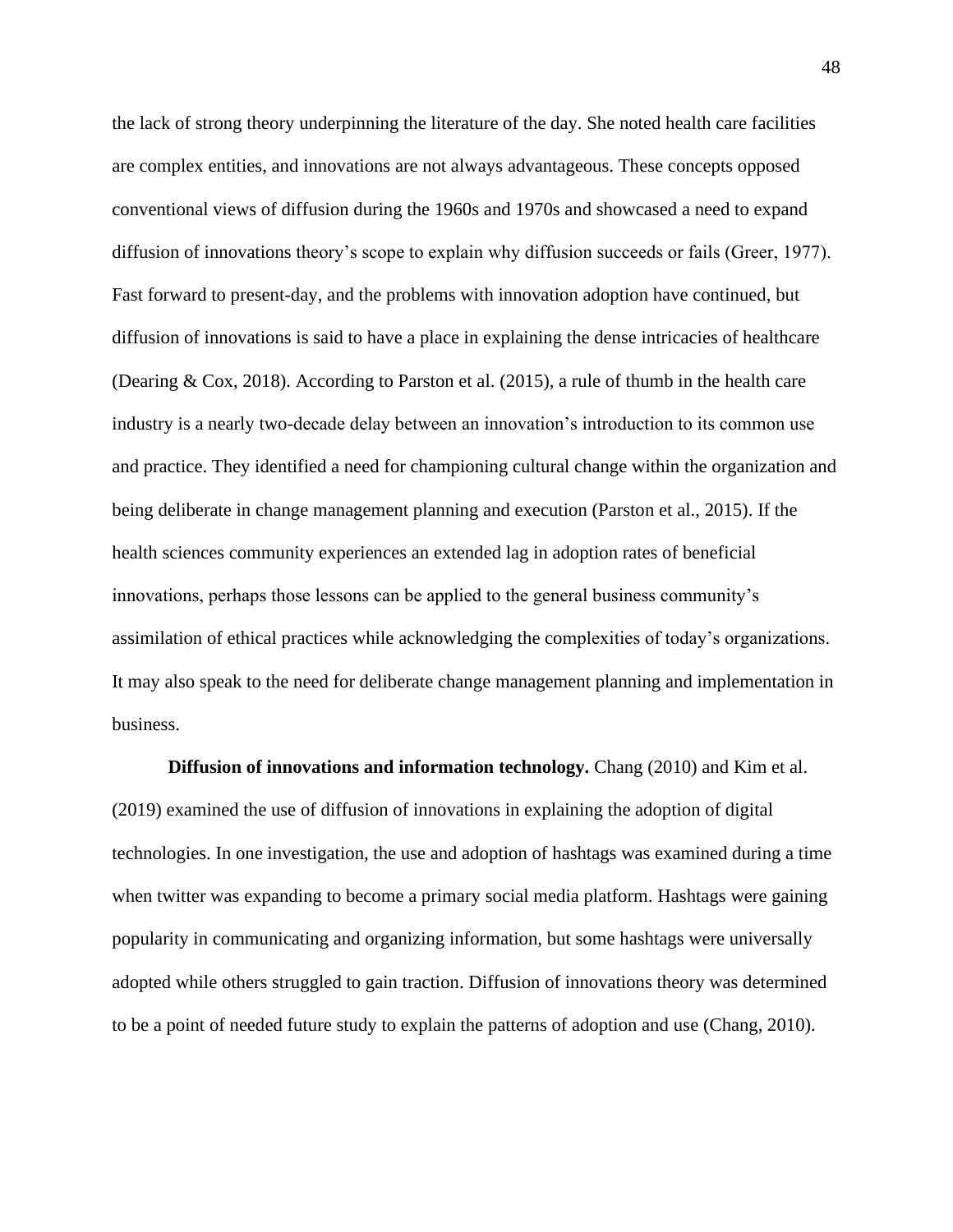In a study of South Korean seniors, the adoption behaviors of individuals over 50 years of age were examined to determine why this group used mobile social network sites for travel and leisure. The researchers discovered diffusion-related characteristics were a driver in seniors' adoption activities in using these mobile sites including relative advantage, compatibility, and complexity. Their recommendation was to incorporate this information into site design to positively impact adoption (Kim et al., 2019). In ethics education, identifying and incorporating this same type of information into the training platform design may enhance program effectiveness.

On an opposing note, Lyytinen and Damsgaard (2001) questioned the validity of using diffusion of innovations theory in some areas of information technology. They noted diffusion of innovations usage had been widespread in the field for several years prior to their work, but they pointed to the multifarious aspects of IT that could lessen the effectiveness of diffusion of innovations in explaining individual behaviors. While Lyytinen and Damsgaard ascertained diffusion of innovations was ineffective with the complex, this is in direct opposition to Dearing and Cox (2018) and their work in healthcare. They stated diffusion of innovations was a useful tool in understanding the complexities of the healthcare industry and the dissemination and diffusion of information influencing adoption behaviors (Dearing & Cox, 2018). However, in one fundamental argument, Lyytinen and Damsgaard (2001) stated technology is different because it is constantly evolving. This progression can modify the innovation and influence the view of time—two key components in diffusion of innovations theory. They advocated the need for deeper views and complex models beyond a simple diffusion of innovations approach to improve the effectiveness of IT diffusion paradigms (Lyytinen & Damsgaard, 2001). This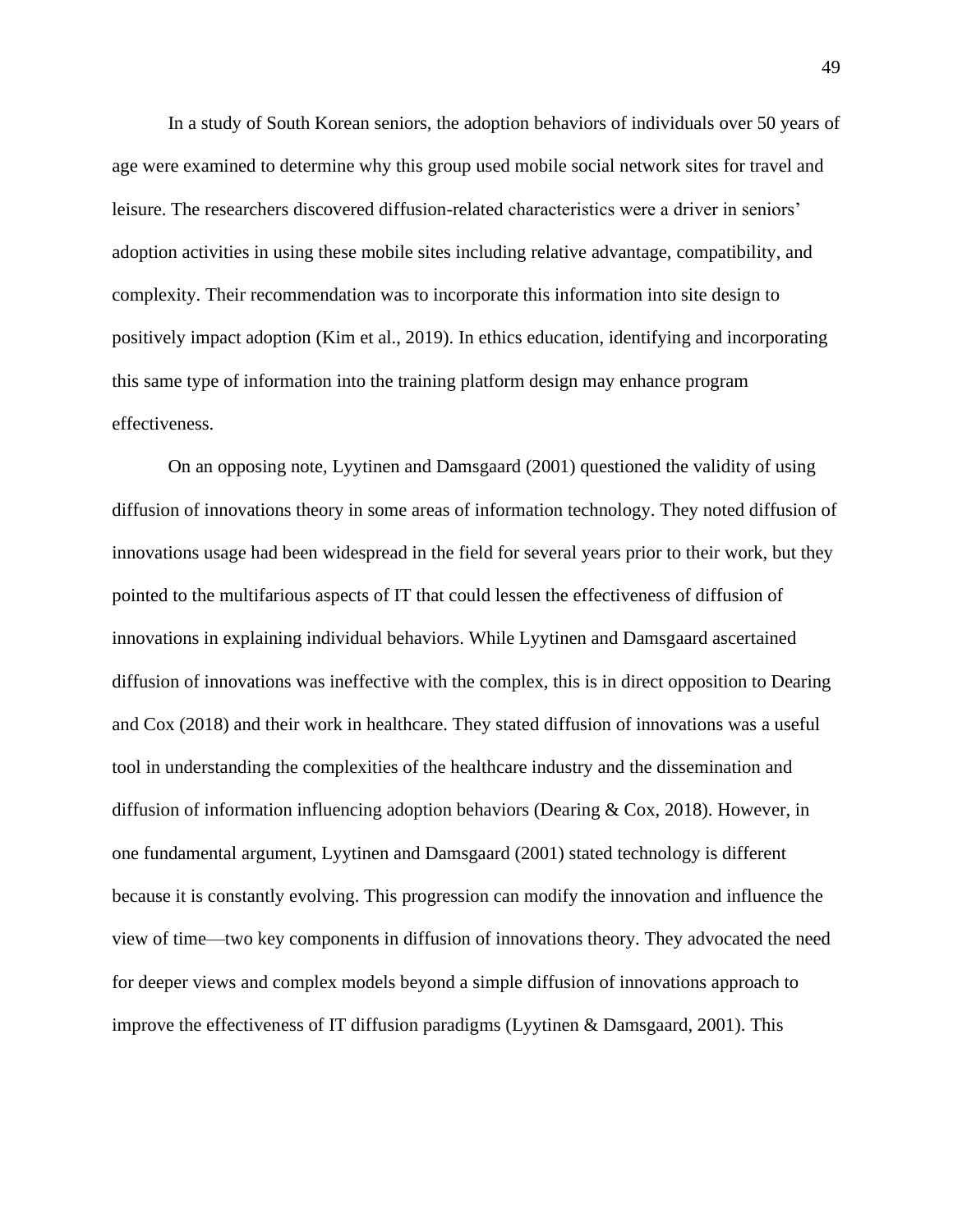negative view of diffusion of innovations may not be material in ethics education since the fundamental underpinnings of ethics have remained intact over long periods of time.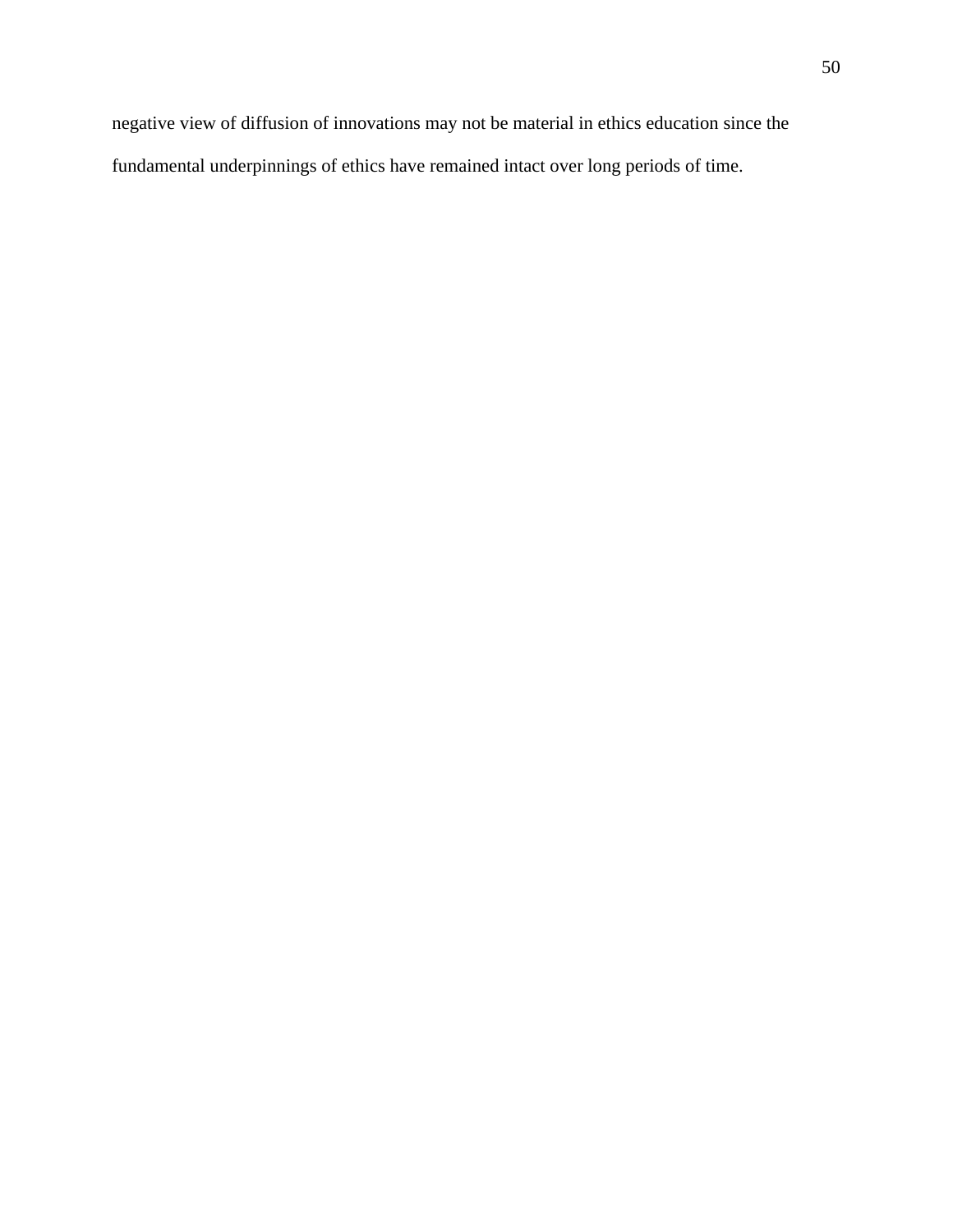# **Chapter III**

# **METHODOLOGY**

The purpose of this study was to investigate how ethics training impacts the diffusion of ethical standards throughout an organization using Rogers' diffusion of innovations theory by examining the theory's five innovation characteristics of relative advantage, compatibility, trialability, observability, and complexity. Because the examples cited in this research focused on scandals within corporate America, a financial entity was selected for study to mirror these occurrences. Since the scope of the topic of ethics was far-reaching and the organization under review employed thousands of associates, the research was narrowed to focus on the spread and implementation of ethical standards among frontline, customer-facing associates following the application of a capstone sales and ethics training course.

This study utilized Rogers' five innovation characteristics to examine the dissemination and adoption of ethical standards in the financial organization's sales and customer service practices as outlined in its capstone course. The efficacy of diffusion of innovations theory to explain the dissemination and adoption of ethical standards through ethics training is undetermined in the current body of research. This study sought to examine this unexplored arena to better understand and explain why ethical scandals continue to occur in the corporate realm despite the presence of ethics training and other structures to ensure compliance.

Table 2 provides an overview of how each research question was addressed in the study. Because this research is an initial step in connecting diffusion of innovations theory and ethics training, the evaluation was simple and straightforward. A previously validated survey instrument in diffusion of innovations theory was utilized, and Rogers' five innovation characteristics were measured following the organization's capstone sales and ethics course. The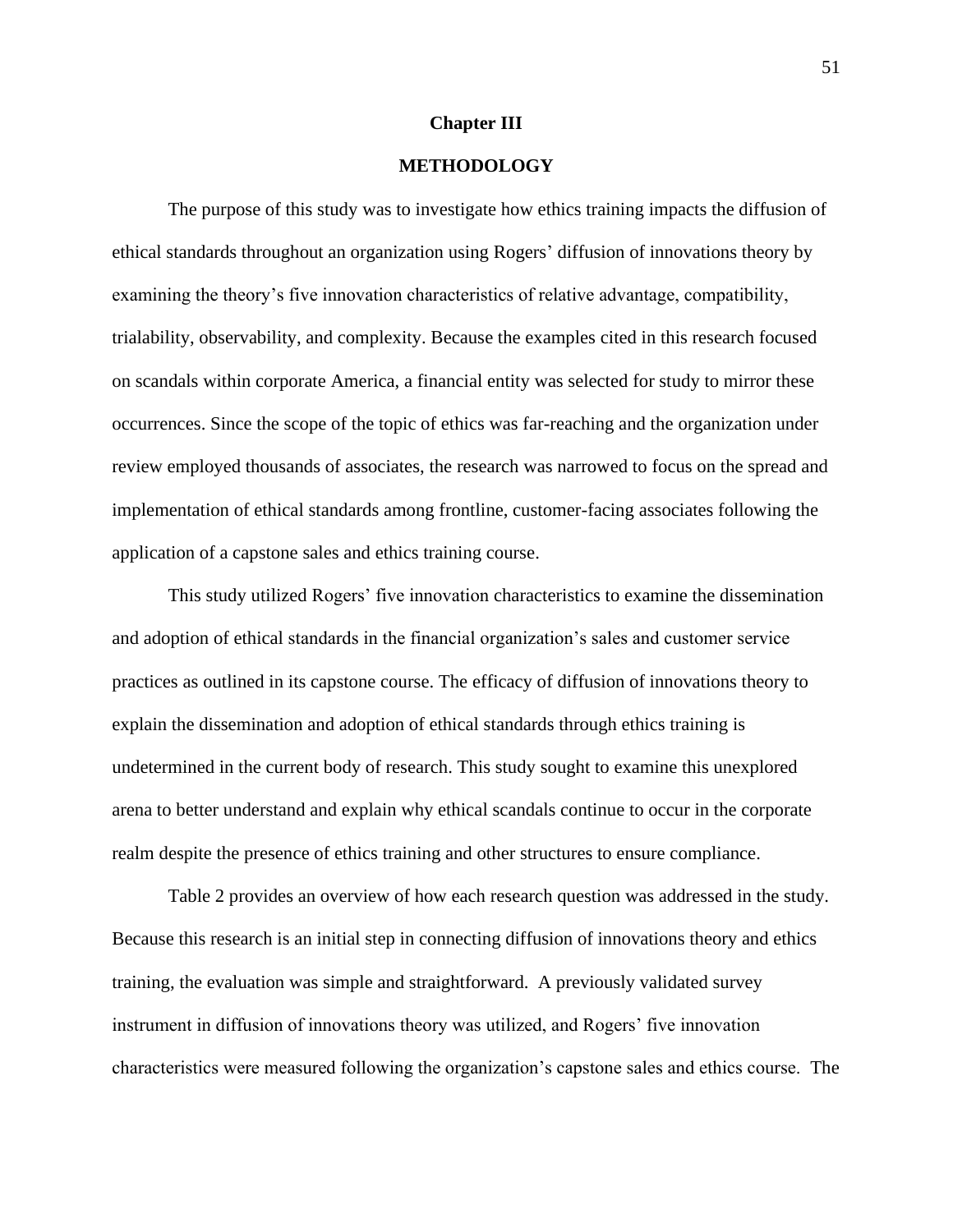data was analyzed to determine the correlations between each of the five characteristics.

Because diversity was cited in the background information and literature review as a potential

influencer, demographic data was collected and cross-referenced with each of the five innovation

characteristics.

# Table 2 *Research Questions and Data Collection*

| Research<br>Question | Data Collection                                                                                                                                                                                                                                                                                                                                                  | Data Analysis                                                                                               |
|----------------------|------------------------------------------------------------------------------------------------------------------------------------------------------------------------------------------------------------------------------------------------------------------------------------------------------------------------------------------------------------------|-------------------------------------------------------------------------------------------------------------|
| 1                    | Utilized the company's learning management<br>system to review corporate training catalogue<br>for all course offerings with ethics content<br>focused on frontline sales team members;<br>reviewed attendance requirements for identified<br>courses                                                                                                            | No statistical analysis needed                                                                              |
| $\overline{2}$       | Used validated survey instrument by Moore<br>and Benbasat to measure Rogers' five<br>innovation characteristics following the<br>organization's capstone ethics and sales<br>course; conducted one-on-one interviews<br>with survey respondent volunteers                                                                                                        | Calculated mean, standard deviation,<br>and response frequencies for the five<br>innovation characteristics |
| 3                    | Used demographic data disclosed by<br>participants at the end of Moore and<br>Benbasat's survey to separate responses<br>by gender                                                                                                                                                                                                                               | Determined differences between<br>groups using a ranked T-test                                              |
| $\overline{A}$       | Reviewed performance standards for<br>frontline sales positions used in annual<br>performance appraisals; researched the<br>presence and application of mechanisms to<br>promote ethics beyond training via the<br>company's internet and intranet sites and<br>available published information (i.e., ethics<br>officer, ethics hotline, code of ethics policy) | No statistical analysis needed                                                                              |

# **Research Questions**

For study participants, the researcher examined the perceived attributes of ethics and the intent to adopt the moral principles presented in an ethics course. Four research questions guided the study.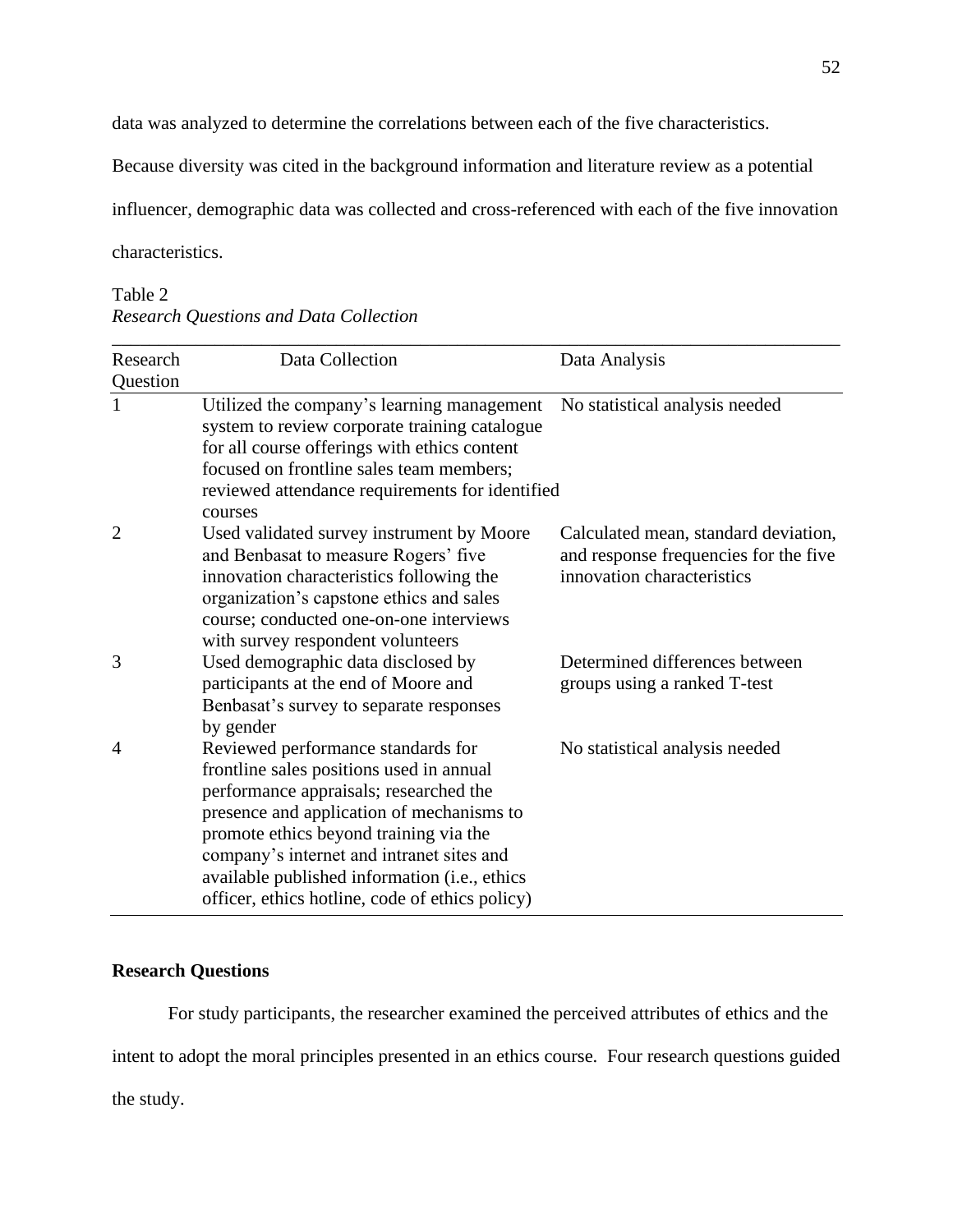- 1. What is the financial organization doing, through its educational efforts, to motivate customer-facing employees and hold them accountable to be ethical in their sales practices?
- 2. Which innovation characteristics (i.e., relative advantage, compatibility, trialability, observability, and complexity) were influenced by the organization's capstone sales and ethics training course?
- 3. Does gender affect the perceived impacts of the innovation characteristics on the diffusion of ethical standards to employees?
- 4. What compelling influences has the organization implemented to encourage compliance with the ethics principles outlined in the capstone sales and ethics course?

Rogers (2003) provided additional direction for this research through his generalizations about the five innovation characteristics. He states these attributes account for a minimum of half of the variance in adoption rates, and in many cases the variance is explained at a rate well over 75%. Relative advantage and compatibility are considered the dominant attributes, maintaining a direct relationship in predicting if an innovation will be adopted or rejected. Trialability and observability are also seen as having a direct relationship with adoption rates to a lesser degree, but complexity displays an inverse relationship in the adoption or rejection of an innovation.

Based on these generalizations from Rogers, five null hypotheses were utilized to test research question three. Because this research mentioned diversity as a potential influencer for ethics, the hypotheses focused on the impacts of gender. In light of the ongoing corporate scandals, research has intensified related to gender and ethical issues (Chen et al., 2016), finding males are more likely to behave unethically than females (Haroardottir et al., 2019). If females are more ethical, one might assume they would be more likely to diffuse ethical standards within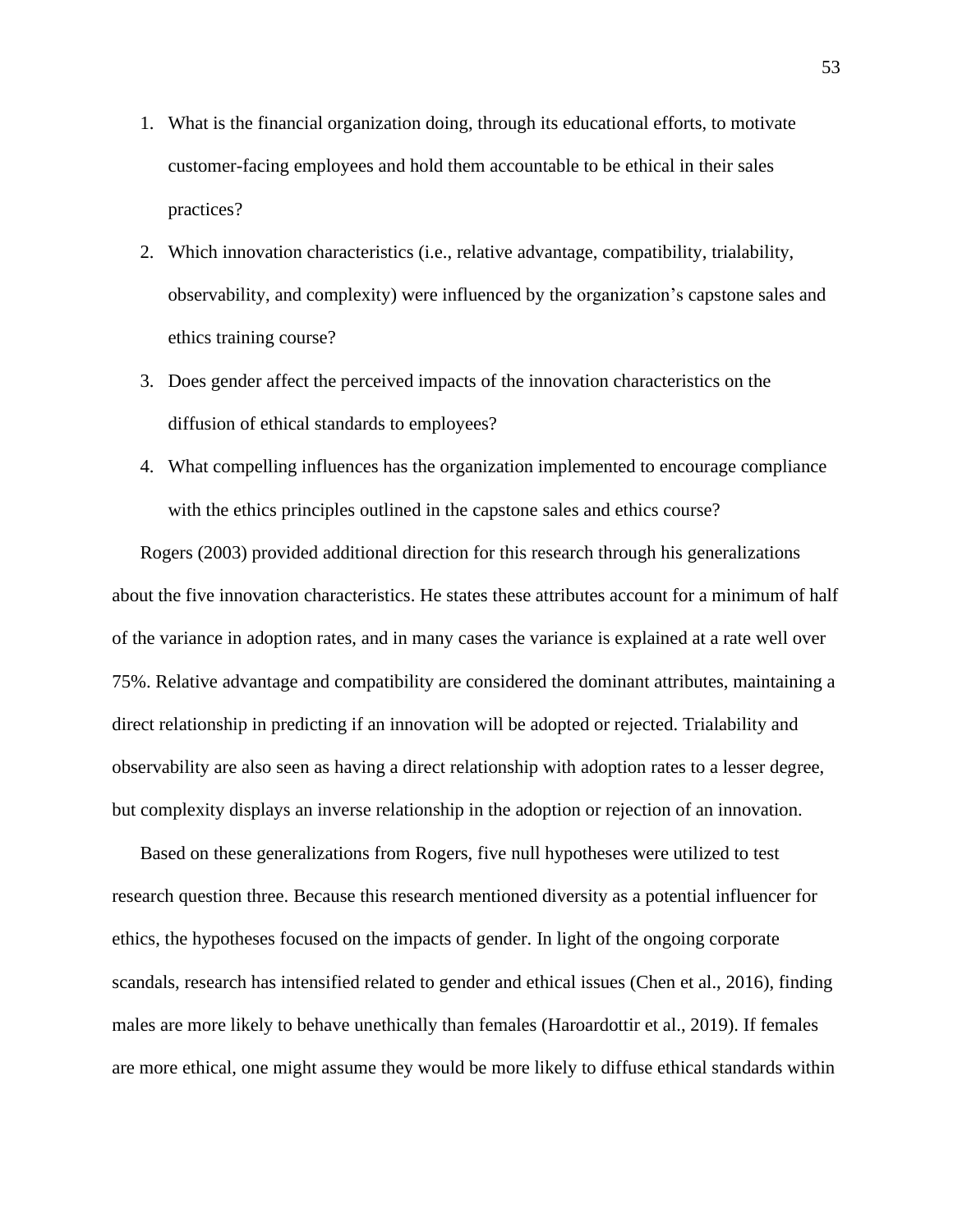the organization. Female participants are then expected to assess higher levels of relative advantage, compatibility, trialability, and observability and lower levels of complexity in the ethics course materials versus male participants if diffusion is occurring (see setting and participants section for more information in how this variable was selected). In line with the study's original statement of the problem, it is assumed diffusion is not taking place within organizations, and the null hypotheses note there should be no expected difference in the responses of men and women.

# Research Question 3

H01: Female participants will not assess higher levels of relative advantage in the course materials versus male participants.

H1: Female participants will assess higher levels of relative advantage in the course materials versus male participants.

H<sub>02</sub>: Female participants will not assess higher levels of compatibility in the course materials versus male participants.

H2: Female participants will assess higher levels of compatibility in the course materials versus male participants.

H03: Female participants will not assess higher levels of trialability in the course materials versus male participants.

H3: Female participants will assess higher levels of trialability in the course materials versus male participants.

H04: Female participants will not assess higher levels of observability in the course materials versus male participants.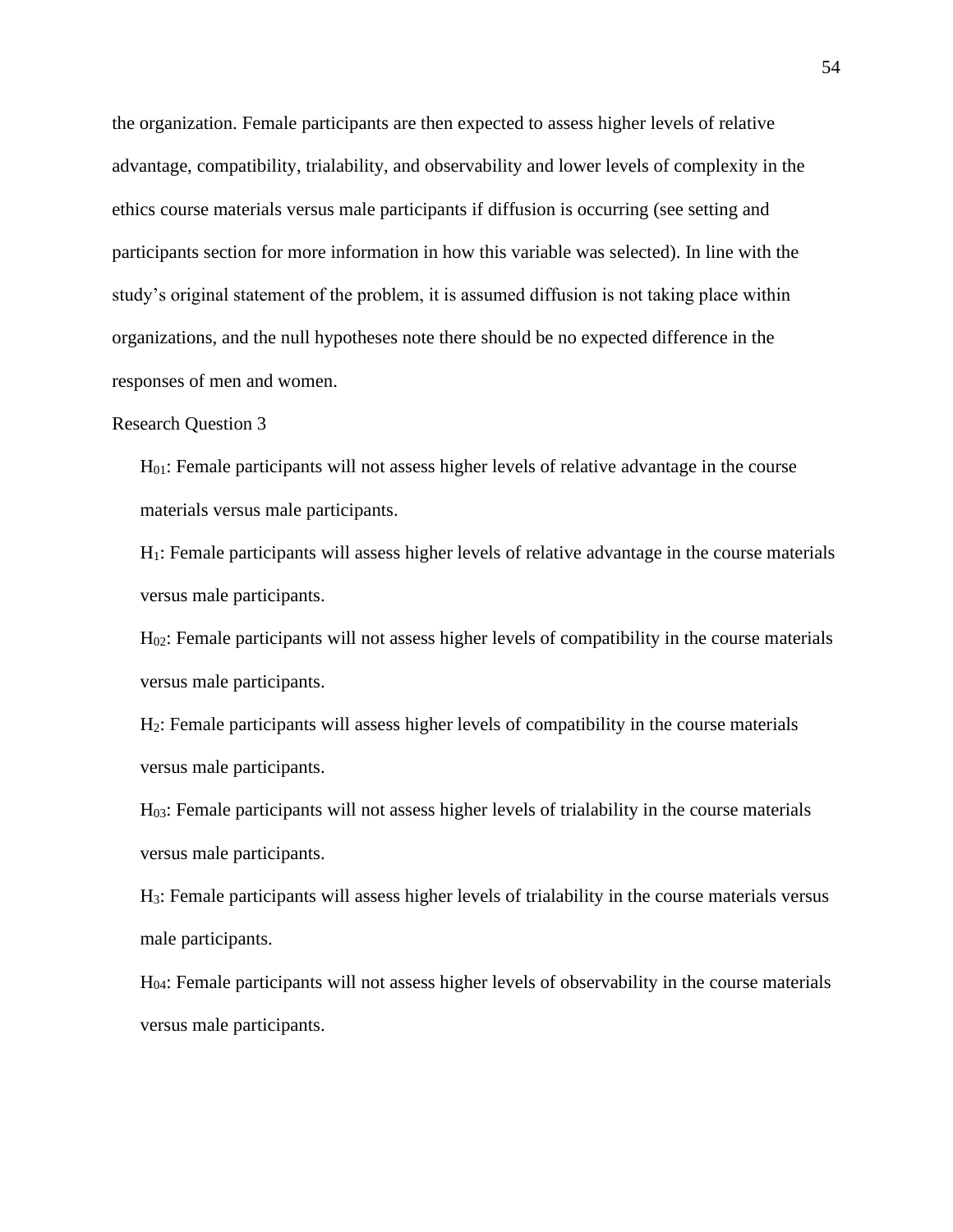H4: Female participants will assess higher levels of observability in the course materials versus male participants.

H05: Female participants will not assess lower levels of complexity in the course materials versus male participants.

H5: Female participants will assess lower levels of complexity in the course materials versus male participants.

# **IRB Approval**

Prior to data collection, approval from the Institutional Review Board (IRB) at the University of Arkansas in Fayetteville, Arkansas was received on 03/01/2021 (See Appendix D). The data collection process for this study commenced on 03/22/2021. Survey respondents were informed their participation was voluntary, their answers would remain confidential to the extent possible, and participation could be withdrawn at any time during the process. Consent was obtained from all participants.

#### **Research Design**

This study utilized a mixed methods approach—presenting qualitative findings in conjunction with quantitative data. One of the most common uses of mixed methods research is through the utilization of surveys followed by one-on-one interviews with participants (Patton, 2015). Because impacts from COVID-19 limited the sample size available for a survey, volunteers were sought among survey respondents to participate in individual interviews with the researcher. This allowed for more in-depth examination of the survey results, providing both statistics and commentary from the employees' responses.

The researcher pursued quantitative information through the collection of online survey data following the two-day capstone sales and ethics training class. Surveys provide a descriptive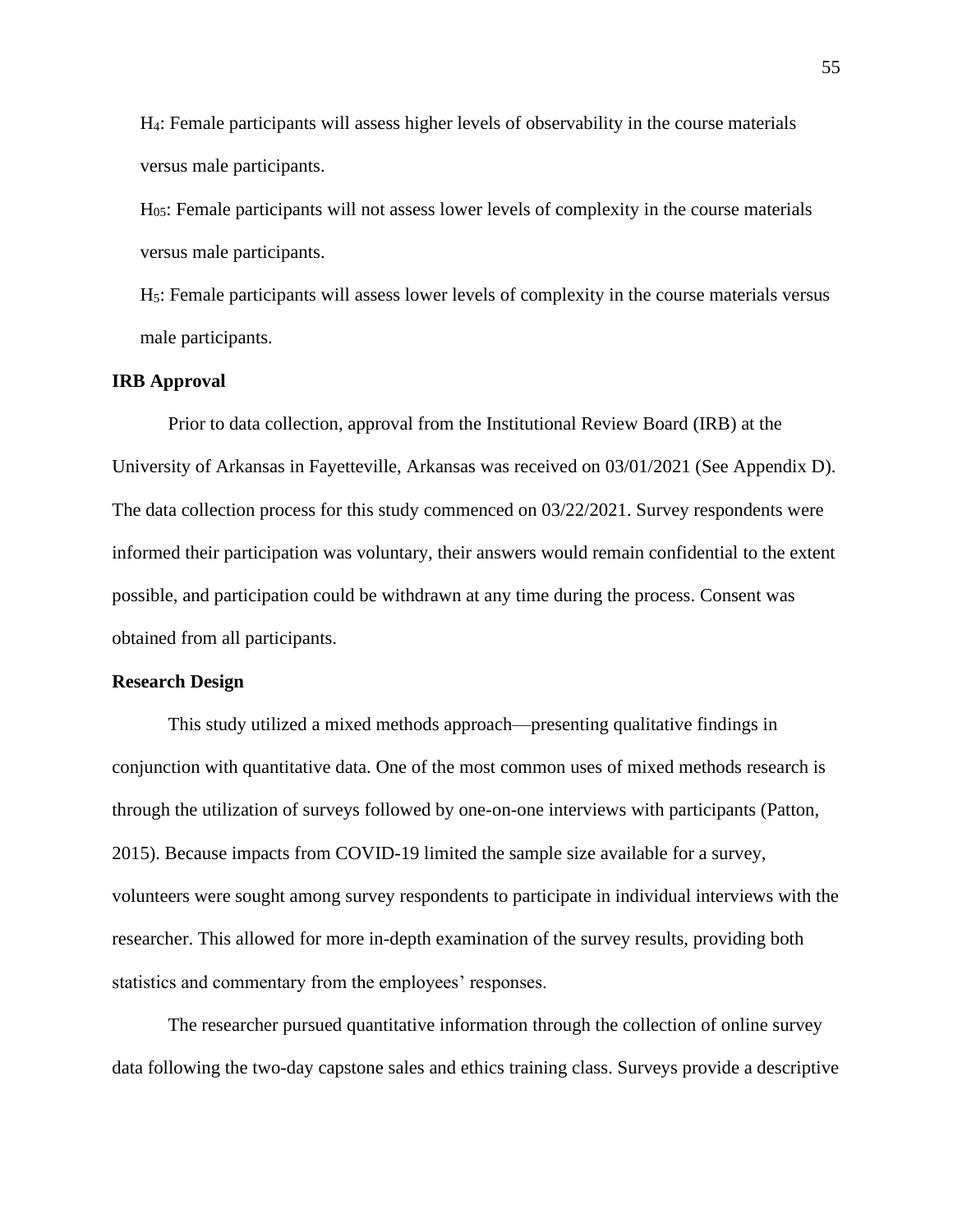solution, allowing participants to self-report the application of training in their work environment and demonstrate their attitudes with a given subject matter. Online instruments provide researchers with quick access to information, and participants also maintain ease of access and convenience in providing their responses at their preferred place and time (Swanson & Holton, 2005). Surveys have been utilized throughout the current body of research in studies addressing ethical-related concerns (Kurland, 1995; Longenecker & Fink, 2008; Selart & Johansen, 2011; Forquesato, 2016) and in studies applying diffusion of innovations theory (Kim, et al., 2018).

Despite their ease of use and proliferation, survey instruments have disadvantages that must be considered. While surveys give participants the benefit of self-reporting, this means of obtaining information can result in biased, influenced, or inaccurate responses (Kirk, 1995). Many industries have experienced survey fatigue because of the popularity the platform has garnered in recent history (Swanson & Holton, 2005), and a lackluster response rate can negatively impact external validity (Russ-eft & Preskill, 2009). There are also concerns with ensuring data is privacy-protected in an online arena that experiences ongoing threats to steal information (Swanson & Holton, 2005). Reliability and/or validity could be questioned if respondents interpret questions differently or allow another individual to access the online portal and provide responses in their place (Russ-eft & Preskill, 2009).

The goal of this study was not to interpret the survey results to define an ethics training protocol as effectual or encourage a particular program design as a preferred method for teaching ethics to employees. The focus was to determine the level of relative advantage, compatibility, trialability, observability, and complexity participants perceived in the information presented in the ethics training. The perceived level of each of these innovation-related characteristics was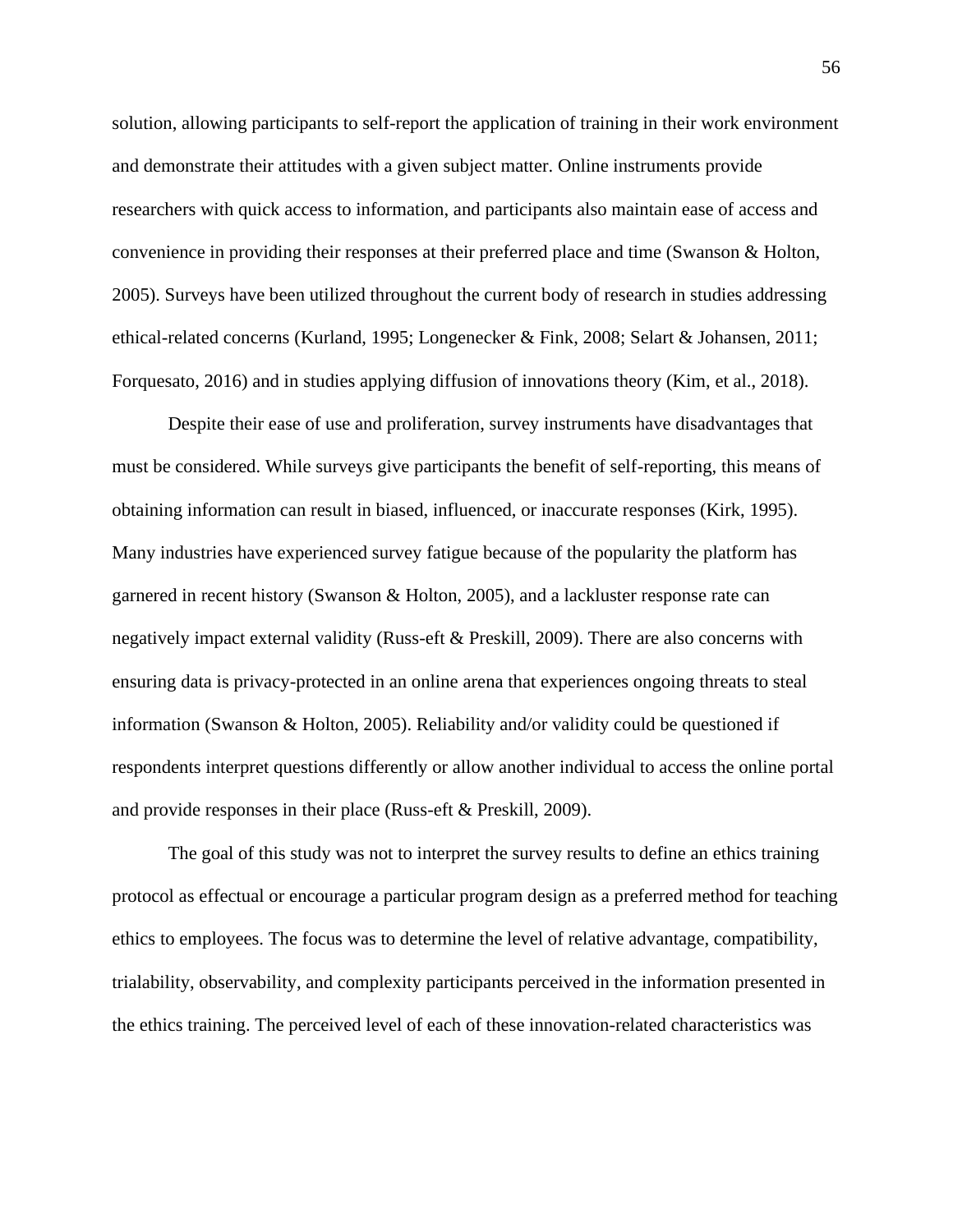compared to participants' intentions to implement ethical standards in their places of work to identify possible relationships in the data.

# **Setting and Participants**

To recreate the setting where many of the publicized ethics scandals of the past occurred, a business entity in the finance and accounting sector was selected. This industry was also chosen because of its substantial role in the events of the Great Recession and the ongoing attempts by federal and state governments to regulate and delineate ethical behaviors. The selected business represented a mid-sized firm with more than 5,000 employees from a twelvestate area within the United States.

Participants were sales team members who completed the capstone sales and ethics course, representing the target population of approximately 2,000 employees. Using a free tool on surveymonkey.com, a sample size of 323 was calculated representing a confidence level of 95% and margin of error of 5%. However, due to restrictions from COVID-19, obtaining this sample size was not possible within the given time constraints. Although all frontline employees were required to enroll in the two-day capstone course within their 120-day introductory period, hiring restrictions as a result of the pandemic limited the organization's ability to offer classes and enroll participants. Two or three sessions were available per month in a virtual classroom setting with a maximum capacity of 30 employees per session. As a result, the target sample size was reduced to 66 to represent a 90% confidence level and 10% margin of error.

Three steps were utilized to determine study participants:

- 1. Obtain a copy of the sales and ethics capstone training rosters.
- 2. Verify the email addresses of participants.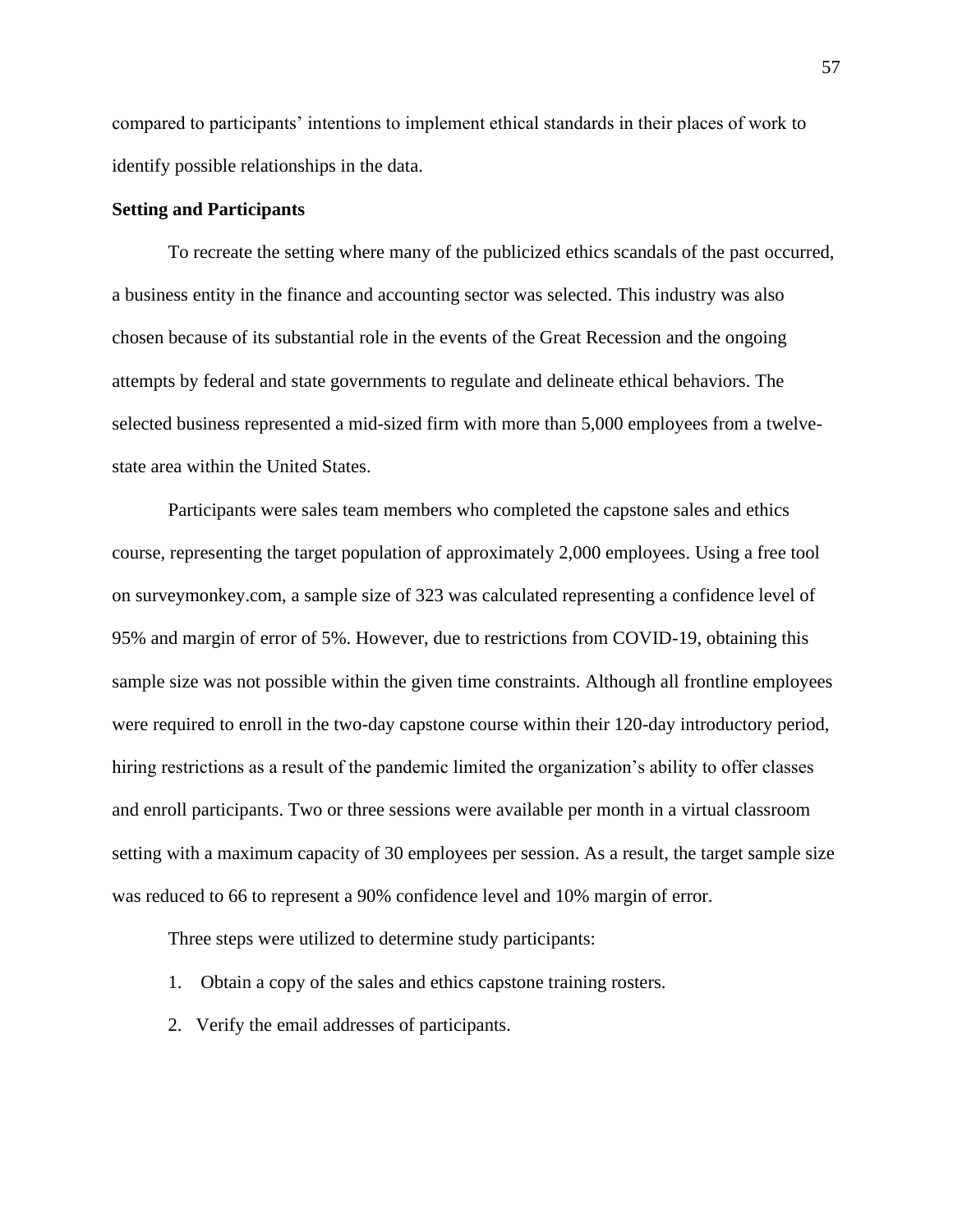3. Estimate the number of responses needed for an error rate of 5% at a confidence level of 95% (later reduced to a 10% error rate at a 90% confidence level).

The class rosters were obtained through the learning platform, and 14 sessions were offered during a six-month period. Names and email addresses of participants were verified through the organization's intranet directory with a total of 315 employees enrolling in the training course. After email addresses were obtained, all enrolled employees received a request to complete a questionnaire following completion of the training class, resulting in a convenience sample for the researcher. All employees were included regardless of work status (i.e., full-time, reduced-time, part-time, seasonal). Employees participating in the study completed the informed consent form (Appendix C).

Because diversity has been noted as a potential influencer in ethics, the class roster was also reviewed for demographic measures that could serve as independent variables. Because of the impacts of the pandemic on hiring, the sample pool was limited from a demographic perspective. Because most participants were white (non-Hispanic), race and ethnicity were excluded as potential factors. However, gender provided heterogeneity in the sample group and was translated into hypotheses used to test research question three.

Many of the published ethics scandals occurred in Fortune 500 organizations. The number of employees at Fortune 500 companies varies significantly between hundreds and millions of people (fortune.com/fortune500). Because the business entity in this research has fewer employees than most Fortune 500 companies and the researcher was targeting at least 66 received responses from a pool of 315 potential participants, three attempts were made to follow up with employees to ensure the highest response rate possible. At the end of the six-month data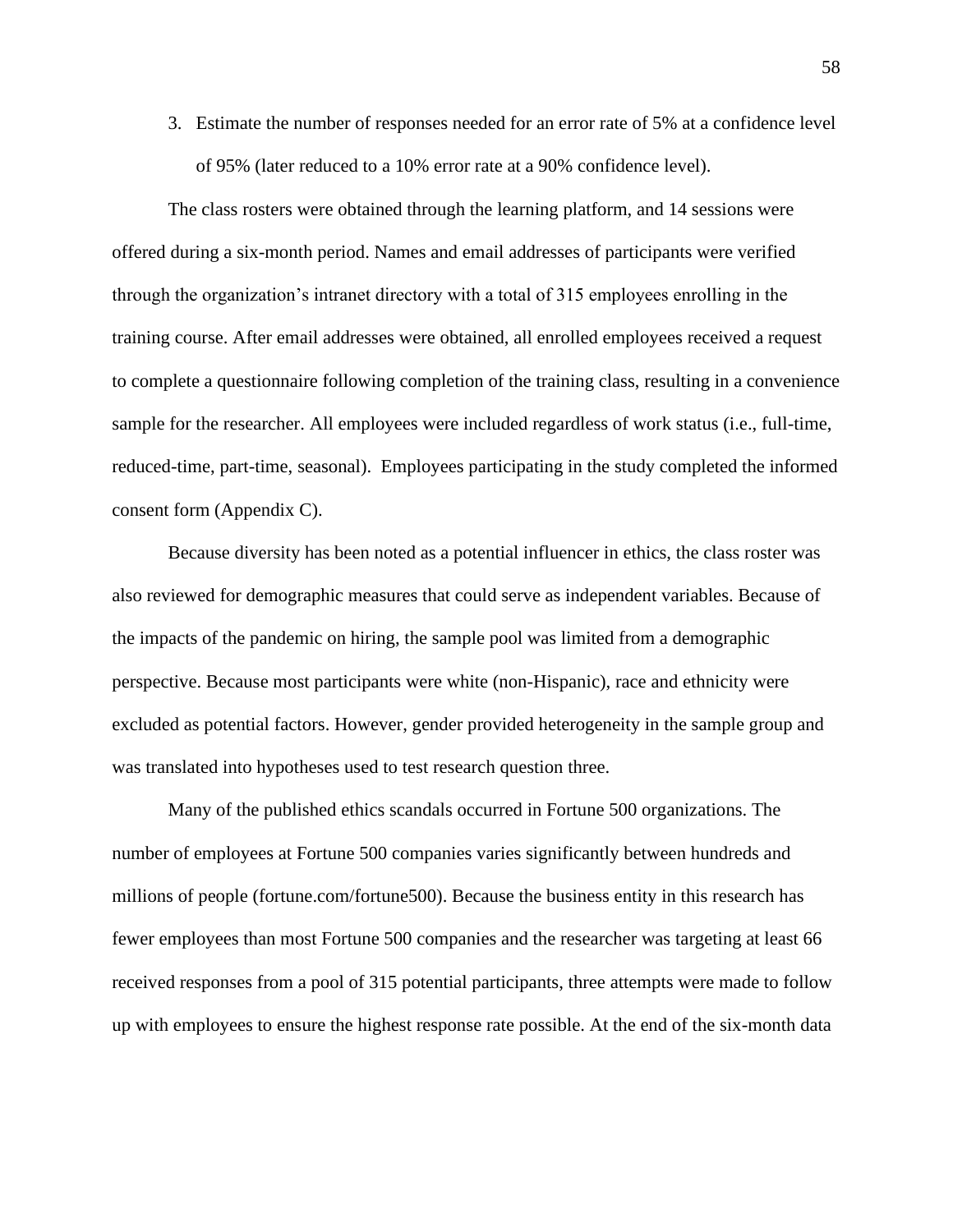collection period, 115 surveys were started with 47 responses received for a completion rate of 41%.

Survey respondents were asked if they would be willing to sit for a one-on-one interview with the researcher. The target number of interviewees was set at a minimum of 10 and a maximum of 20. Nine respondents volunteered for the interview on the survey, and three responded to the calendar invitations and provided feedback. Three of the volunteers did not respond to calendar invitations or email requests sent within three days of completing the survey. Three respondents confirmed interest in the interview process via email but did not follow through in attending the one-on-one discussions. In a final effort to increase interview participation, the researcher sent an email invitation at the end of the six-month period to the 44 participants who did not take part in the one-on-one discussions. No one in this group of 44 responded to the final request.

### **Instrumentation**

Rogers (2003) acknowledged the work of Gary C. Moore and Izak Benbasat (1991) in developing a framework to measure the relative advantage, compatibility, trialability, observability, and complexity of innovations in information technology. Although his individual preference was to encourage researchers to develop their own measures specific to their area of study, Rogers noted the work of Moore and Benbasat could be utilized in subsequent investigations of diffusion and adapted to a variety of fields (Rogers, 2003). This study chose to use the constructs created by Moore and Benbasat. The questions in Appendix A were taken directly from the work of Moore and Benbasat (1991) as published in *Information Systems Research*.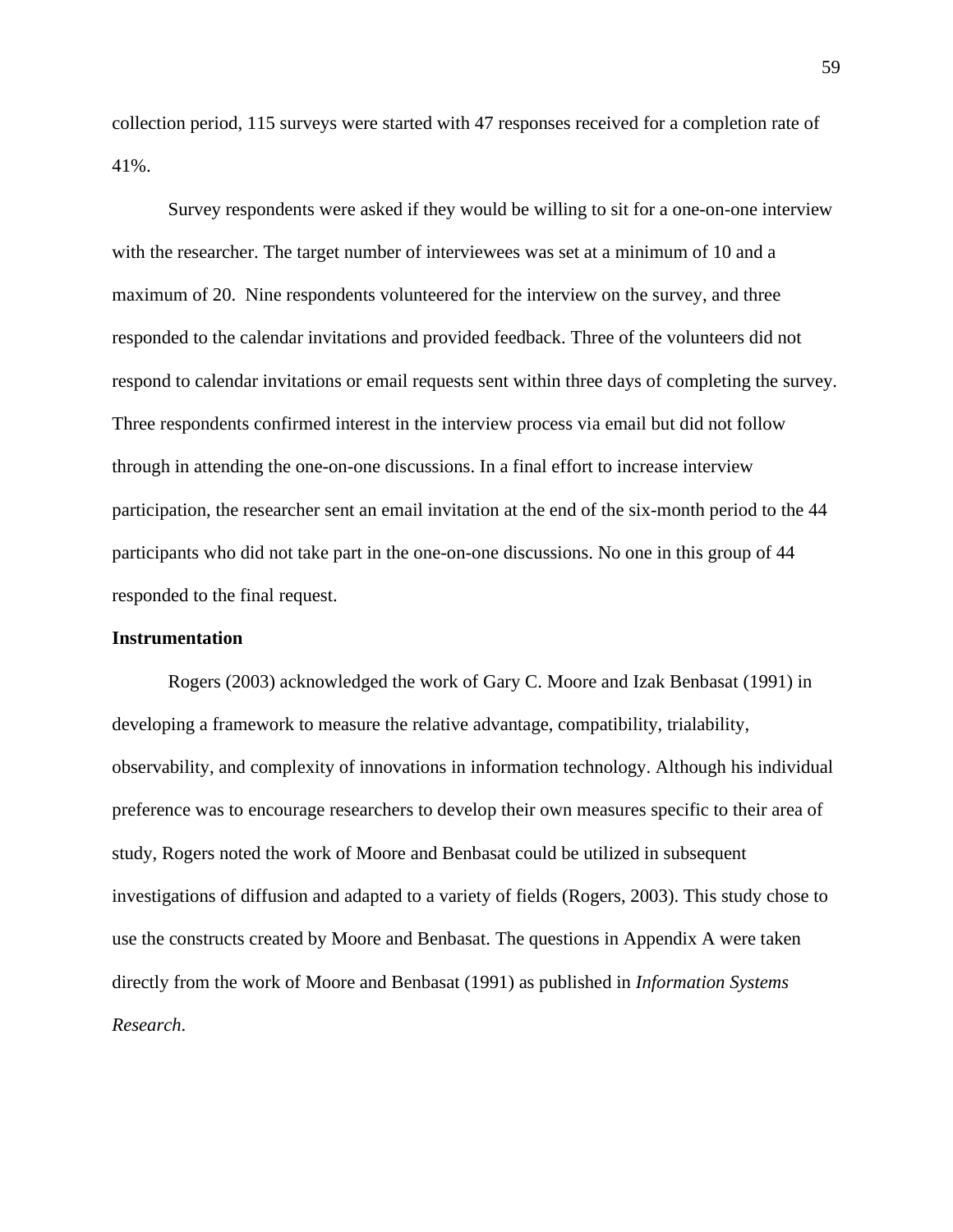Moore and Benbasat (1991) included 44 questions in their original published instrument examining diffusion of innovations. They also expanded the number of diffusion-related attributes from Rogers' original five to eight. The new attributes of result demonstrability, voluntariness, and image were added in their scale items in an effort to further clarify and measure Rogers' five characteristics. These additional attributes were not removed from the survey due to potential impacts in the reliability and validity of the instrument.

Moore and Benbasat confirmed the validity and reliability of their work through a series of sorting and pilot tests involving various panels of judges. Moore and Benbasat noted the instrument could be adapted to a smaller format of 25 questions if a shorter survey was desired without likely impacts to reliability and validity. They concluded the shortened survey would likely be reliable and valid because the deletions would have a negligible effect on the ALPHA scores of each measure. These measures are included in Table 3.

| Construct                     | Number of Survey Questions | <b>ALPHA</b> |  |
|-------------------------------|----------------------------|--------------|--|
| Relative Advantage            |                            | 0.90         |  |
| Compatibility                 |                            | 0.86         |  |
| Ease of Use                   | 4                          | 0.84         |  |
| <b>Result Demonstrability</b> | 4                          | 0.79         |  |
| Image                         | 3                          | 0.79         |  |
| Visibility                    | 7                          | 0.83         |  |
| Trialability                  | 2                          | 0.71         |  |
| Voluntariness                 | 2                          | 0.82         |  |
| <b>Total Survey Questions</b> | 25                         |              |  |

# Table 3 *ALPHA Coefficients of Short Scales*

Because survey fatigue has been noted as a negative factor impacting response rates (Russ-eft & Preskill, 2009), the shortened format was employed to incent respondents to participate. A copy of the questionnaire, organized by attribute, is included in Appendix A.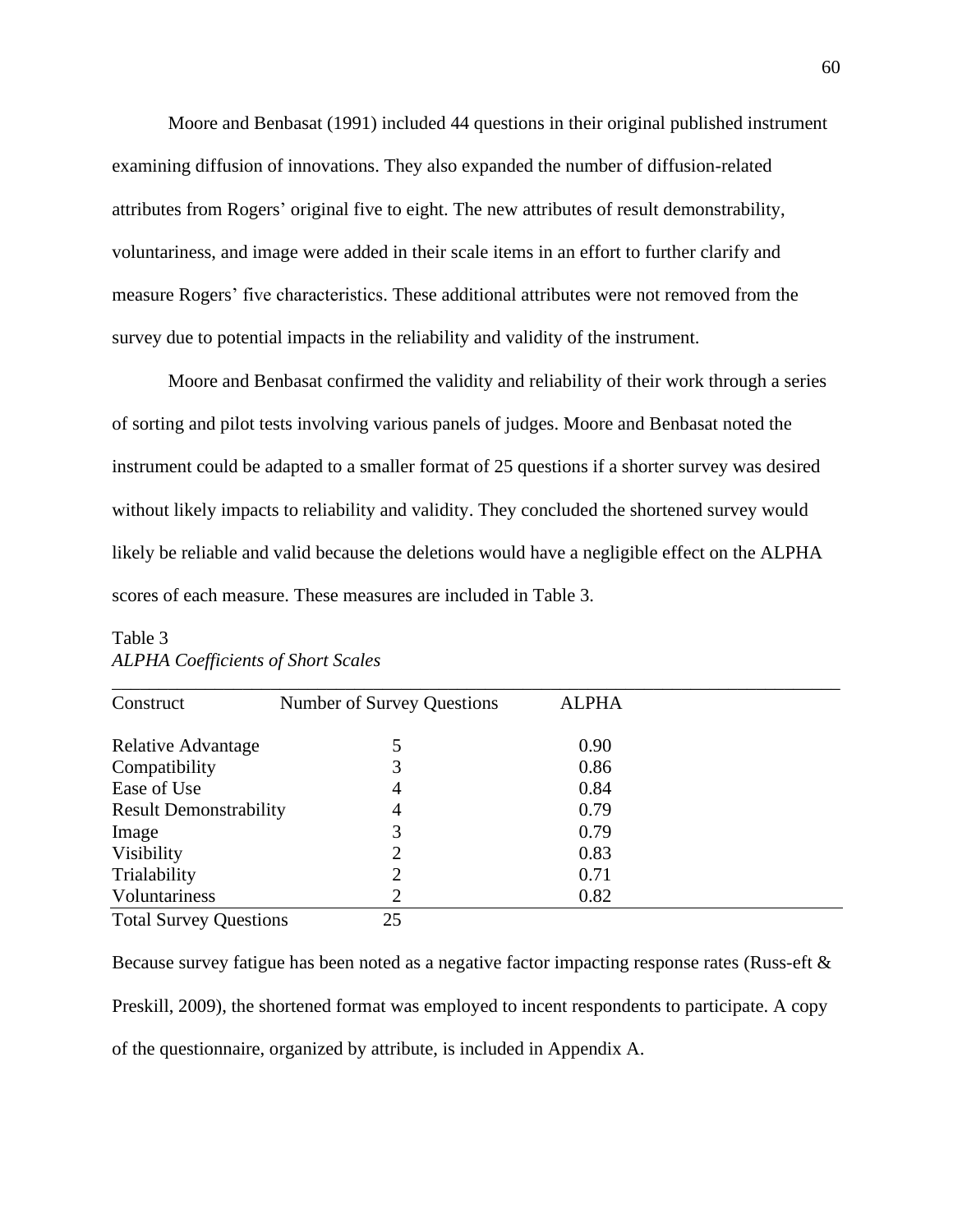# **Data Collection**

Data collection began a few weeks following IRB approval and ended six months later at the end of September. Respondents used a seven-point Likert scale to record their answers, ranging from 1 to indicate a response of strongly disagree to 7 for a response of strongly agree. The questionnaire was administered to employees using UA Qualtrics software. This software is free to use for doctoral students at the University of Arkansas.

Two of the qualitative interviews were conducted and recorded via zoom. These interactions were also audio-recorded utilizing voice notes on the researcher's mobile phone providing a backup of the information in the event of errors with the zoom recording. The interviews were transcribed the following day. The third qualitative interview was conducted via phone at the interviewee's request. This engagement was also audio-recorded utilizing voice notes on the researcher's mobile device and transcribed the following day. To address credibility, the researcher encouraged open communication by reminding interviewees responses would not be shared with their supervisors. The participants were also prompted to speak freely because no right answers were being sought in the discussion. A listing of the questions utilized in the qualitative interviews is included in Appendix B.

#### **Data Analysis**

For research questions one and four, no statistical analysis was required. A listing of the applicable courses and their attendance requirements was crafted for question one. For question four, a listing of the ethics control structures (outside of training) was compiled as well as metrics utilized in performance appraisals for frontline sales positions.

For research question two, the mean and standard deviation were tabulated for each of the five innovation characteristics. The mean was reviewed and included due to the potential for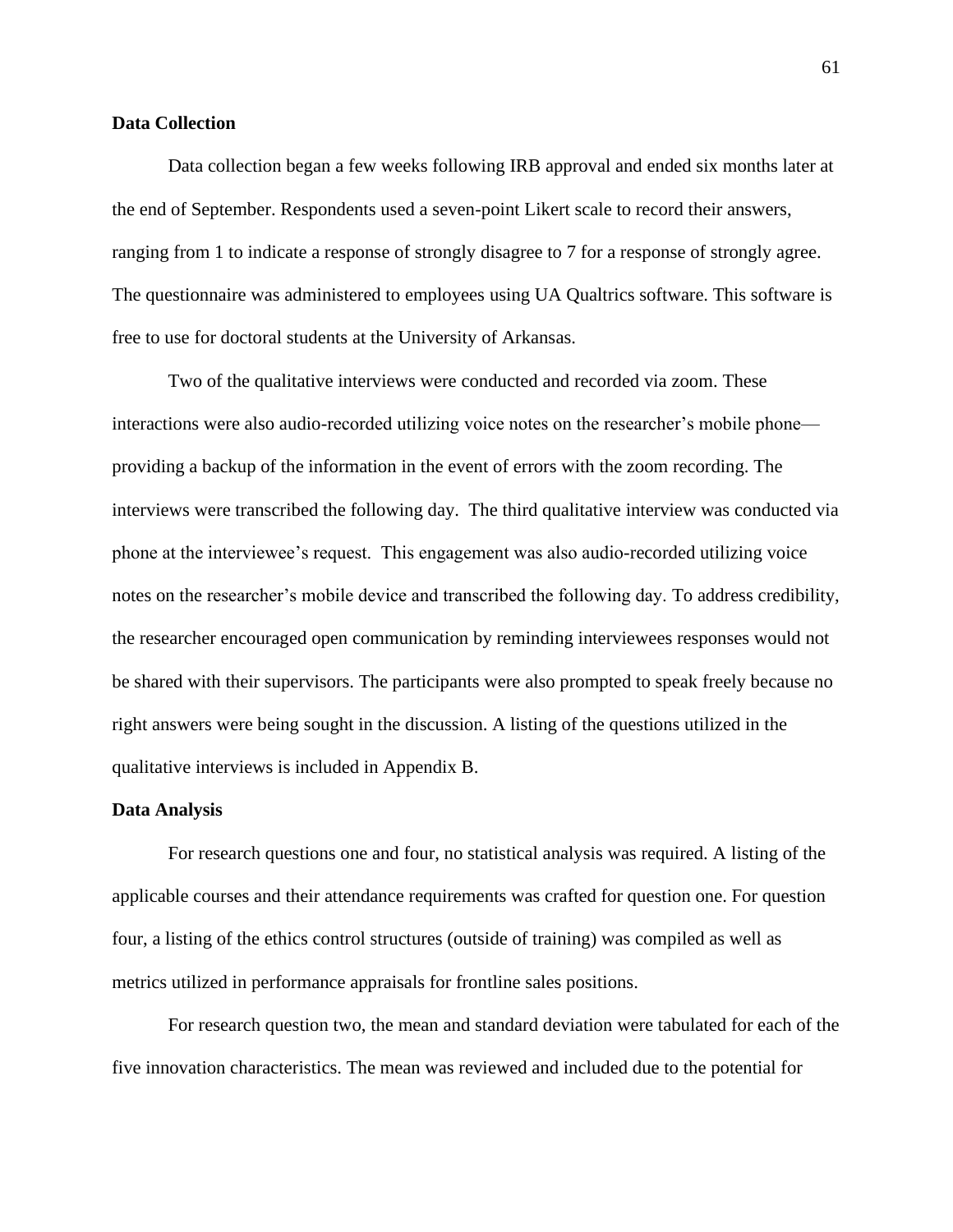central tendency bias often present in Likert scale responses. To better understand how the data from the survey could be utilized, the researcher conducted a Proquest search for articles related to Moore and Benbasat's model in practical use. Despite searching for keywords including "Moore and Benbasat", "model", and "survey", available sources were exceptionally limited. Because the researcher could not locate an appropriate point of reference, the data was analyzed against Rogers' assumptions that higher levels of relative advantage, compatibility, trialability, and observability as well as lower levels of complexity would be present if diffusion were occurring. Mean scores above 4 were assumed to signify higher levels of a characteristic because they translated to some level agreement per the Likert scale. Mean scores below 4 were assumed to signify lower levels of a characteristic because they translated to some level of disagreement per the Likert scale. The frequencies of the innovation characteristics were also included.

For research question three, the independent variable was gender, and the dependent variables were relative advantage, compatibility, trialability, observability, and complexity. After the data was collected, the p-value, Cohen's d, gender means, and standard deviation were calculated for two of the gender groups. Consistent with research question two, the mean was reviewed and included to evaluate for the potential for central tendency bias. In determining the best statistical test for the study, the following criteria were considered: the study examined differences between groups of one or more variables, the same participants were only tested once, and the gender categorization provided two groups for analysis. Based on these assumptions and the relatively small sample size, a ranked t-test was selected for use.

It is noted two respondents were removed from the evaluation of research question three. One participant noted their gender as non-binary/third gender. One participant preferred not to answer the question. Because each of these gender categorizations only contained one response,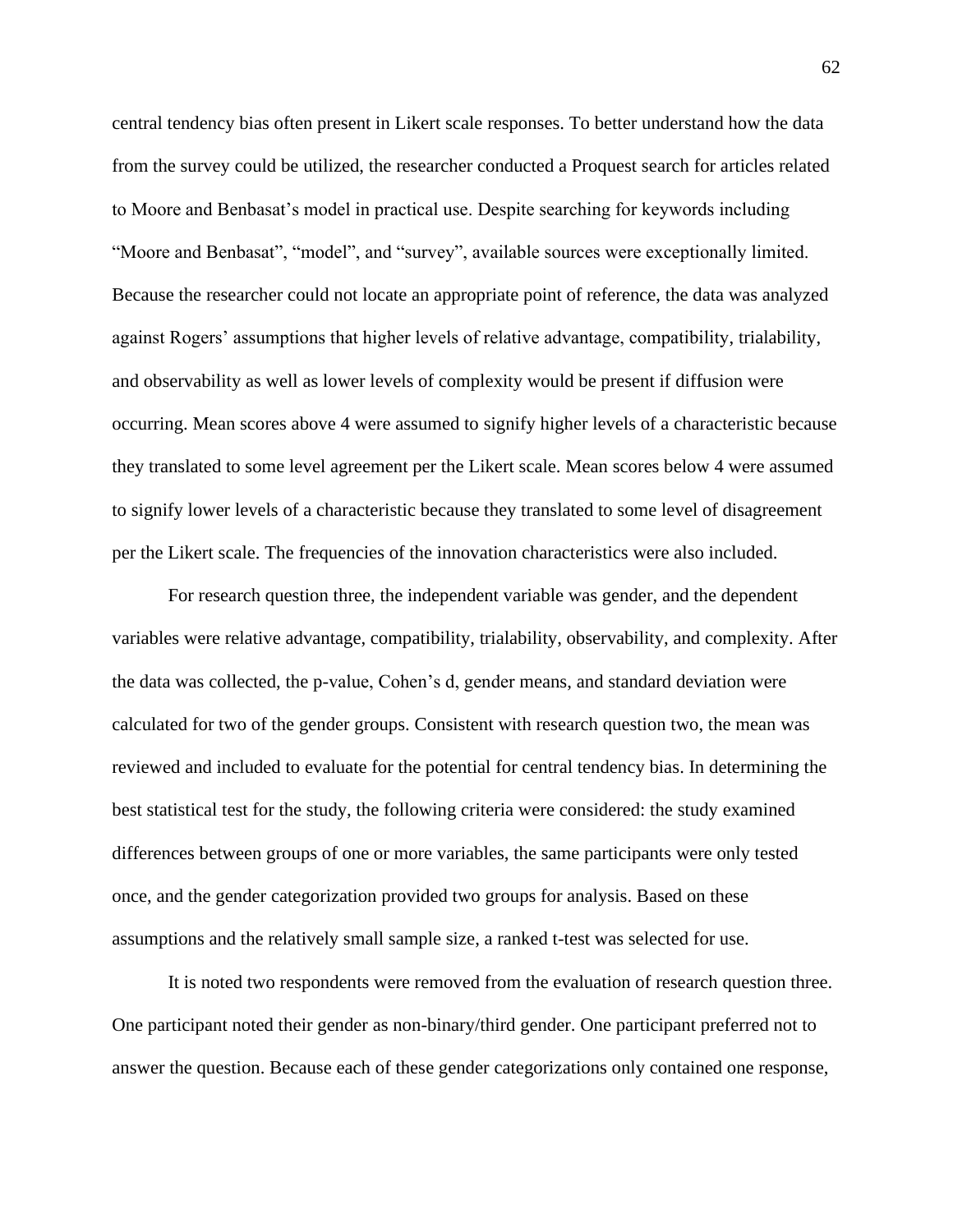there was insufficient data to include in the final analysis and comparison with the other two groups.

For the qualitative data, the interviews were transcribed with labels and themes added to the different phrases of the participants' responses as comments in the margins. These comments were checked for patterns or close similarities to identify content of potential significance. The data was then set aside for three days. The researcher came back and completed the process again, adding labels and themes to the participant's comments. The two rounds of coding were compared, labels and themes were combined into a single set of information, and the results were contrasted against the quantitative data from the surveys.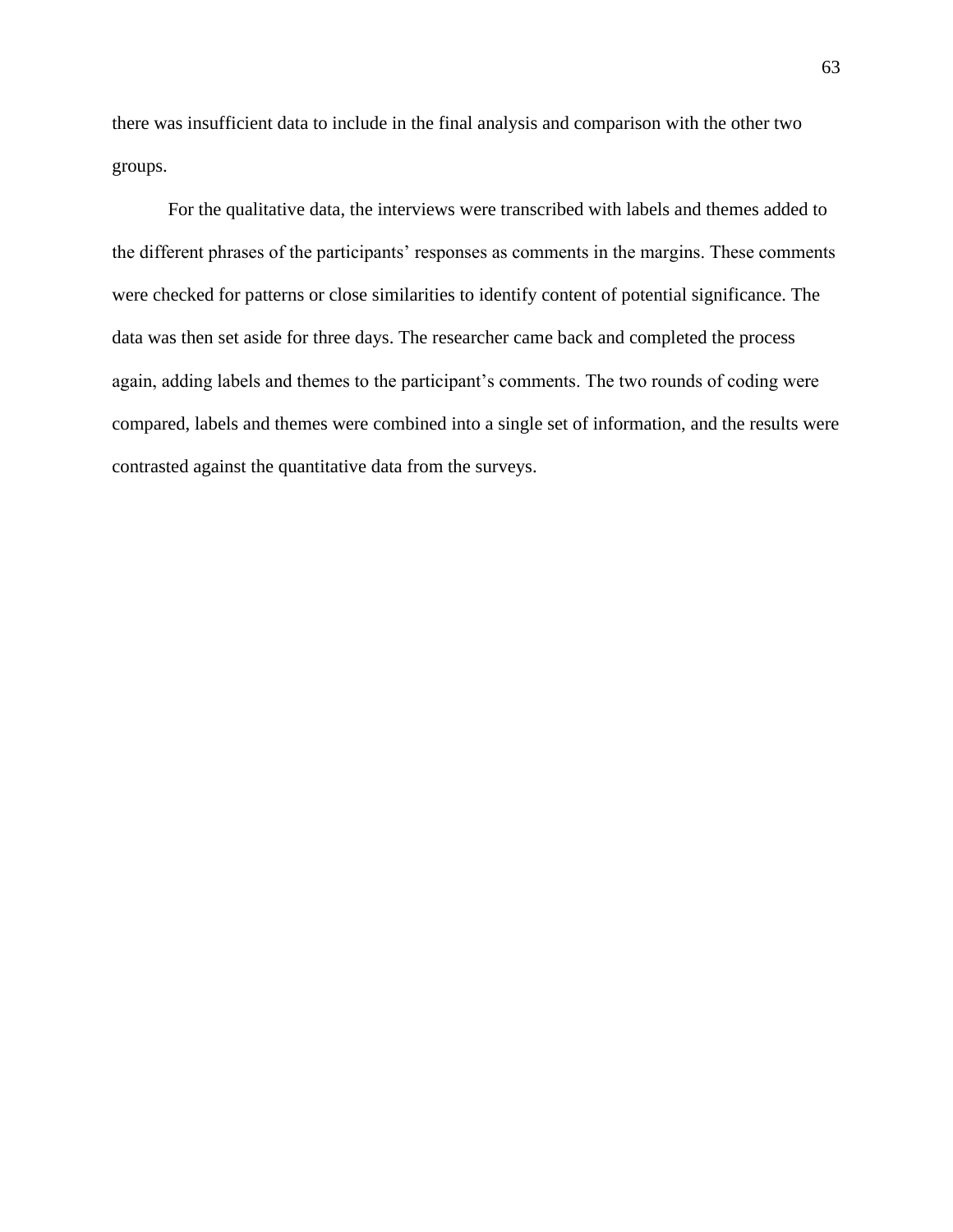#### **Chapter IV**

## **RESULTS**

This chapter represents the findings of the mixed methods study, investigating how ethics training impacts the diffusion of ethical standards throughout an organization using Rogers' diffusion of innovations theory. The research examined the five innovation characteristics of relative advantage, compatibility, trialability, observability, and complexity. This section first reviews the demographic characteristics of associates participating in the 25-question survey. Next, results are articulated for each of the four research questions.

#### **Demographic Characteristics**

For the quantitative portion of the research, 315 online surveys were distributed to 14 sections of the capstone class facilitated during the spring and summer months. There were 115 surveys started and 47 submitted for a completion rate of 41%. The 68 incomplete surveys did not progress beyond the participant consent question. This level of response fell short of the researcher's revised goal of 66 completed surveys and even farther from the original desired sample size of 323. Because the sample size did not meet the projected benchmark, it could not be assumed the data was representative of the population. However, despite the small survey size, total surveys collected did exceed 30 (n>30), leaving the assumption of a normally distributed dataset intact.

Respondents were invited to provide demographic data following the completion of the 25 survey questions. Gender, age, level of education, sales experience, and prior ethics training were the five items selected for measurement. Responses were voluntary, and participants were given the option to not disclose. Tables 4 through 8 provide a visual representation of this data. Among the 47 participants, 30% were male and 66% were female.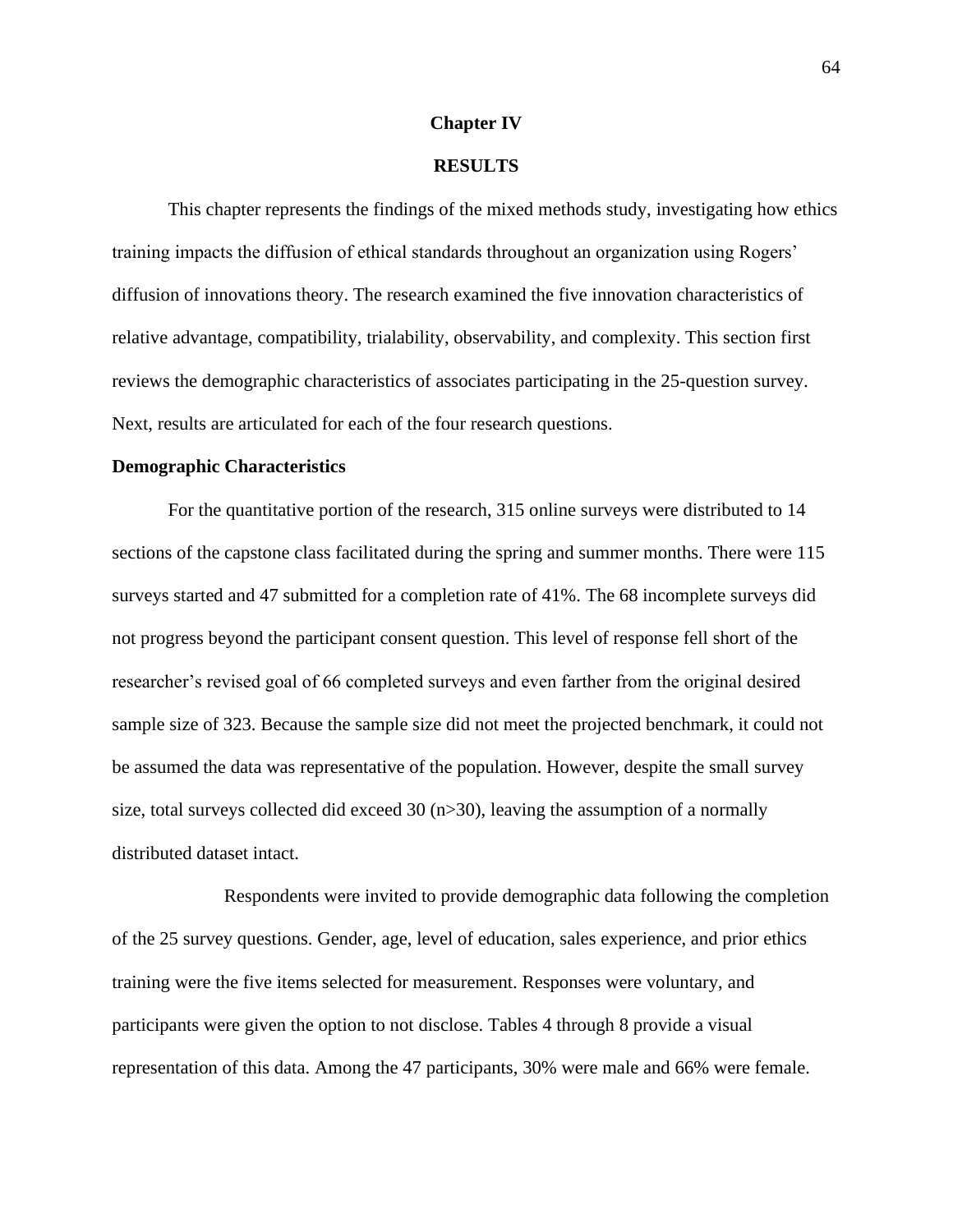Two-thirds of respondents were under the age of 40, while almost 80% had participated in some level of post-secondary education. Roughly four in five participants had no more than five years of sales experience with 53% acknowledging prior ethics training. While all questions noted at least one individual electing to not disclose a category, the question related to exposure to previous ethics training appeared anomalous. This question saw the highest number of participants eliciting a preference to not disclose, five times higher than all but one of the other demographic questions.

# Table 4 *Gender Representation of Survey Respondents*

| Gender                  | <b>Participant Number</b> | <b>Participant Percentage</b> |  |
|-------------------------|---------------------------|-------------------------------|--|
| Male                    | 14                        | 29.79%                        |  |
| Female                  | 31                        | 65.95%                        |  |
| Non-binary/third gender |                           | 2.13%                         |  |
| Prefer not to disclose  |                           | 2.13%                         |  |
|                         | 47                        | 100.00%                       |  |

# Table 5 *Age Representation of Survey Respondents*

| Age                    | Participant Number | <b>Participant Percentage</b> |  |
|------------------------|--------------------|-------------------------------|--|
| $18-25$ years          | 18                 | 38.30%                        |  |
| $26-39$ years          | 18                 | 38.30%                        |  |
| $40-55$ years          | 9                  | 19.14%                        |  |
| 56 years or higher     |                    | 2.13%                         |  |
| Prefer not to disclose |                    | 2.13%                         |  |
|                        | 47                 | 100.00%                       |  |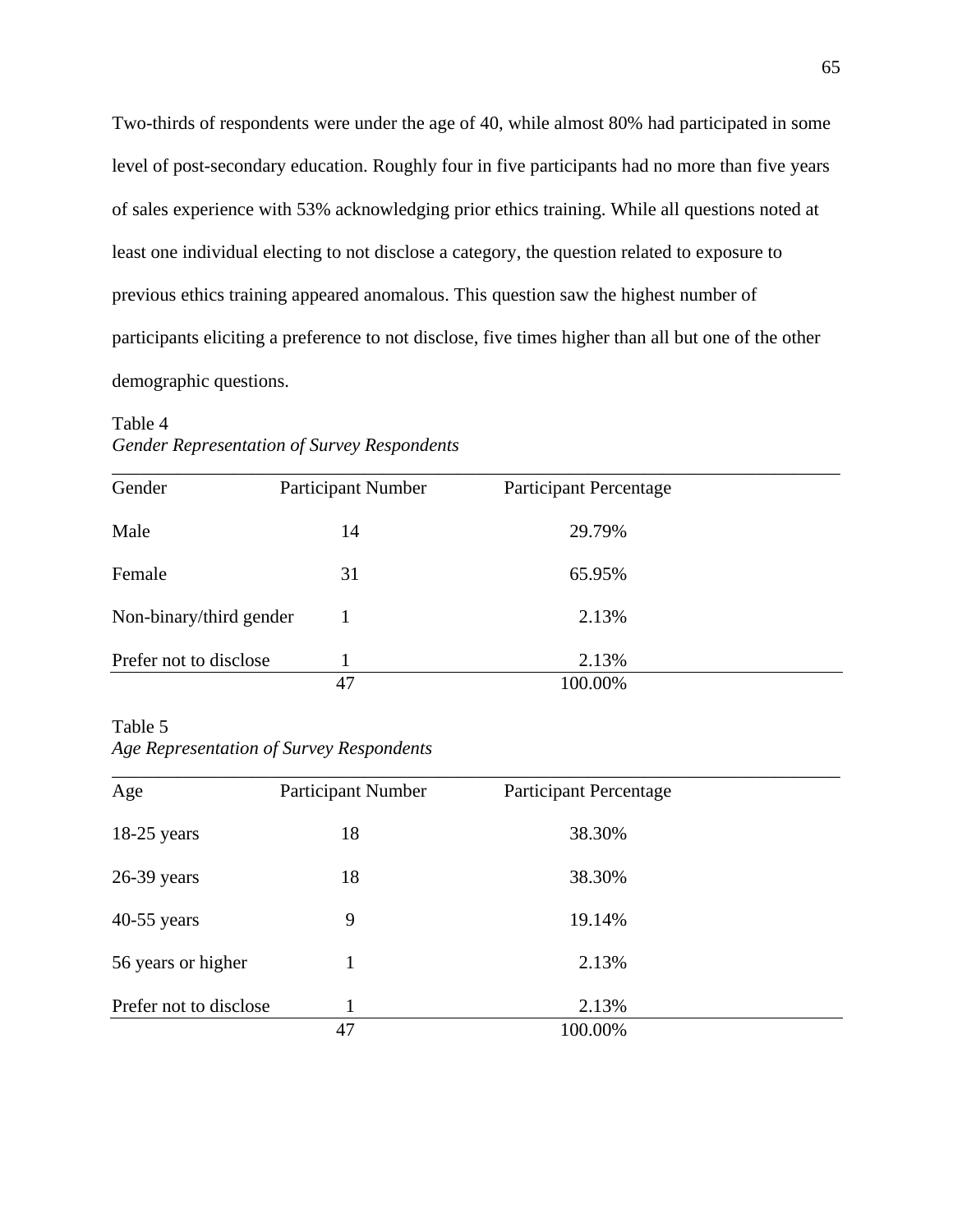Table 6 *Education Level of Survey Respondents*

| Level of Education                   | Participant Number | <b>Participant Percentage</b> |  |
|--------------------------------------|--------------------|-------------------------------|--|
| <b>High School</b>                   | 9                  | 19.14%                        |  |
| Some College/Specialized Training 19 |                    | 40.43%                        |  |
| Bachelor's Degree                    | 17                 | 36.17%                        |  |
| Master's Degree or Higher            |                    | 2.13%                         |  |
| Prefer not to disclose               |                    | 2.13%                         |  |
|                                      | 47                 | 100.00%                       |  |

Table 7 *Sales Experience of Survey Respondents*

| Years of Experience    | Participant Number | <b>Participant Percentage</b> |
|------------------------|--------------------|-------------------------------|
| Less than one year     | 17                 | 36.17%                        |
| 1-5 years              | 20                 | 42.56%                        |
| $6-10$ years           | $\overline{4}$     | 8.51%                         |
| More than 10 years     | 3                  | 6.38%                         |
| Prefer not to disclose | 3                  | 6.38%                         |
|                        | 47                 | 100.00%                       |

Table 8 *Experience with Prior Ethics Training among Survey Respondents*

| <b>Attended an Ethics Course</b> | <b>Participant Number</b> | <b>Participant Percentage</b> |
|----------------------------------|---------------------------|-------------------------------|
| Yes                              | 25                        | 53.19%                        |
| N <sub>0</sub>                   | 17                        | 36.17%                        |
| Prefer not to disclose           | $\overline{5}$            | 10.64%                        |
|                                  | 47                        | 100.00%                       |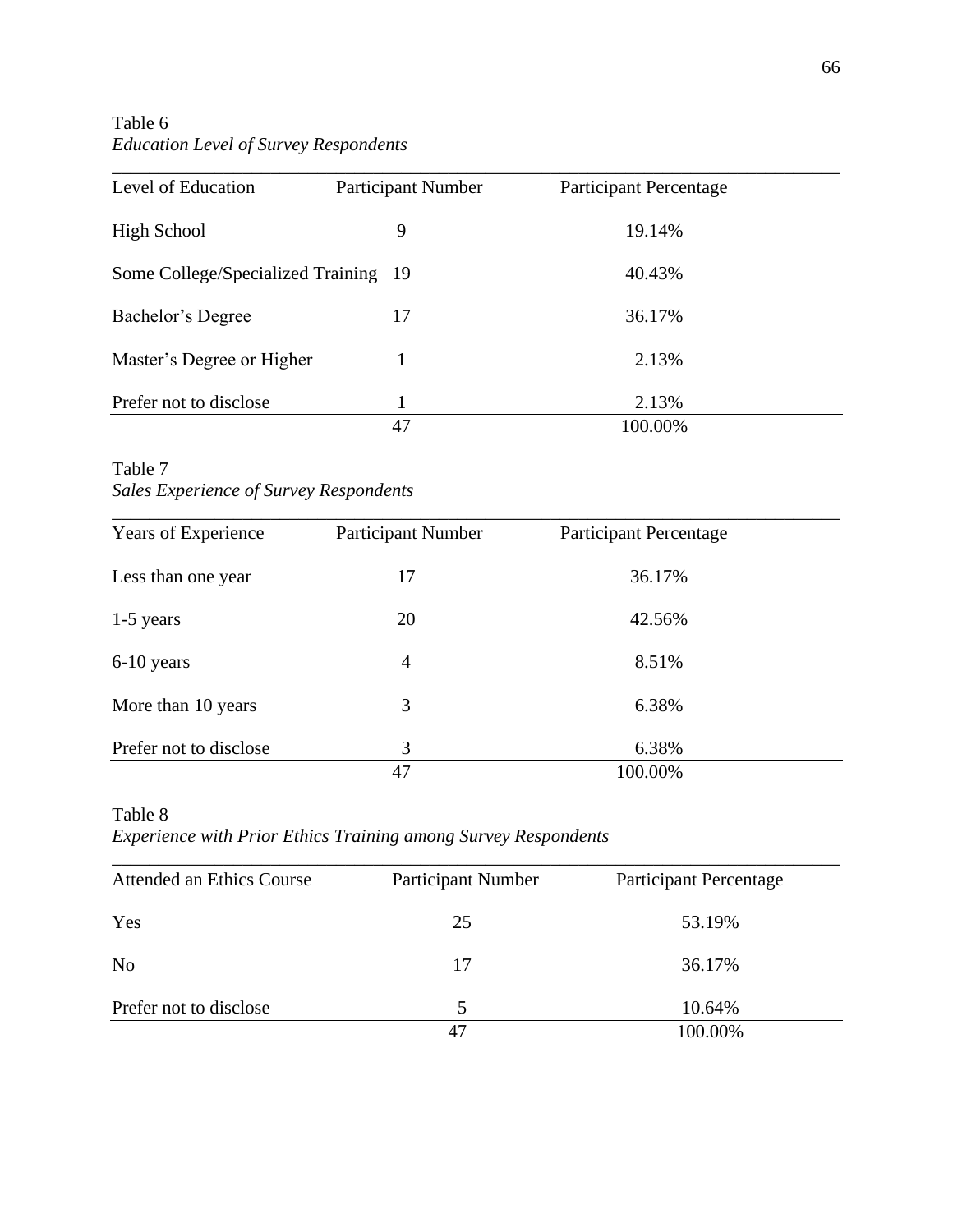### **Research Questions & Results**

As a mixed-methods study, the research employed qualitative and quantitative data. Research questions one and four employed information the researcher gathered through approved access to the organization's learning management platform and intranet. Research questions two and three utilized data gleaned from post-class surveys and one-on-one interviews with three class participants.

### **Research Question One**

RQ1: What is the financial organization doing, through its educational efforts, to motivate customer-facing employees and hold them accountable to be ethical in their sales practices?

For all associates within their first year of employment, five training courses were listed as standard requirements. These classes were facilitated by an instructor in-person or in a virtual classroom setting. Coursework was automatically assigned by job title via the corporate learning platform. Managers were responsible for incorporating these classes into associates' work schedules.

The initial offering of the five courses was an orientation for new team members covering the basic expectations for all job roles, concurrent with the first week of employment. Course content included a review of the company's mission and vision, general compensation and benefits package, important contacts to remember, and an iteration of fundamental expectations from the code of ethics policy and associate handbook. It was typically facilitated by a member of the human resources team.

The second course focused on customer service and how to process client requests. There were five versions of this class available, dependent on the specific job role of the associate and the types of client requests handled by a given job role. Content assisted associates in becoming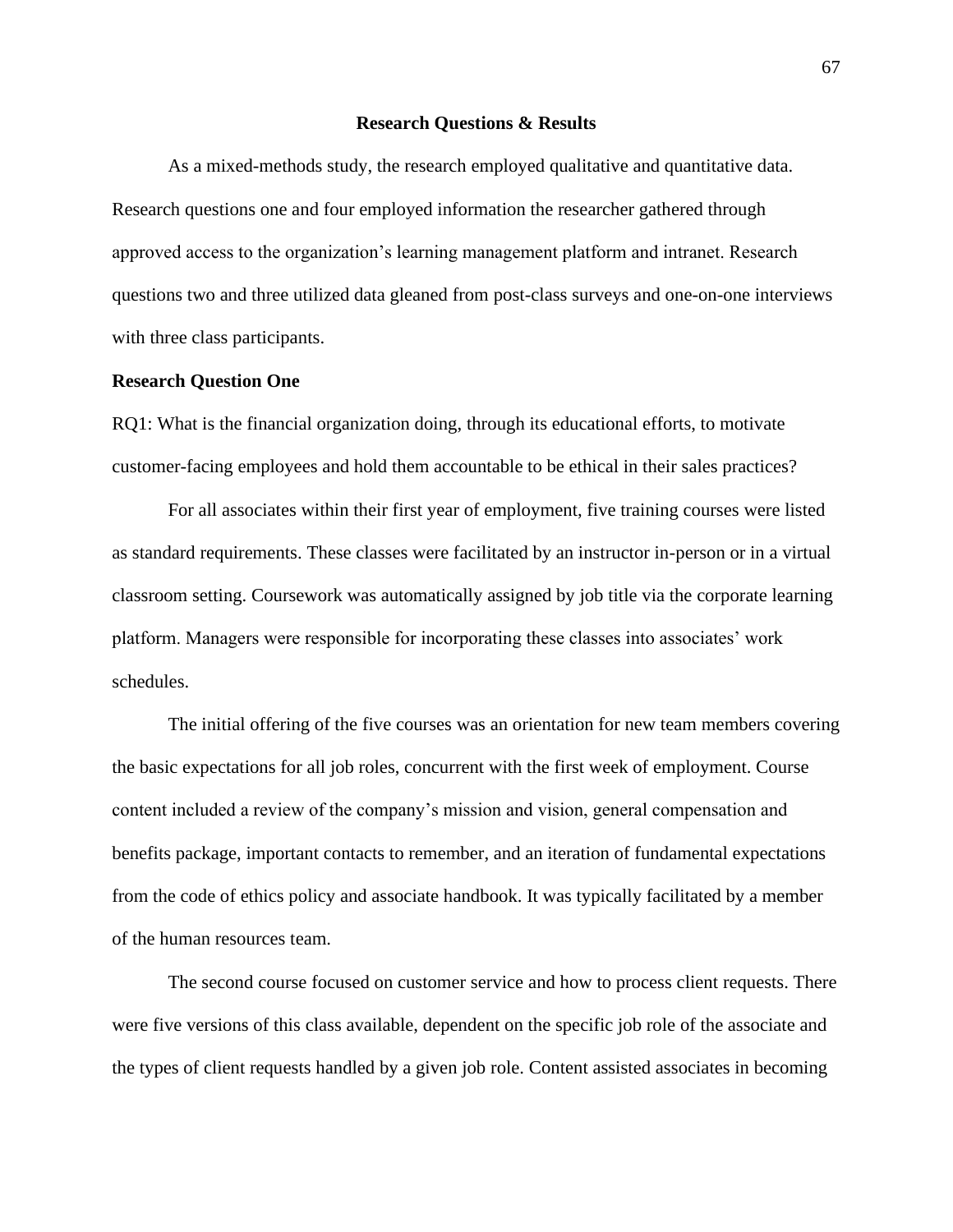familiar with the organization's technology platforms, accurately handling initial requests, offering additional help as needed, and stressing the ethical importance of the confidentiality of client data. The course was facilitated by a member of the corporate training team.

All associates were required to attend a third and fourth course centered on diversity, equity, and inclusion. Curricula touched on the benefits of diversity in crafting an innovative and productive workforce, promoting better understanding of individuals' perspectives, acknowledging bias, and supporting the needs of communities within the organization's trade territory. The content addressed diversity from the stance of associates and clients. The initial diversity course was required within the employee's introductory period, while the second class was required by the one-year anniversary date. This course was taught by the corporate training team with support from the office of diversity, equity, and inclusion.

The fifth course was the capstone sales and ethics course required of associates across all lines of business. As with the diversity courses, this class brought employees together from across the organization. Topics included the company's value statements, mission, and vision. It emphasized the code of conduct expected of all employees and provided an evaluation of participants through a standardized personality test. The goal of the personality testing was to provide associates perspective on their behaviors and thought processes and their potential impacts on peer, manager, and client interactions and relationships. Facilitation originated from the corporate training team.

In addition to the instructor-led courses, e-learning was a secondary component of the organization's required education platform. Online modules centered on the federal and state regulations that applied to entities within the finance industry were to be completed by associates at their workstation. Employees were automatically enrolled in two or three lessons each quarter,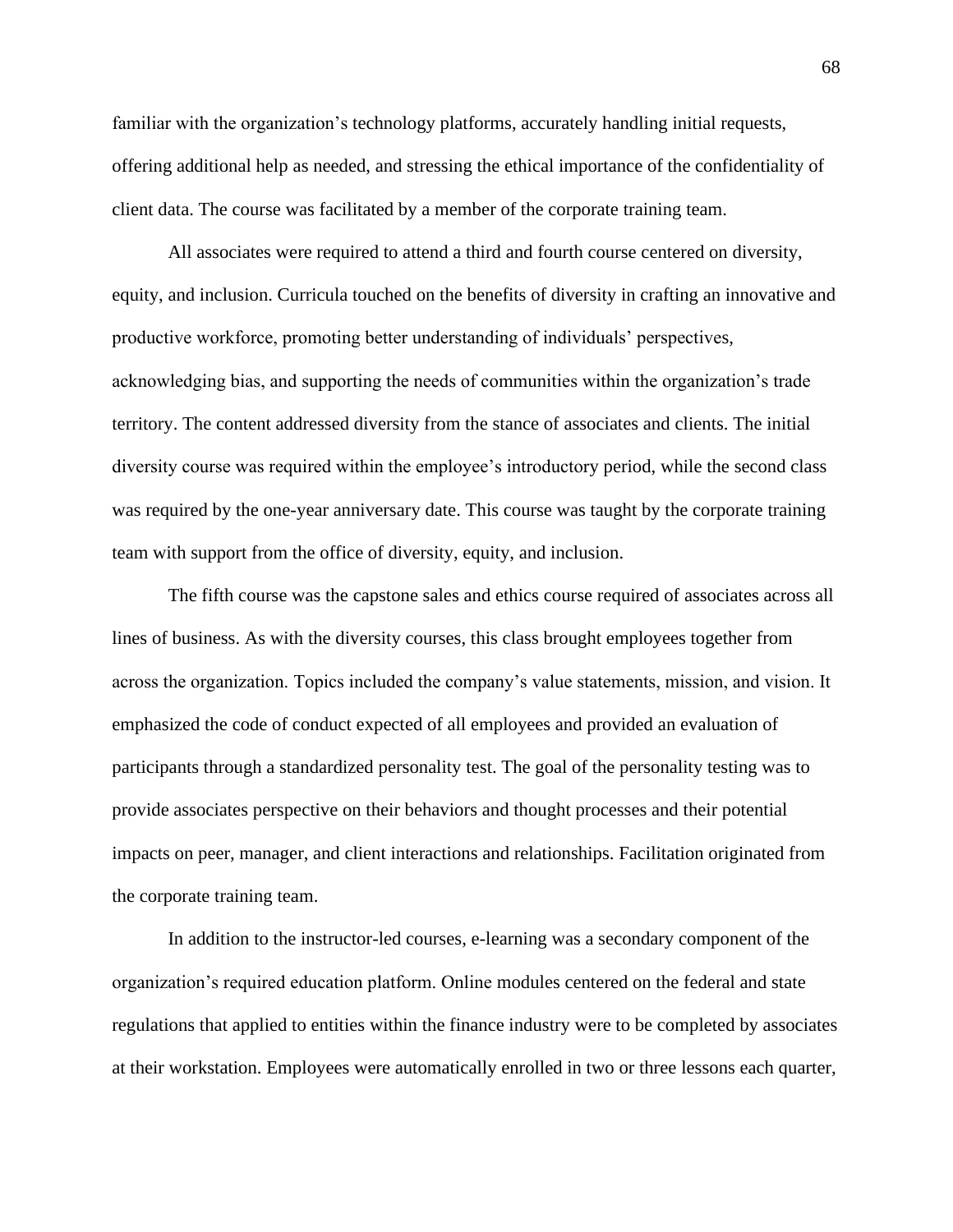and these courses were part of a rotating annual curriculum, serving as a reminder of the expected compliance with the laws governing the organization's operations.

Outside of prescribed coursework, associates had access to elective training classes that could be completed during downtime. For example, one class focused on the driving principles for appropriate conduct on-the-job. Two additional classes addressed relationships with peers and interactions with customers. These offerings outlined avenues to navigate situations that were difficult, unfamiliar, or rare in occurrence and engaged participants with a variety of reallife scenarios.

Completion of the instructor-led courses and e-learning modules was tracked via the company's learning management system. A team of managers overseeing the training function provided reporting to human resources managers and local department heads. The information reported by the training managers filtered into the performance appraisals of division managers and human resources managers with a minimum expectation of 90% of associates completing required training by the assigned deadlines.

### **Research Question Two**

RQ2: Which innovation characteristics (e.g., relative advantage, compatibility, trialability, observability, and complexity) were influenced by the organization's capstone sales and ethics training course?

**Quantitative Data.** Fourteen sections of the course were identified to receive the survey across a six-month period. The total number of class participants was 315. All 315 participants received the survey. Qualtrics revealed 115 participants clicked on the survey, but only 47 participants completed the survey. Non-respondents were contacted several times, and additional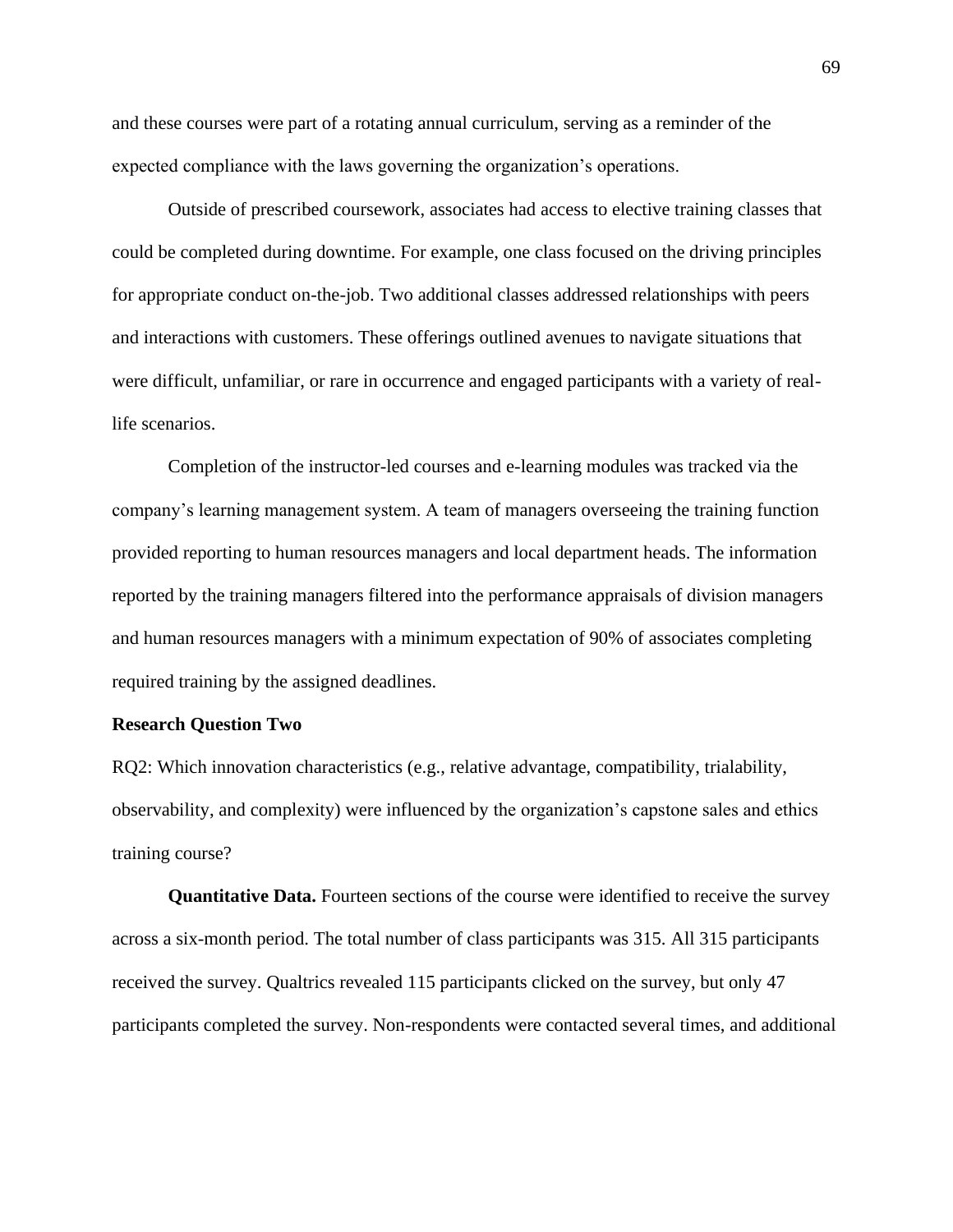sections were added to try and increase the response rate. Table 9 provides a breakdown of the

survey completion rates by session.

| <b>Class Section</b> | <b>Surveys Distributed</b> | <b>Surveys Started</b> | <b>Surveys Completed</b> |
|----------------------|----------------------------|------------------------|--------------------------|
| Section 1            | 26                         | 7                      | 2                        |
| Section 2            | 20                         | 8                      | 5                        |
| Section 3            | 26                         | 11                     |                          |
| Section 4            | 26                         | 5                      | 2                        |
| Section 5            | 20                         | 6                      |                          |
| Section 6            | 18                         | 5                      |                          |
| Section 7            | 23                         | 9                      | 3                        |
| Section 8            | 19                         | 5                      |                          |
| Section 9            | 25                         | 10                     | 5                        |
| Section 10           | 23                         | 10                     | 4                        |
| Section 11           | 29                         | 12                     | 5                        |
| Section 12           | 20                         | 8                      | 4                        |
| Section 13           | 18                         | 7                      | 2                        |
| Section 14           | 22                         | 12                     | 5                        |
| Total                | 315                        | 115                    | 47                       |

Table 9 *Survey Completion by Class Section*

Respondents answered the 25-question survey utilizing a seven-point Likert scale. Ratings included strongly disagree (1 point), disagree (2 points), somewhat disagree (3 points), neither agree or disagree (4 points), somewhat agree (5 points), agree (6 points), and strongly agree (7 points). Tables 10 through 16 present the mean, standard deviation, and frequencies for the responses to each question. The far-right column of the table identifies the diffusion attribute associated with each question. Moore and Benbasat (1991) used eight attributes, three more than the original five attributes of Rogers (2003). Their research also utilized different terms for some of the attributes, referencing "ease of use" to denote complexity and "visibility" to denote observability.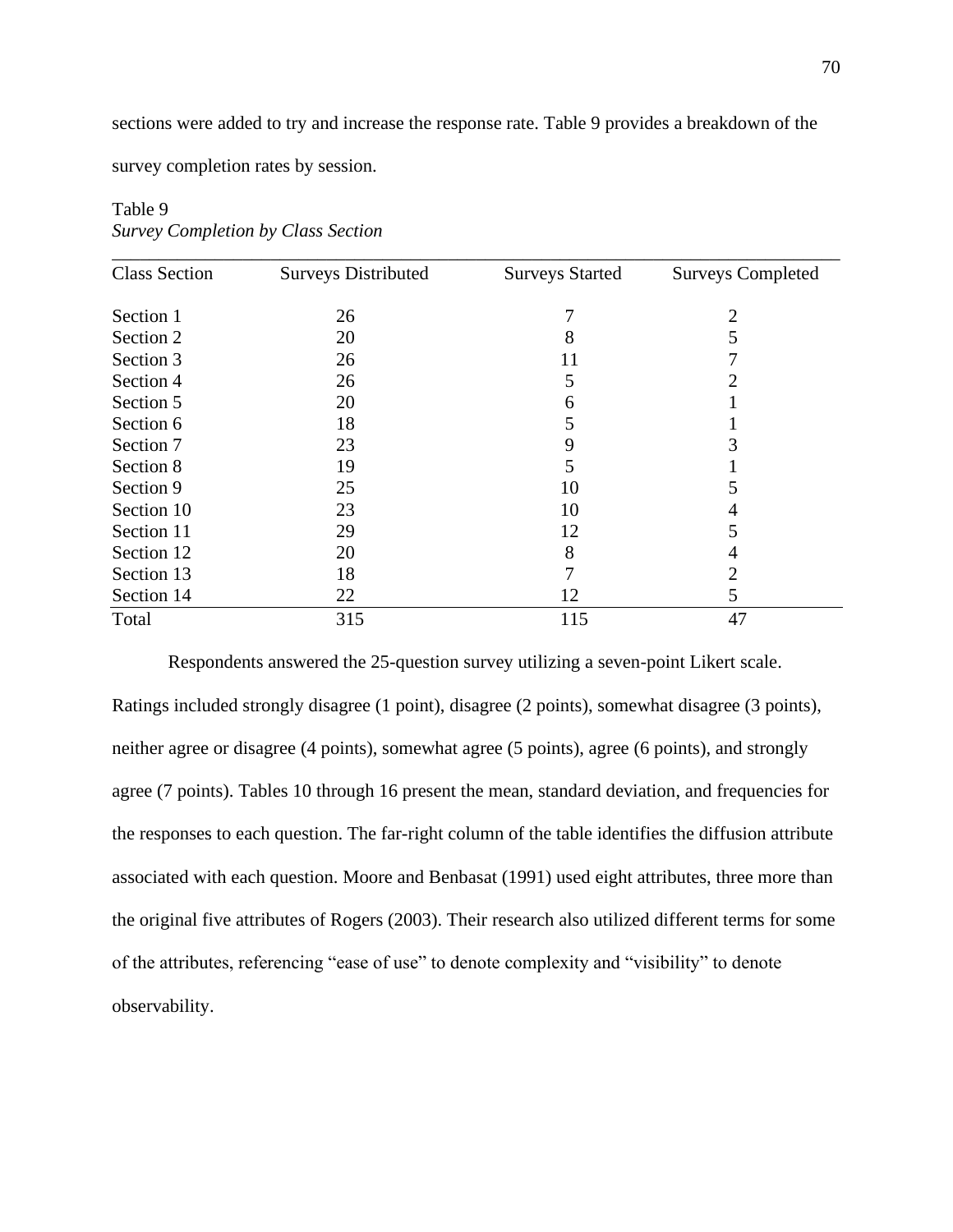| <b>Question Number</b> | Mean | S/D  | <b>Diffusion Attribute</b>    |  |
|------------------------|------|------|-------------------------------|--|
|                        |      |      |                               |  |
| $\mathbf{1}$           | 5.23 | 1.37 | Relative Advantage            |  |
| $\overline{c}$         | 5.53 | 1.40 | <b>Relative Advantage</b>     |  |
| 3                      | 5.51 | 1.37 | <b>Relative Advantage</b>     |  |
| $\overline{4}$         | 5.55 | 1.27 | Relative Advantage            |  |
| 5                      | 5.45 | 1.30 | <b>Relative Advantage</b>     |  |
| 6                      | 5.64 | 1.51 | Compatibility                 |  |
| 7                      | 5.77 | 1.28 | Compatibility                 |  |
| $8\,$                  | 5.68 | 1.31 | Compatibility                 |  |
| 9                      | 5.04 | 1.61 | Image                         |  |
| 10                     | 5.06 | 1.41 | Image                         |  |
| 11                     | 5.11 | 1.70 | Image                         |  |
| 12                     | 5.85 | 1.09 | Ease of Use (Complexity)      |  |
| 13                     | 5.81 | 1.21 | Ease of Use (Complexity)      |  |
| 14                     | 6.15 | 0.82 | Ease of Use (Complexity)      |  |
| 15                     | 5.96 | 1.11 | Ease of Use (Complexity)      |  |
| 16                     | 5.66 | 1.17 | <b>Result Demonstrability</b> |  |
| 17                     | 5.47 | 1.15 | <b>Result Demonstrability</b> |  |
| 18                     | 5.70 | 1.13 | <b>Result Demonstrability</b> |  |
| 19                     | 3.67 | 1.81 | <b>Result Demonstrability</b> |  |
| 20                     | 5.52 | 1.21 | Visibility (Observability)    |  |
| 21                     | 2.87 | 1.85 | Visibility (Observability)    |  |
| 22                     | 5.26 | 1.17 | Trialability                  |  |
| 23                     | 4.77 | 1.67 | Trialability                  |  |
| 24                     | 2.57 | 1.74 | Voluntariness                 |  |
| 25                     | 3.23 | 1.87 | Voluntariness                 |  |

Table 10 *Survey Score Averages by Question*

Table 11 *Survey Score Averages for Relative Advantage and Image*

| <b>Question Number</b>   | Mean | S/D  | <b>Diffusion Attribute</b> |  |
|--------------------------|------|------|----------------------------|--|
| $\mathbf{1}$             | 5.23 | 1.37 | <b>Relative Advantage</b>  |  |
| $\overline{2}$           | 5.53 | 1.40 | <b>Relative Advantage</b>  |  |
| 3                        | 5.51 | 1.37 | <b>Relative Advantage</b>  |  |
| $\overline{4}$           | 5.55 | 1.27 | Relative Advantage         |  |
| 5                        | 5.45 | 1.30 | <b>Relative Advantage</b>  |  |
| 9                        | 5.04 | 1.61 | Image                      |  |
| 10                       | 5.06 | 1.41 | Image                      |  |
| 11                       | 5.11 | 1.70 | Image                      |  |
| <b>Combined Average:</b> | 5.31 | 1.42 |                            |  |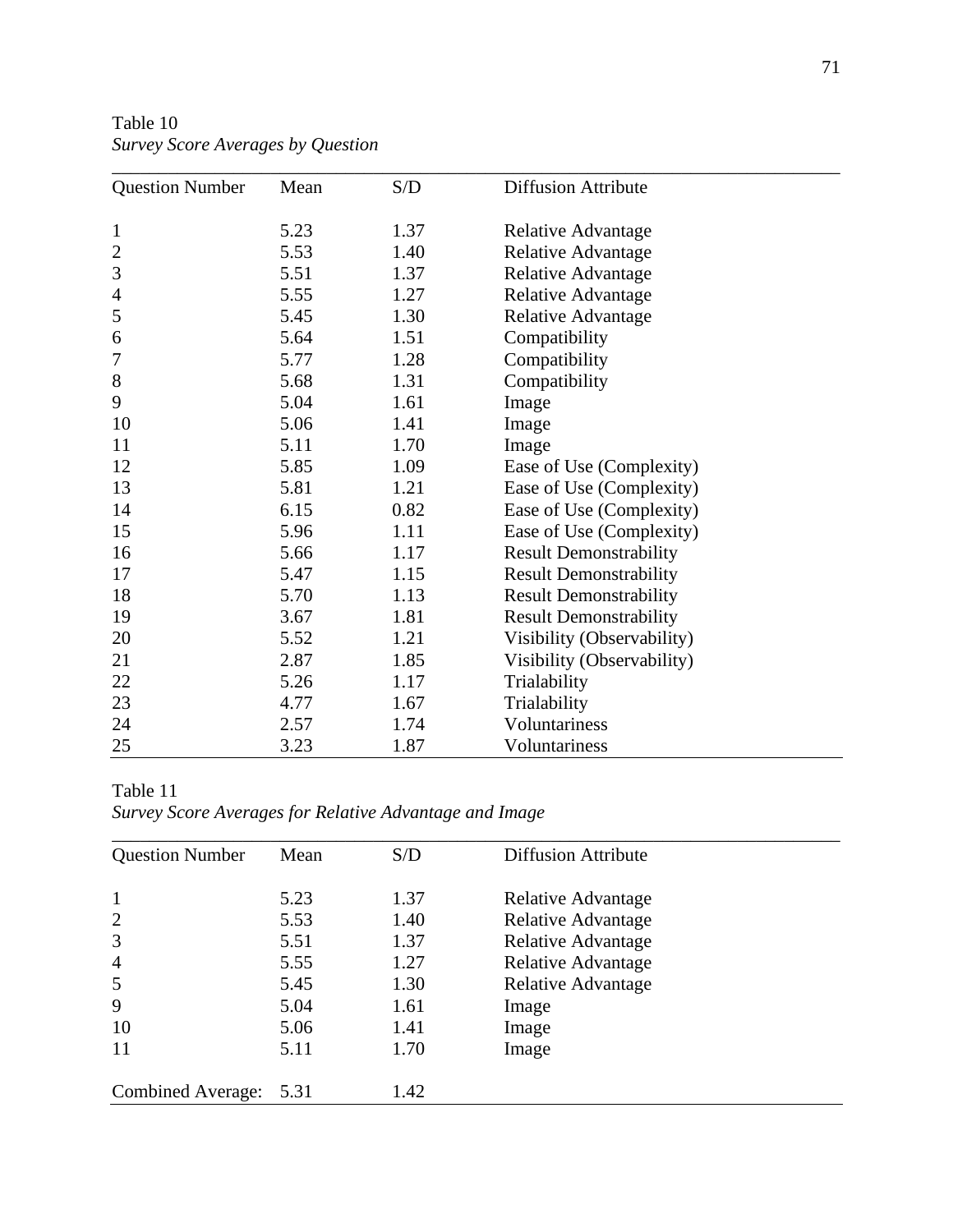Table 12 *Survey Score Averages for Compatibility*

| <b>Question Number</b> | Mean | S/D  | <b>Diffusion Attribute</b> |  |
|------------------------|------|------|----------------------------|--|
| 6                      | 5.64 | 1.51 | Compatibility              |  |
| 7                      | 5.77 | 1.28 | Compatibility              |  |
| 8                      | 5.68 | 1.31 | Compatibility              |  |
| Combined Average: 5.70 |      | 1.37 |                            |  |

Table 13

*Survey Score Averages for Trialability and Voluntariness*

| <b>Question Number</b> | Mean                 | S/D                  | <b>Diffusion Attribute</b>                           |  |
|------------------------|----------------------|----------------------|------------------------------------------------------|--|
| 22<br>23<br>25         | 5.26<br>4.77<br>3.23 | 1.17<br>1.67<br>1.87 | Trialability<br>Trialability<br><b>Voluntariness</b> |  |
| Combined Average: 4.42 |                      | 1.57                 |                                                      |  |
| 24                     | 2.57                 | 1.74                 | Voluntariness *scale reversed                        |  |

Table 14 *Survey Score Averages for Observability and Result Demonstrability*

| <b>Question Number</b>   | Mean | S/D  | <b>Diffusion Attribute</b>                    |
|--------------------------|------|------|-----------------------------------------------|
| 16                       | 5.66 | 1.17 | <b>Result Demonstrability</b>                 |
| 17                       | 5.47 | 1.15 | <b>Result Demonstrability</b>                 |
| 18                       | 5.70 | 1.13 | <b>Result Demonstrability</b>                 |
| 20                       | 5.52 | 1.21 | Visibility (Observability)                    |
| <b>Combined Average:</b> | 5.59 | 1.17 |                                               |
| 19                       | 3.67 | 1.81 | <b>Result Demonstrability *scale reversed</b> |
| 21                       | 2.87 | 1.85 | Visibility (Observability) *scale reversed    |
| Combined Average:        | 3.27 | 1.83 |                                               |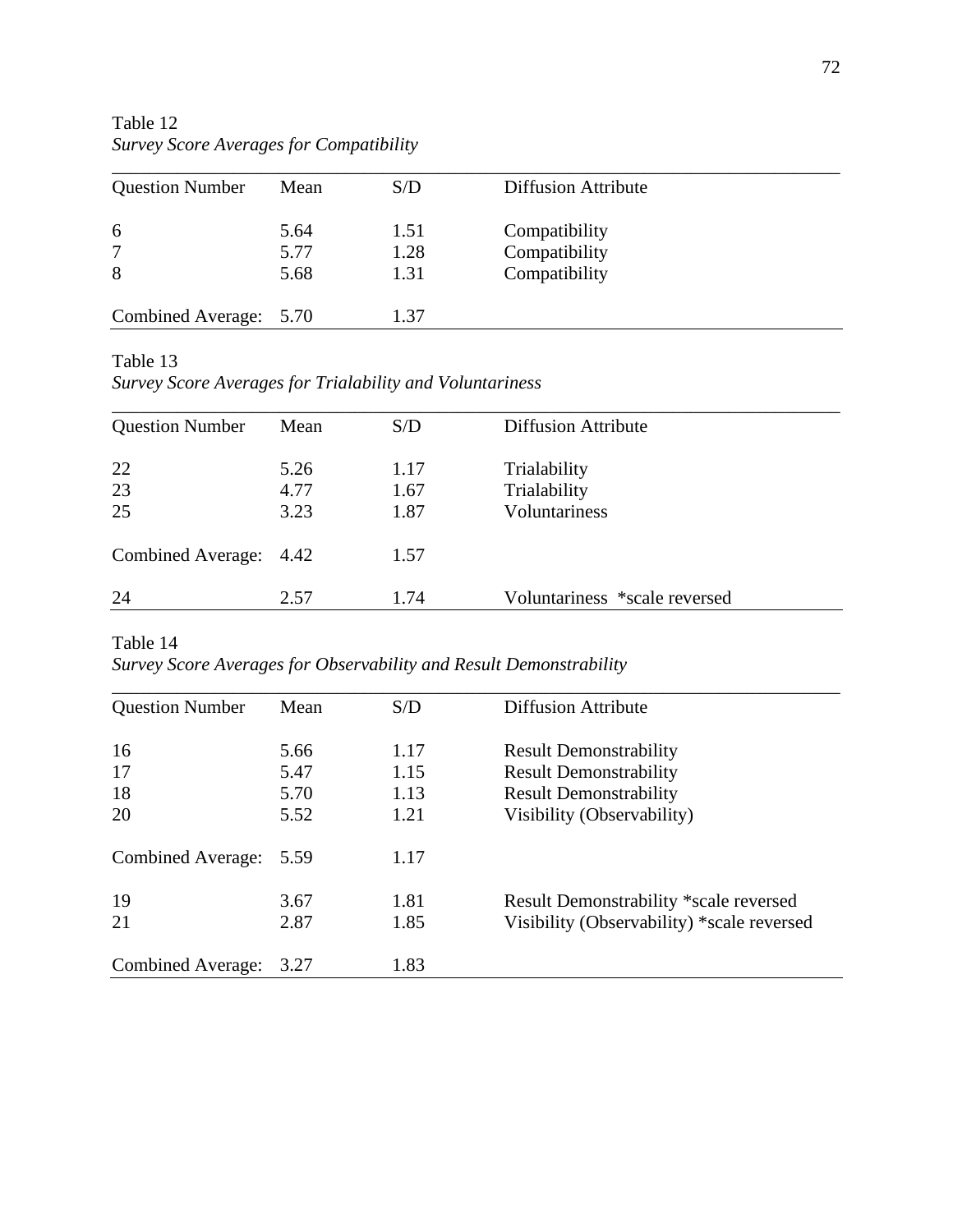| <b>Question Number</b>   | Mean | S/D  | <b>Diffusion Attribute</b> |  |
|--------------------------|------|------|----------------------------|--|
| 12                       | 5.85 | 1.09 | Ease of Use (Complexity)   |  |
| 13                       | 5.81 | 1.21 | Ease of Use (Complexity)   |  |
| 14                       | 6.15 | 0.82 | Ease of Use (Complexity)   |  |
| 15                       | 5.96 | 1.11 | Ease of Use (Complexity)   |  |
| <b>Combined Average:</b> | 5.94 | 1.06 |                            |  |

Table 15 *Survey Score Averages for Complexity*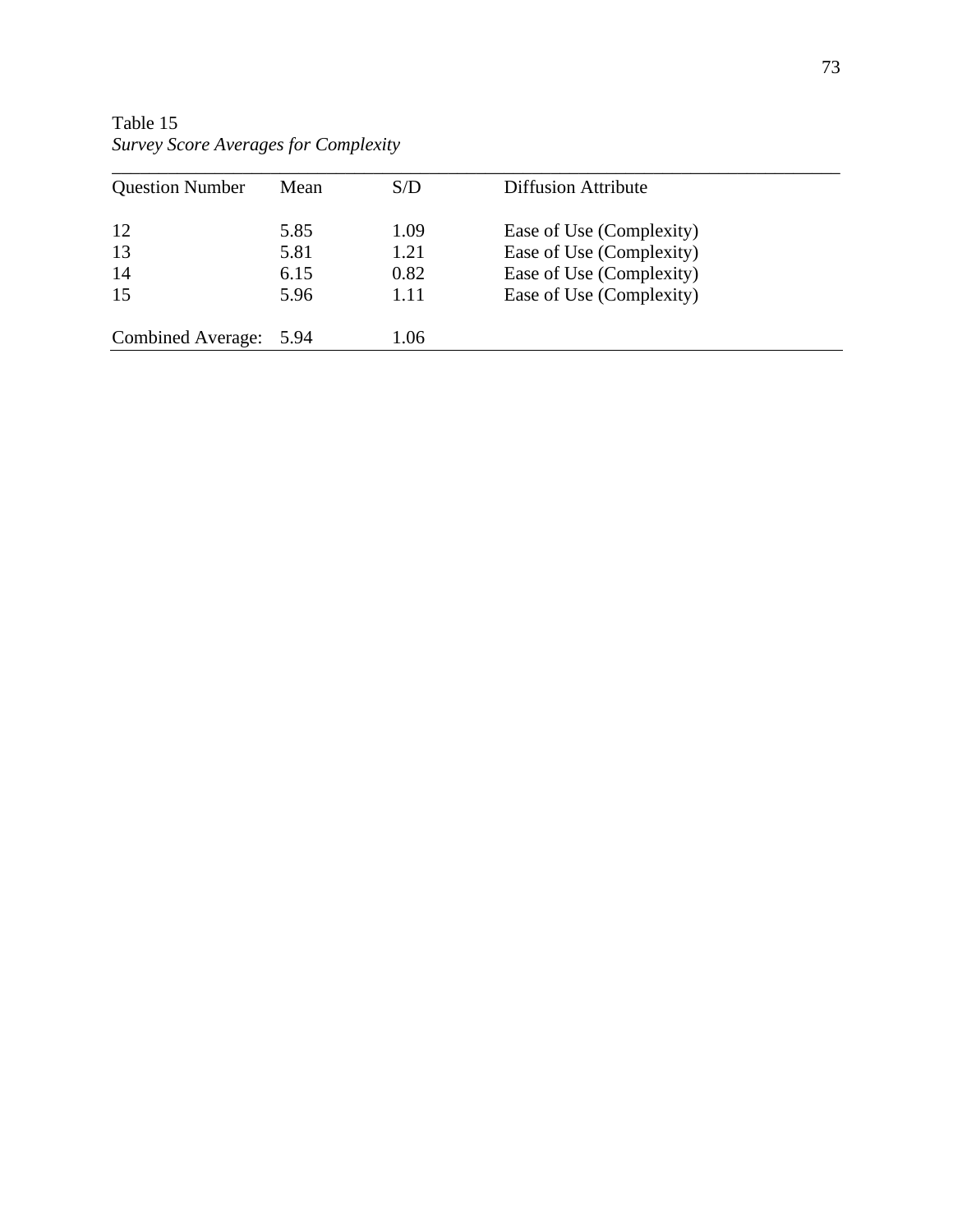Table 16 *Response Frequencies by Question*

| Question       | Strongly         | Disagree         |                |                  | Somewhat Neither Somewhat Agree |                | Strongly       | Diffusion             |
|----------------|------------------|------------------|----------------|------------------|---------------------------------|----------------|----------------|-----------------------|
| Number         | Disagree         |                  | Disagree       |                  | Agree                           |                | Agree          | Attribute             |
|                |                  | $\overline{2}$   |                | 8                |                                 | 17             | 7              |                       |
| $\mathbf{1}$   | $\mathbf{1}$     |                  | $\mathbf{1}$   |                  | 11                              |                |                | Relative              |
|                | $\mathbf{1}$     | $\mathbf{2}$     | $\mathbf{1}$   | 3                | 12                              | 16             | 12             | Advantage<br>Relative |
| $\overline{2}$ |                  |                  |                |                  |                                 |                |                |                       |
| 3              | $\mathbf{1}$     | $\overline{2}$   | $\overline{0}$ | 5                | 11                              | 17             | 11             | Advantage<br>Relative |
|                |                  |                  |                |                  |                                 |                |                |                       |
| $\overline{4}$ | $\mathbf{1}$     | $\overline{2}$   | $\overline{0}$ | $\overline{2}$   | 12                              | 22             | 8              | Advantage<br>Relative |
|                |                  |                  |                |                  |                                 |                |                |                       |
|                |                  |                  |                |                  |                                 |                |                | Advantage             |
| 5              | $\mathbf{1}$     | $\mathbf{2}$     | $\overline{0}$ | $\overline{4}$   | 13                              | 19             | 8              | Relative              |
|                |                  |                  |                |                  |                                 |                |                | Advantage             |
| 6              | $\mathbf 1$      | $\mathbf{2}$     | $\overline{2}$ | $\overline{4}$   | 6                               | 16             | 16             | Compatibility         |
| $\overline{7}$ | $\mathbf{1}$     | $\boldsymbol{0}$ | $\mathbf{1}$   | 6                | 6                               | 18             | 15             | Compatibility         |
| $8\,$          | $\mathbf{1}$     | $\mathbf{1}$     | $\overline{0}$ | 6                | $\boldsymbol{7}$                | 19             | 13             | Compatibility         |
| 9              | $\mathbf{1}$     | 3                | $\overline{4}$ | 9                | 9                               | 10             | 11             | Image                 |
| 10             | $\boldsymbol{0}$ | $\overline{c}$   | $\overline{4}$ | 13               | 6                               | 14             | 8              | Image                 |
| 11             | 1                | 5                | $\overline{2}$ | 9                | $\overline{4}$                  | 15             | 11             | Image                 |
| 12             | $\boldsymbol{0}$ | $\mathbf{1}$     | 1              | 3                | $\overline{7}$                  | 22             | 13             | Ease of Use           |
| 13             | $\overline{0}$   | $\overline{c}$   | $\overline{0}$ | $\overline{4}$   | 8                               | 18             | 15             | Ease of Use           |
| 14             | $\boldsymbol{0}$ | $\boldsymbol{0}$ | $\overline{0}$ | $\overline{2}$   | $\overline{7}$                  | 20             | 18             | Ease of Use           |
| 15             | $\boldsymbol{0}$ | $\mathbf{1}$     | $\mathbf{1}$   | $\overline{c}$   | 8                               | 18             | 17             | Ease of Use           |
| 16             | $\boldsymbol{0}$ | $\overline{2}$   | $\overline{0}$ | 3                | 14                              | 16             | 12             | Result                |
|                |                  |                  |                |                  |                                 |                |                | Demonstrability       |
| 17             | $\boldsymbol{0}$ | $\mathbf{1}$     | $\mathbf{1}$   | 8                | 10                              | 19             | 8              | Result                |
|                |                  |                  |                |                  |                                 |                |                | Demonstrability       |
| 18             | $\boldsymbol{0}$ | $\mathbf{1}$     | $\overline{2}$ | $\overline{2}$   | 11                              | 20             | 11             | Result                |
|                |                  |                  |                |                  |                                 |                |                | Demonstrability       |
| 19             | $\overline{2}$   | 15               | $\overline{7}$ | 9                | $\overline{4}$                  | 3              | 6              | Result                |
|                |                  |                  |                |                  |                                 |                |                | Demonstrability       |
| 20             | $\theta$         | 1                | 1              | 9                | 7                               | 18             | 10             | Visibility            |
| 21             | 13               | 13               | 6              | $\boldsymbol{7}$ | $\overline{2}$                  | $\overline{2}$ | $\overline{4}$ | Visibility            |
| 22             | $\boldsymbol{0}$ | $\mathbf{1}$     | $\overline{2}$ | $8\,$            | 15                              | 13             | 7              | Trialability          |
| 23             | 3                | $\overline{2}$   | 5              | 8                | 11                              | 11             | $\tau$         | Trialability          |
| 24             | 17               | 12               | $\overline{4}$ | 9                | $\mathbf{1}$                    | $\mathbf{1}$   | 3              | Voluntariness         |
| 25             | 13               | $\overline{4}$   | 11             | $\tau$           | 5                               | $\overline{4}$ | 3              | Voluntariness         |

The mean of each question's responses was evaluated for perceived general agreement or disagreement with the diffusion characteristic associated with that question. The underlying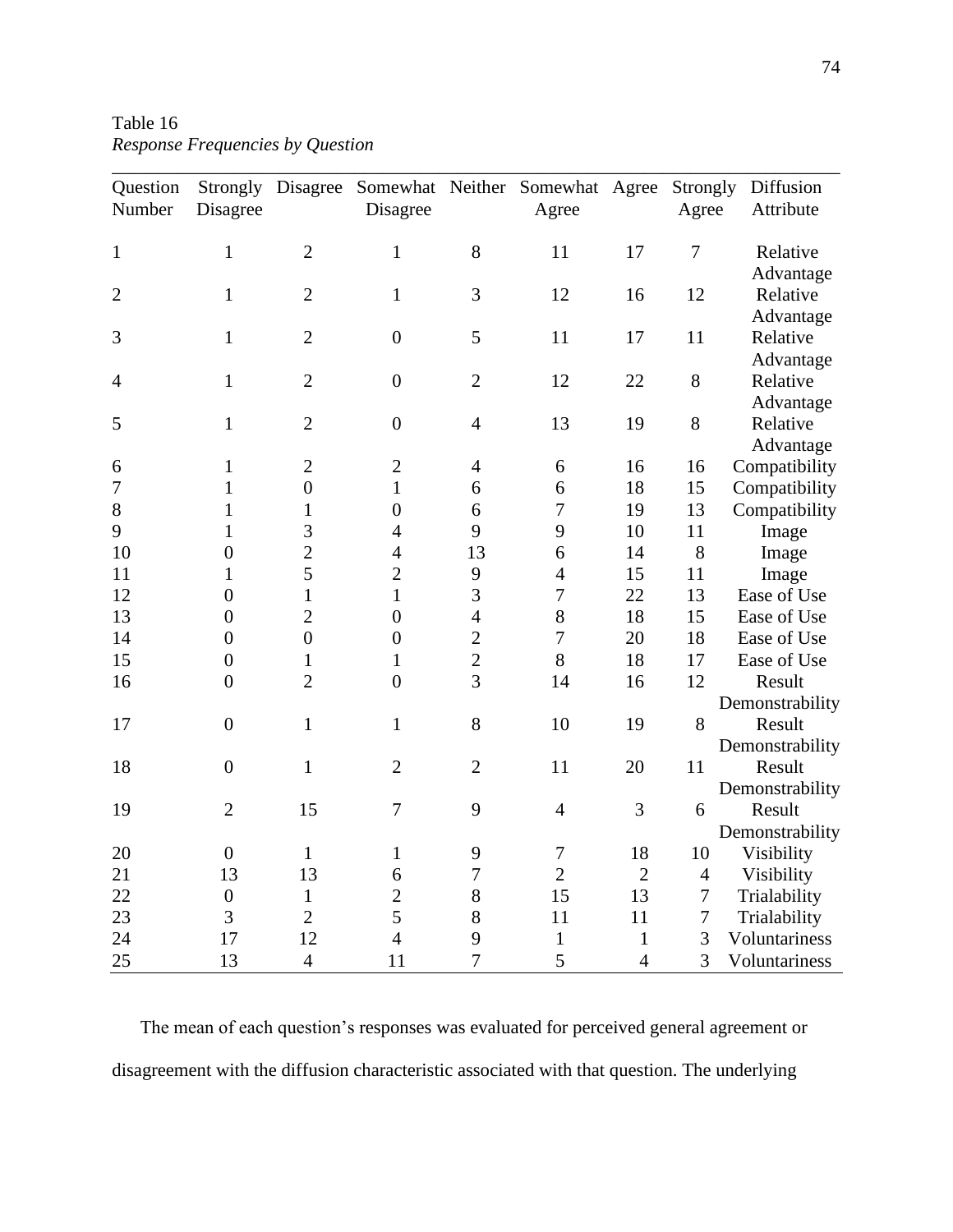assumption was an average greater than four would demonstrate some level of agreement with a higher perceived presence of an innovation attribute—excluding questions 19, 21, and 24. With these three questions, scores less than four would demonstrate agreement with a higher perceived presence of an innovation attribute. To summarize, mean scores higher than four (excluding questions 19, 21, and 24) would translate to the presence of diffusion for purposes of this initial research. The standard deviation and frequencies were included to ascertain the variability in the dataset.

## **Results by Innovation Characteristic**

An explanation and breakdown of results by innovation characteristic for research question two follows.

**Relative Advantage.** Respondents scored relative advantage higher among the five associated questions  $(M=5.45, SD=1.34)$ . Respondents scored the related attribute of image lower among the three associated questions (M=5.07, SD=1.57). When considering the frequencies, twice as many participants expressed some level of disagreement with image compared to relative advantage. However, mean scores were higher than four on both measures. Therefore, participants assessed higher levels of relative advantage in the course materials, indicating diffusion of ethical standards was likely occurring post-training.

**Compatibility.** The mean scores for this characteristic were found to be tightly clustered together. The average mean for the three associated questions was nearing  $6 (M=5.70, SD=1.37)$ . Five participants expressed disagreement with the attribute in one question, but only two expressed disagreement on the remaining related questions. This translated to 6.25% of respondents reflecting disagreement with compatibility. With mean values well above five,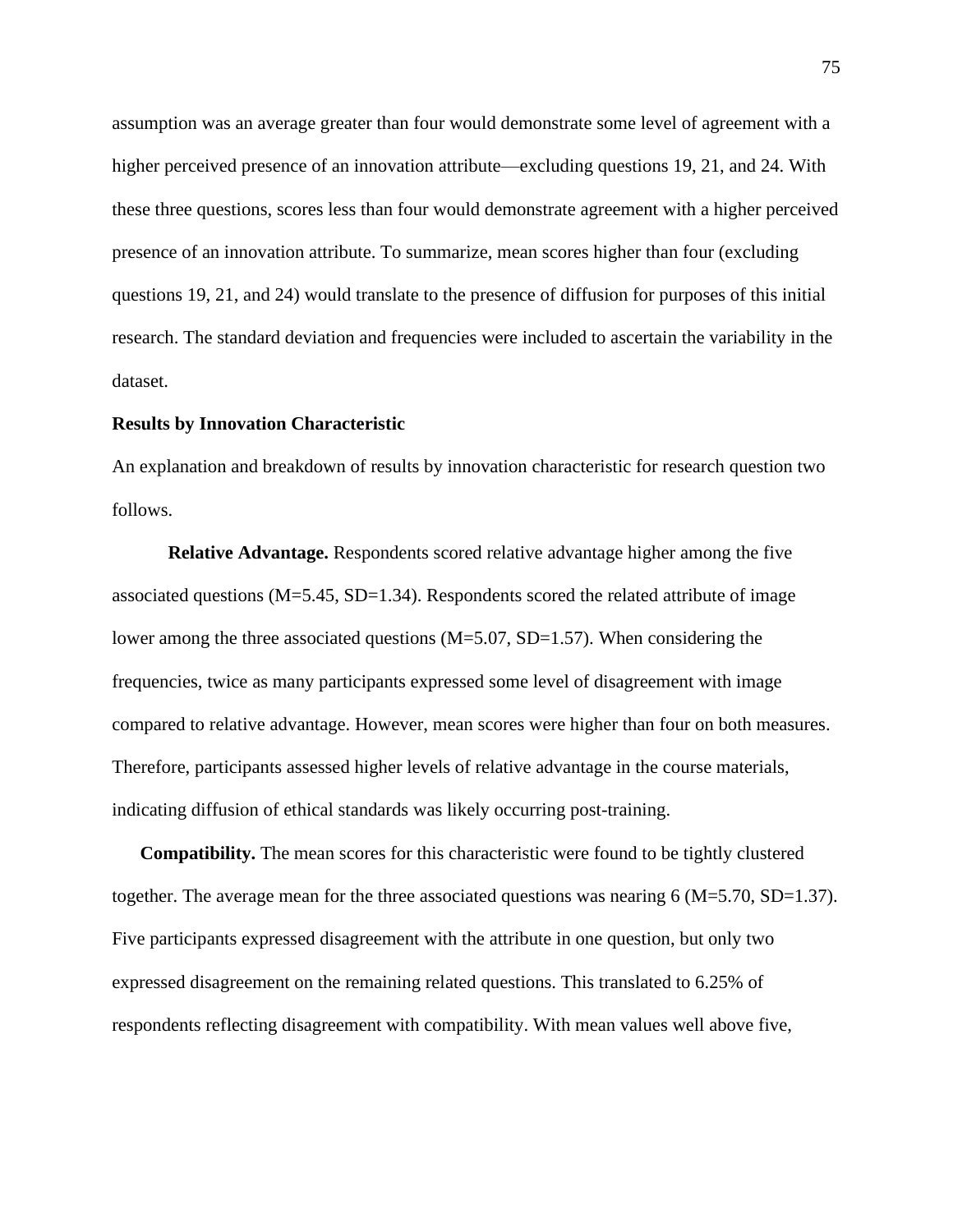participants assessed higher level of compatibility in the course materials, indicating diffusion of ethical standards was likely occurring post-training.

**Trialability.** Measurements for trialability were limited to two questions, and metrics for the distantly-related attribute of voluntariness were limited to two questions. The scoring for both reflected higher amounts of variability versus what was noted in the other attributes. For the first question related to trialability, the mean was above  $5 (M=5.26, SD=1.17)$ . However, the second question reflected a lower mean below 5 ( $M=4.77$ ,  $SD=1.67$ ). The results for voluntariness were even more varied. The scale for question 24 was reversed due to the inverse wording of the question, reflecting a mean below 3 ( $M=2.57$ ,  $SD=1.74$ ). The second voluntariness question produced the lowest mean among the 22 questions where the scale was not reversed and the highest standard deviation in the dataset (M=3.23, SD=1.87). Question 25 was also the only question in which respondents expressed an overall disagreement with the attribute. If only the trialability responses were considered, the means were greater than four, indicating diffusion was likely occurring post-training. However, because participants assessed lower levels of voluntariness (attribute added by Moore and Benbasat) in the course materials based on question 25, it could not be assumed diffusion of ethical standards was likely occurring post-training.

**Observability.** Visibility (observability) and its related attribute of result demonstrability displayed the largest extremes in responses within the data set. Questions 16, 17, 18, and 20 combined for a mean score well beyond  $5 (M=5.59, SD=1.17)$ , and just over 95% of the responses to these four questions reflected some level of agreement with visibility and result demonstrability. However, questions 19 and 21 elicited significantly different results. These questions were inversely worded, reversing the scale and interpretation of results. The two mean scores were below 4 with some of the highest standard deviations in the dataset (M=2.87,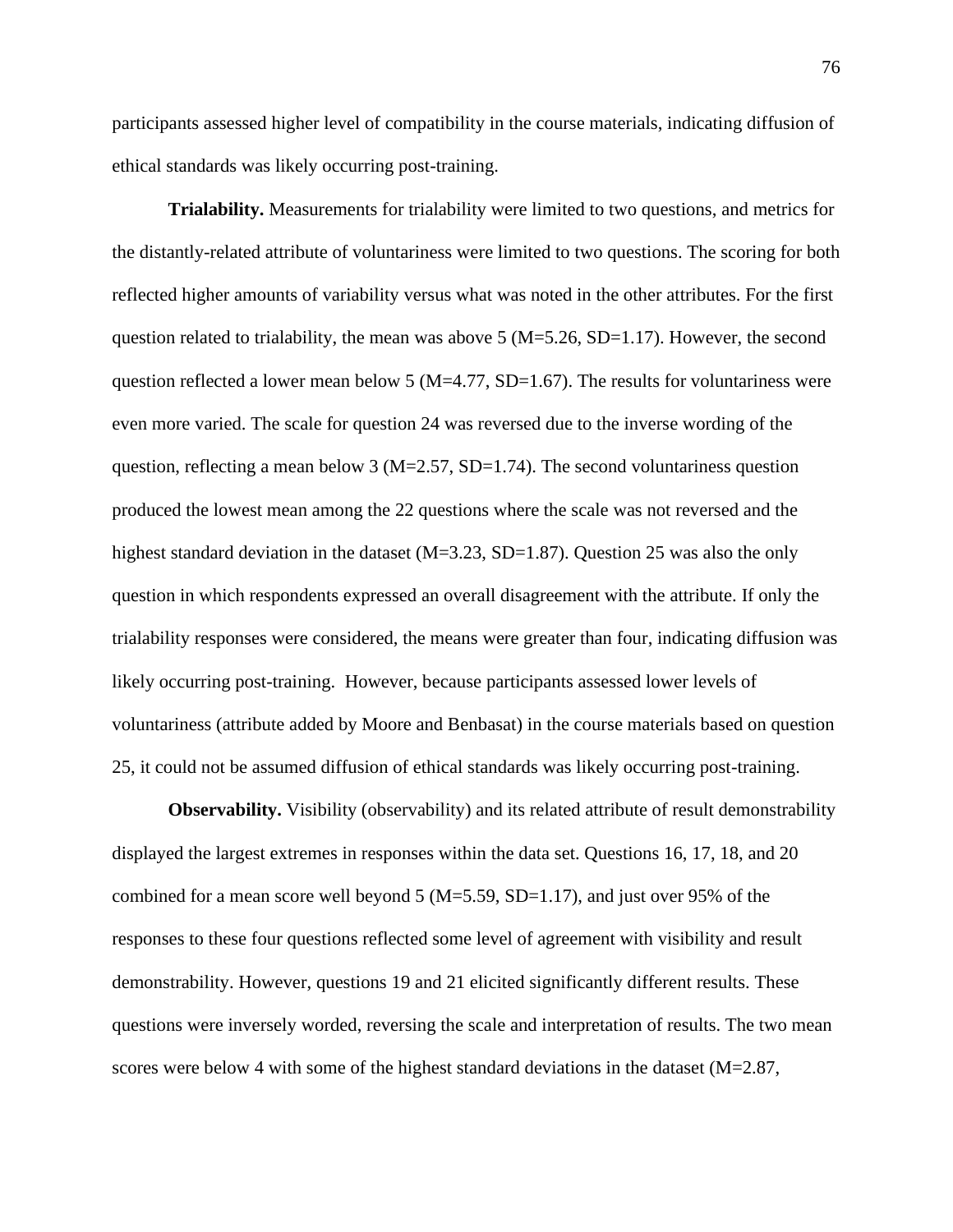$SD=1.85$  and  $M=3.67$ ,  $SD=1.81$ ). When reversing the scale, participants demonstrated approximately five times the level of disagreement in questions 19 and 21 compared to questions 16, 17, 18, and 20. However, because the means for questions 16, 17, 18, and 20 were higher than four and the means for questions 19 and 21 were lower than four, participants assessed higher levels of observability and result demonstrability in the course materials. Therefore, the diffusion of ethical standards was likely occurring post-training.

**Complexity.** The attribute of complexity was assessed from the standpoint of ease of use instead of how difficult the materials were to understand. Higher mean figures would dictate lower levels of complexity perceived by associates. Ease of use was rated highest of all attributes with the highest recorded mean and lowest standard deviation  $(M=6.15, SD=0.82)$ . It was also the only attribute to garner a standard deviation score below one for a survey question. Almost 97% of responses expressed some level of agreement, and 75% of answers reflected a scoring of agree or strongly agree. These findings pointed to a strong level of agreement among participants and a high degree of ease of use. Therefore, the diffusion of ethical standards was likely occurring post-training.

**Qualitative Data**. While the original target was a minimum of 10 participants for oneon-one interviews, nine respondents provided permission and their email addresses to be contacted. When scheduling the interviews, six participants responded to the researcher's calendar invitations. Of the six participants who confirmed the one-on-one engagements, only three followed through with the appointment. Three respondents who initially provided permission for the one-on-one interviews did not respond to calendar invitations. The researcher made three separate attempts over the six-month period to contact these final three volunteers, but none of them responded.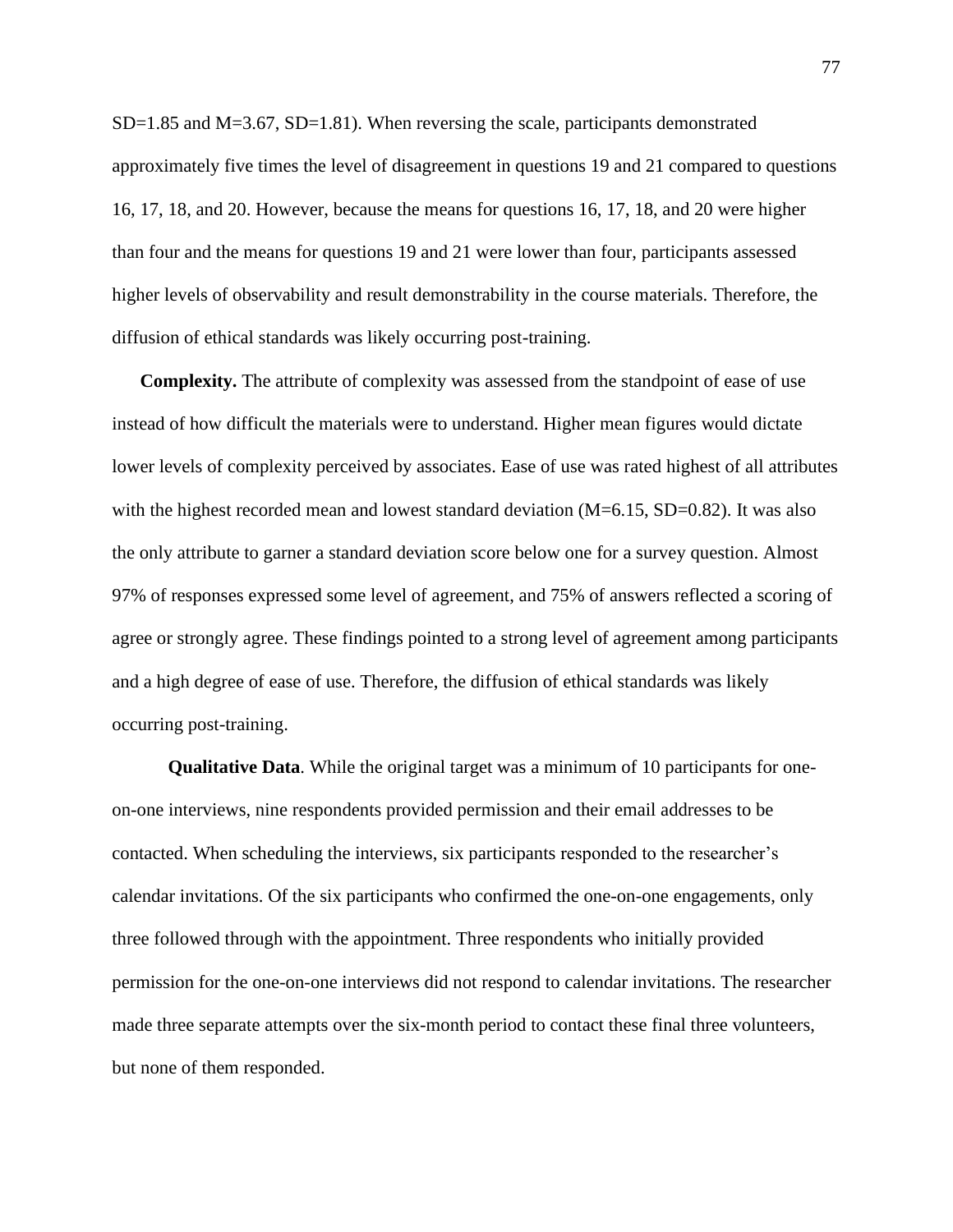The one-on-one interviewees included two male associates and one female. One of the participants was an industry veteran with 15 years of experience. The remaining participants were in their early 20s and just beginning their professional careers. Despite the disparity of experience and age, the interactions revealed similar responses to the capstone course. The similarity of responses revealed two key themes in the qualitative data. First, participants agreed the course was well suited in their introductory suite of training, serving as a means of establishing fundamental expectations for all employees. Second, the course underscored the importance of "communicating effectively and treating others well—whether it be peers, managers, or customers".

The interviews provided perspective of multiple work groups and management styles because the respondents either traveled between different facilities and/or engaged with a variety of teams and their supervisors. All three interviewees noted the class was helpful in demonstrating effective communication and the building of rapport with the many individuals they engage with in their day-to-day responsibilities. This stemmed from possessing a clear understanding of the organization's expectations in its mission and values including the importance of adhering to rules and regulations, embracing open communication and the opendoor policy, and fostering an inclusive work environment.

One respondent noted the ethics class was important in this specific type of workplace setting. One of the participants had previous work experience with a different type of financial entity that provided similar services to its clients. The participant joined the current organization as a frontline sales associate and also serves in a supervisory role. The participant noted the ethics class clearly delineated the expected behaviors the organization set for its teams and would assist this individual in supporting and modeling the expected ethics behaviors for colleagues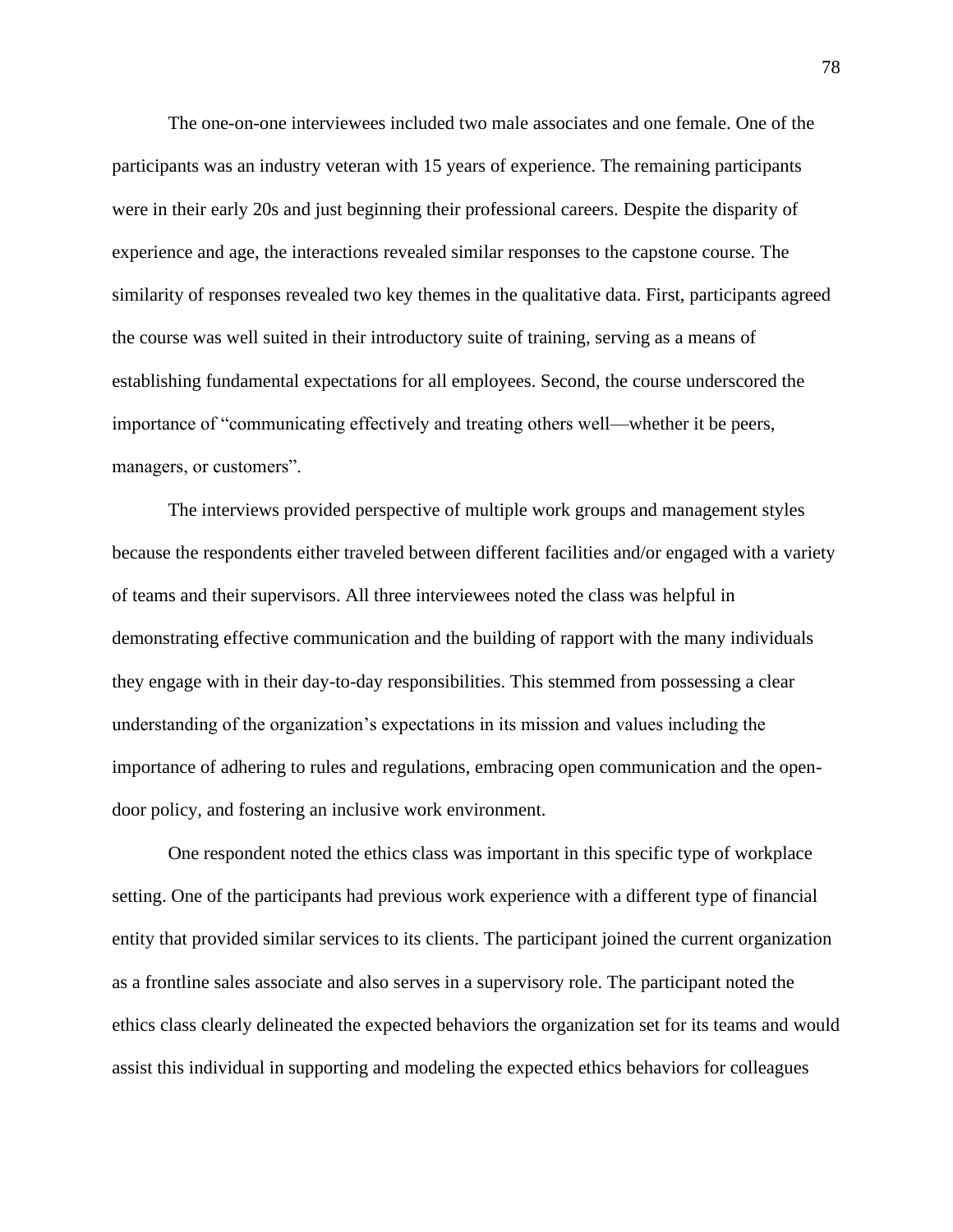and followers. The participant also noted an uncertainty around procedures following the ethics course. The participant mentioned an assumption could be made the participant's supervisor would have additional discussions with the participant about the class following its conclusion. Those discussions had not been mentioned or set up prior to taking the course.

The remaining participants stressed the importance of manager support and the opportunity to practice the concepts from the capstone course, referring to this aspect of learning as "crucial". Throughout the individual interviews, both participants continued to circle back to their current position in their career journeys and the limited experience they possessed. They referenced a need for their direct supervisors "to be available" when associates have questions about the material and a desire to see an environment crafted where "it is acceptable to practice and learn in small steps". One respondent went further in this dialogue, noting the reason for coming to work for the company was to help pay bills at home. Initially, the participant had not accepted or cared about the corporate culture and how the organizational leaders proposed to do things. However, as the participant transitioned through the training curriculum, the participant noted a personal mindset shift that more closely aligned the participant with the company's vision and values. At the conclusion of the capstone course, the participant better understood the organization's beliefs and wanted "an opportunity to learn and practice" those ideals on-the-job.

One concern that was noted by a participant was in the cadence of the training. The participant noted the intensity and pace at which associates were expected to learn and how "it can feel overwhelming at times". The participant was unsure how to effectively fit the expected quantity of required training courses into the daily routine. The participant noted the materials seemed easy to learn and understand and expressed a positive view of the organization overall.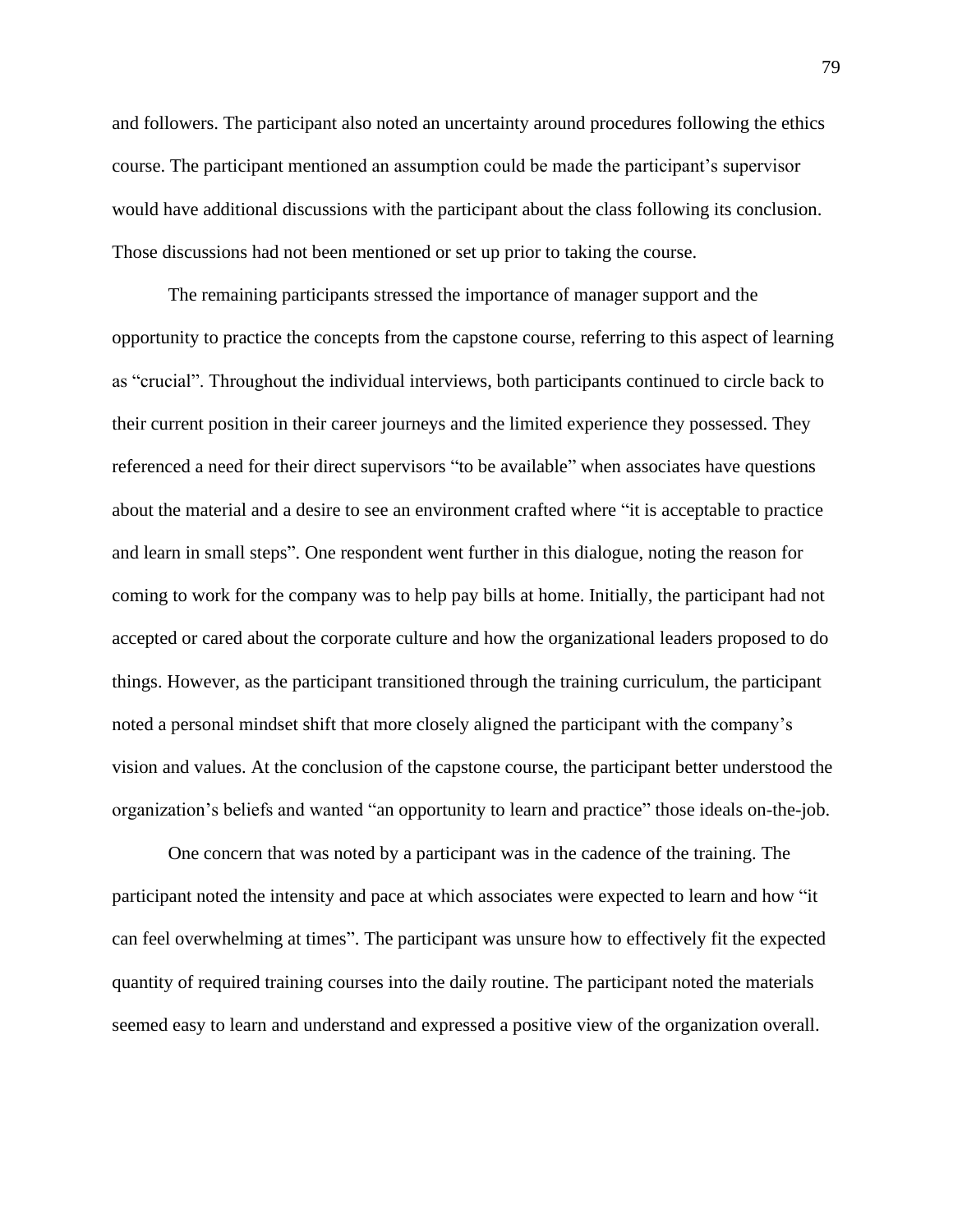The participant also felt like the choice to join the organization was the right choice because it was "a good company that maintained a positive culture" for associates.

## **Research Question Three**

RQ3: Does gender affect the perceived impacts of the innovation characteristics on the diffusion of ethical standards to employees?

Demographic data was gathered at the end of the survey from participants who elected to disclose. Among the 47 respondents, there were 14 males, 31 females, one non-binary/third gender, and one preference not to disclose. The small sample size fell below the researcher's initial target of 66. It also produced a sample with twice the number of female respondents as male respondents. However, the statistical power of the study remained intact with n>30 (Hogg & Tanis, 2001).

The original intent of this study was to employ a t-test for independent samples to assess the gender-based data. However, to compensate for the limited dataset, the researcher transitioned to the utilization of a ranked t-test to determine if there was a statistically significant relationship between each question and responses based on gender. In these scenarios, ranked ttests are more likely to produce accurate data due to the small sample size (Glass & Hopkins, 1996). Information is outlined in Table 17.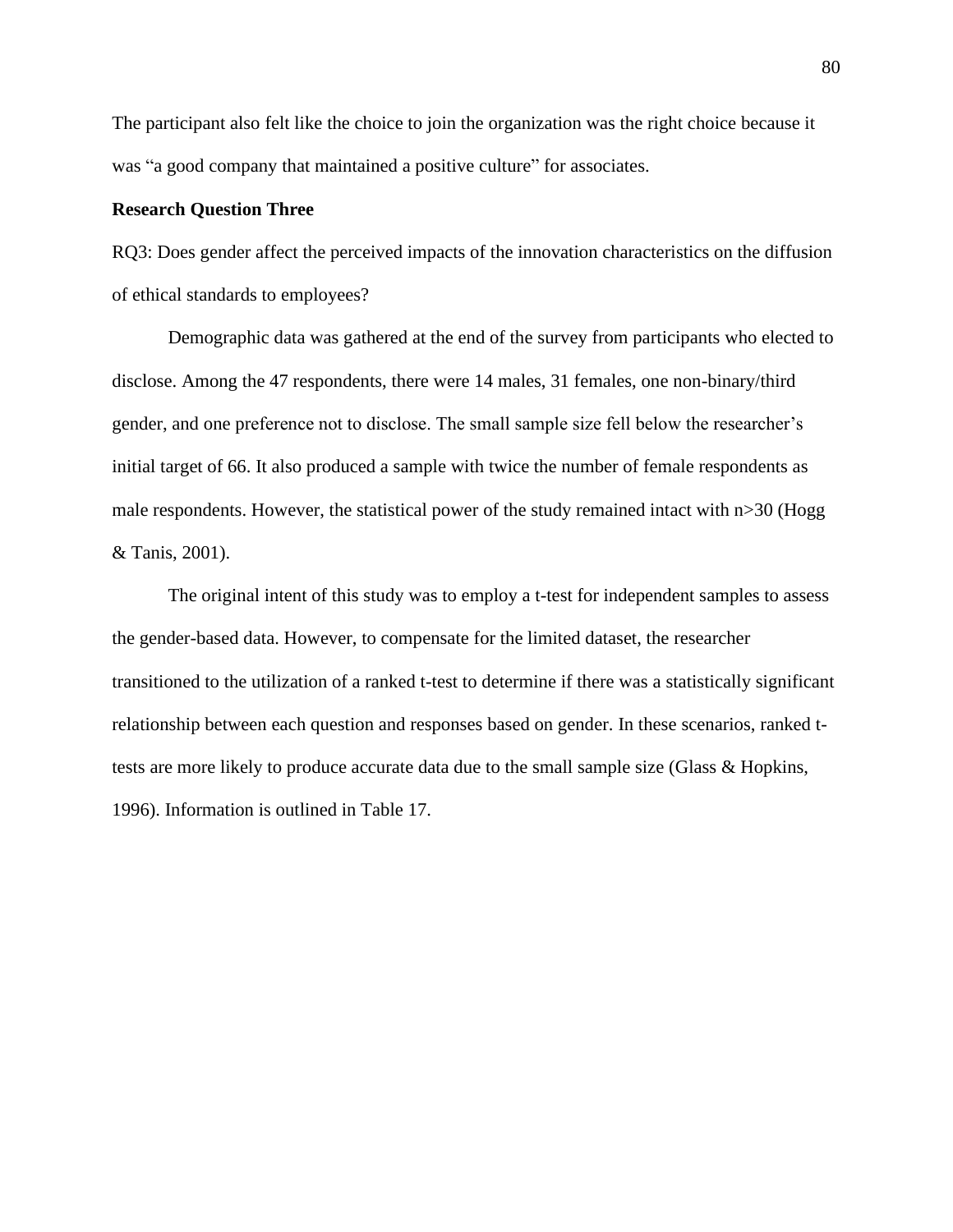| <b>Question Number</b> | p-value | <b>Effect Size</b><br>(Cohen's d) | Male<br>Mean | Female<br>Mean | <b>Statistically Significant</b> |
|------------------------|---------|-----------------------------------|--------------|----------------|----------------------------------|
| $\mathbf{1}$           | 0.262   | 0.397                             | 4.71         | 5.55           | N <sub>o</sub>                   |
| $\overline{c}$         | 0.022   | 0.773                             | 4.86         | 5.90           | Yes                              |
| 3                      | 0.074   | 0.638                             | 4.93         | 5.84           | Yes                              |
| $\overline{4}$         | 0.077   | 0.607                             | 5.07         | 5.84           | Yes                              |
| 5                      | 0.029   | 0.822                             | 4.86         | 5.81           | Yes                              |
| 6                      | 0.287   | 0.405                             | 5.14         | 6.03           | N <sub>o</sub>                   |
| 7                      | 0.284   | 0.417                             | 5.29         | 6.10           | N <sub>o</sub>                   |
| $8\,$                  | 0.488   | 0.263                             | 5.43         | 5.90           | N <sub>o</sub>                   |
| 9                      | 0.818   | 0.082                             | 4.93         | 5.19           | N <sub>o</sub>                   |
| 10                     | 0.472   | 0.244                             | 4.86         | 5.23           | N <sub>o</sub>                   |
| 11                     | 0.560   | 0.215                             | 4.79         | 5.39           | N <sub>o</sub>                   |
| 12                     | 0.118   | 0.576                             | 5.64         | 6.10           | N <sub>o</sub>                   |
| 13                     | 0.126   | 0.535                             | 5.50         | 6.06           | N <sub>o</sub>                   |
| 14                     | 0.279   | 0.366                             | 6.07         | 6.32           | N <sub>o</sub>                   |
| 15                     | 0.657   | 0.154                             | 5.93         | 6.10           | N <sub>o</sub>                   |
| 16                     | 0.087   | 0.577                             | 5.36         | 5.97           | Yes                              |
| 17                     | 0.175   | 0.423                             | 5.36         | 5.65           | N <sub>o</sub>                   |
| 18                     | 0.846   | 0.068                             | 5.79         | 5.81           | N <sub>o</sub>                   |
| 19                     | 0.846   | 0.059                             | 3.57         | 3.67           | N <sub>o</sub>                   |
| 20                     | 0.309   | 0.370                             | 5.31         | 5.68           | N <sub>o</sub>                   |
| 21                     | 0.668   | 0.144                             | 2.64         | 2.97           | N <sub>o</sub>                   |
| 22                     | 0.063   | 0.647                             | 4.84         | 5.52           | Yes                              |
| 23                     | 0.780   | 0.090                             | 4.93         | 4.74           | N <sub>o</sub>                   |
| 24                     | 0.799   | 0.079                             | 2.36         | 2.58           | N <sub>o</sub>                   |
| 25                     | 0.890   | 0.045                             | 3.21         | 3.19           | N <sub>o</sub>                   |

Table 17 *Survey Response Analysis Based on Gender Using a Ranked t-test*

A p-value of 0.1 served as the evaluation benchmark

When comparing responses by gender, there was a statistically significant relationship found in six of the questions evaluating three attributes—relative advantage, observability, and trialability. Because of the small sample size, a p-value of 0.1 was utilized as the evaluation benchmark (Hogg & Tanis, 2001). The p-values for the six questions were all less than 0.1, pointing to results considered statistically significant for this research. The Cohen d results were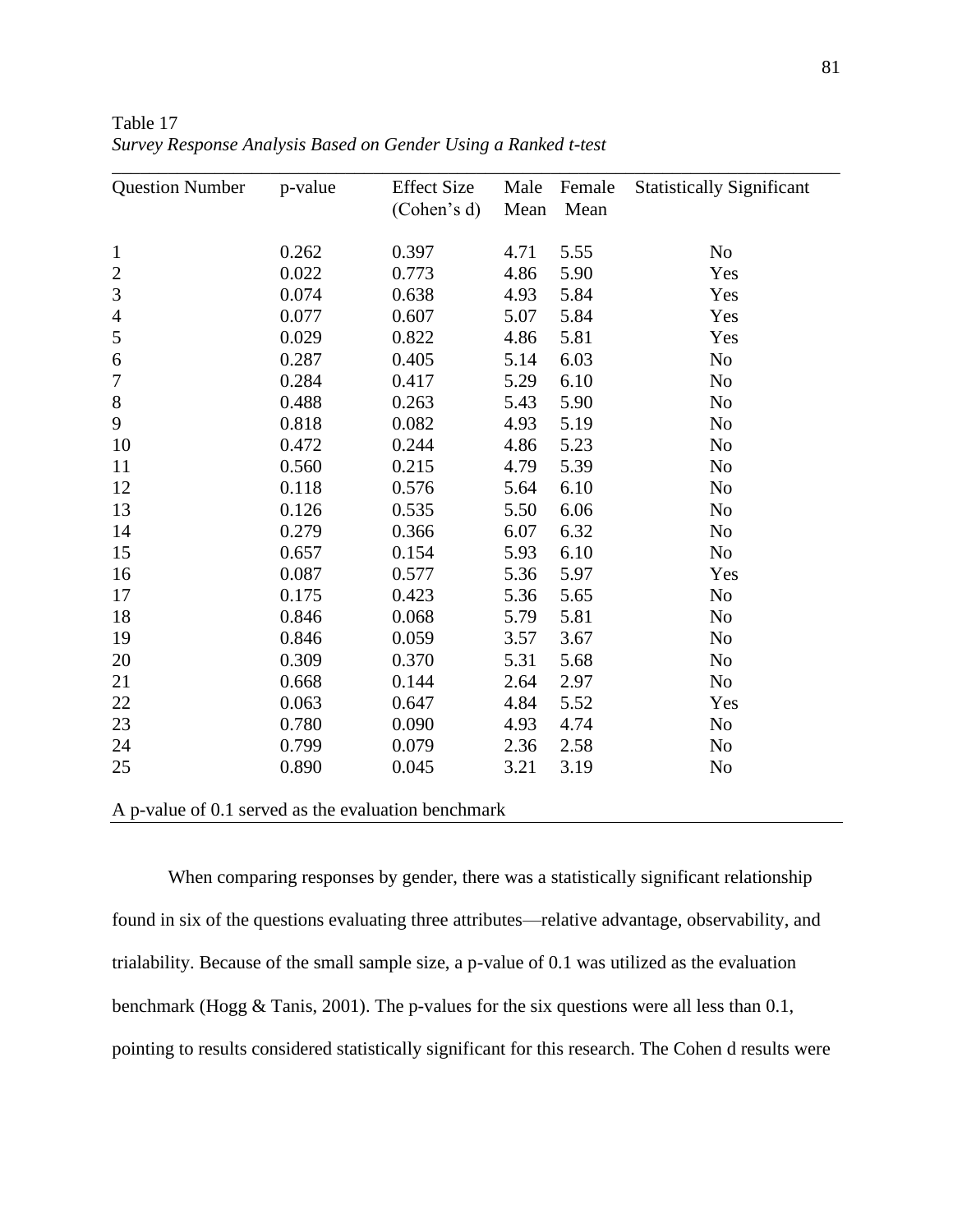also the highest of the dataset, indicating a medium to large effect size. The larger effect sizes point to differences between the two groups that are statistically significant and material.

**Hypothesis One:** H<sub>01</sub>: Female participants will assess similar levels of relative advantage in the course materials versus male participants.

H1: Female participants will assess higher levels of relative advantage in the course materials versus male participants.

The hypothesis was evaluated using a ranked t-test. The two smallest p-values  $(p=0.022)$ and  $p=0.029$ ) and the two largest effect sizes (d=0.822 and d=0.773) in the data set were noted among the five questions pertaining to relative advantage. Four of the five questions evaluating this attribute demonstrated a significant relationship in the different responses between female and male participants. The values for the related attribute of image reflected a different result and did not assert a statistically significant relationship in the data. The p-values exceeded 0.1  $(0.472 \le p \le 0.818)$ . The effect sizes were small  $(d= 0.082, 0.244, and 0.215)$ . However, because the results were significant for the four relative advantage questions and females assessed higher levels of relative advantage, the null hypothesis was rejected.

**Hypothesis Two.**  $H_{02}$ : Female participants will assess similar levels of compatibility in the course materials versus male participants.

H2: Female participants will assess higher levels of compatibility in the course materials versus male participants.

The hypothesis was evaluated using a ranked t-test. The p-values for the three questions related to compatibility were higher than 0.1 ( $p \ge 0.284$ ). The Cohen's d values were less than 0.5 (0.263≤d≤0.417), marking a small to slightly modest effect size. The findings show support for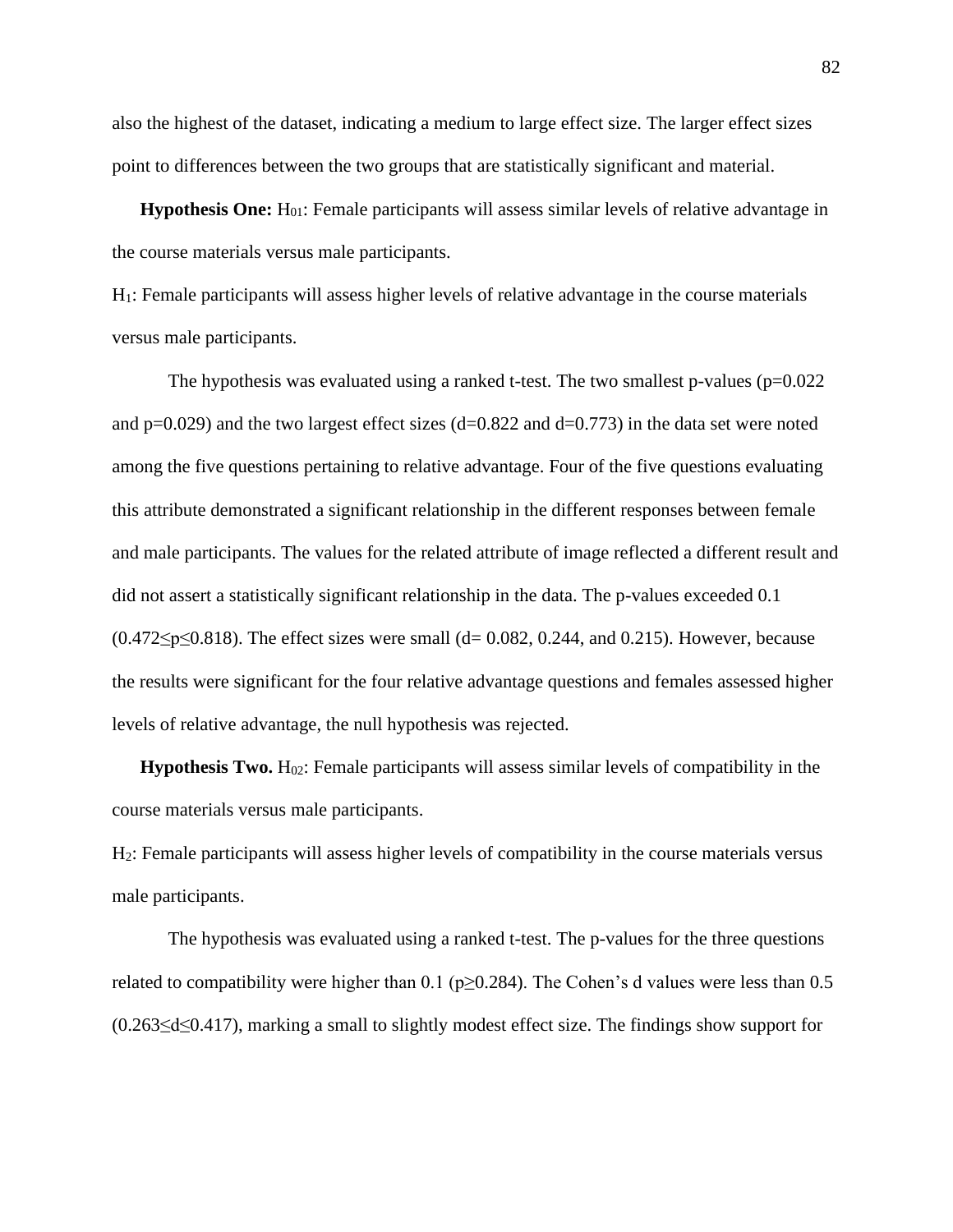the null hypothesis and affirm no significant relationship to be found in the differences in participant responses based on gender.

**Hypothesis Three.**  $H_{03}$ : Female participants will assess similar levels of trialability in the course materials versus male participants.

H3: Female participants will assess higher levels of trialability in the course materials versus male participants.

The hypothesis was evaluated utilizing a ranked t-test. Question 22 reviewing trialability noted a statistically significant relationship in the data and moderate effect size  $(p=0.063,$ d=0.647). The remaining results were significantly different, reflecting large p-values (p≥0.780) and small effect sizes  $(d<0.1)$ . Because females assessed higher levels of trialability in question 22, the null hypothesis was rejected.

**Hypothesis Four.** H<sub>04</sub>: Female participants will assess similar levels of observability in the course materials versus male participants.

H4: Female participants will assess higher levels of observability in the course materials versus male participants.

The hypothesis was examined using a ranked t-test. Similar to trialability, one of the questions (16) evaluating result demonstrability pointed to a statistically significant relationship in the data ( $p=0.087$ ,  $d=0.577$ ). The remaining questions evaluating result demonstrability and visibility offered a disparity of p-values (0.175≤p≤0.846) with effect sizes that were generally small except for two results  $(d=0.370 \text{ and } d=0.423)$ . Because the results for 16 reflected a statistically significant relationship and one of the larger effect sizes, the null hypothesis was rejected.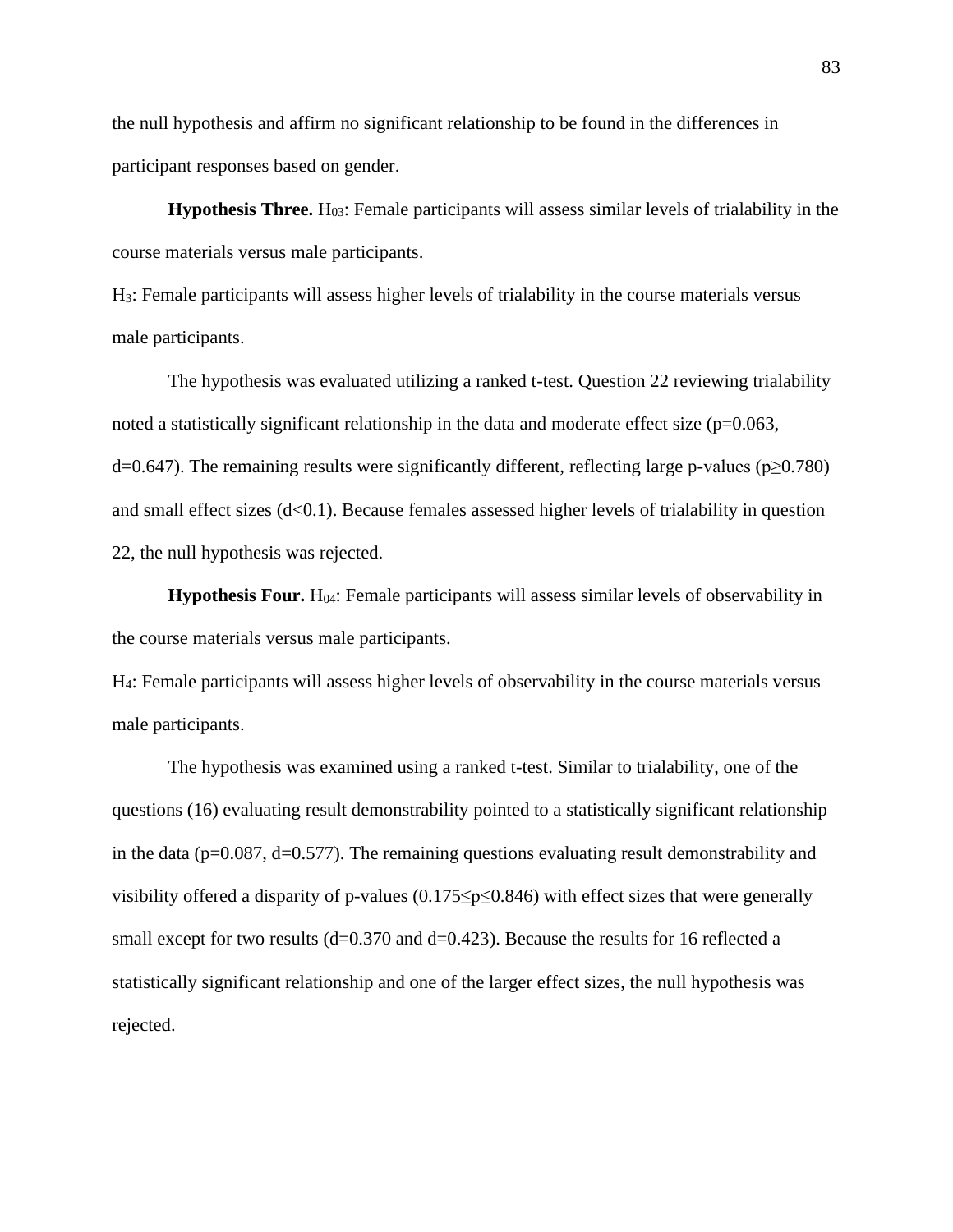**Hypothesis Five.** H05: Female participants will assess similar levels of complexity in the course materials versus male participants.

H5: Female participants will assess lower levels of complexity in the course materials versus male participants.

The hypothesis was evaluated using a ranked t-test. As a data set, the responses to complexity (ease of use) reflected a wider range of p-values and effect sizes than some attributes. A couple of p-values were near 0.1 ( $p=0.118$  and  $p=0.126$ ) and boasted moderate effect sizes that were among the higher values in the dataset  $(d=0.576$  and  $d=0.535)$ . The remaining p-values demonstrated weaker relationships in the data with larger p-values ( $p=0.279$  and  $p=0.657$ ) and smaller effect sizes (d=0.366 and d=0.154). However, because all p-values were greater than 0.1, the relationship between the responses of male and female participants was not found to be statistically significant, and the null hypothesis was affirmed.

# **Research Question Four**

RQ4: What compelling influences has the organization implemented to encourage compliance with the ethics principles outlined in the capstone sales and ethics course?

In a review of the company's performance management system, the annual evaluation form referenced four ethics-related metrics. The first metric focused on the sales performance of the employee, evaluating the overall volume of products sold measured against the product as an appropriate solution for the client. The second metric evaluated the associate in the level of operational proficiency, overall error rate, and completion of training coursework covering federal and state regulations. The third metric reviewed the overall level of judgment displayed during client and peer interactions. The fourth metric referenced adherence to policy and compliance with regulatory requirements.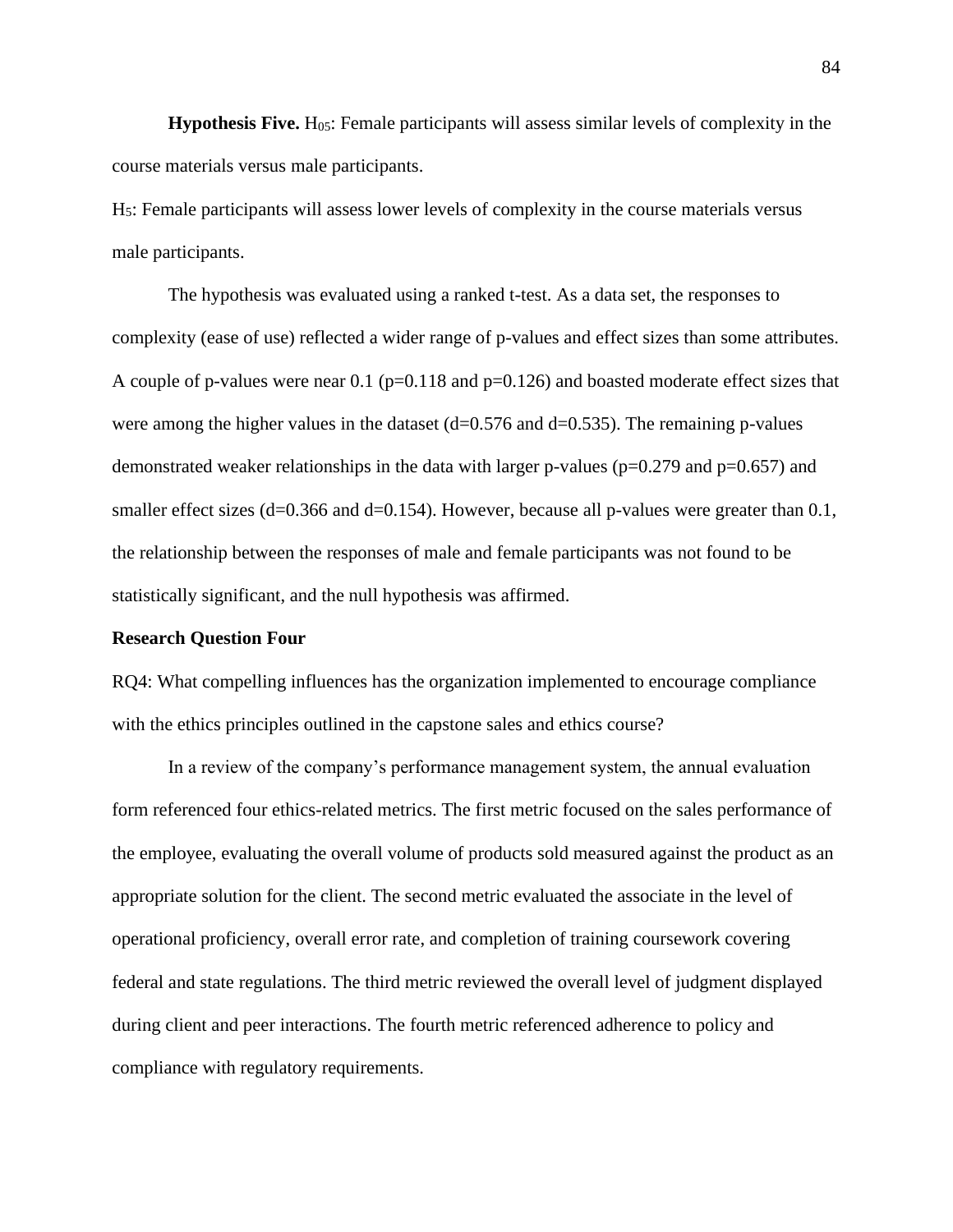A list of the organization's job descriptions and management hierarchy was obtained from the corporate intranet human resources site. There was no job title for an ethics officer, and no formal ethics office was found in the corporate directory. A search was later conducted to find job titles that potentially carried out ethics oversight functions for the organization. In this secondary investigation, three job titles of interest were located: compliance officer, chief risk officer, and director of audit. The compliance officer and chief risk officer roles were contained in one reporting structure while the audit function was contained in an independent reporting structure. Because corporate ethics scandals often center around financial gain for the individuals involved, a third search was conducted to determine the oversight of pay and compensation. A division governing how employees were compensated for sales and performance was uncovered, and this team was contained in a separate structure, reporting to the chief operations officer. In summary, three independent organizational divisions managed components of the ethics function—compliance and risk, audit, and general operations.

An additional search on the corporate intranet was undertaken to uncover ethics structures that were readily available to all employees. Digital copies of the code of ethics policy and associate handbook were accessible for download via the human resources site. An ethics hotline was posted on one of the front-facing intranet pages to provide ease of access, high visibility, and an outlet for associates to anonymously report concerning behavior. A portal was available to allow general associate feedback, focusing on comments and suggestions for how the organization could innovate and improve. Videos and articles authored by senior and executive leaders related to culture, current climate, diversity, social responsibility, and ethical fundamentals were also published and available for viewing.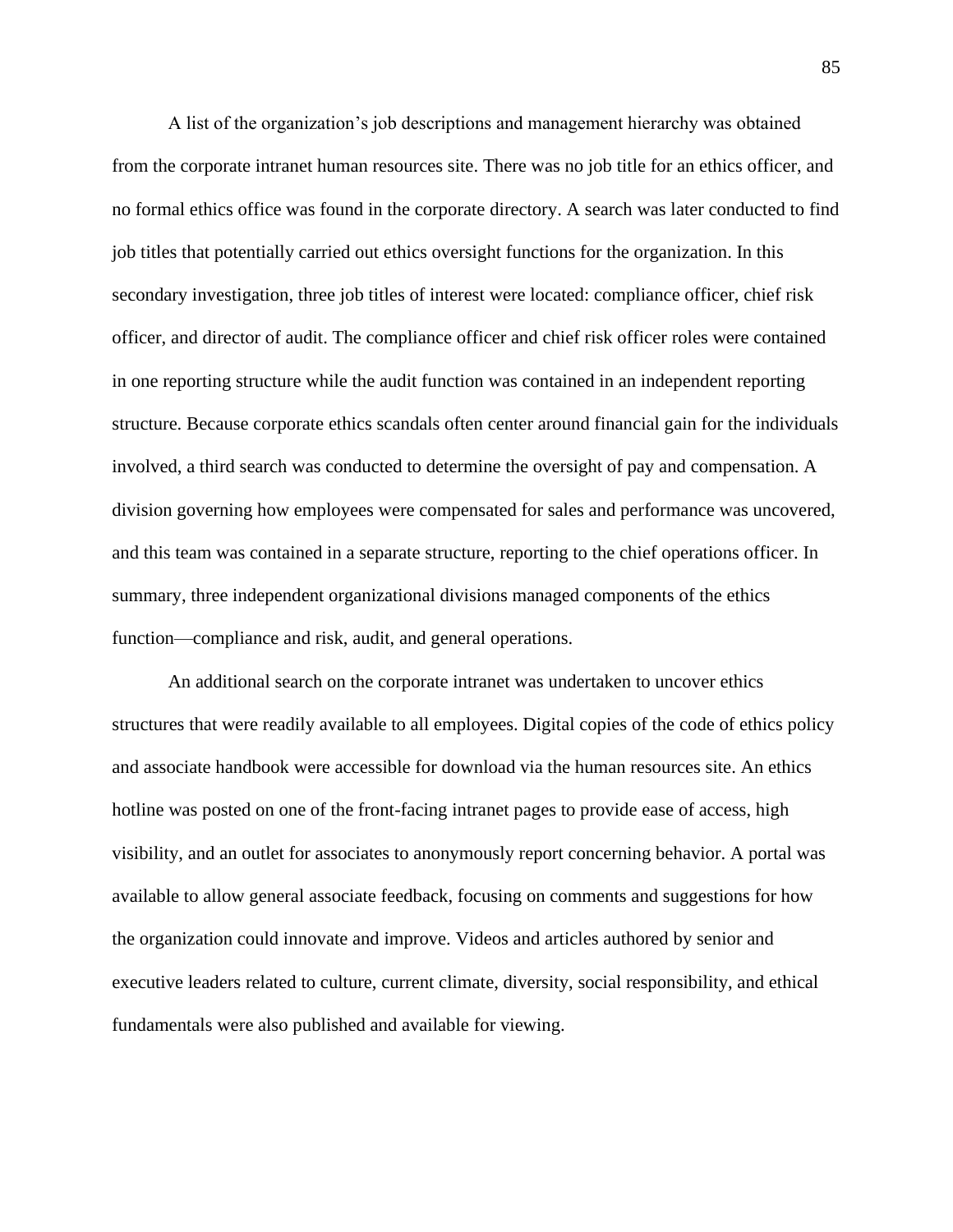A final influence in the organization's arsenal was one similar in idea to the feedback portal yet more targeted. Feedback was directly solicited from associates via email regarding the performance of peers and supervisors. An annual associate survey (given to a select portion of the associate population each year) provided an opportunity to discuss views of executive leadership, team leadership, and the overall climate, culture, and trajectory of the organization. Training surveys addressed the impacts of curricula and the skills needed for on-the-job performance. Ad hoc surveys throughout the year provided insight into organizational culture and current workplace concerns.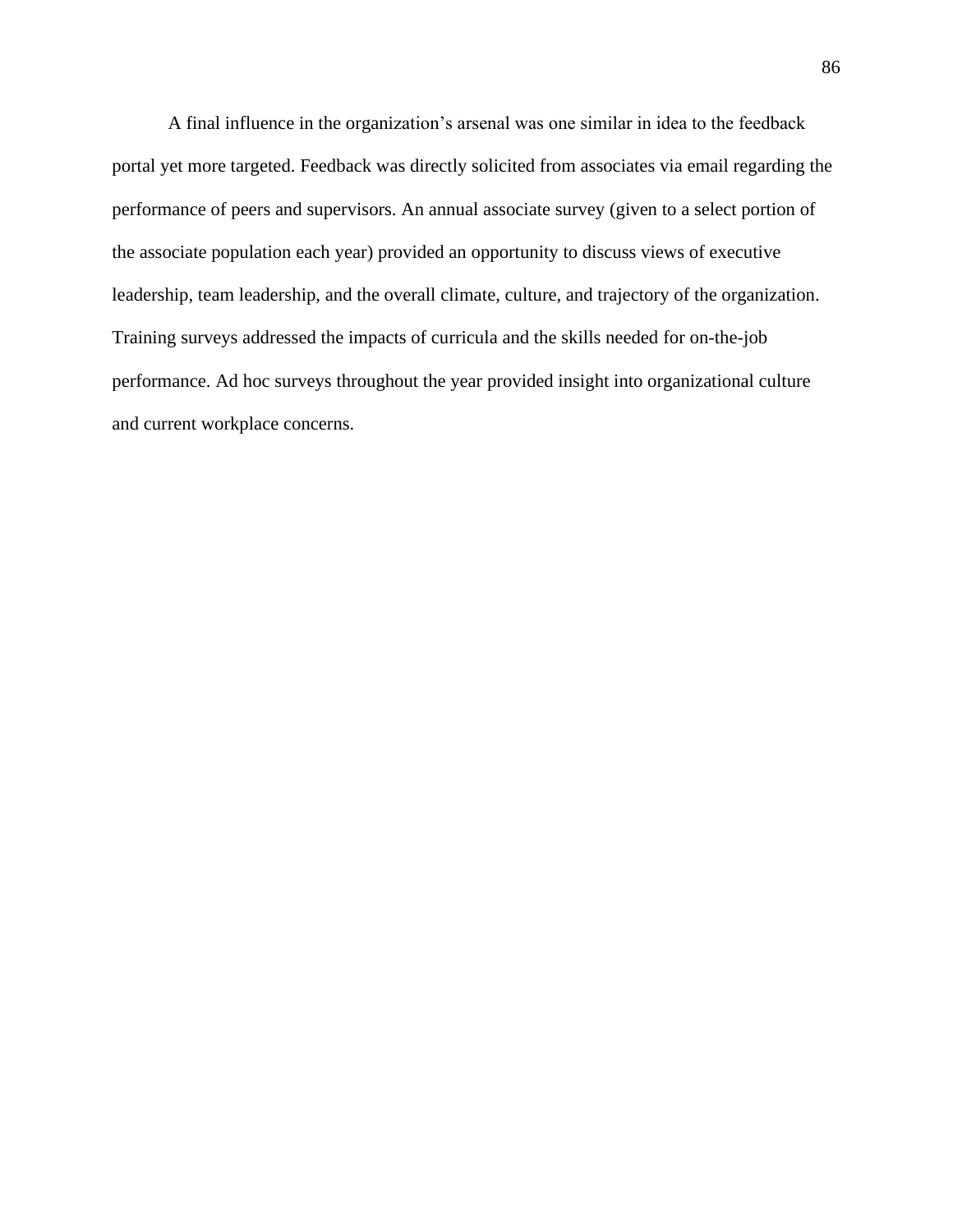## **Chapter V**

# **DISCUSSION**

This mixed-methods study investigated how ethics training impacts the diffusion of ethical standards in a financial organization through the lens of diffusion of innovations theory. The research was narrowed to focus on frontline sales employees and their perception of the five innovation characteristics of relative advantage, compatibility, trialability, observability, and complexity found in the course materials of the organization's capstone sales and ethics course. The study also reviewed the three additional diffusion attributes of image, results demonstrability, and voluntariness used by Moore and Benbasat (1991) in their validated 25 question survey instrument.

Diffusion of innovations research was originated by Rogers in 2003 and has served as a catalyst for many different studies and new theory generation (Dearing & Cox, 2018). The study of ethics and business is not new. Headline grabbing research regarding business and ethics has been around for decades (Raymond, 1961). Despite the long histories of diffusion of innovations theory and ethics research, there was no contemporary work found in the literature that connected the two areas of research prior to this study.

The problem addressed in this research was inspired by the ongoing scandals that have continued to pommel corporate America. From a historical perspective, the visibility of ethical standards within organizations are not apparent despite the presence of ethics training. The only things that appear to be clear are the ethical failures of organizations. Training serves as a major conduit for tackling ethical issues at all levels of organizations, but there is no agreement in the current body of research reflecting the efficacy of organizational ethics training as an avenue to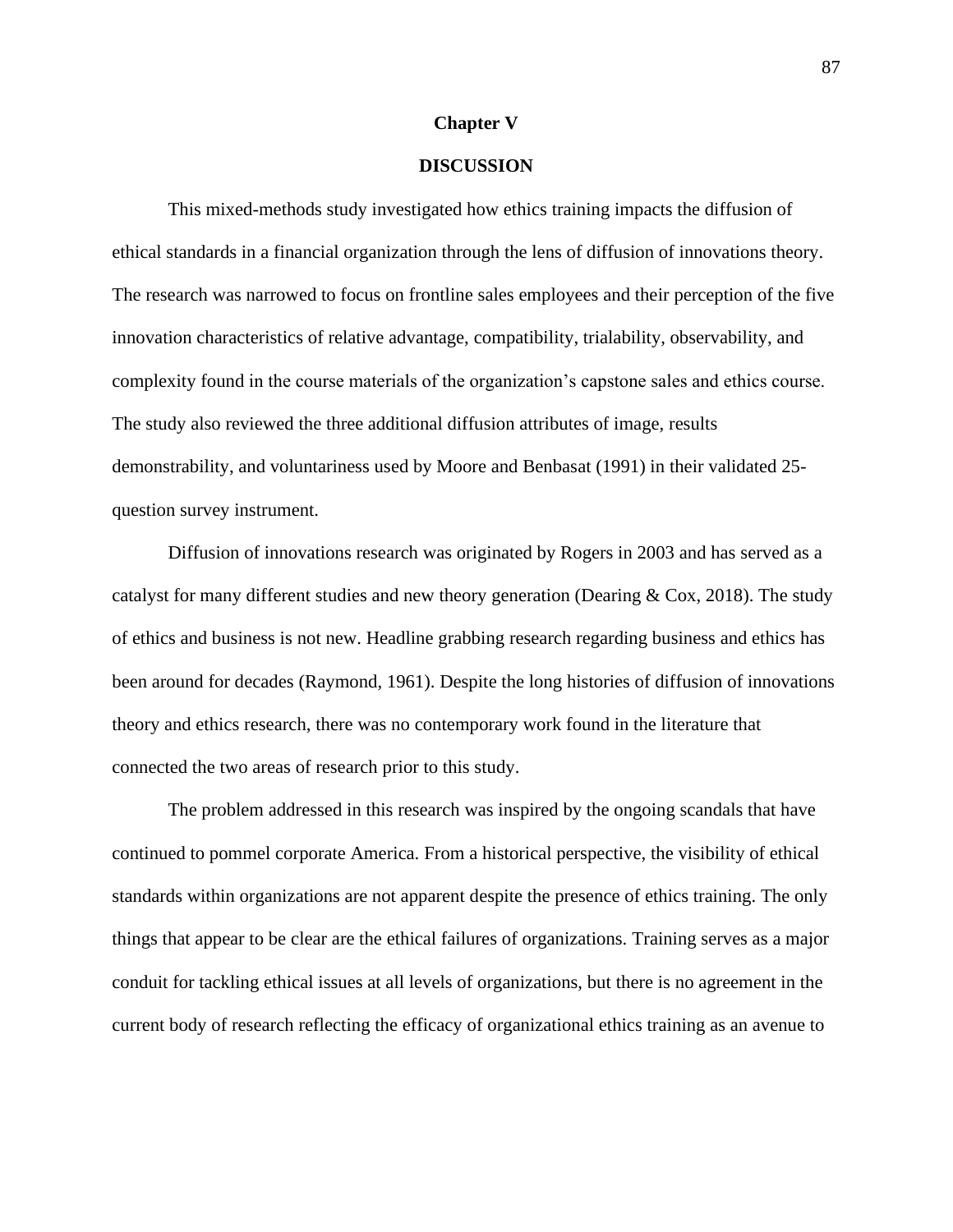diffuse ethical standards to members of the organization and influence their behaviors. The study engaged four research questions to address this problem:

- 1. What is the financial organization doing, through its educational efforts, to motivate customer-facing employees and hold them accountable to be ethical in their sales practices?
- 2. Which innovation characteristics (e.g., relative advantage, compatibility, trialability, observability, and complexity) were influenced by the organization's capstone sales and ethics training course?
- 3. Does gender affect the perceived impacts of the innovation characteristics on the diffusion of ethical standards to employees?
- 4. What compelling influences has the organization implemented to encourage compliance with the ethics principles outlined in the capstone sales and ethics course?

Research question three was further refined with the addition of five null hypotheses specifically noting how ethics training and the diffusion of ethical standards could be impacted by the five primary innovation characteristics (see null hypotheses throughout this paper).

# **Research Question 1**

RQ1: What is the financial organization doing, through its educational efforts, to motivate customer-facing employees and hold them accountable to be ethical in their sales practices?

The organization employs a multi-faceted approach to learning by engaging participants with in-person, virtual, and web-based training applications. It is also multi-faceted from the standpoint of curricula requisite and frequency as some courses are completed only once during the initial first year of employment, some courses require completion on an ongoing, annual basis, and some courses are electives taken at the discretion of associates. This aligns with the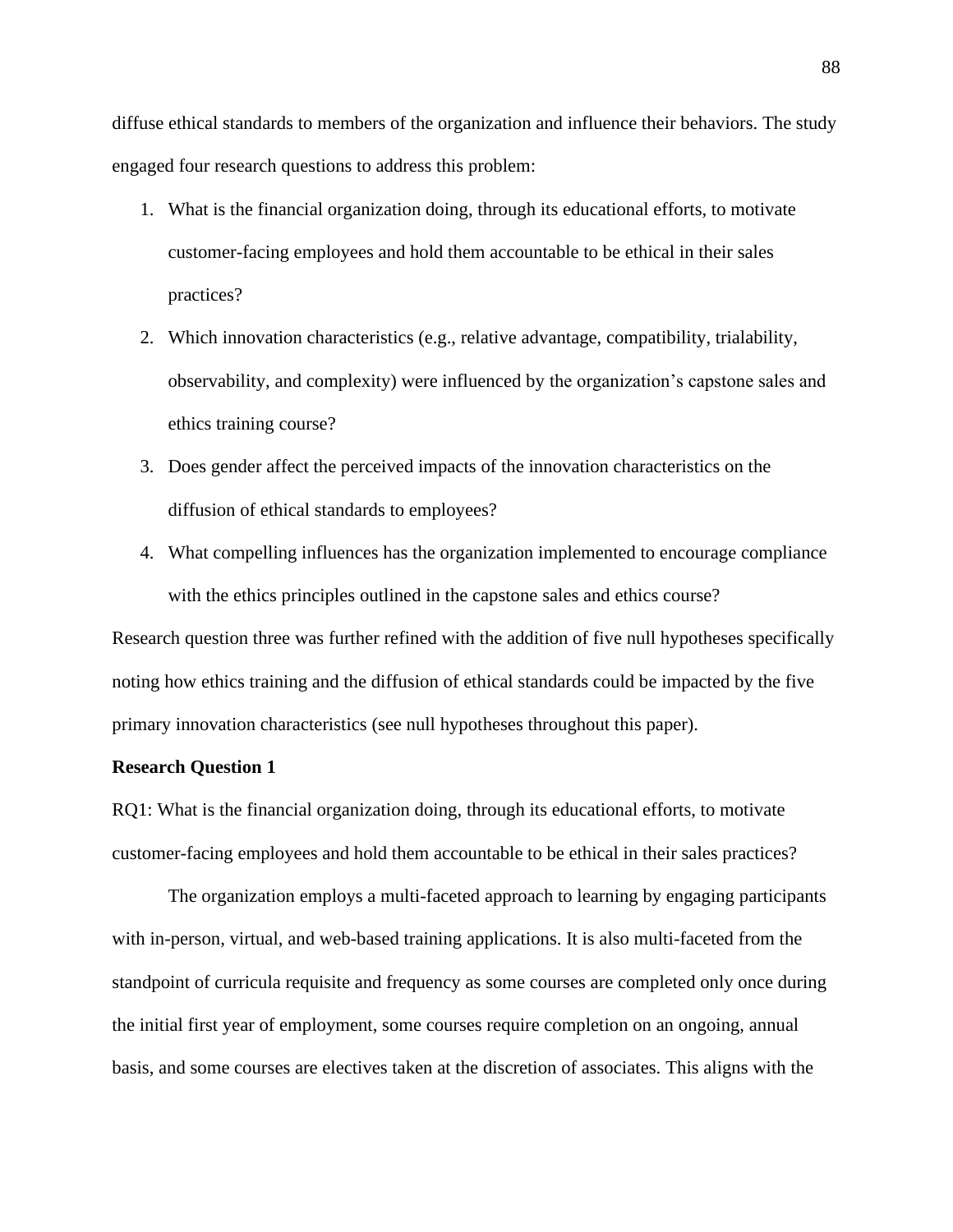work of Medeiros et al. (2017) in the importance of addressing the training needs of individuals through an omni-delivery channel system.

Ritter (2006) noted many firms advocate for ethical concepts to be a common thread in a variety of training applications, while other practitioners urge a single course dedicated to ethics. Based on a basic evaluation of the curriculum content, it appears the company has adopted the first approach, weaving ethical concepts and expectations throughout its course offerings. This could aid in training transfer because Islam (2019) found that most training is not applied on-thejob or recalled by employees. Because the training team continues to teach a core set of principles and adherence to policies over time, this repetitiveness could be beneficial in generating greater recall of course materials by associates as well as application in the workplace.

Despite the perceived presence of adequate content in the available courses, awareness of available courses and ease of use of the company's learning management software are areas where additional information would have been useful. During the qualitative research, one of the interview participants noted the software tools available to associates "should be reviewed for possible updates because it does not appear state-of-the-art as compared to others encountered in a previous job" and during the participant's post-secondary education.

The training site is easily accessible for employees, located one click from the intranet's welcome page. The site provides links to the different areas of training and development available to team members. The organization's efforts align with Rogers' (1961) diffusion of innovation theory by using the training platform as a primary communication channel. However, an interviewee noted when trying to locate and enroll in classes, the search function within the learning management system was challenging to navigate, not intuitive to use, and "often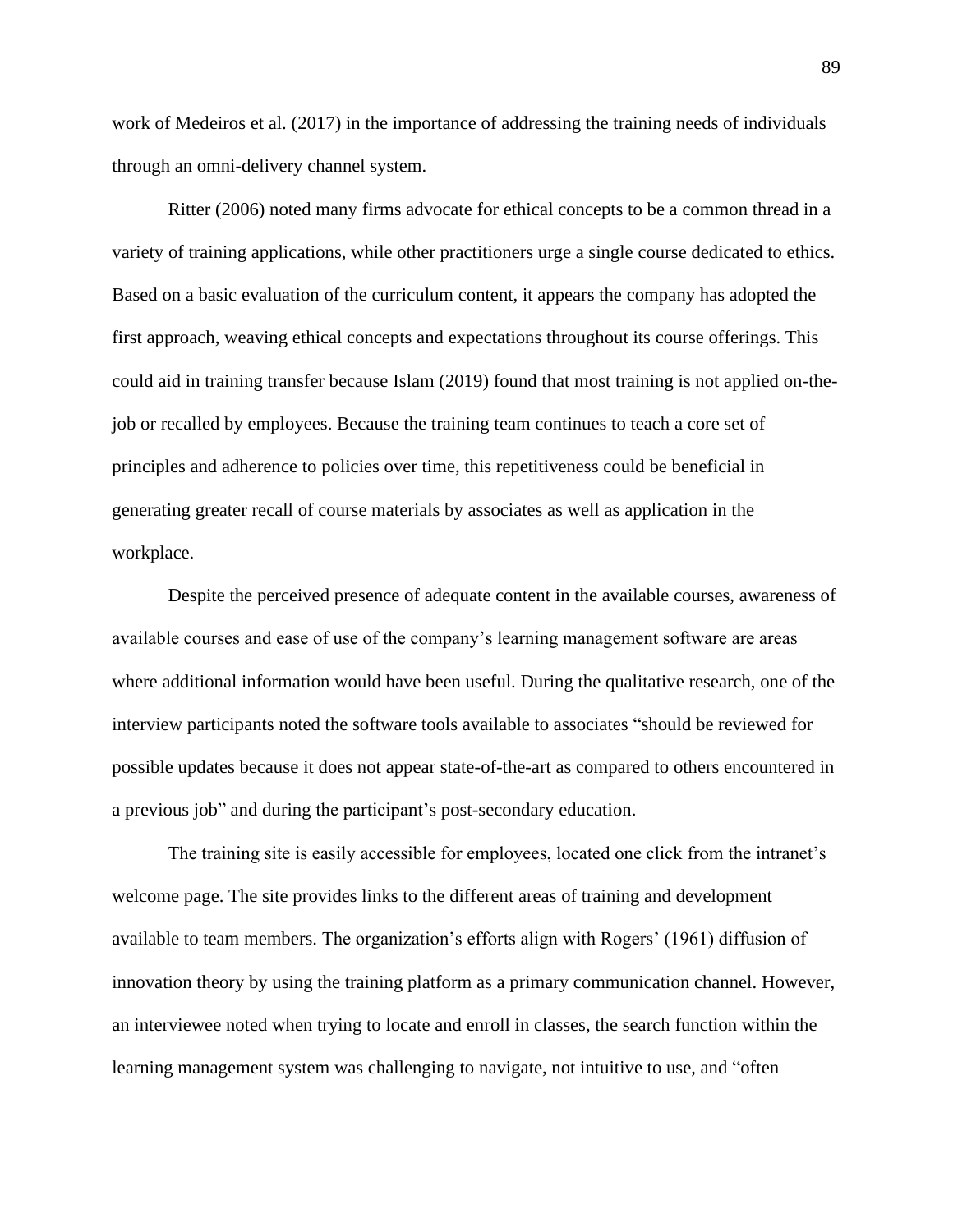produced results that did not matter". Because this system serves as a primary mechanism to educate associates on course offerings and availability, it may be a missed opportunity to fully support and create visibility around the organization's educational efforts.

## **Research Question Two**

RQ2: Which innovation characteristics (e.g., relative advantage, compatibility, trialability, observability, and complexity) were influenced by the organization's capstone sales and ethics training course?

In the original statement of the problem, it was noted the ongoing corporate scandals in the United States point to a lack of dissemination of ethical standards within organizations. It was also noted training is viewed as a critical component of organizational strategy to tackle ethical concerns, yet consensus is lacking in its effectiveness. If diffusion is not occurring within organizations, a key indicator could be the absence of one of more of the innovation characteristics of relative advantage, compatibility, trialability, and observability and the presence of the characteristic of complexity. By using the survey instrument crafted and validated by Moore and Benbasat (1991), the research sought to uncover the levels of each diffusion attribute participants perceived in the training course content.

If diffusion is likely occurring, survey respondents would be expected to assess higher levels of relative advantage, compatibility, trialability, and observability and lower levels of complexity in their responses. One would also anticipate higher levels of image, result demonstrability, and voluntariness if diffusion is taking place. The mean scores for all questions supported this assertion except one. The exception displayed lower levels of perceived voluntariness in the application of the course principles. When addressed during the one-on-one interviews, the respondents noted this was a desired outcome because ethics fundamentals and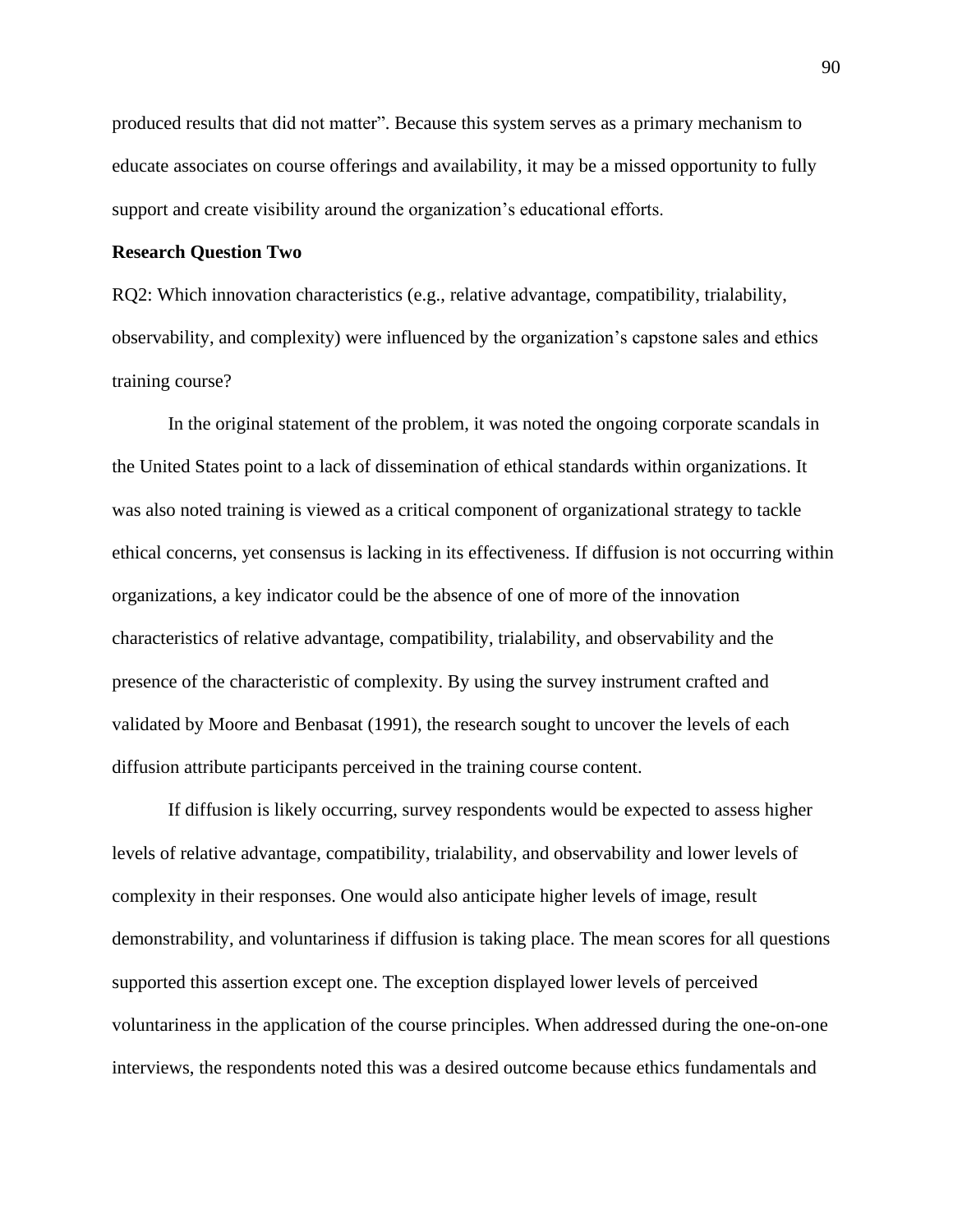appropriate behavior among employees "should be [prescribed] by the organization and not optional". One specifically noted a preference to conform to the organization's expectations because this was an opportunity to gain needed experience in a professional work environment. For this individual, the organization provided the first opportunity to learn the basics of ethics in a business setting.

It is noted the study saw increased variation in the results for the characteristics attributed to Moore and Benbasat (1991) versus those advocated by Rogers (1961). Although the mean scores were not exceptionally different among the eight characteristics, the higher standard deviations in the dataset tended to be produced from the questions evaluating Moore and Benbasat's attributes of image, result demonstrability, and voluntariness. The question evaluating voluntariness also produced the study's only result that questioned the presence of diffusion. While interesting to note, the impacts of Rogers characteristics versus Moore and Benbasat's additional three characteristics in evaluating the effectiveness of ethics training in the diffusion of ethics fundamentals is beyond the scope of this study.

Even with the small sample size of this study, the researcher did not anticipate respondents to assess higher levels of relative advantage, compatibility, trialability, observability, image, results demonstrability, and voluntariness and lower levels of complexity across all but one survey question. This pattern does not lend support to the idea that the diffusion of ethical standards is not occurring within organizations. If this is truly the case, the data points to new questions. If training applications are an effective means of disseminating ethical standards, what is limiting their ability to elicit ethical behavior in the workforce? If ethical standards are diffusing as a result of training applications, what is the root cause of ongoing scandals and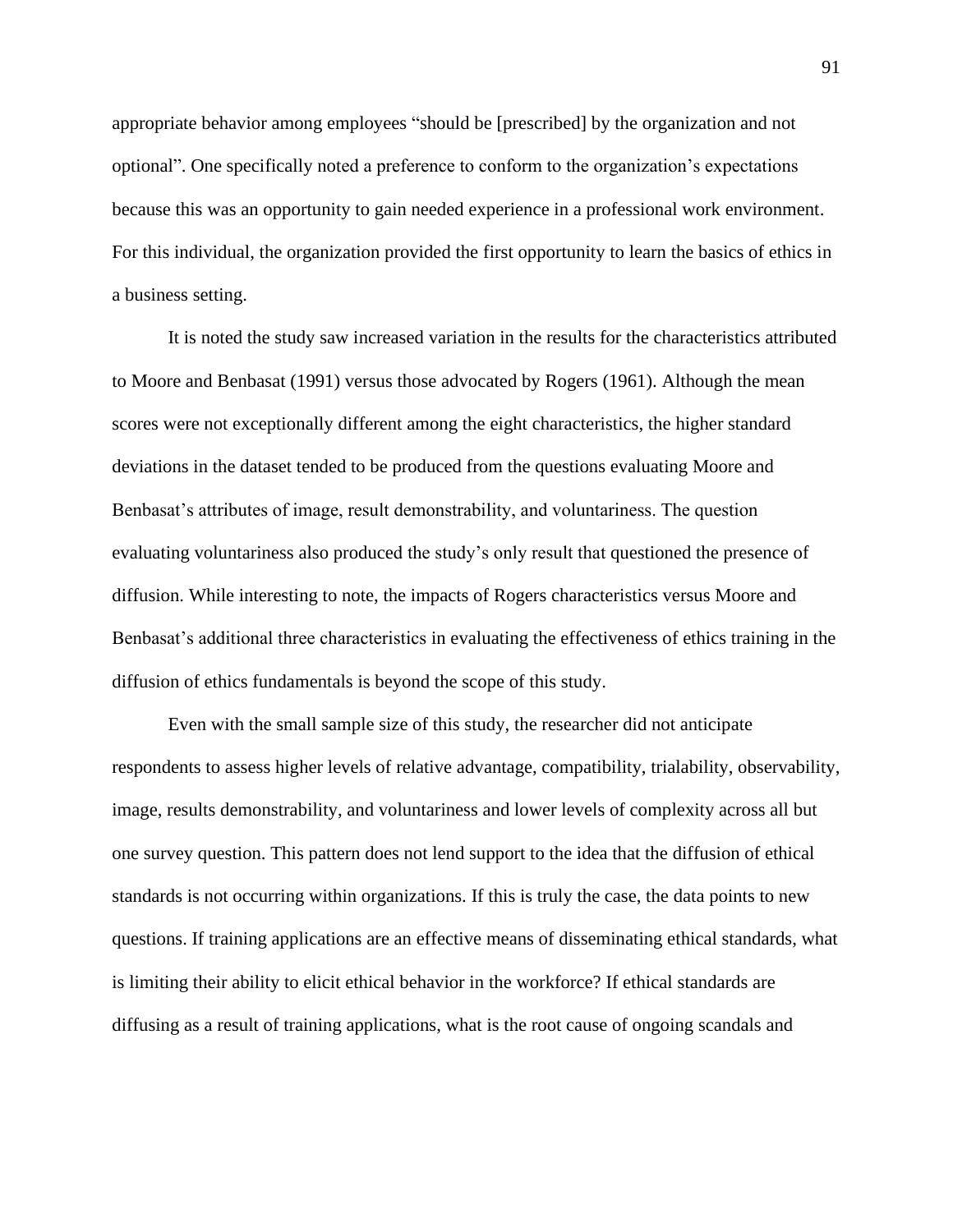unacceptable behaviors within corporations? If training applications are an effective means of diffusion, can they be considered a primary channel of communication?

# **Research Question Three**

RQ3: Does gender affect the perceived impacts of the innovation characteristics on the diffusion of ethical standards to employees?

This study reviewed the potential impacts of gender in the dispersion of ethical standards because the current body of research is inconclusive in its determination of gender as a driver of ethical decisioning. Hadjicharalambous  $\&$  Shi (2015) noted gender's impacts on ethics has been given ongoing attention by researchers, but study results have presented cases on both sides of this argument. Hughes and Byrd (2015) and Jones et al. (2013) discussed the diversity transformation in the United States and across the globe. With women making up a larger portion of the modern workforce, their influence on ethical behaviors and attitudes in the workplace will continue to increase and should garner a greater amount of attention in research circles.

The data for research question three reflected an uneven number of responses among males and females. Over two-thirds of surveys originated from women. When reviewing the demographic information from the overall sample of 315 employees, the number of female participants stood at approximately 60%. This translated to an increased likelihood of more female participants completing the survey versus male participants.

The hypotheses were structured in line with theoretical outcomes supporting the idea that females tend to be more ethical than males. Under this assumption, it was expected women would assess higher levels of relative advantage, compatibility, trialability, observability, image, result demonstrability, and voluntariness and lower levels of complexity. The study's dataset supported a portion of the researcher's assumptions, noting a statistical difference in responses by gender for three of the attributes—relative advantage, trialability, and observability. It is also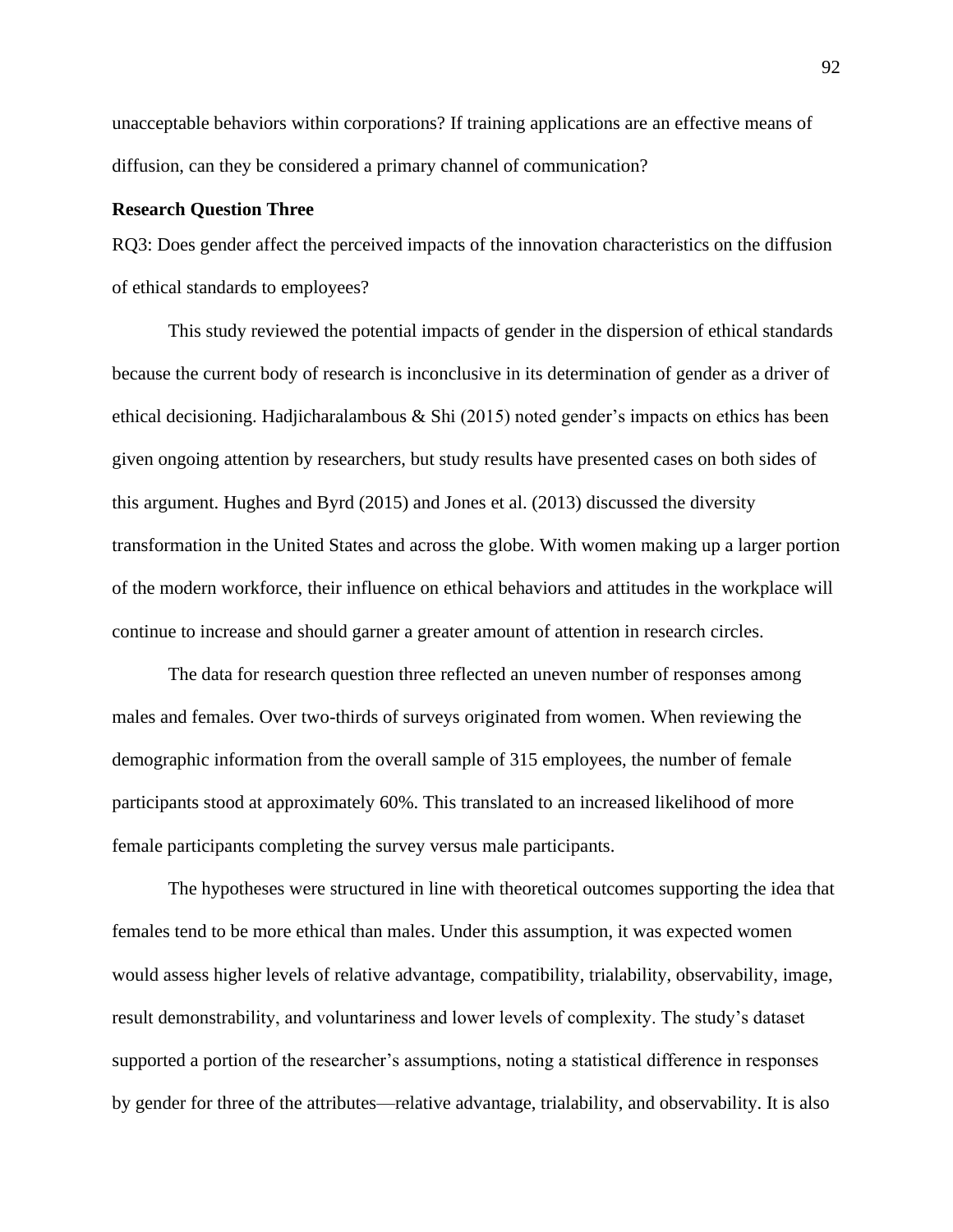noted that almost all questions reflected a higher mean score for female respondents versus male respondents, regardless of statistical significance.

From a gender perspective, these results again point to a divergence in how respondents rated Rogers' (1961) five characteristics compared to the three additional characteristics of Moore and Benbasat (1991). All but one of the questions producing a significant statistical relationship were connected with one of Rogers' original attributes. Only one was related to an attribute identified by Moore and Benbasat. However, evaluating the effectiveness of Rogers' five characteristics versus the eight advocated by Moore and Benbasat to predict the diffusion of ethical principles is not addressed by this study.

## **Research Question Four**

RQ4: What compelling influences has the organization implemented to encourage compliance with the ethics principles outlined in the capstone sales and ethics course?

The organization's ethical structures and practices were in line with those of research and industry standards. Weaver and Treviño (2001) discussed the practice of codifying guidelines, and the organization possessed a formal code of ethics requiring associate acknowledgement. Bastons et al. (2017) referenced motivational theory via mission statements, vision, and corporate policies as a means to persuade employees to behave in a prescribed manner. The organization had developed and implemented each of these items. Huselid (1995) and Martin (2010) spoke of the role of human resources practitioners, and how performance metrics, compensation tools, and ongoing evaluation can positively impact motivation and learning retention. Again, the company was aligned and had set in place a prescribed performance management system that included job expectations, definitions of performance metrics, and tools to understand pay, incentives, and benefits.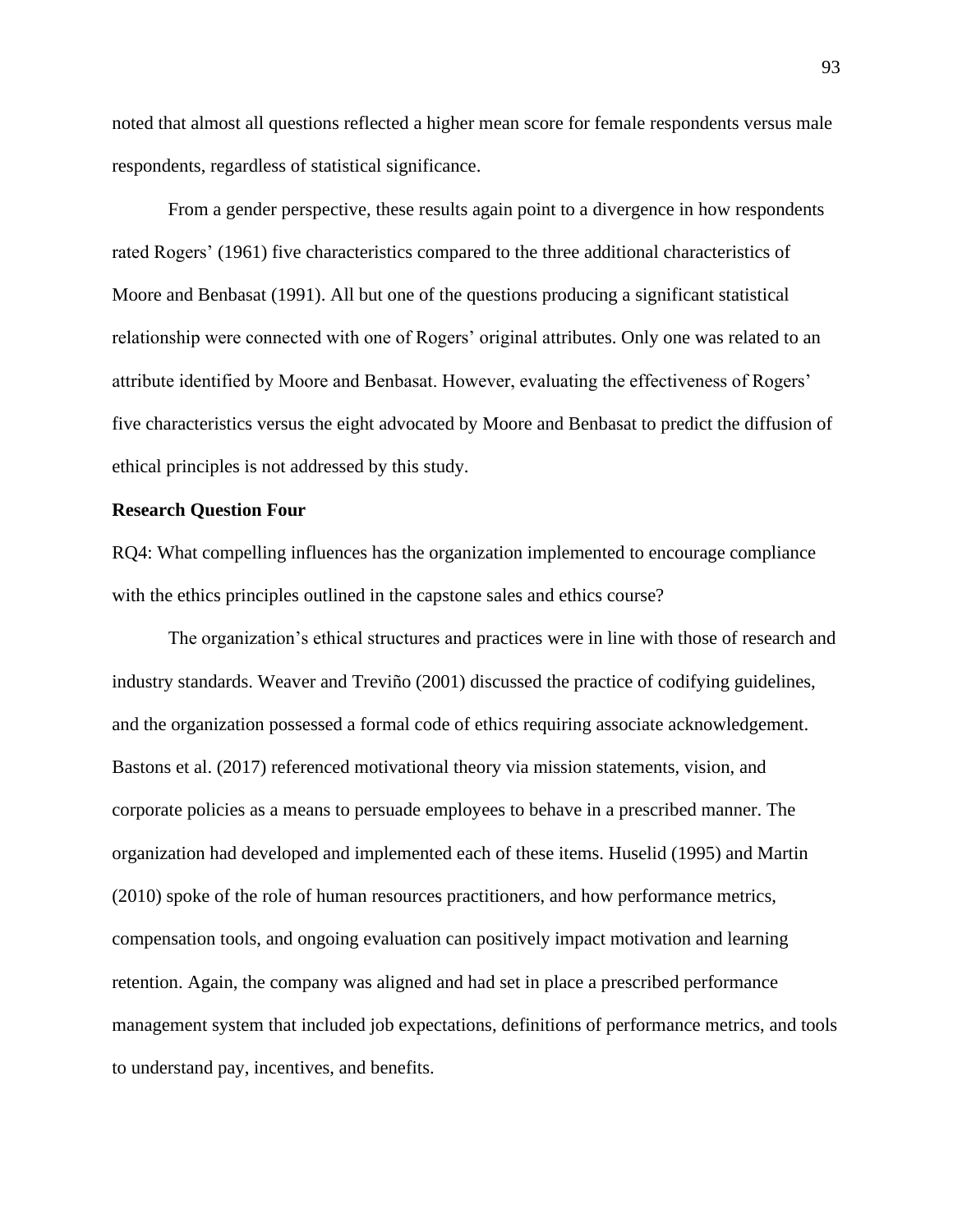A potential area of opportunity was found in the corporate governance structure for ethics. Weaver and Treviño (2001) noted the presence of formal ethics offices in many firms. However, the organization did not possess a formal office of ethics or have a titled ethics officer on staff. Instead, the responsibilities were shared across multiple lines of business in a shared governance structure, marginally in the same vein as the ethics committees mentioned by Singh et al. (2018). A potential benefit to this structure could be similar to what is seen in the federal government—a group of "branches" administering ethics together, providing checks and balances in the work and oversight being performed. However, Singh et al. (2018) postulated a formal ethics office sends a strong message in ethics governance by forging a visible symbol for associates and leaders to see. It can serve as a tangible means to communicate and demonstrate the importance of ethics from executive leadership. Executive leaders through ethical leadership modeling are responsible for crafting the protocols and ideals of the organization according to Mo & Shi (2017), and the incorporation of a formal ethics office in conjunction with the preexisting structure could serve as an avenue to further solidify the organization's ethical foundation.

### **Limitations**

The predominant concern limiting this study was the small sample size. The researcher originally targeted a sample size of 323, representing a confidence level of 95% and margin of error of 5%. However, implications from COVID-19 meant the organization was operating at reduced capacity levels of staffing and lacked the ability to bring on huge swaths of talent because of a pandemic-induced shortage of labor within its trade territories. As a result, the targeting sample size was reduced to 66, representing a confidence level of 90% and margin of error of 10%. After six months of survey data collection and ongoing reminders to participants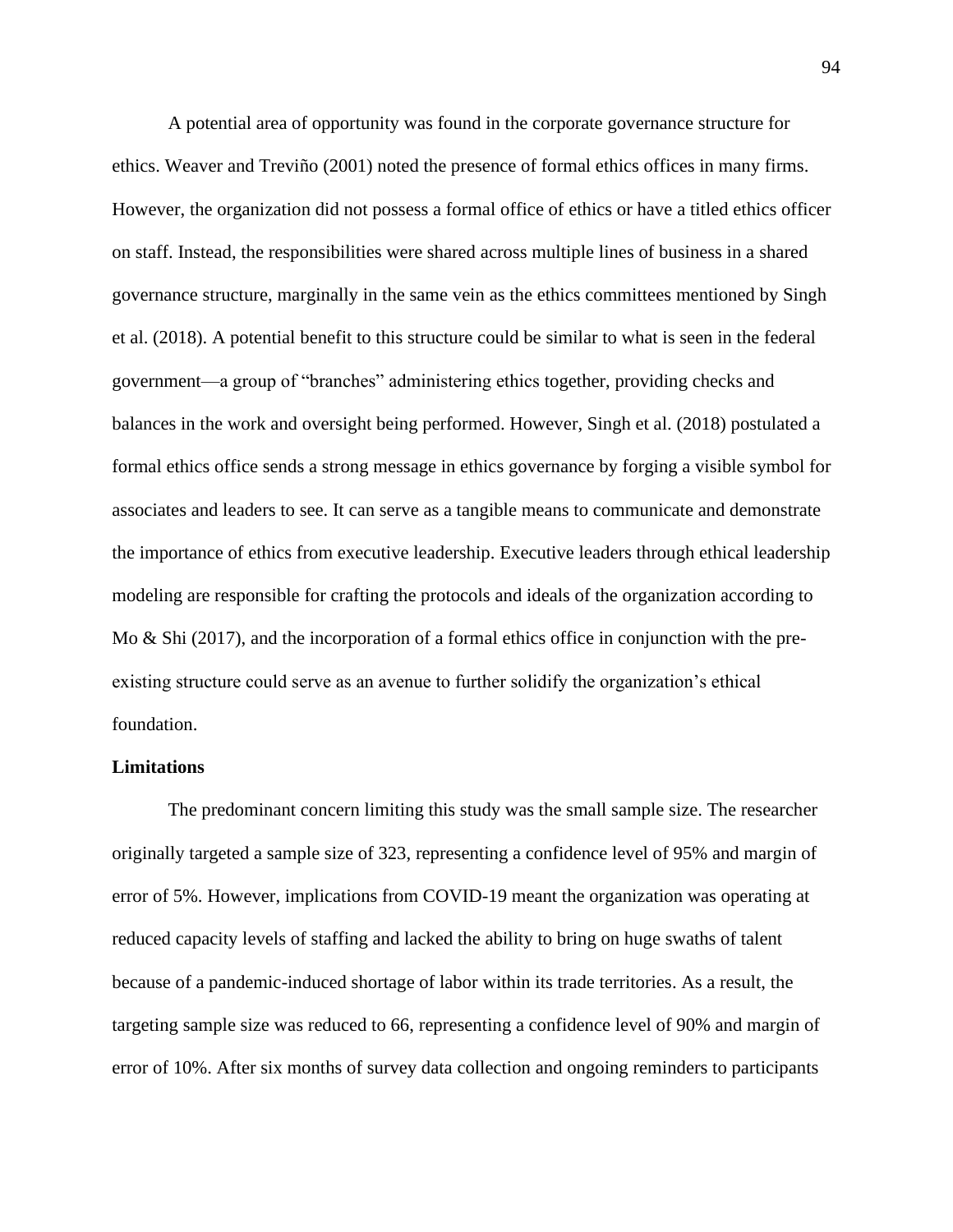encouraging completion of the survey, the final tally of responses only reached 47. The response rate also fell short with the one-on-one interviews. The initial goal was to interview ten participants, but only three interviews were able to be conducted within the six-month timeframe. Multiple requests and reminders were forwarded to respondents to increase engagement, but the researcher was unable to increase interview participation to ten.

A second limitation was the overall setup of the study. The lack of a control group was a negative impact, eliminating a potential means of evaluating and comparing the effects of the training treatment. The number of female participants also outnumbered male participants by more than a factor of two-to-one. In reviewing the organization's overall demographic data, it was noted this was in line with the overall trend of female employees representing just over 65% of the company's workforce. Assuming this trend would hold with future groups of incoming new hires, surveying additional class sections would likely not improve the ratio of male to female responses.

A third potential limiting factor was additional impacts from the COVID-19 pandemic beyond a shortage of labor. The full effects of COVID-19 were not immediately clear. The researcher discovered many organizations within his center of influence were unwilling to participate in research studies during this time, instead focusing their resources on maintaining operations and navigating an environment of uncertainty. It is unclear if the environment the pandemic created affected the responses of participants in this study and the willingness of class attendees to volunteer for the study. As uncovered by research question four, the organization where the study was conducted operated under a heavy reliance of surveys and feedback requests. In a conversation with the director of communications, it was noted the pandemic resulted in an even greater than normal dependence on surveys. This was due to a significant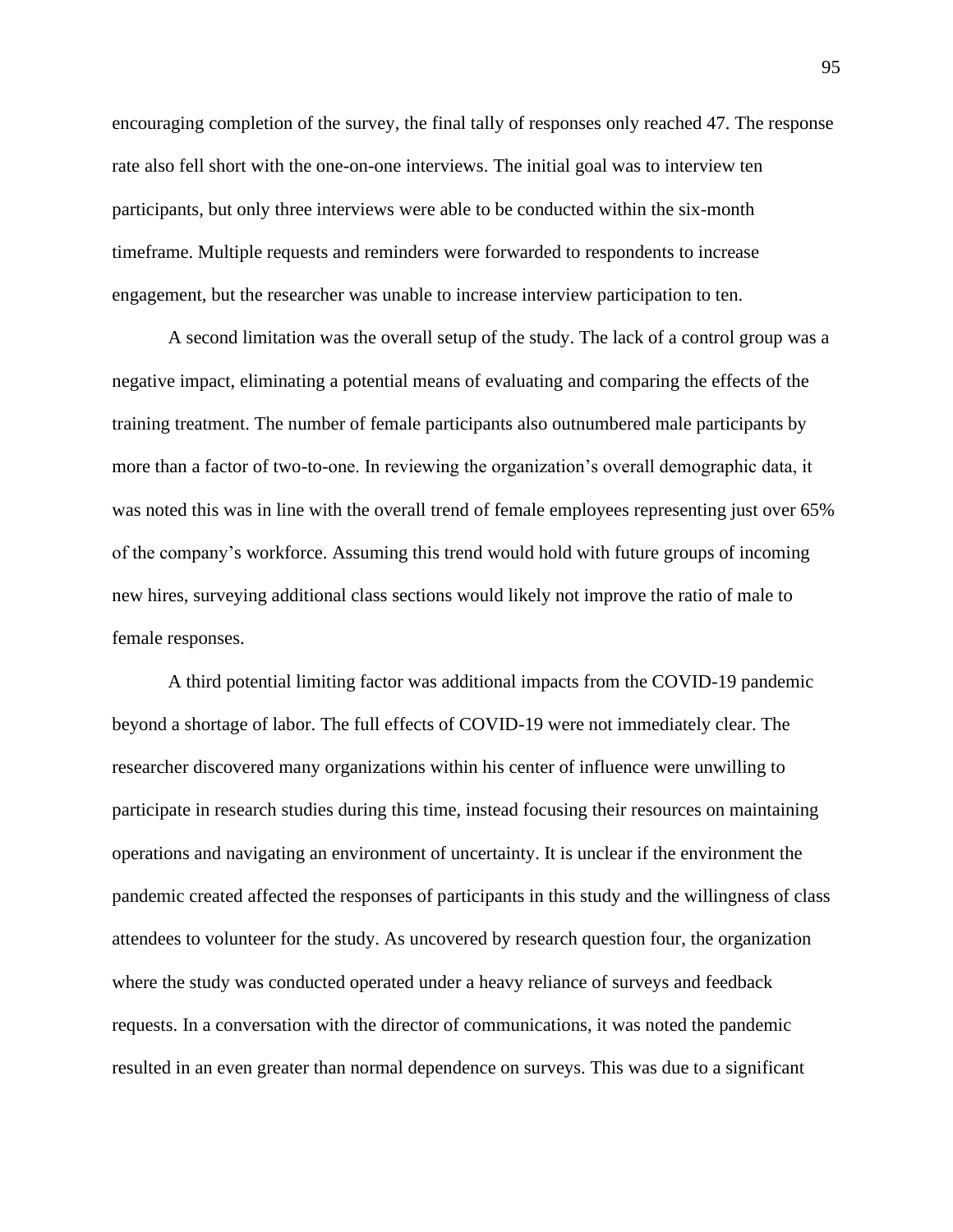decrease in in-person interactions because of the high number of associates working remotely for most of 2020. This continued into 2021 when this study was conducted. A higher volume of feedback requests could have contributed to survey fatigue and lessened employees' willingness to take part in the survey and interviews.

A fourth limitation was the course under evaluation. The capstone sales and ethics course offered an opportunity to engage with employees within their first year of employment to gain a fresh and unbiased perspective of the organization. However, as indicated by the course name, the content was not solely devoted to ethics. It blended ethical concepts with additional topics such as company culture and sales expectations. While these areas are inter-related, a course solely dedicated to the study of ethics would have been preferred by the researcher to produce more refined data. As is, the study results could be attributed to one of the additional topics instead of ethics. A secondary item of concern with the course was its delivery method. The capstone sales and ethics course was only delivered in a virtual classroom setting due to COVID-19 restrictions. The impacts of e-learning as the selected training solution was not evaluated in this study.

#### **Implications for Human Resources and Workforce Development**

Swanson and Holton (2009) stressed the importance of theoretical fundamentals and theory development to advance the cause of human resource development. They advocated for ongoing advancement of theory to keep the field from stagnating or becoming grounded and unable to advance as needed. As a new line of research that fills a vacancy in the current body of work, this study's focus on diffusion of innovations provides an additional lens for human resource professionals to view and understand ethics training efficacy. Opponents of training effectiveness often point to anemic theoretical fundamentals (Wells & Schminke, 2001), and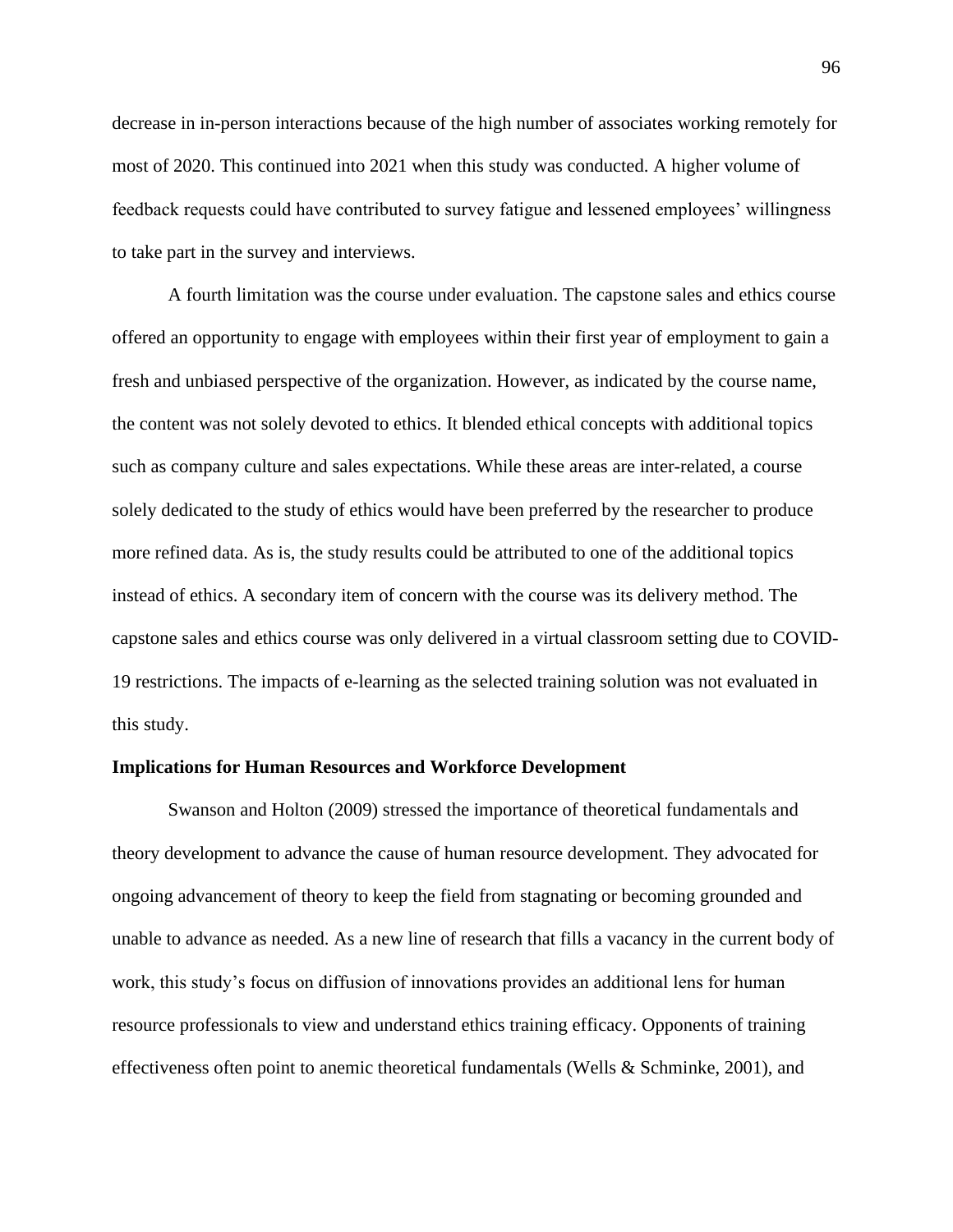equipping human resource practitioners with a mainstream theory like diffusion of innovations would weaken those arguments.

In spite of this study's limited sample size, participant responses pointed to the presence of relative advantage, compatibility, trialability, and observability and absence of complexity in the ethics training content. These results, in addition to the existence of an omni-delivery training platform and ethical structures such as a code of ethics policy, ethics hotline, and ethical components to the performance management system, increase the likelihood the diffusion of ethics fundamentals is occurring within the organization. If future studies also confirm diffusion is taking place, this work will inform the response of human resource and workforce development experts to focus on several areas with tiebacks to many of the topics and theories discussed in chapter two.

**Ethics Training Platform Design.** If diffusion is occurring, human resource professionals must ask what information is being dispersed within the workforce. An examination of ethics course content will be critical to consistently convey the organization's vision and expectations. However, this has proven to be a challenge as companies do not agree in how to define ethics and approach curriculum design (Medeiros et al., 2017). The researcher also advocates the importance of content delivery to meet the needs of an ever evolving, diverse, and often remote workforce, with a focus on omni-delivery solutions. Sekerka (2009) acknowledged the variety of widely available options to companies and trainers to infuse ethics education with their corporate cultures and visions.

**Motivational and Accountability Theories.** If diffusion is occurring, human resource professionals must evaluate how to incent employees and leaders to adopt the organization's ethical ideals. Companies must be cognizant and intentional in how the message of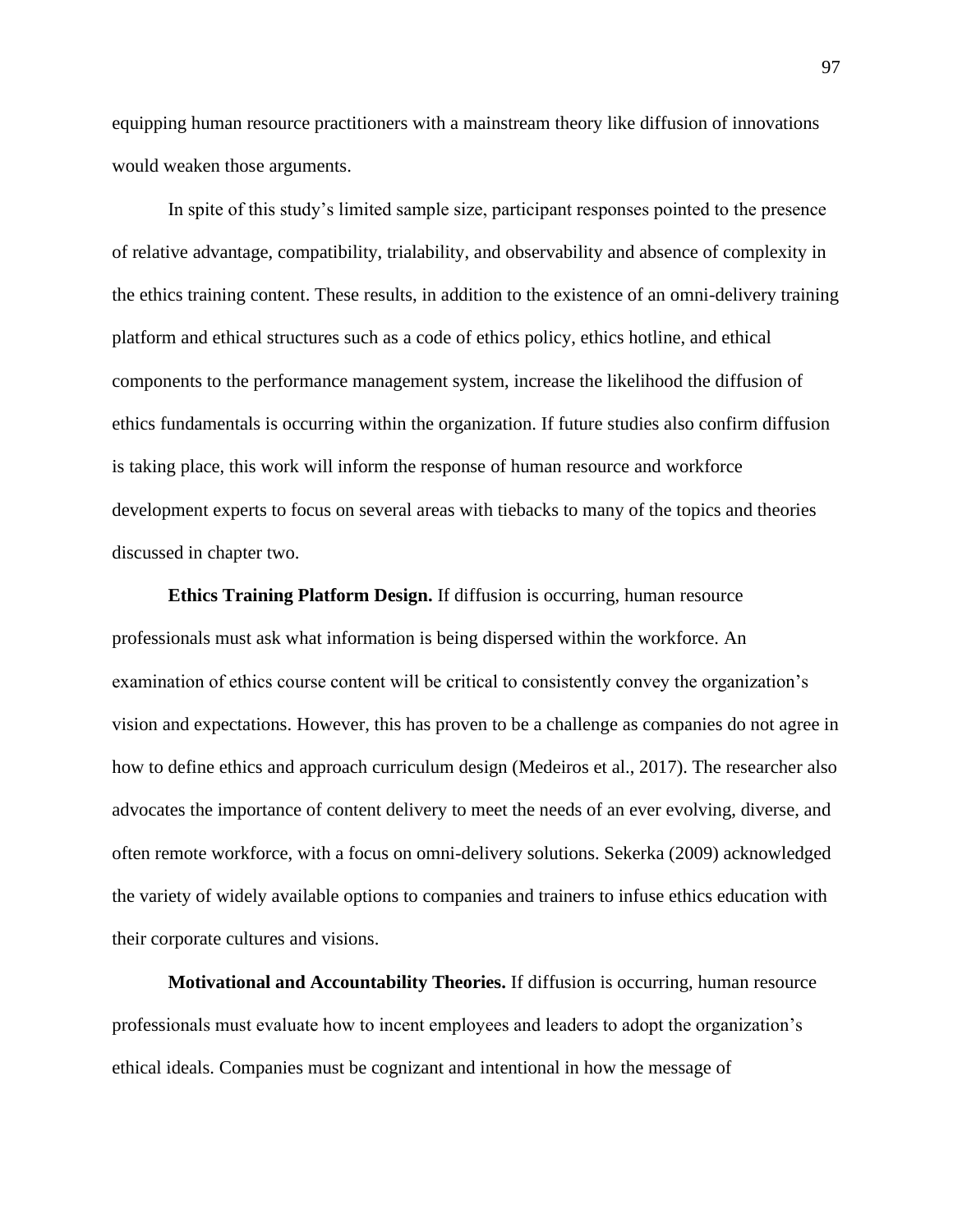accountability aligns with the interests of the employer and employee. The outcomes and consequences of motivational tools such as incentives must be evaluated in an ongoing manner, leaving the opportunity to engage in a course correction if avenues meant to motivate and elicit accountability produce an opposing result (Pendse, 2012). In addition, this focus on accountability should inform the extent to which ethics should be included in performance evaluations.

Cognitive dissonance theory (CDT) and self-determination theory (SDT) could help inform human resource teams in possible outcomes for the adoption of ethical standards. CDT evaluations the motivation of an individual to modify his or her belief system or behaviors (Lavergne & Pelletier, 2016). Self-determination theory (SDT) operates in tandem with CDT, evaluating the impacts of rewards and image in motivating a person to align his or her actions with the organization's value system (Lavergne & Pelletier, 2016).

**Ethical Leadership Modeling.** Similar to motivational and accountability theories, ethical leadership modeling can be a tool to employ to convince employees to embrace ethical standards. Human resource and workforce development must have a strong voice and direct access to organizational leadership. Training programs will not have the desired impacts if those in positions of authority do not embrace a mindset of ethical leadership modeling (Maniam & Teetz, 2005). Leadership roles often place individuals in the spotlight (Brown et al., 2005), and that spotlight informs employees of the organization's focus on procedural justice through the leaders' actions. Procedural justice forges a bond between employer and employee by amplifying commonly held views of the two, improving individual performance and adherence to desired corporate standards (Leasure, 2016). Human resource and workforce development teams can serve as the communication point to bridge this gap between leadership accountability and the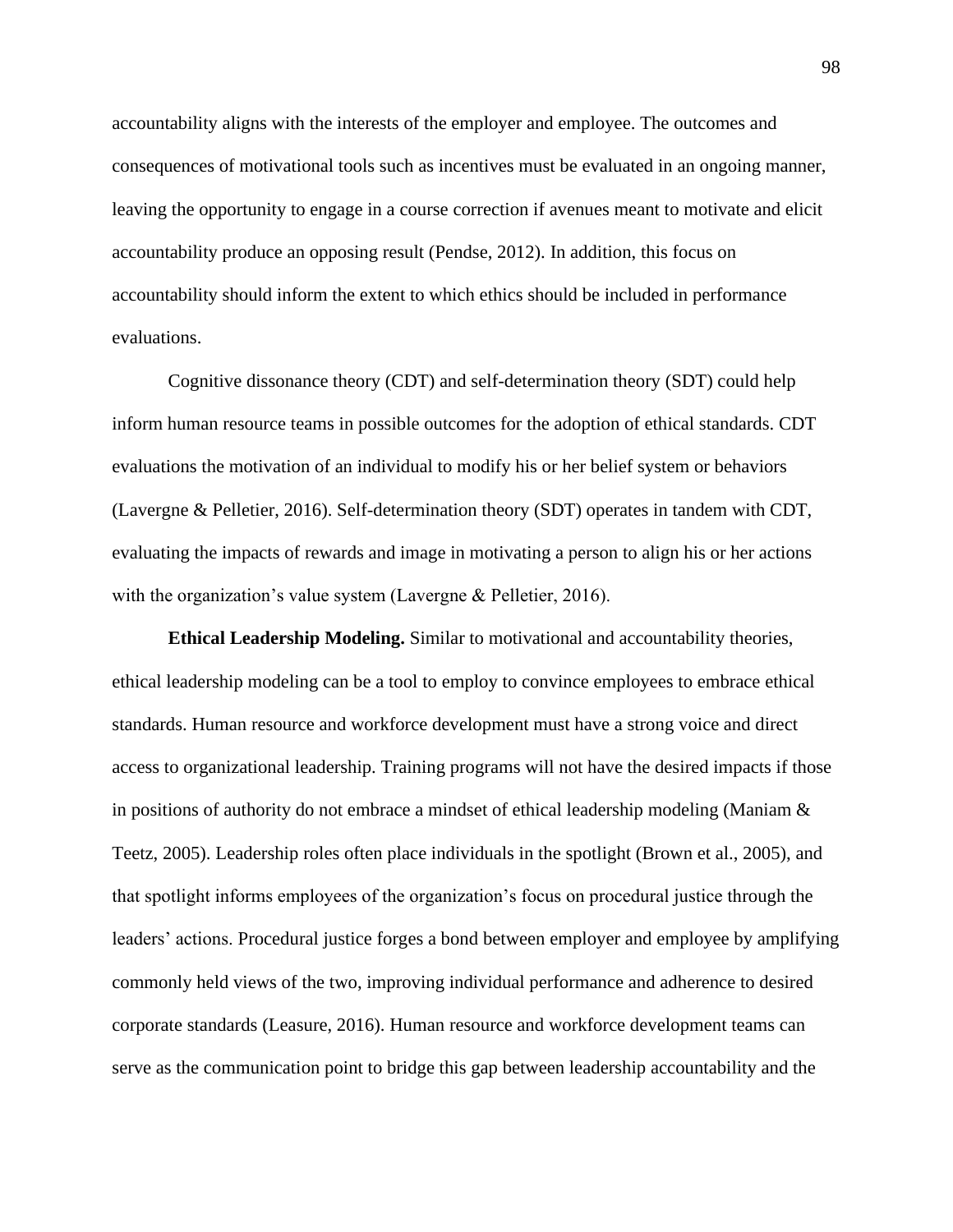resulting impacts to frontline performance (MacKenzie et al., 2012). In this scenario, the organization, its leaders and employees, and the field of human resources wins.

# **Recommendations for Future Research**

This study was the first of its kind examining ethics training efficacy through the lens of diffusion of innovations theory and the five innovation characteristics of relative advantage, compatibility, trialability, observability, and complexity. Because the study was limited by a low response rate, reproducing this study in another corporate entity with a larger population and a different ethics course could provide more definitive data. The addition of a control group would also elicit benefits in better understanding the impacts of an ethics training course in the diffusion of ethical standards in an organizational setting.

To continue forging a path in diffusion research and its influences on ethics training, the examination of new types of demographic data would be helpful. This would directly align with recent work in the body of research focused on the impacts of gender (Waples et al., 2009), age (Weber, 2014), and education level (Medeiros et al., 2017) on ethics training efficacy. Future examinations evaluating these factors—paired with a control group—would craft a more robust and meaningful path for diffusion work. The scope should also be broadened beyond an organization's frontline sales force. Understanding the impacts of diffusion across all business lines and levels of associates in the corporate landscape could provide greater understanding and application in using diffusion of innovations theory to explain the impacts of ethics training. It is possible training could impact the dispersion of ethical standards differently among customerfacing sales associates, operations team members, frontline managers, and division and executive leadership.

Future studies should also incorporate a follow-up interaction with survey and interview participants one year following the completion of the ethics coursework. This interview data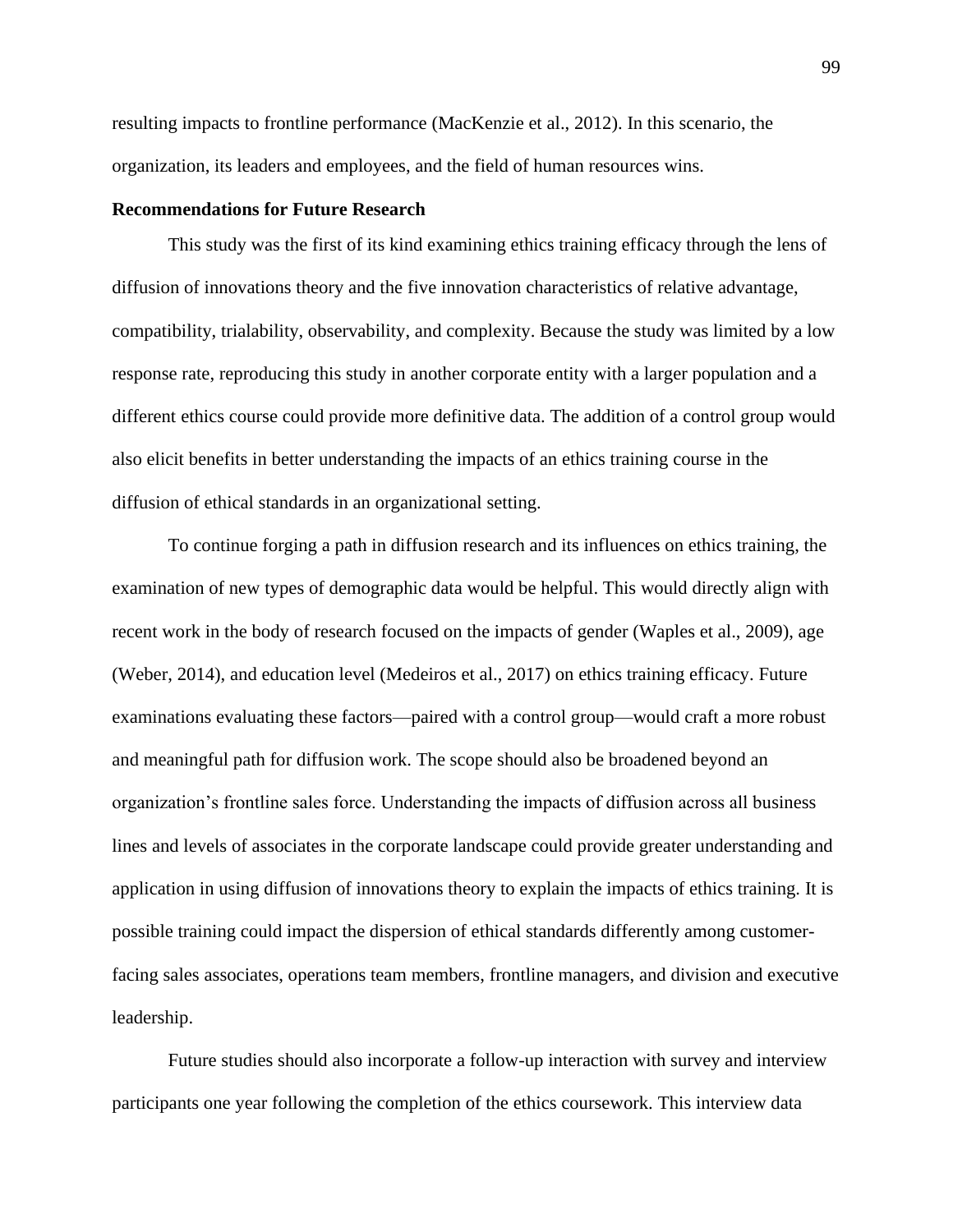could be further utilized to evaluate new research questions. The current study employed a simple approach, asking associates to respond to survey questions from a perspective of how they believed they would behave on-the-job. However, no verification of actual behaviors took place. In subsequent studies, the participants' supervisors should be engaged to evaluate changes in performance or instances of behavior that did not align with the principles advocated in class. Additional survey tools or qualitative interviews could be utilized to determine how much participants are able to recall from class. This data could then be compared to the control group to evaluate any statistically significant differences in performance and general knowledge of ethics.

Based on one participant's concerns with the viability of the organization's learning management system, technology may serve as a supplementary area for future research. Recent studies have focused heavily on the drivers of e-learning technology adoption including how easy and enjoyable a system is to utilize. These factors can influence learners' levels of engagement with course materials (Findik-Coskuncay et al., 2018; Nguyen, 2021). Future research might also focus on questions exploring ways to guarantee the usefulness and quality of course information in a learning management system and their impact on employee engagement.

Because this was an inaugural research study, replication of the research will be another avenue to pursue. Future research should first reproduce this study in a population large enough to support an appropriate sample size. This replication would take place within another financial entity to serve as a point of comparison. Studies in new sectors and industries would come next, widening the scope of research and increasing the understanding of diffusion attributes' impacts on ethics training. Reviewing the legal implications of ethics training in these sectors and industries could also prove material since state and federal governments often attempt to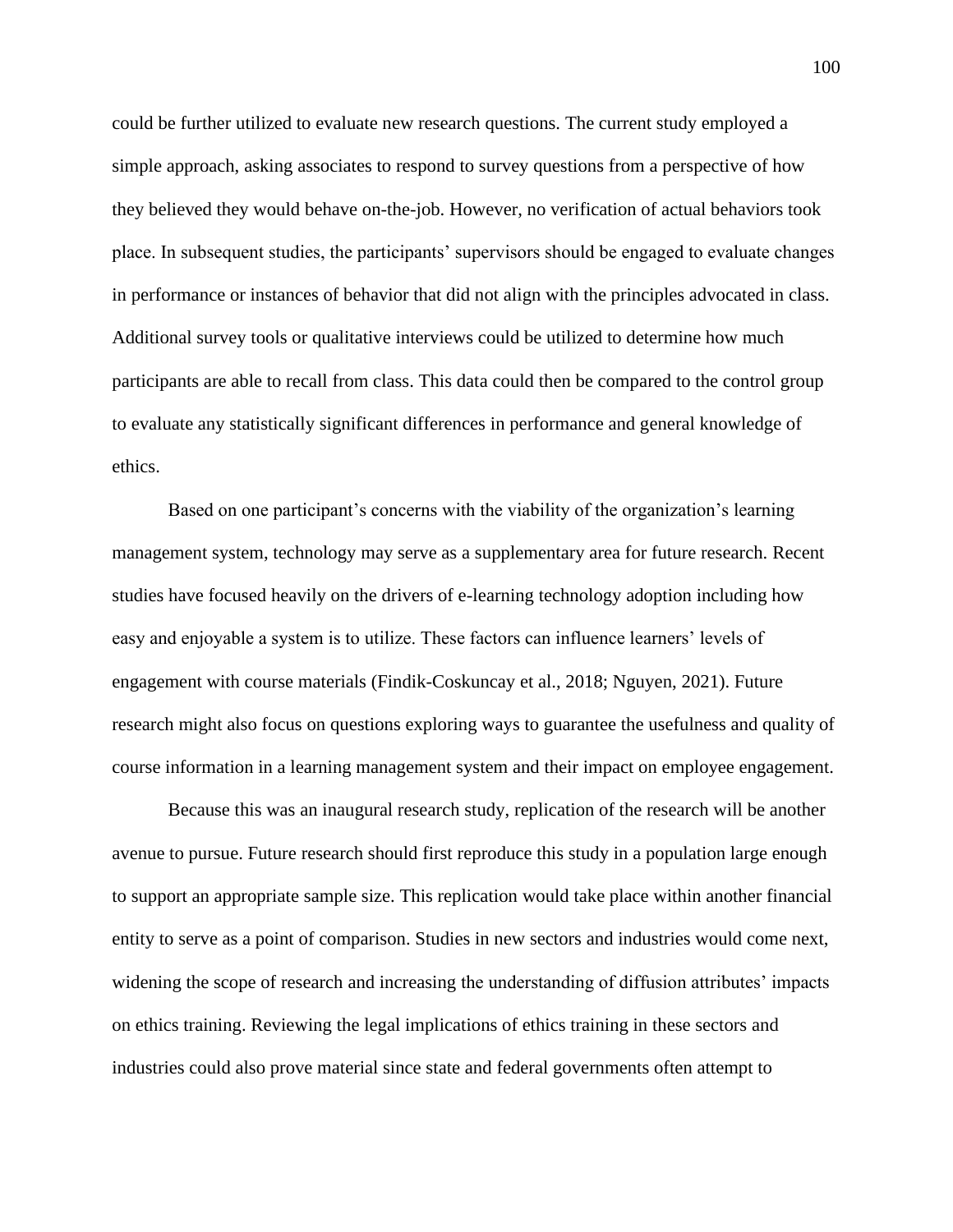mandate ethical behaviors. Ways to measure legal compliance with ethics would serve as another connecting topic of interest and relate back to general accountability.

Utilizing components of diffusion of innovations theory outside Rogers' five attributes could also prove material—including the components of diffusion and the categories of adopters. Rogers advocated four components of diffusion. These components—the innovation, communication channels, time period, and social system—could each become the cornerstone of diffusion work evaluating the efficacy of ethics training. For example, studies could be constructed around the four categories of adopters within an innovation's social system (innovators, early adopters, early majority, late majority, and laggards), evaluating how training impacted their drive to adopt ethical principles and the extent to which they implemented those principles. Other studies could evaluate the impacts via communication channels, examining the adoption of ethical ideals following different delivery methods of training including in-person classrooms, virtual classrooms, online learning, job shadowing, and mentorships.

A final possibility within the realm of diffusion work outside of the five attributes should focus on the five stages of adoption (or rejection). Rogers' (2003) five stages are knowledge, persuasion, decision, implementation, and confirmation. Different components of ethical theories and industry best practices could be incorporated into this type of research. Ethics training could be a means of evaluating the knowledge and persuasion stages while decisioning could be related to how individuals observe ethical leadership modeling in their organizations. Implementation and confirmation could focus on the impacts of peer behaviors and how employees and managers are held accountable if ethical principles are ultimately adopted or rejected.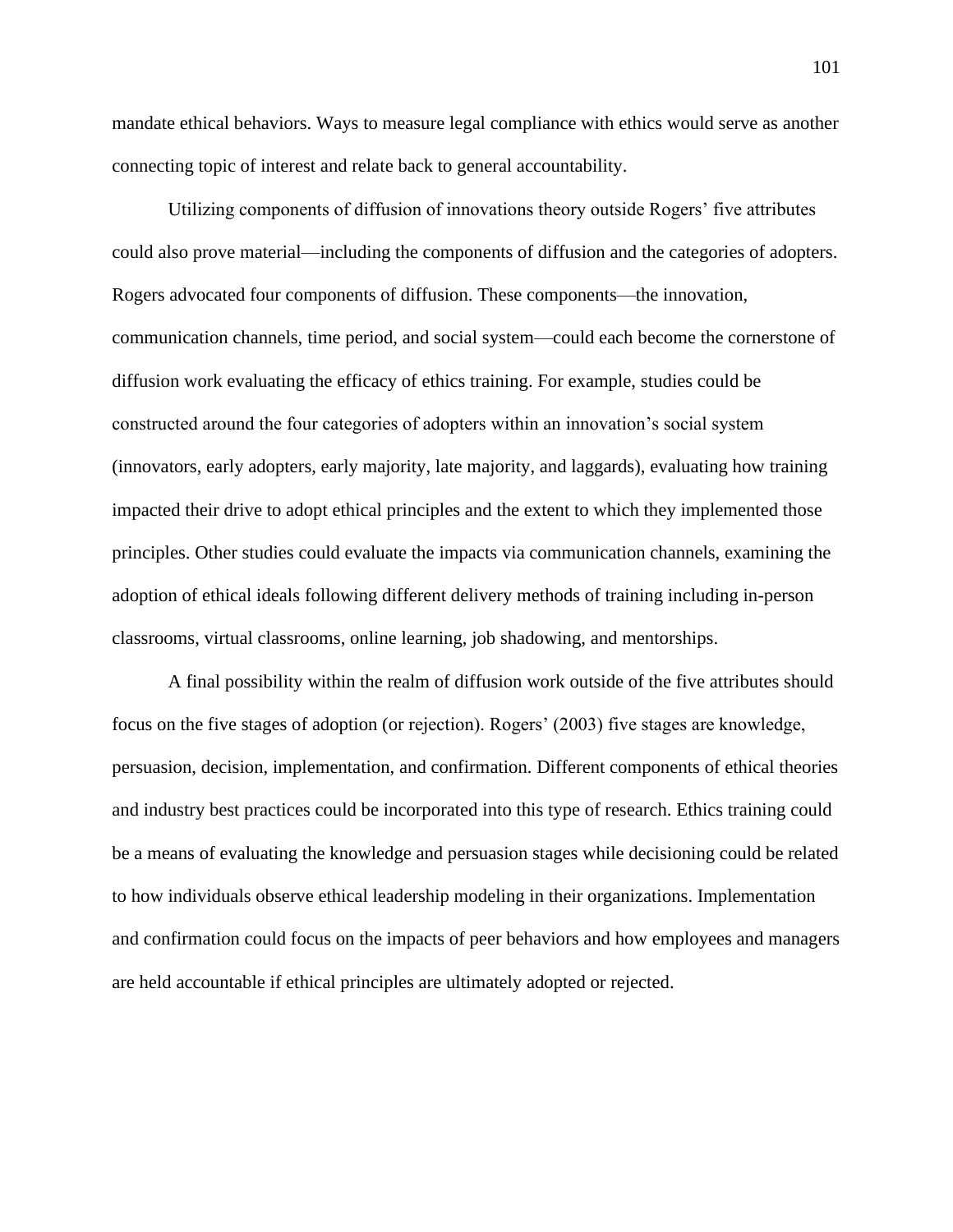### **Conclusion**

This study utilized diffusion of innovations theory to examine the attributes of ethics training that block best practices and moral behaviors from being disseminated within an organization following a training application. It was the first of its kind connecting ethics training and diffusion of innovations, specifically targeting the impacts of training on the diffusion of ethical standards using Rogers' five innovation characteristics of relative advantage, compatibility, trialability, observability, and complexity. The study also considered the work of Moore and Benbasat and the three additional diffusion attributes they studied—image, result demonstrability, and voluntariness.

The study was framed by an initial assumption that ethical scandals continue to bombard corporate America because ethical principles are not diffusing within these organizations. The results of this study did not support this conclusion and pointed to the likelihood diffusion is occurring. However, differences were noted in how male and female participants perceived the levels of three attributes in the course content—relative advantage, trialability, and observability. This potentially supported the conclusion of previous studies finding women behaving more ethically than men—assuming women could be more likely to diffuse ethical standards to others following the class. Another interesting takeaway from the data pointed to overall greater mean scores originating from female respondent as compared to males with most survey questions irrespective of statical significance with those scores.

This research was also significant from the standpoint of viewing ethics as an innovation to be studied. The current body of research tends to focus on how individuals make ethical decisions through critical thought processes and problem resolution (Wells & Schminke, 2001; Crossman et al., 2013). In this respect, ethics can be viewed as more of an outcome or result of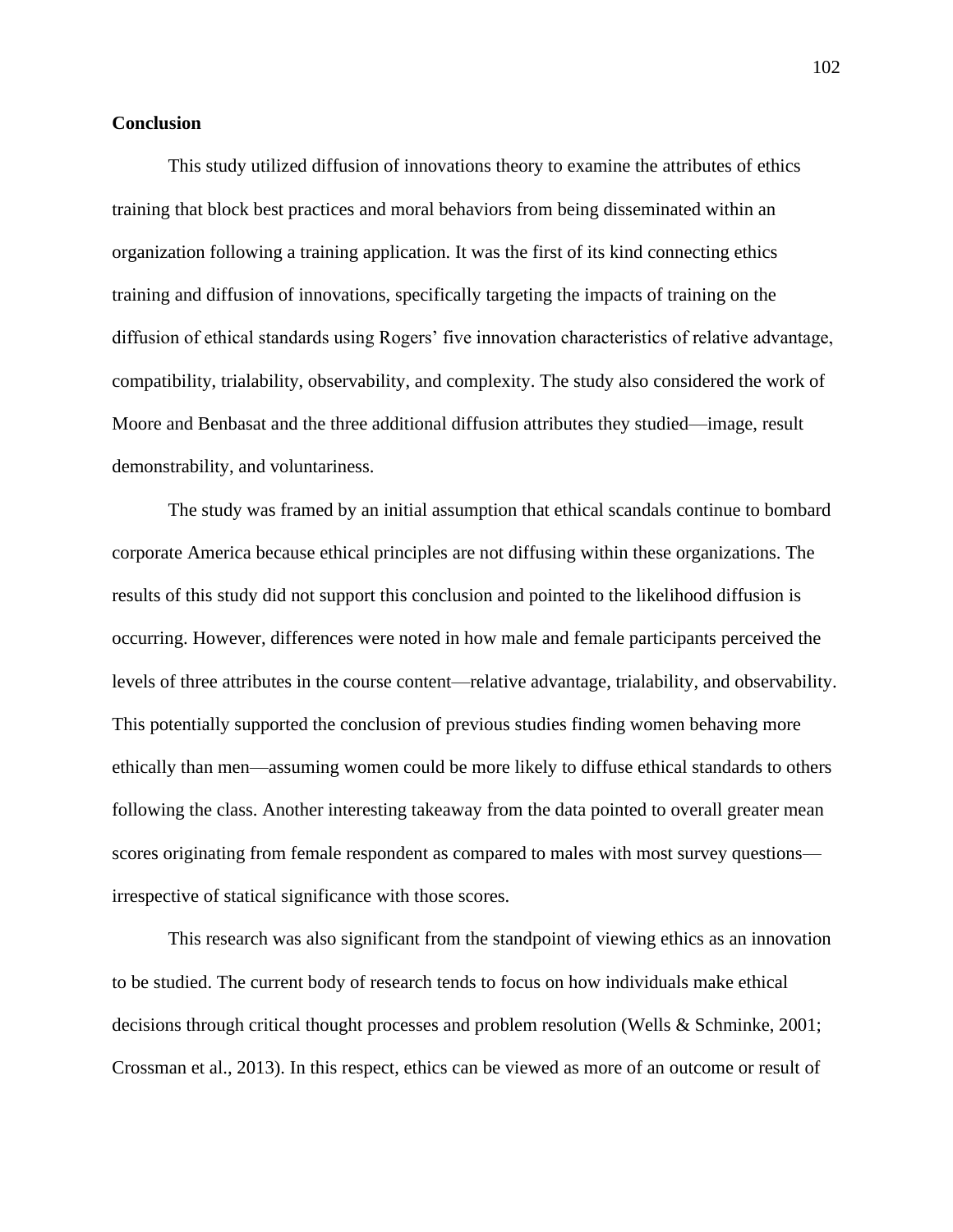an action taken. This study pursued a different approach, placing ethics as the center of study applied via a training treatment. In this way, ethics could be studied in a way where it possessed attributes, and those attributes could directly impact its adoption or rejection by system participants.

Prospective research with diffusion of innovations and ethics will support diffusion work that has been ongoing for many years by Rogers and other field experts. This will provide researchers a novel avenue to pursue while giving human resource and workforce development practitioners a new and expanded theory upon which solutions to current challenges and new initiatives can be built. It may also provide a pathway to rebuilding trust between the corporate sector and the general public while lessening the need for governmental legislation and oversight. The persistent ethical issues that continue to plague corporate America and other entities around the world require renewed focus and strong solutions. Human resource and workforce development teams are well-positioned to play a significant role in offering these solutions. Equipping these teams with information and research grounded in theory will sustain their efforts while accelerating a diminished impact and expectation of financial scandals as part of mainstream American culture.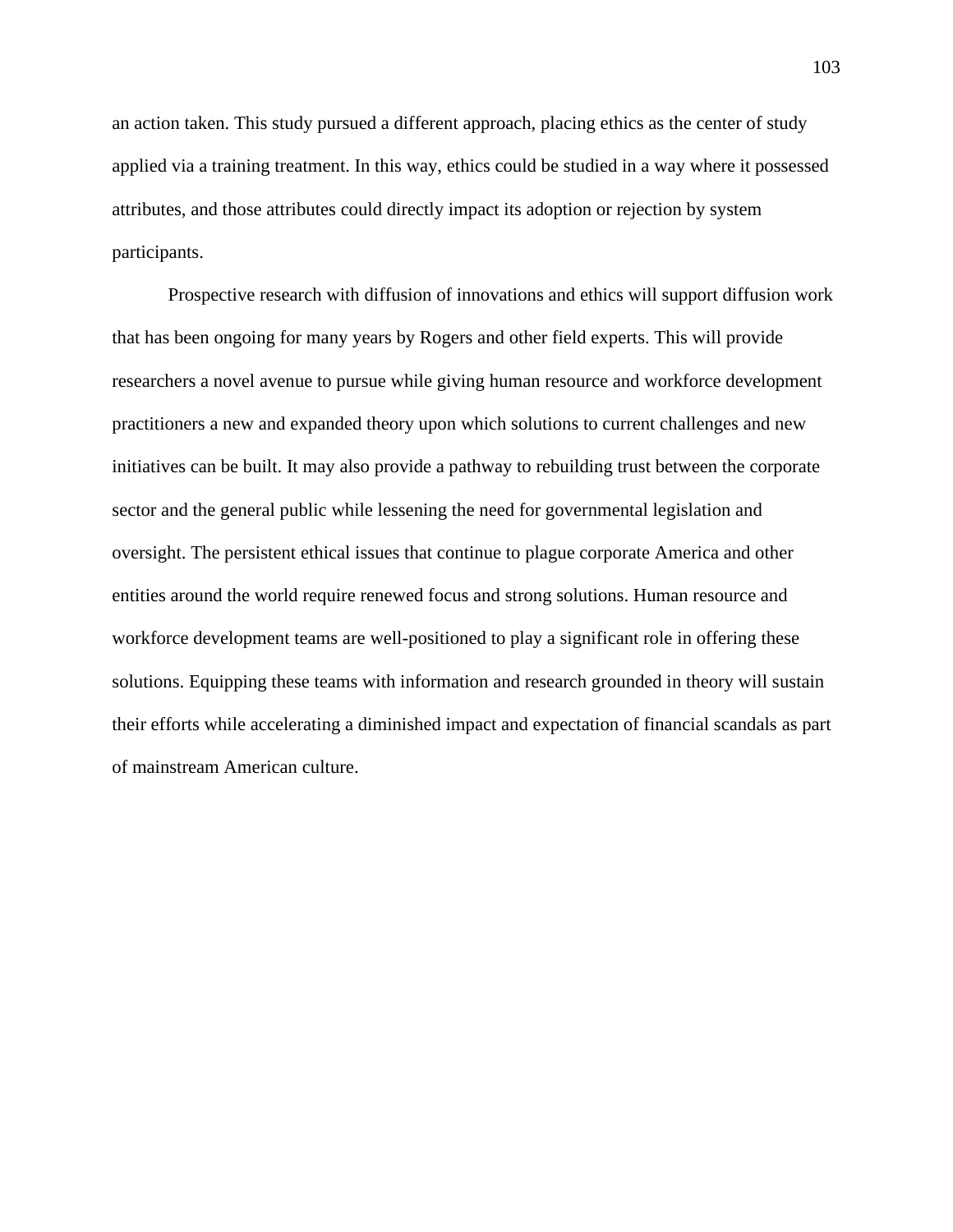#### **REFERENCES**

- Adams, R. B. (2012). Governance and the financial crisis. *International Review of Finance, 12*(1), 7-38.
- Al-Asfour, A., & Lettau, L. (2014). Strategies for leadership styles for multi-generational workforce. *Journal of Leadership, Accountability, and Ethics, 11*(2), 58-69.
- Andrews, M. C., Kacmar, K. M., & Kacmar, C. (2015). The interactive effects of behavioral integrity and procedural justice on employee job tension. *Journal of Business Ethics, 126*, 371-379.
- Appelbaum, S. H., Vigneault, L., Walker, E., & Shapiro, B. T. (2009). Good corporate governance and the strategic integration of meso ethics. *Social Responsibility Journal, 5*(4), 525-539.
- Ardichvili, A. (2012). Sustainability or limitless expansion: Paradigm shift in HRD practices and teaching. *European Journal of Training and Development, 36*(9), 873-887.
- Ardichvili, A., Mitchell, J. A., & Jondle, D. (2009). Characteristics of ethical business cultures. *Journal of Business Ethics, 85*, 445-451.
- Ashforth, B. E., & Anand, V. (2003). The normalization of corruption in organizations. *Research in Organizational Behavior, 25*, 1-52.
- Banks, J. A. (2008). Diversity, group identity, and citizenship education in a global age. *Educational Researcher, 37*(3), 129-139.
- Basten, D., & Haamann, T. (2018, July-September). Approaches for organizational learning: A literature review. *SAGE Open*, 1-20.
- Bastons, M., Mas, M., & Rey, C. (2017). Pro-stakeholders motivation: Uncovering a new source of motivation for business companies. *Journal of Management & Organization, 23*(5), 621-632.
- Beaudoin, C. A., Cianci, A. M., & Tsakumis, G. T. (2015). The impact of CFO's incentives and earnings management ethics on their financial reporting decisions: The mediating role of moral disengagement. *Journal of Business Ethics, 128*(3), 505-518.
- Bertrand, J. T. (2010). Diffusion of innovations and HIV/AIDS. *Journal of Health Communication, 9*(1), 113-121.
- Blume, B. D., Ford, J. K., Baldwin, T. T., & Huang, J. L. (2010). Transfer of training: A metaanalytic review. *Journal of Management, 36*(4), 1065-1105.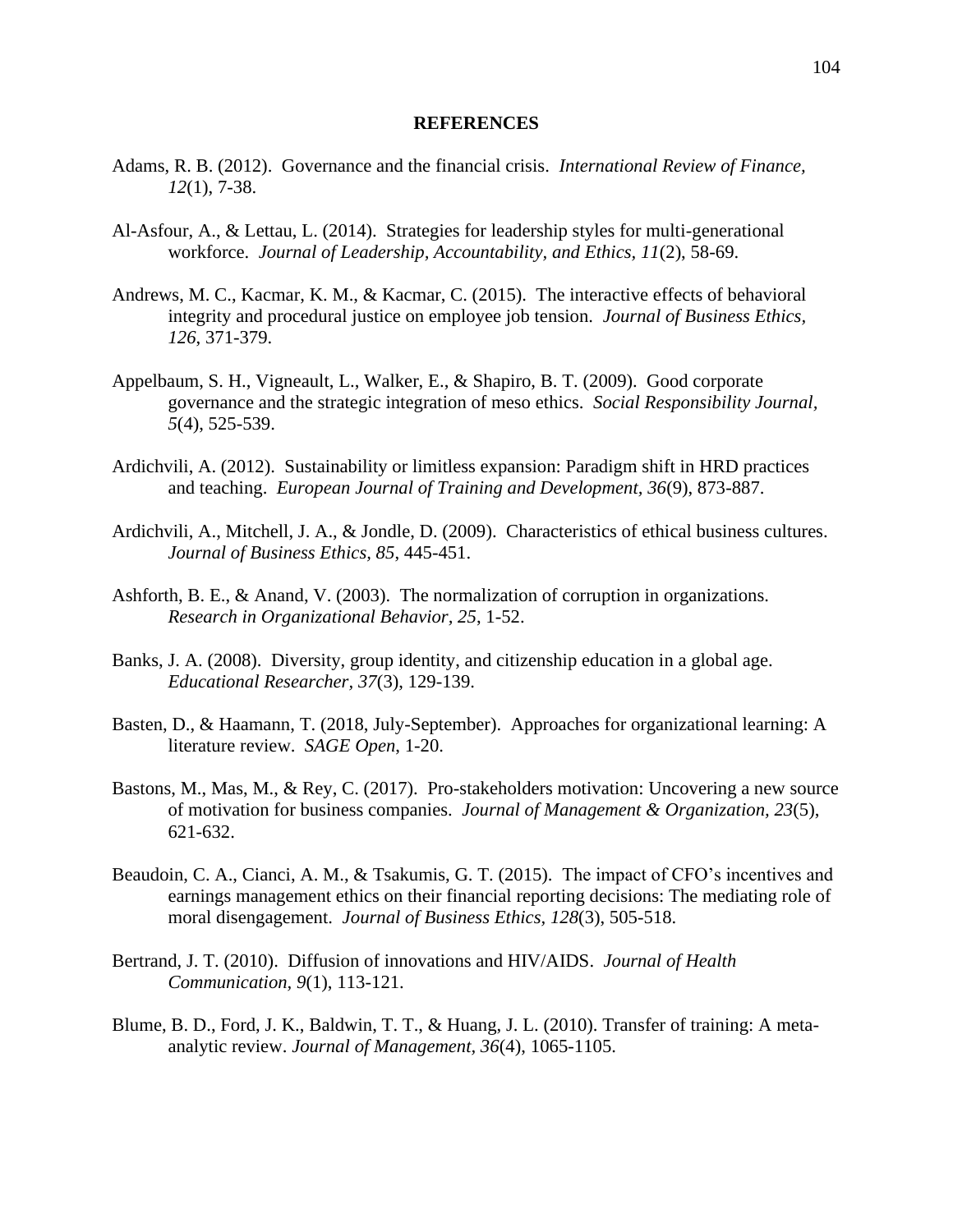- Blume, B. D., Ford, J. K., Surface, E. A., & Olenick, J. (2019). A dynamic model of training transfer. *Human Resource Management Review, 29*, 270-283.
- Bohn, R. E. (1994). Measuring and managing technological knowledge. *Sloan Management Review, 36*(1), 61-73.
- Boyd, A. (1997). Employee traps—corruption in the workplace. *Management Review, 86*(8), *9- 10*.
- Boyer, E. P., & Webb, T. G. (1992). Ethics and diversity: A correlation enhanced through corporate communication. *IEEE Transactions on Professional Communication, 35*(1), 38-43.
- Brebels, L., De Cremer, D., Van Dijke, M., & Van Hiel, A. (2011). Fairness as social responsibility: A moral self-regulation account of procedural justice enactment. *British Journal of Management, 22*, S47-S58.
- Brooks, C., & Manza, J. (2013). A broken public? Americans' responses to the Great Recession. *American Sociological Review, 78*(5), 727-748.
- Brown, M. E., & Treviño, L. K. (2006). Ethical leadership: A review and future directions. *The Leadership Quarterly, 17*, 595-616.
- Brown, M. E., Treviño, L. K., & Harrison, D. A. (2005). Ethical leadership: A social learning perspective for construct development and testing. *Organizational Behavior and Human Decision Processes, 97*, 117-134.
- Brown, M. E., & Treviño, L. K. (2014). Do role models matter? An investigation of role modeling as an antecedent of perceived ethical leadership. *Journal of Business Ethics, 122*, 587-598.
- Brusoni, S., & Vaccaro, A. (2017). Ethics, technology and organizational innovation. *Journal of Business Ethics, 143*, 223-226.
- Buckley, M. R., Beu, D. S., Frink, D. D., Howard, J. L., Berkson, H., Mobbs, T. A., & Ferris, G. R. (2001). Ethical issues in human resource systems. *Human Resource Management Review, 11*(1), 11-29.
- Burke, L. A., & Hutchins, H. M. (2007). Training transfer: An integrative literature review. *Human Resource Development Review, 6*(3), 263-296.
- Campbell, J. L. (2007). Why would corporations behave in socially responsible ways? An institutional theory of corporate social responsibility. *Academy of Management Review, 32*(3), 946-967.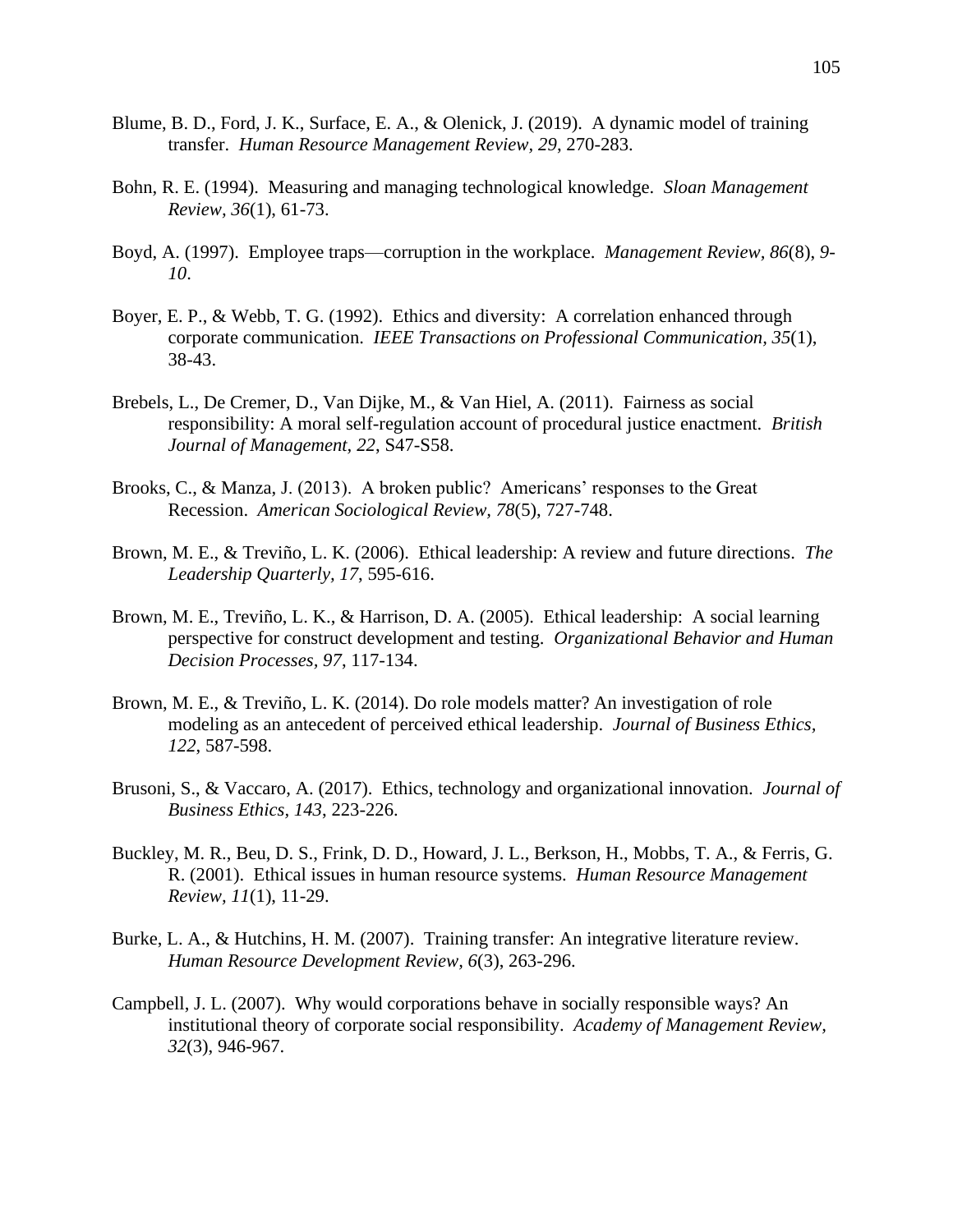- Chan, A., & Cheung, H. Y. (2012). Cultural dimensions, ethical sensitivity, and corporate governance. *Journal of Business Ethics, 110*, 45-59.
- Chang, H. (2010). A new perspective on twitter hashtag use: Diffusion of innovation theory. *ASIST,* 22-27.
- Chen, C., Tuliao, K. V., Cullen, J. B., & Chang, Y. (2016). Does gender influence managers' ethics? A cross-cultural analysis. *Business Ethics, 25*(4), 345-362.
- Cheng, S., Corrington, A., Dinh, J., Hebl, M., King, E., Ng, L., Reyes, D., Salas, E., & Traylor, A. (2018). Challenging diversity training myths: Changing the conversation about diversity training to shape science and practice. *Organizational Dynamics,*  doi:10.1016/j.orgdyn.2018.09.001.
- Chia, A., & Mee L. S. (2000). The effects of issue characteristics on the recognition of moral issues. *Journal of Business Ethics, 27*, 255-269.
- Chun, J. S., Shin, Y., Choi, J. N., & Kim, M. S. (2013). How does corporate ethics contribute to firm financial performance? The mediating role of collective organizational commitment and organizational citizenship behavior. *Journal of Management, 39*(4), 853-877.
- Chung, J. O. Y., & Hsu, S. H. (2017). The effect of cognitive moral development on honesty in managerial reporting. *Journal of Business Ethics, 145,* 563-575.
- Cocchiara, F. K., Connerley, M. L., & Bell, M. P. (2010). "A gem" for increasing the effectiveness of diversity training. *Human Resource Management, 49*(6), 1089-1106.
- Combs, G., & Luthans, F. (2007). Diversity training: Analysis of the impact of self-efficacy. *Management Department Faculty Publications, 8*, 91-120.
- Comfort, L. K., Kapucu, N., Ko, K., Menoni, S., & Siciliano, M. (2020). Crisis decision-making on a global scale: Transition from cognition to collective action under threat of COVID-19. *Public Administration Review, 80*(4), 616-622.
- Couch, D. L., O'Sullivan, B., & Malatzky, C. (2020). What COVID-19 could mean for the future of "work from home": The provocations of three women in the academy. *Gender, Work, and Organization,* 1-21.
- Crossan, M., Mazutis, D., & Seijts, G. (2013). In search of virtue: The role of virtues, values and character strengths in ethical decision making. *Journal of Business Ethics, 113*, 567-581.
- Dearing, J. W. (2009). Applying diffusion of innovation theory to intervention development. *Research on Social Work Practice, 19*(5), 503-518.
- Dearing, J. W., & Cox, J. G. (2018). Diffusion of innovations theory, principles, and practice. *Health Affairs, 37*(2), 183-190.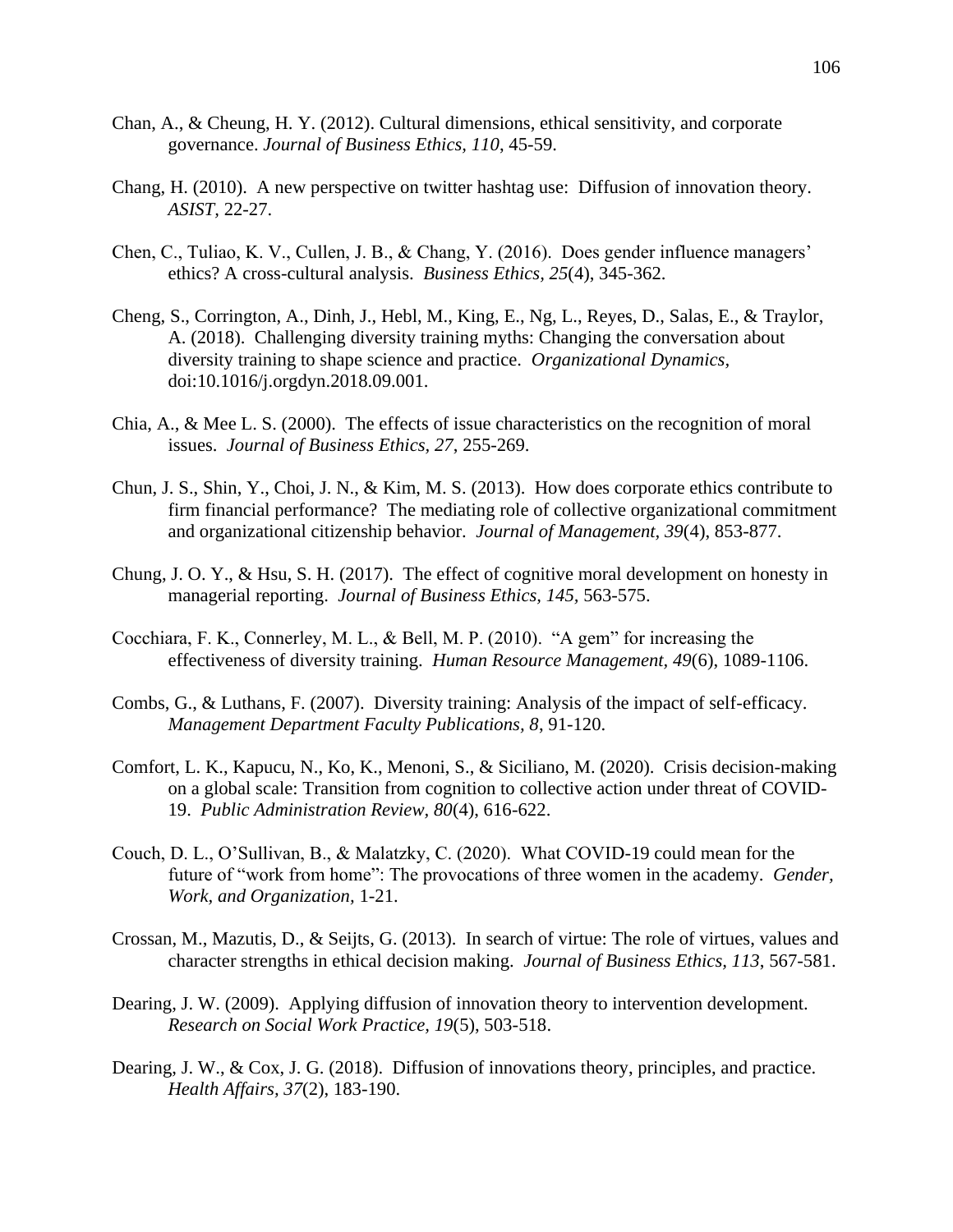Edvinsson, L. (2002). The new knowledge economics. *Business Strategy Review, 13*(3), 72-76.

- Ellis, J. L. (2013). Accounting ethics education: Proposed pedagogy applying cognitive moral development. *Journal of Business and Accounting, 6*(1), 65-80.
- Enron. (2015). In J. S. Olson, & A. O. Mendoza, *American Economic history: A dictionary and chronology*. Westport, CT: Greenwood. Retrieved from [http://0](http://0-search.credoreference.com.library.uark.edu/content/entry/greenwoodlgr/enron/0?institutionId=5281) search.credoreference.com.library.uark.edu/content/entry/greenwoodlgr/enron/0?instituti [onId=5281](http://0-search.credoreference.com.library.uark.edu/content/entry/greenwoodlgr/enron/0?institutionId=5281)
- Findik-Coskuncay, D., Alkis, N., & Ozkan-Yildirim, S. (2018). A structural model for students' adoption of learning management systems: An empirical investigation in the higher education context. *Educational Technology & Society, 21*(2), 13-27.
- Frink, D. D., & Klimoski, R. J. (2004). Advancing accountability theory and practice: Introduction to the human resource management review special edition. *Human Resource Management Review, 14*, 1-17.
- Fujimoto, Y., & E. J. Hartel, C. (2017). Organizational diversity learning framework: Going beyond diversity training programs. *Personnel Review, 46*(6), 1120-1141.
- Garavaglia, P. L. (1993, October). How to ensure transfer of training. *Training & Development*, 63-68.
- Genn, A. (2020). The COVID Recession. *Long Island Business News*, 1-3.
- Geva, A. (2006). A typology of moral problems in business: A framework for ethical management. *Journal of Business Ethics, 69*(2), 133-147.
- Glass, G. V., & Hopkins, K. D. (1996). *Statistical methods in education and psychology* (3<sup>rd</sup> ed.). Allyn & Bacon.
- Greenhalgh, T., Robert, G., Macfarlance, F., Bate, P., & Kyriakidou, O. (2004). Diffusion of innovations in service organizations: Systematic review and recommendations. *The Milbank Quarterly, 82*(4), 581-629.
- Greenwood, M. R. (2002). Ethics and HRM: A review and conceptual analysis. *Journal of Business Ethics, 36*, 261-278.
- Greer, A. L. (1977). Advances in the study of diffusion of innovation in health care organizations. *The Milbank Memorial Fund Quarterly, 55*(4), 505-532.
- Gupta, A. K., & Singhal, A. (1993). Managing human resources for innovation and creativity. *Research Technology Management; Arlington, 36*(3), 41-48.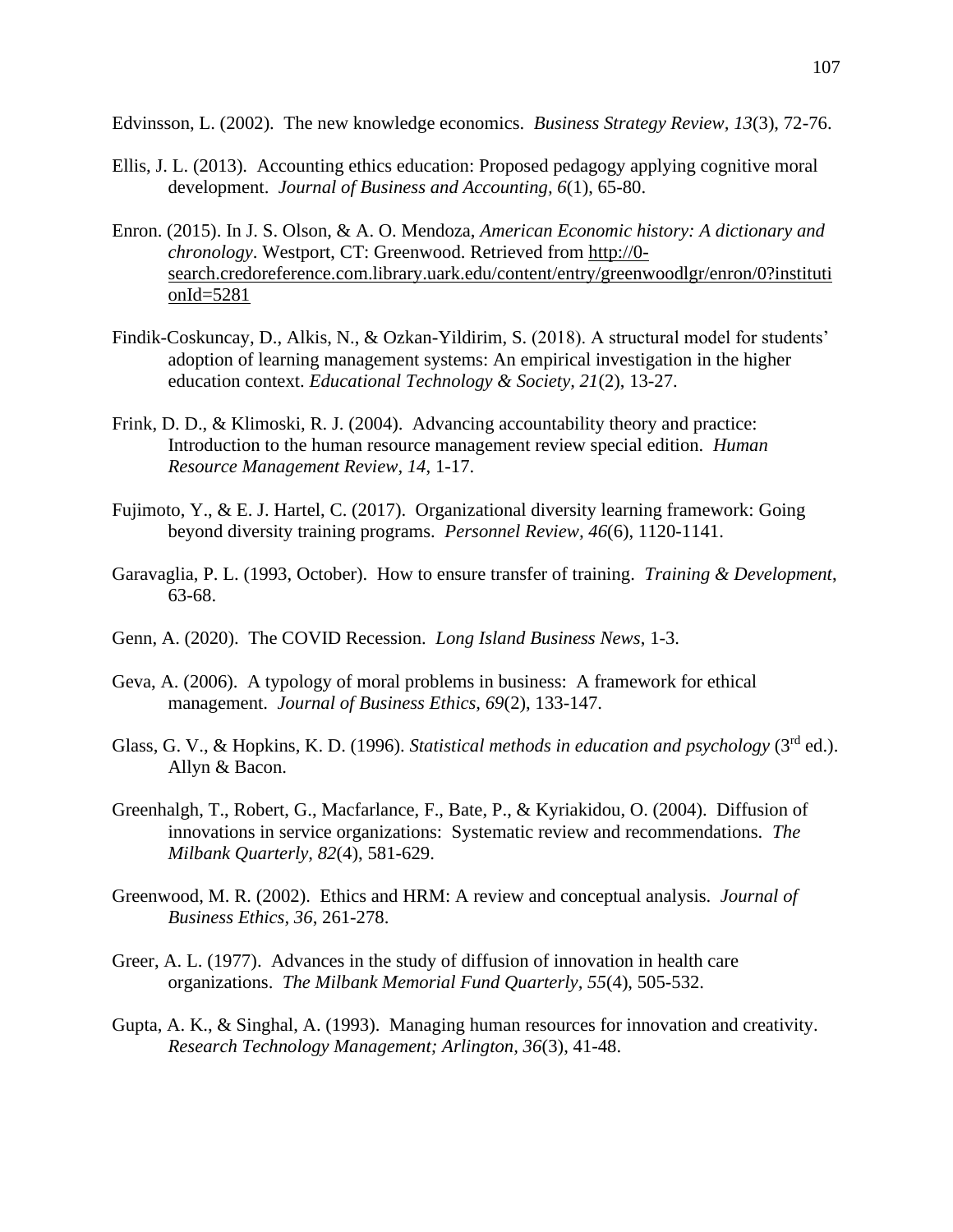- Hadjicharalambous, C., & Shi, Z. (2015). Attitudes toward ethical sensitivity: Implications related to gender identity and personality. *Journal of Legal, Ethical and Regulatory Issues, 18*(3), 31-42.
- Harkrider, L. N., MacDougall, A. E., Bagdasarov, Z., Johnson, J. F., Theil, C. E., Mumford, M. D., Connelly, S., & Devenport, L. D. (2013). Structuring case-based ethics training: How comparing cases and structured prompts influence training effectiveness. *Ethics & Behavior, 23*(3), 179-198.
- Haroardottir, A. K., Guojonsson, S., Minelgaite, I., & Kristinsson, K. (2019). Ethics as usual? Gender differences in work ethics and grades. *Management, 24*(2), 11-21.
- Hartman, E. M. (2006). Can we teach character? An Aristotelian answer. *Academy of Management Learning & Education, 5*(1), 68-81.
- He, H., Zhu, W., & Zheng, X. (2014). Procedural justice and employee engagement: Roles of organizational identification and moral identity centrality. *Journal of Business Ethics, 122*(4), 681-695.
- Healy, P. M., & Palepu, K. G. (2003). The fall of Enron. *The Journal of Economic Perspectives, 17*(2), 3-26.
- Herek, G. M., & Glunt, E. K. (1988). An epidemic of stigma: Public reactions to AIDs. *American Psychologist, 43*(11), 886-891.
- Hinsz, V. B., Park, E., Leung, A. K., & Ladbury, J. (2019). Cultural disposition influences in workgroups: A motivational systems theory of group involvement perspective. *Small Group Research, 50*(1), 81-137.
- Hite, L. M., & McDonald, K. S. (2006). Diversity training pitfalls and possibilities: An exploration of small and mid-size US organizations. *Human Resource Development International, 9*(3), 365-377.
- Hogg, R. V., & Tanis, E. A. (2001). *Probability and statistical inference*. Upper Saddle River, NJ: Prentice Hall.
- Hughes, C. & Byrd, M. (2015). *Managing human resource development programs: Current issues and evolving trends*. Palgrave Macmillan.
- Hughes, C. (2018). *Ethical and legal issues in human resource development.* Palgrave Macmillan.
- Hughes, C. (2019). *Workforce inter-personnel diversity: The power to influence human productivity and career development.* Palgrave Macmillan.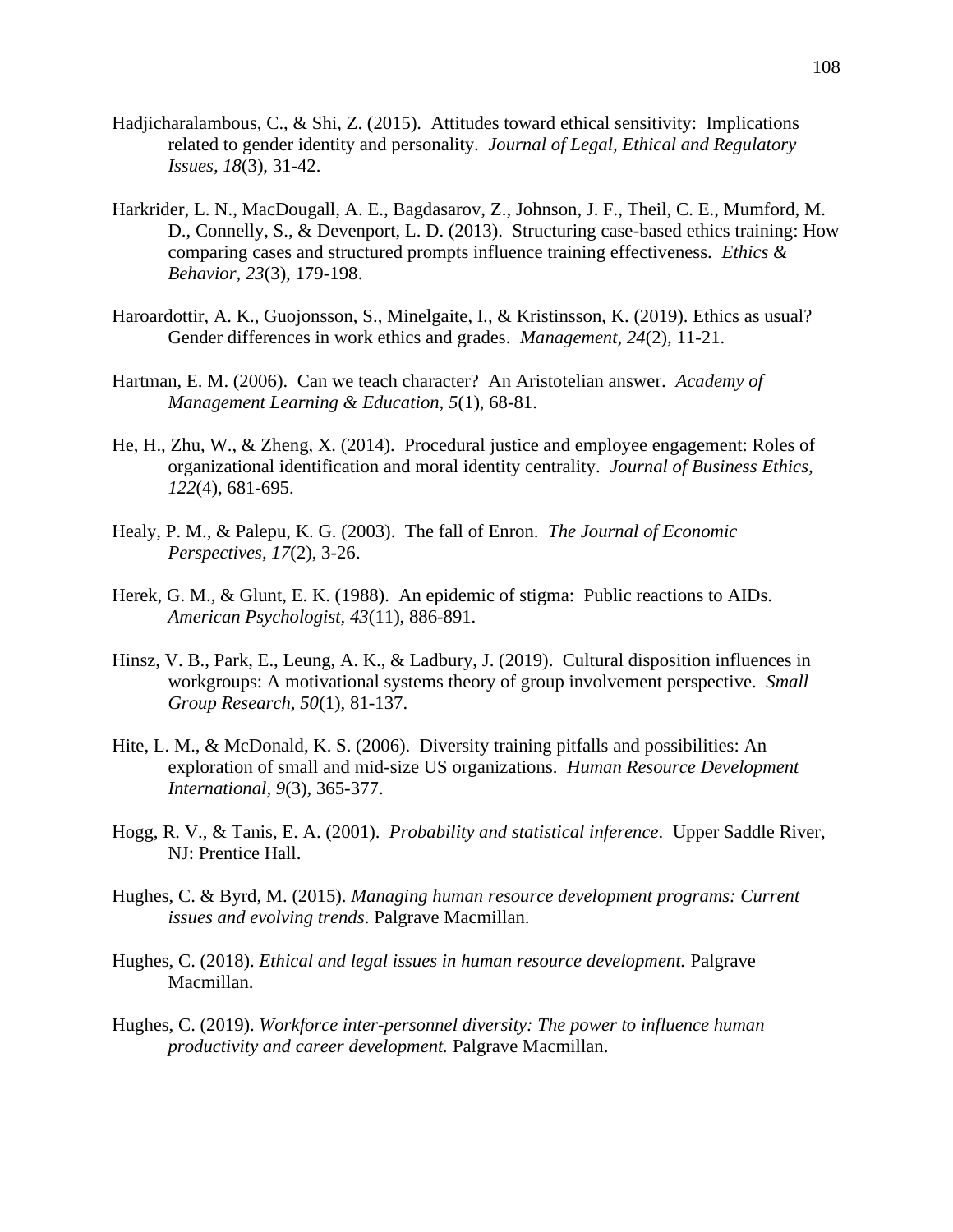- Hughes, C., Robert, L., Frady, K., & Arroyos, A. (2019). *Managing technology and middle and low-skilled employees: Advances for economic regeneration (The changing context of managing people).* Emerald Publishing.
- Huselid, M. A. (1995). The impact of human resource management practices on turnover, productivity, and corporate financial performance. *Academy of Management Journal, 38*(3), 635-672.
- Islam, T. (2019). Motivation to transfer training in learning organizations. *Journal of Management Development, 38*(4), 273-287.
- Jaramillo, F., & Mulki, J. P. (2008). Sales effort: The intertwined roles of the leader, customers, and the salesperson. *Journal of Personal Selling and Sales Management, 28*(1), 37-51.
- Jones, K. P., King, E. B., Nelson, J., Geller, D. S., & Bowes-Sperry, L. (2013). Beyond the business case: An ethical perspective of diversity training. *Human Resource Management, 52*(1), 55-74.
- Jordan, J., Brown, M. E., Treviño, L. K., & Finkelstein, S. (2013). Someone to look up to: Executive-follower ethical reasoning and perceptions of ethical leadership. *Journal of Management, 39*(3), 660-683.
- Kaptein, M. (2011). Toward effective codes: Testing the relationship with unethical behavior. *Journal of Business Ethics, 99*, 233-251.
- Kim, M. J., Lee, C., & Contractor, N. S. (2018). Seniors' usage of mobile social network sites: Applying theories of innovation diffusion and uses and gratifications. *Computers in Human Behavior, 90*, 60-73.
- Kim, S. (2014). Assessing the influence of managerial coaching on employee outcomes. *Human Resource Development Quarterly, 25*(1), 59-85.
- Kirk, R. E. (1995). *Experimental design: Procedures for the behavioral sciences* (3<sup>rd</sup> ed.). Thomson Brooks/Cole Publishing Co.
- Kleinsmith, W., Hewitt, M., Previti, L., & Kachur, R. (2016). Accounting ethics: Postconventional moral development and non-mandatory virtues; making the case for ethics training in the undergraduate program. *Journal of Theoretical Accounting Research, 11*(2), 63-77.
- Kulshreshtha, P. (2005). Business ethics versus incentives: "Contemporary issues and dilemmas", *Journal of Business Ethics, 60*(4), 393-410.
- Kurdoglu, R. S. (2019). The mirage of procedural justice and the primacy of interactional justice in organizations. *Journal of Business Ethics.* doi:10.1007/s10551-019-04166-z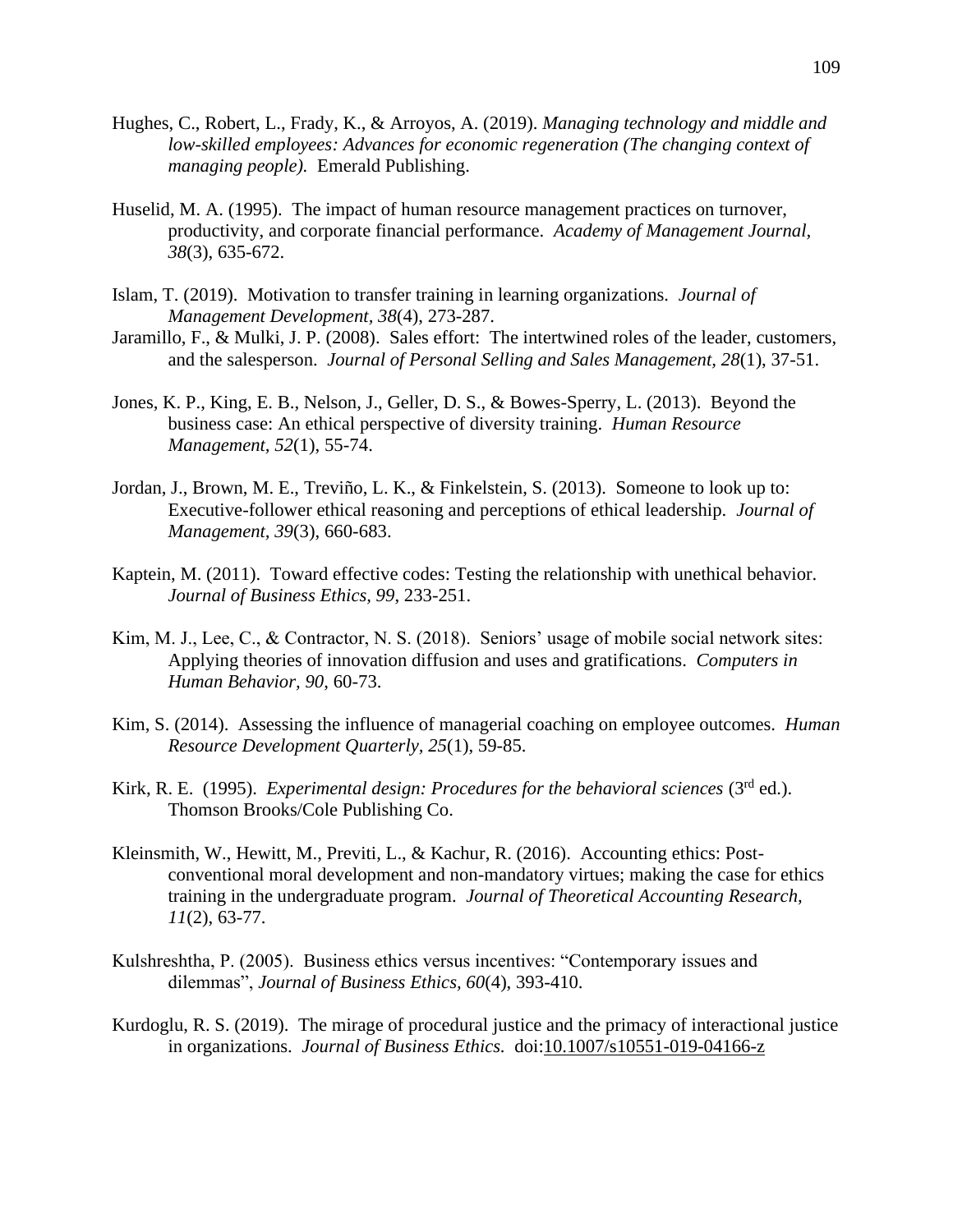- Kurland, N. B. (1995). Ethics, incentives, and conflicts of interest: A practical solution. *Journal of Business Ethics, 14*(6), 465-475.
- Lashley, C. (2016). Business ethics and sustainability. *Research in Hospitality Management, 6*(1), 1-7.
- Lavergne, K. J., & Pelletier, L. G. (2016). Why are attitude-behavior inconsistencies uncomfortable? Using motivational theories to explore individual differences in dissonance arousal and motivation to compensate. *Motivation and Emotion, 40,* 842-861.
- Leasure, P. (2016). General strain and procedural justice in retail banking: A qualitative case study with a multi-theoretical approach to improving compliance policy. *Journal of Financial Crime, 23*(3), 588-604.
- Lee, C. H., & Bruvold, N. T. (2003). Creating value for employees: Investment in employee development. *International Journal of Human Resource Management, 14*(6), 981-1000.
- Leigh, A. (2013). *Ethical Leadership: Creating and sustaining an ethical business culture.* Kogan Page.
- Loi, R., Lam, L. W., & Chan, K. W. (2012). Coping with job insecurity: The role of procedural justice, ethical leadership, and power distance orientation. *Journal of Business Ethics, 108,* 361-373.
- Longenecker, C. O., & Fink, L. S. (2008). Key criteria in twenty-first century management promotional decisions. *Career Development International, 13*(3), 241-251.
- Lyytinen, K., & Damsgaard, J. (2001). What's wrong with the diffusion of innovation theory? In M. A. Ardis & B. L. Marcolin (Eds.), *Diffusing Software Product and Process Innovations. TDIT 2001. IFIP—The International Federation of Information Processing: Vol 59.* Springer.
- MacKenzie, C. A., Garavan, T. N., & Carbery, R. (2012). Through the looking glass: Challenges for human resource development (HRD) post the global financial crisis business as usual? *Human Resource Development International, 15*(3), 353-364.
- MacNab, B. R., & Worthley, R. (2008). Self-efficacy as an intrapersonal predictor for internal whistleblowing: A US and Canada examination. *Journal of Business Ethics, 79*(4), 407- 421.
- Maniam, B., & Teetz, H. (2005). Current realities of ethical issues in corporate America: How does ethics effect the financial arena. *Journal of Legal, Ethical and Regulatory Issues, 8*(1/2), 83-98.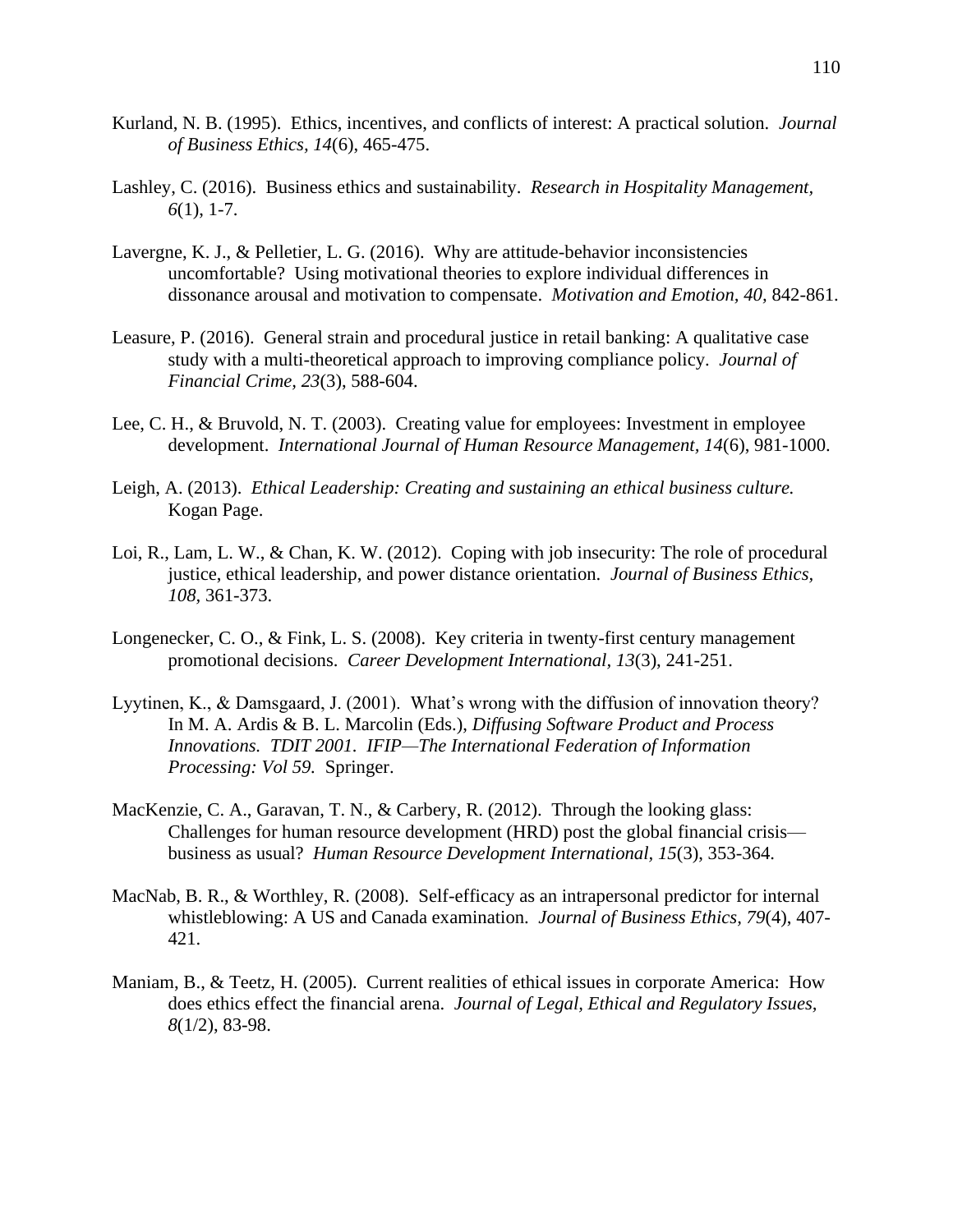- Mansouri, M., & Rowney, J. I. A. (2013). The dilemma of accountability for professionals: A challenge for mainstream management theories. *Journal of Business Ethics, 123*(1), 45- 56.
- Marsick, V. J. (1997). Reflections on developing a code of integrity for HRD. *Human Resource Development Quarterly, 8*(2), 91-94.
- Martin, H. J. (2010). Improving training impact through effective follow-up: Techniques and their application. *Journal of Management Development, 29*(6), 520-534.
- May, D. R., Luth, M. T., & Schwoerer, C. E. (2014). The influence of business ethics education on moral efficacy, moral meaningfulness, and moral courage: A quasi-experimental study. *Journal of Business Ethics, 124*, 67-80.
- Mazouz, K., & Zhao, Y. (2019). CEO incentives, takeover protection, and corporate innovation. *British Journal of Management, 30*, 494-515.
- Medeiros, K. E., Watts, L. L., Mulhearn, T. J., Steele, L. M., Mumford, M. D., & Connelly, S. (2017). What is working, what is not, and what we need to know: a meta-analytic review of business ethics instruction. *Journal of Academic Ethics, 15*, 245-275.
- Mo, S., & Shi, J. (2017). Linking ethical leadership to employees' organizational citizenship behavior: Testing the multilevel mediation role of organizational concern. *The Journal of Business Ethics, 141*(1), 151-162.
- Moore, G. C., & Benbasat, I. (1991). Development of an instrument to measure the perceptions of adopting an information technology innovation. *Information Systems Research, 2*(3), 192-222.
- Nagin, D. S., & Telep, C. W. (2017). Procedural justice and legal compliance. *Annual Review of Law and Social Science, 13*, 5-28.
- Narayanan, P. (2012). Academic imperialism. *What Are You Reading? The World Market and Indian Literary Production* (pp.150). Routledge.
- Ng, K. H., & Ahmad, R. (2018). Personality traits, social support, and training transfer: The mediating mechanism of motivation to improve work through learning. *Personnel Review, 47*(1), 39-59.
- Nguyen, N. (2021). A study on satisfaction of users towards learning management system at international university – Vietnam National University HCMC. *Asia Pacific Management Review,* https://doi.org/10.1016/j.apmrv.2021.02.001
- Nielsen, V. L., & Parker, C. (2012). Mixed motives: Economic, social, and normative motivations in business compliance. *Law & Policy, 34*(4), 428-462.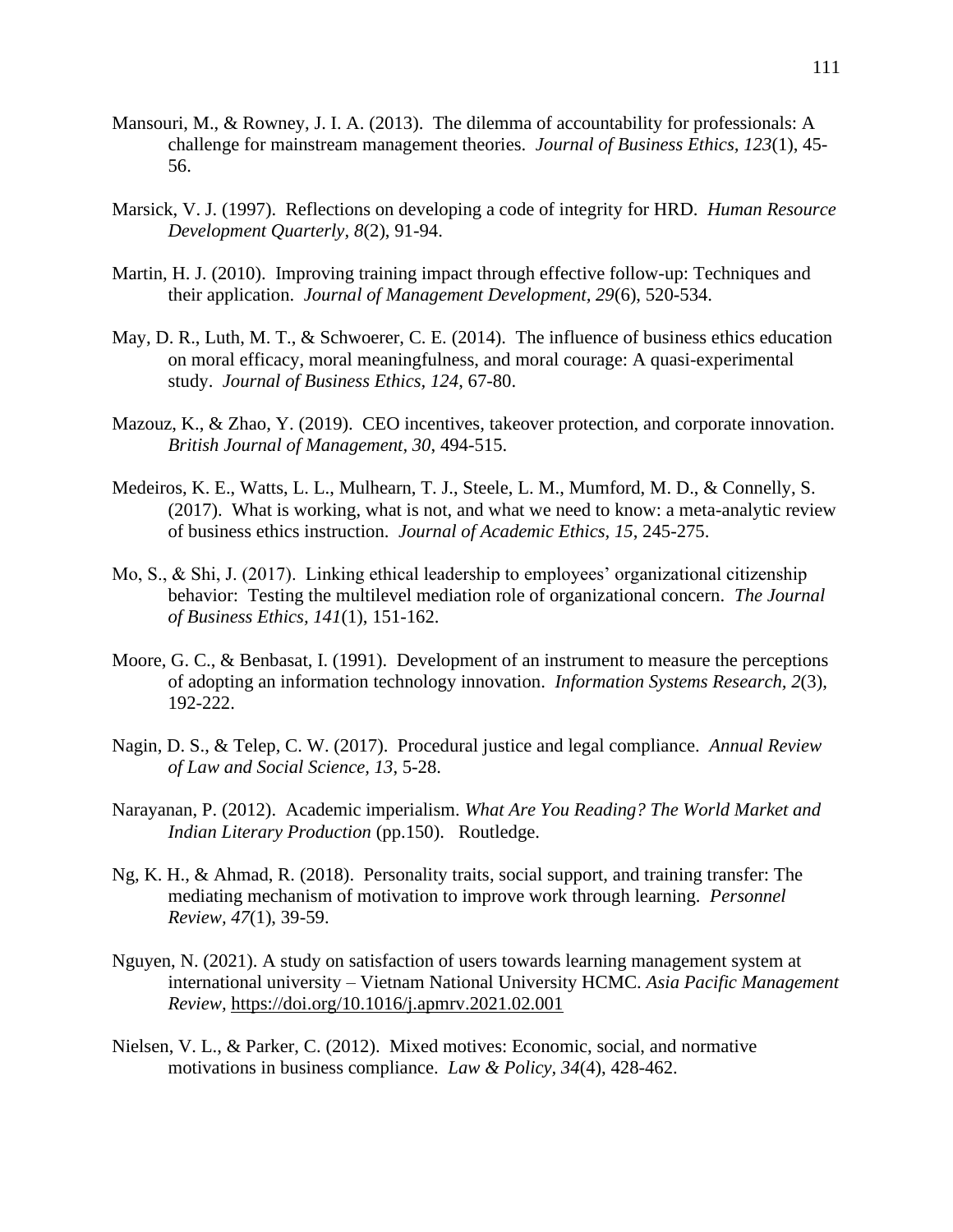- Not quite all there. (2020, May 02). *The Economist, 435,* 14-16. Retrieved from https://search.proquest.com/docview/2397180748?accountid=8361
- Park, E., & Hinsz, V. (2006). Strength and safety in numbers: A theoretical perspective on group influences on approach and avoidance motivation. *Motivation and Emotion, 30*, 135-142.
- Parston, G., McQueen, J., Patel, H., Keown, O. P., Fontana, G., Kuwari, H. A., & Darzi, A. (2015). The science and art of delivery: Accelerating the diffusion of health care innovation. *Health Affairs, 34*(12), 2160-2166.
- Pascual-Ezama, D., Dunfield, D., Gil-Gomez de Liaño, B., & Prelec, D. (2015). Peer effects in unethical behavior: standing or reputation? *PLoS One, 10*(4), 1-14.
- Patton, M. Q. (2015). *Qualitative Research & Evaluation Methods 4th Ed.* Sage.
- Pendse, S. G. (2012). Ethical hazards: A motive, means, and opportunity approach to curbing corporate unethical behavior. *Journal of Business Ethics, 107*(3), 265-279.
- Rampersad, H. (2006). Towards personal and organizational effectiveness and integrity: business ethics. *Training & Management Development Methods, 20*(5), 453-460.
- Raymond, C. B. (1961). How ethical are businessmen. *Harvard Business Review, 39*, 6-9.
- Reynolds, G. (2019). Ethics of IT organizations. *Ethics in Information Technology* (pp. 357). Cengage.
- Ridnour, R. E., Lassk, F. G., Shepherd, C. D. (2001). An exploratory assessment of sales culture variables: Strategic implications within the banking industry. *Journal of Personal Selling and Sales Management, 21*(3), 247-254.
- Ritter, B. A. (2006). Can business ethics be trained? A study of the ethical decision-making process in business students. *Journal of Business Ethics, 68*, 153-164.
- Roh, H., & Kim, E. (2016). The business case for gender diversity: Examining the role of human resource management investments. *Human Resource Management, 55*(3), 519- 534.
- Rodriguez, A. (2012). Change management in the banking industry: Lessons learned. *Organizational Development Journal, 30*(3), 9-16.
- Rogers, E. M. (2003). *Diffusion of innovations*, (5<sup>th</sup> ed). The Free Press.
- Russ-eft, D., & Preskill, H. (2009). *Evaluation in organizations: A systematic approach to enhancing learning, performance, and change.* Basic Books.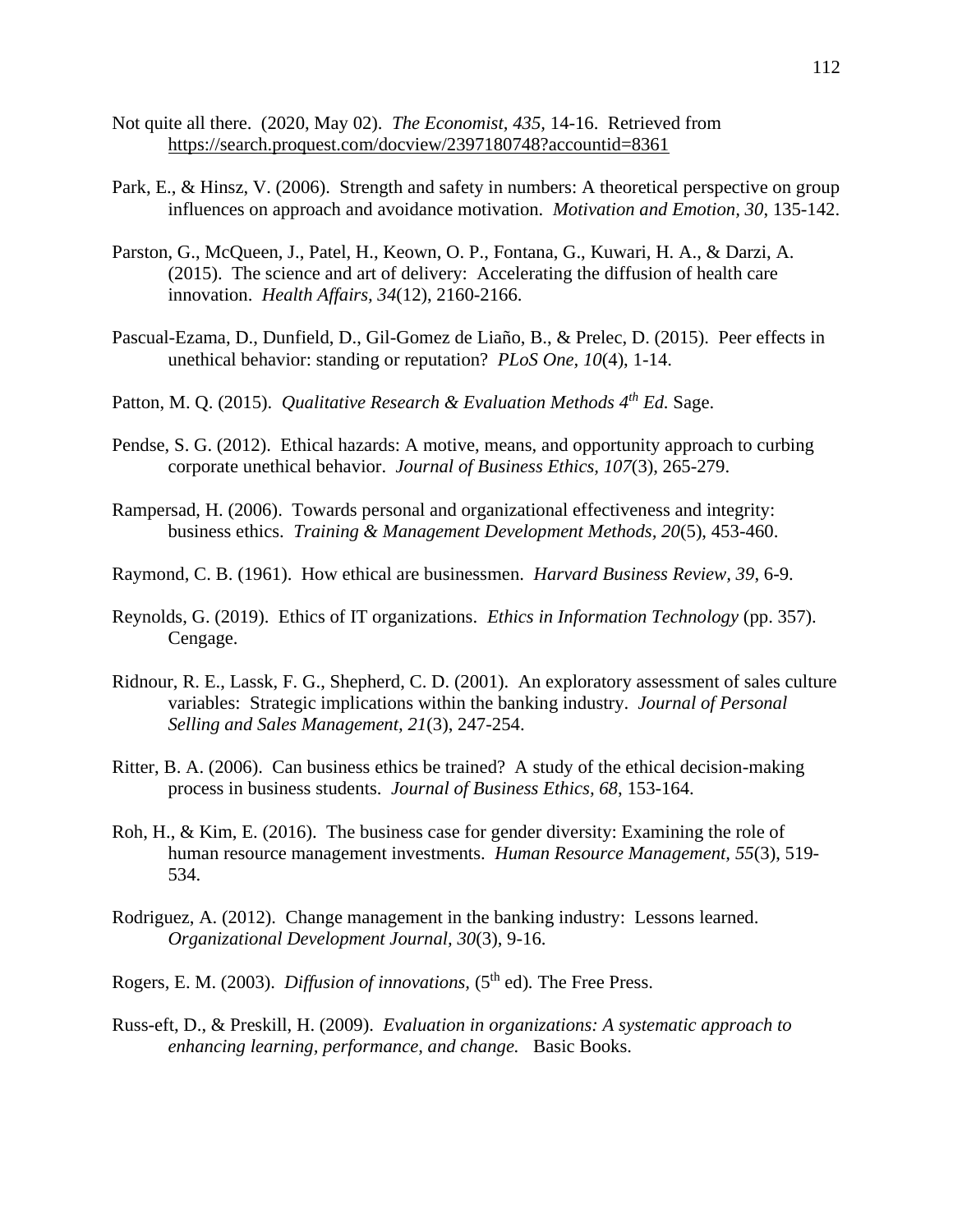- Ryan, B. & Gross, N. (1950). Acceptance and diffusion of hybrid corn seed in two Iowa communities. *Research Bulletin Iowa Agriculture and Home Economics Experiment Station, 29*(372), 663-708.
- Schaltegger, S. & Burritt, R. (2018). Business cases and corporate engagement with sustainability: Differentiating ethical motivations. *Journal of Business Ethics, 147*, 241- 259.
- Schleper, M. C., & Busse, C. (2013). Toward a standardized supplier code of ethics: Development of a design concept based on diffusion of innovation theory. *Logistics Research, 6*, 187-216.
- Schuh, S. C., Zheng, M. X., Xin, K. R., & Fernandez, J. A. (2019). The interpersonal benefits of leader mindfulness: A serial mediation model linking mindfulness, leader procedural justice enactment, and employee exhaustion and performance. *Journal of Business Ethics, 156*, 1007-1025.
- Sekerka, L. E. (2009). Organizational ethics education and training: A review of best practices and their application. *International Journal of Training & Development, 13*(2), 77-95.
- Selart, M., & Johansen, S. T. (2011). Ethical decision making in organizations: The role of leadership stress. *Journal of Business Ethics, 99*(2), 129-143.
- Shelomi, M. (2015). Why we still don't eat insects: Assessing entomophagy promotion through a diffusion of innovations framework. *Trends in Food Science & Technology, 45,* 311- 318.
- Shin, Y., Sung, S. Y., Choi, J. N., & Kim, M. S. (2015). Top management ethical leadership and firm performance: Mediating role of ethical and procedural justice climate. *Journal of Business Ethics, 129*(1), 43-57.
- Singh, J. B., Wood, G., Callaghan, M., Svensson, G., & Andersson, S. (2018). Operationalizing business ethics in organizations: The views of executives in Australia, Canada and Sweden. *European Business Review, 30*(4), 494-510.
- Sun, H. (2003). Conceptual clarifications for 'organizational learning', 'learning organization' and 'a learning organization'. *Human Resource Development International, 6*(2), 153- 166.
- Swanson, R. A., & Holton III, E. F. (Eds.). (2005). *Research in organizations: Foundations and methods of inquiry*. Berrett-Koehler, San Francisco.
- Swanson, R. A., & Holton III, E. F. (2009). *Foundations of Human Resource Development,*  Berrett-Koehler, San Francisco.
- Treviño, L. K., & Brown, M. E. (2004). Managing to be ethical: Debunking five business ethics myths. *Academy of Management Executive, 18*(2), 69-81.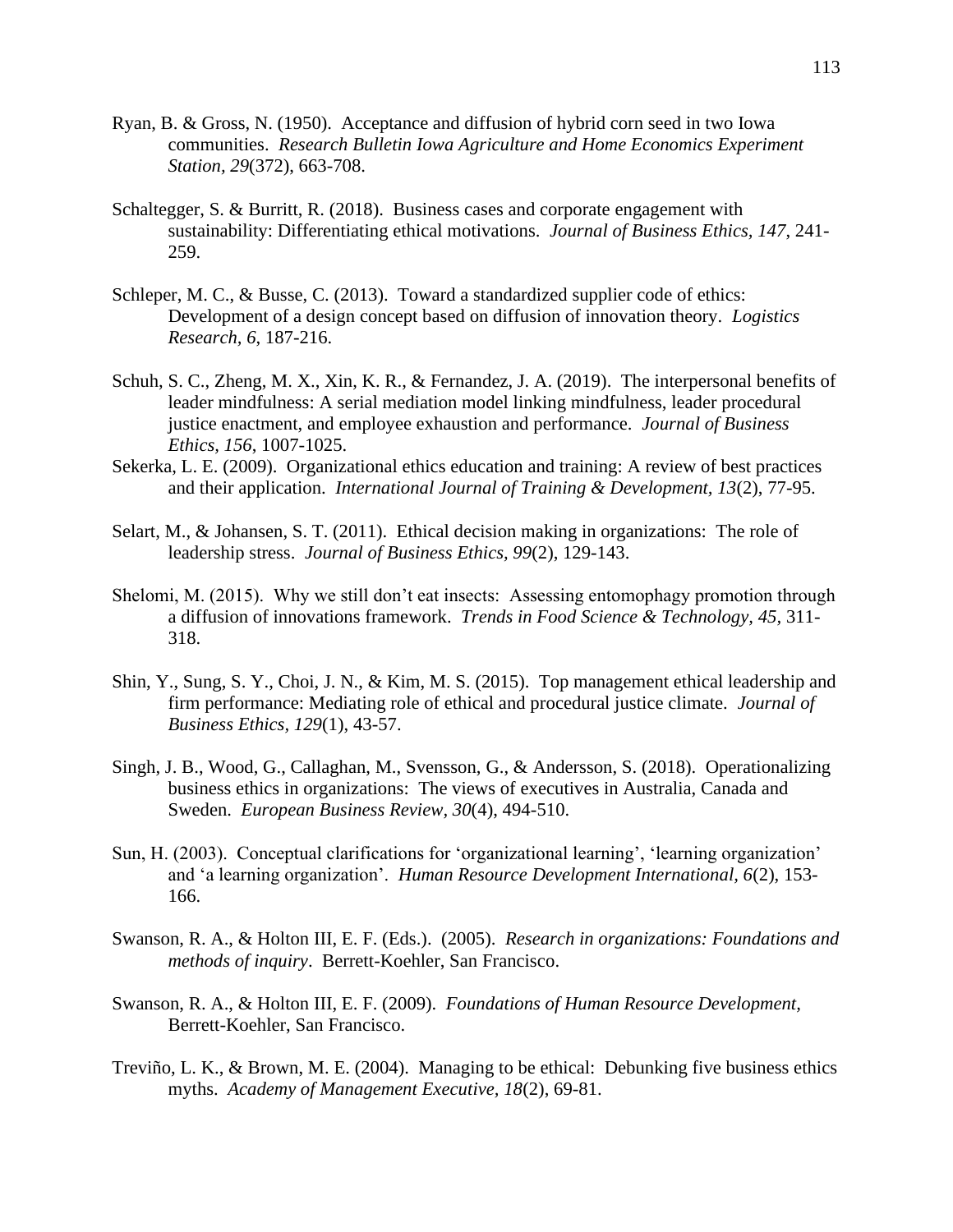- Treviño, L. K., & Weaver, G. R. (2001). Organizational justice and ethics program "followthrough": Influences on employees' harmful and helpful behavior. *Business Ethics Quarterly, 11*(4), 651-671.
- Turgut, E., & Sökmen, A. (2018). The effects of perceived organizational ethics on innovative work behavior: Self efficacy's moderating and mediating role. *Turkish Journal of Business Ethics, 11*(1), 58-67.
- Valentine, S., & Fleischman, G. (2004). Ethics training and businessperson's perceptions of organizational ethics. *Journal of Business Ethics, 52*, 381-390.
- Verbos, A. K., & Miller, J. S. (2015). When harm is at stake: Ethical value orientation, managerial decisions, and relational outcomes. *Journal of Business Ethics, 127*, 149-163.
- Walumbwa, F. O., Mayer, D. M., Wang, P., Wang, H., Workman, K., & Christensen, A. L. (2011). Linking ethical leadership to employee performance: The roles of leader-member exchange, self-efficacy, and organizational identification. *Organizational Behavior and Human Decision Processes, 115*, 204-213.
- Waples, E. P., Antes, A. L., Murphy, S. T., Connelly, S., & Mumford, M. D. (2009). A metaanalytic investigation of business ethics instruction. *Journal of Business Ethics, 87*(1), 133-151.
- Wartick, S. L., & Cochran, P. L. (1985). The evolution of the corporate social performance model. *Academy of Management Review, 10*(4), 758-769.
- Weaver, G. R., & Treviño, L. K. (2001). The role of human resources in ethics/compliance management: A fairness perspective. *Human Resource Management Review, 11*(1), 113-134.
- Weber, J. A. (2007). Business ethics training insights from learning theory. *Journal of Business Ethics, 70*, 61-85.
- Weber, J. (2015). Investigating and assessing the quality of employee ethics training programs among US-based global organizations. *Journal of Business Ethics, 129*(1), 27-42.
- Welch, J. S. (2013). The importance of self-efficacy in ethical education for business undergraduates. *Southern Journal of Business and Ethics, 5*, 214-223.
- Wells, D., & Schminke, M. (2001). Ethical development and human resources training: An integrative framework. *Human Resource Management Review, 11*(1), 135-158.
- Wines, W. A. (2008). Seven pillars of business ethics: Toward a comprehensive framework. *Journal of Business Ethics, 79,* 483-499.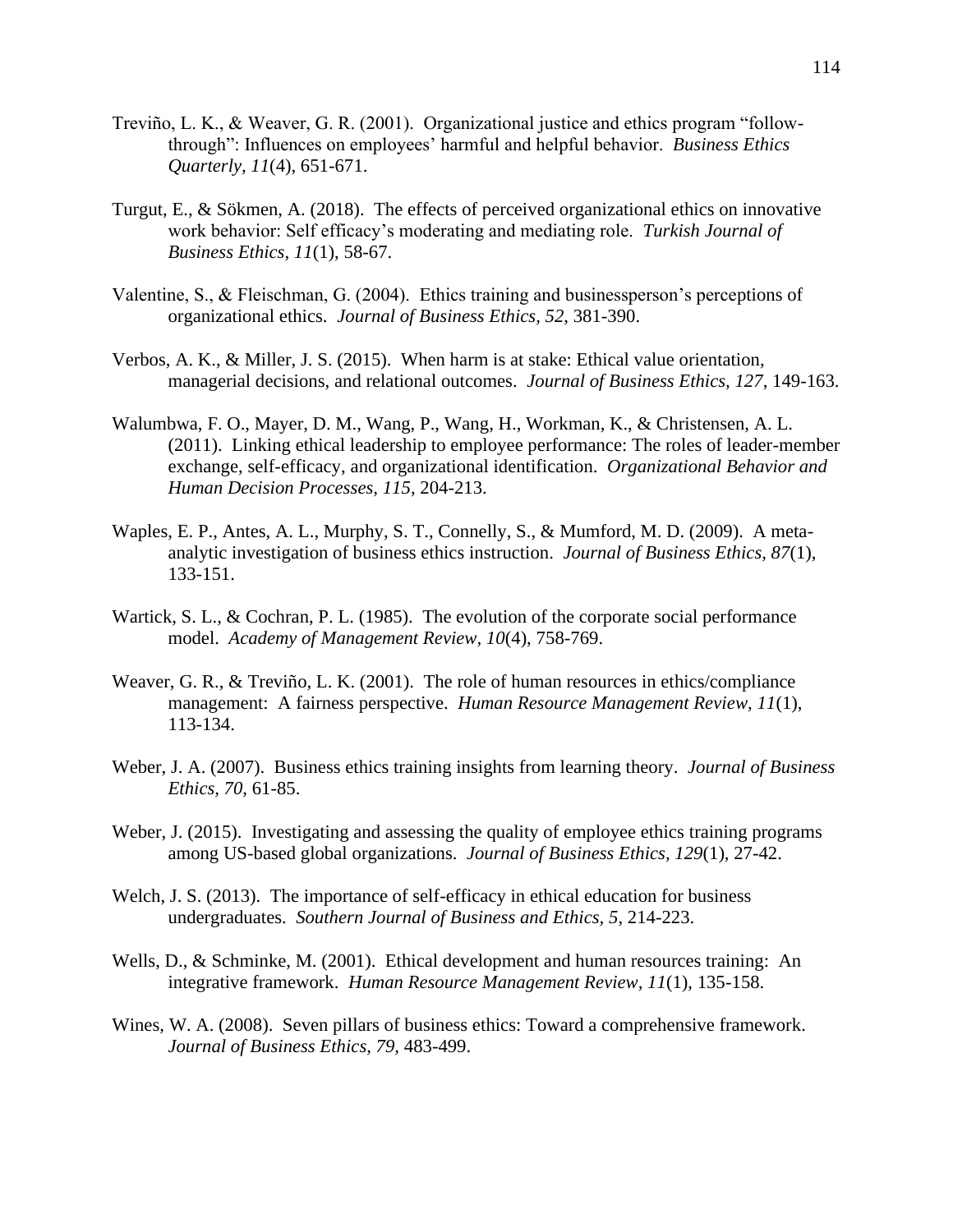- Yidong, T., & Xinxin, L. (2013). How ethical leadership influence employees' innovative work behavior: A perspective of intrinsic motivation. *Journal of Business Ethics, 116*, 441- 455.
- Zigarmi, D., Galloway, F. J., & Roberts, T. P. (2018). Work locus of control, motivational regulation, employee work passions, and work intentions: An empirical investigation of an appraisal model. *Journal of Happiness Studies, 19*, 231-256.
- Zoghbi-Manrique-de-Lara, P. (2010). Do unfair procedures predict employees' ethical behavior by deactivating formal regulations? *Journal of Business Ethics, 94*, 411-425. doi: 10.1007/s10551-009-0273-z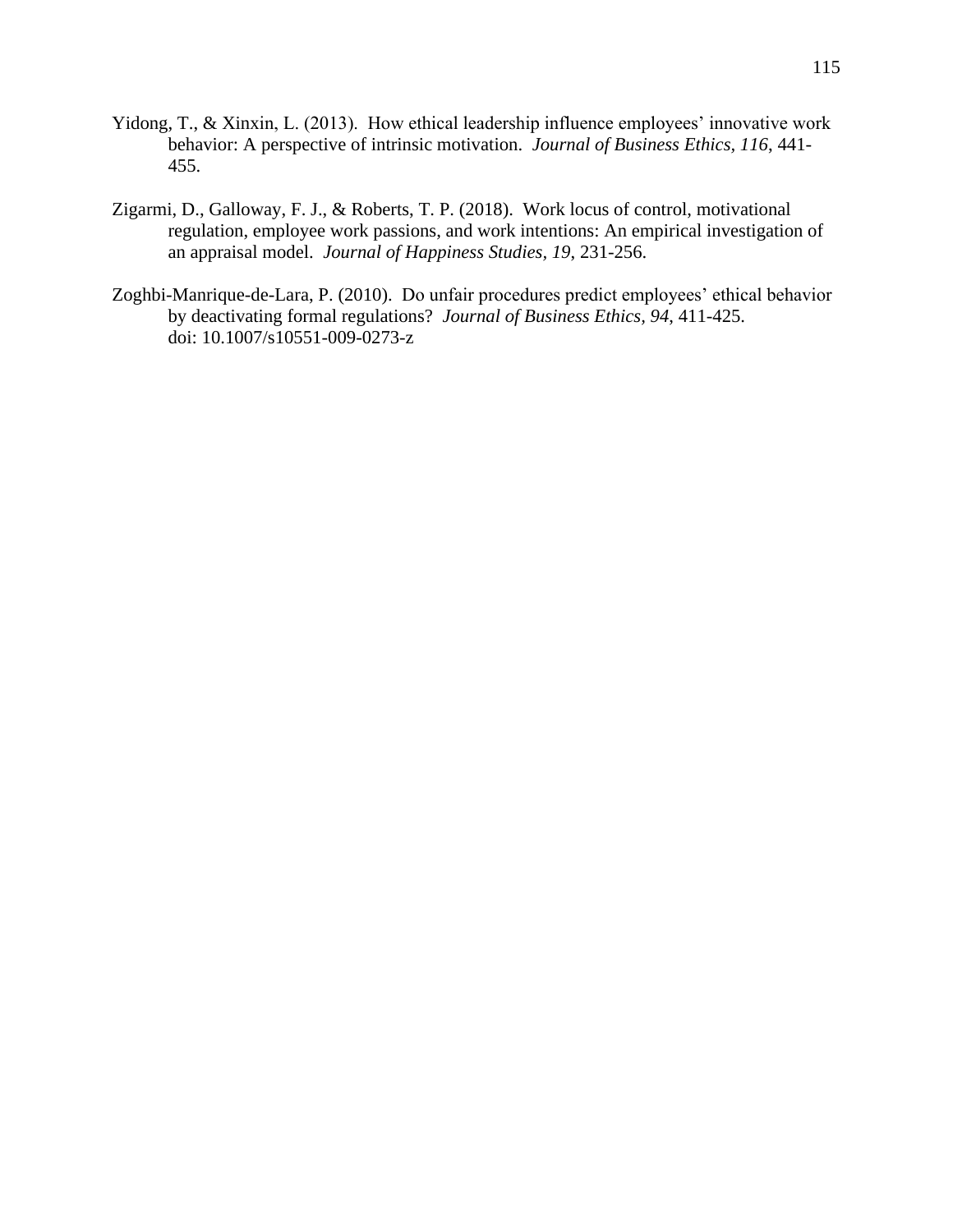### **APPENDICES**

### **APPENDIX A: SURVEY (MOORE & BENBASAT, 1991): 25 ITEMS**

Directions: Answer the following questions by projecting how you perceive the concepts learned in-class will translate on-the-job. Scale: 1 – Strongly Disagree to 7 Strongly Agree

1. What I was taught in class enables me to accomplish tasks more quickly.

| Strongly<br>Disagree | Disagree | Somewhat<br>Disagree | Neither Agree<br>or Disagree | Somewhat<br>Agree | Agree | <b>Strongly Agree</b> |
|----------------------|----------|----------------------|------------------------------|-------------------|-------|-----------------------|
|                      |          |                      |                              |                   |       |                       |

2. What I was taught in class improves the quality of work I do.

| Strongly<br>Disagree | Disagree | Somewhat<br>Disagree | Neither Agree<br>or Disagree | Somewhat<br>Agree | Agree | <b>Strongly Agree</b> |
|----------------------|----------|----------------------|------------------------------|-------------------|-------|-----------------------|
|                      |          |                      |                              |                   |       |                       |

3. What I was taught in class makes it easier to do my job.

| Strongly | Disagree | Somewhat | Neither Agree | Somewhat | Agree | <b>Strongly Agree</b> |
|----------|----------|----------|---------------|----------|-------|-----------------------|
| Disagree |          | Disagree | or Disagree   | Agree    |       |                       |
|          |          |          |               |          |       |                       |

4. What I was taught in class enhances my effectiveness on-the-job.

| Strongly<br>Disagree | Disagree | Somewhat<br>Disagree | Neither Agree<br>or Disagree | Somewhat<br>Agree | Agree | <b>Strongly Agree</b> |
|----------------------|----------|----------------------|------------------------------|-------------------|-------|-----------------------|
|                      |          |                      |                              |                   |       |                       |

#### 5. What I taught in class gives me greater control over my work.

| Strongly<br>Disagree | Disagree | Somewhat<br>Disagree | Neither Agree<br>or Disagree | Somewhat<br>Agree | Agree | <b>Strongly Agree</b> |
|----------------------|----------|----------------------|------------------------------|-------------------|-------|-----------------------|
|                      |          |                      |                              |                   |       |                       |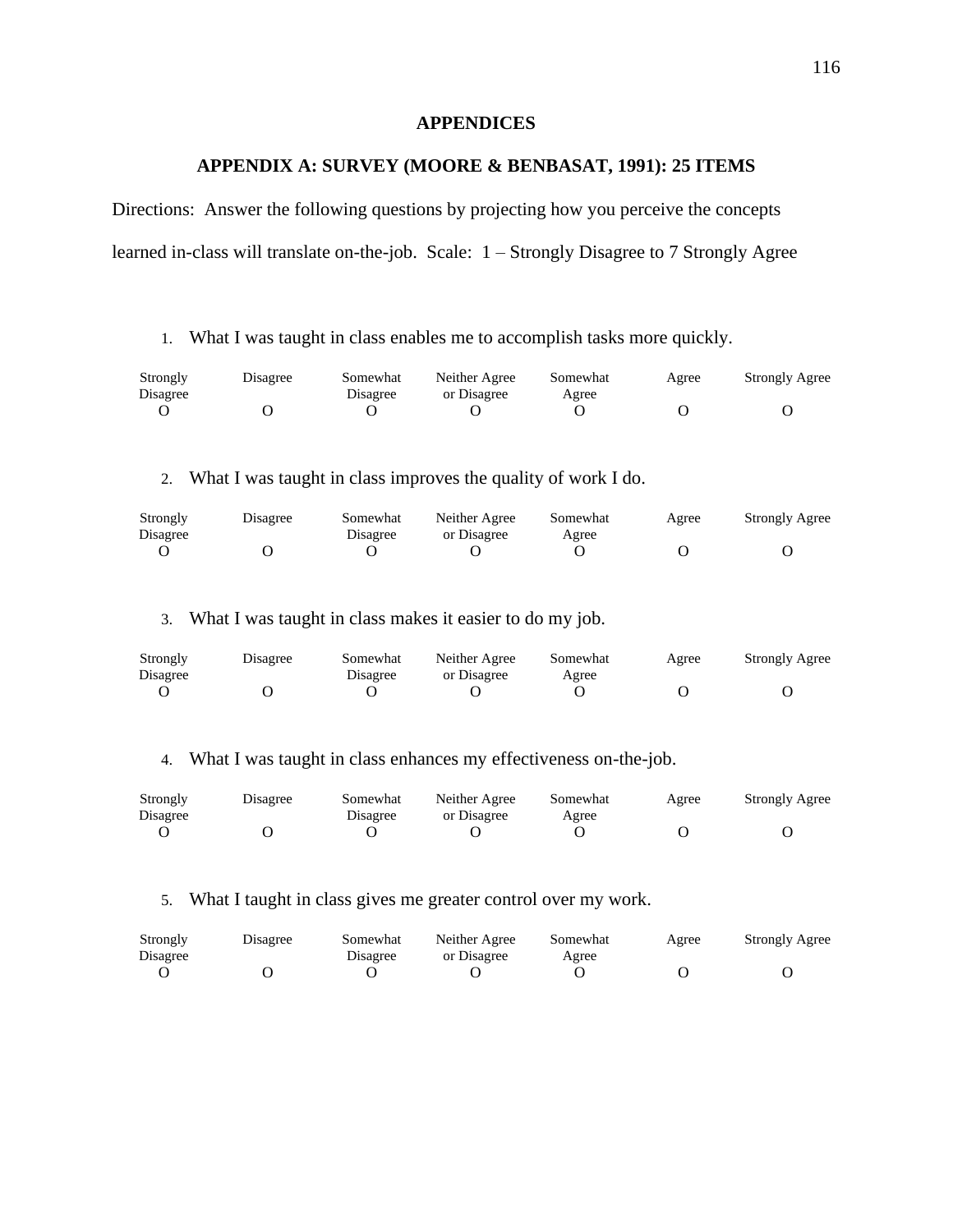| Strongly | Disagree | Somewhat | Neither Agree | Somewhat | Agree | <b>Strongly Agree</b> |
|----------|----------|----------|---------------|----------|-------|-----------------------|
| Disagree |          | Disagree | or Disagree   | Agree    |       |                       |
|          |          |          |               |          |       |                       |

7. I think that what I was taught in class fits well with the way I like to work.

6. What I was taught in class is compatible with all aspects of my work.

| Strongly<br>Disagree | Disagree | Somewhat<br>Disagree | Neither Agree<br>or Disagree | Somewhat<br>Agree | Agree | <b>Strongly Agree</b> |
|----------------------|----------|----------------------|------------------------------|-------------------|-------|-----------------------|
|                      |          |                      |                              |                   |       |                       |

8. What I was taught in class fits into my work style.

| Strongly | Disagree | Somewhat | Neither Agree | Somewhat | Agree | <b>Strongly Agree</b> |
|----------|----------|----------|---------------|----------|-------|-----------------------|
| Disagree |          | Disagree | or Disagree   | Agree    |       |                       |
|          |          |          |               |          |       |                       |

9. People in my organization who follow what was taught in class have more prestige

than those who do not.

| Strongly<br>Disagree | Disagree | Somewhat<br>Disagree | Neither Agree<br>or Disagree | Somewhat<br>Agree | Agree | <b>Strongly Agree</b> |
|----------------------|----------|----------------------|------------------------------|-------------------|-------|-----------------------|
|                      |          |                      |                              |                   |       |                       |

10. People in my organization who follow what was taught in class have a high profile.

| Strongly<br>Disagree | Disagree | Somewhat<br>Disagree | Neither Agree<br>or Disagree | Somewhat<br>Agree | Agree | <b>Strongly Agree</b> |
|----------------------|----------|----------------------|------------------------------|-------------------|-------|-----------------------|
|                      |          |                      |                              |                   |       |                       |

11. Adhering to what was taught in class is a status symbol in my organization.

| Strongly | Disagree | Somewhat | Neither Agree | Somewhat | Agree | <b>Strongly Agree</b> |
|----------|----------|----------|---------------|----------|-------|-----------------------|
| Disagree |          | Disagree | or Disagree   | Agree    |       |                       |
|          |          |          |               |          |       |                       |

12. My interaction with the concepts in class is clear and understandable.

| Strongly<br>Disagree | Disagree | Somewhat<br>Disagree | Neither Agree<br>or Disagree | Somewhat<br>Agree | Agree | <b>Strongly Agree</b> |
|----------------------|----------|----------------------|------------------------------|-------------------|-------|-----------------------|
|                      |          |                      |                              |                   |       |                       |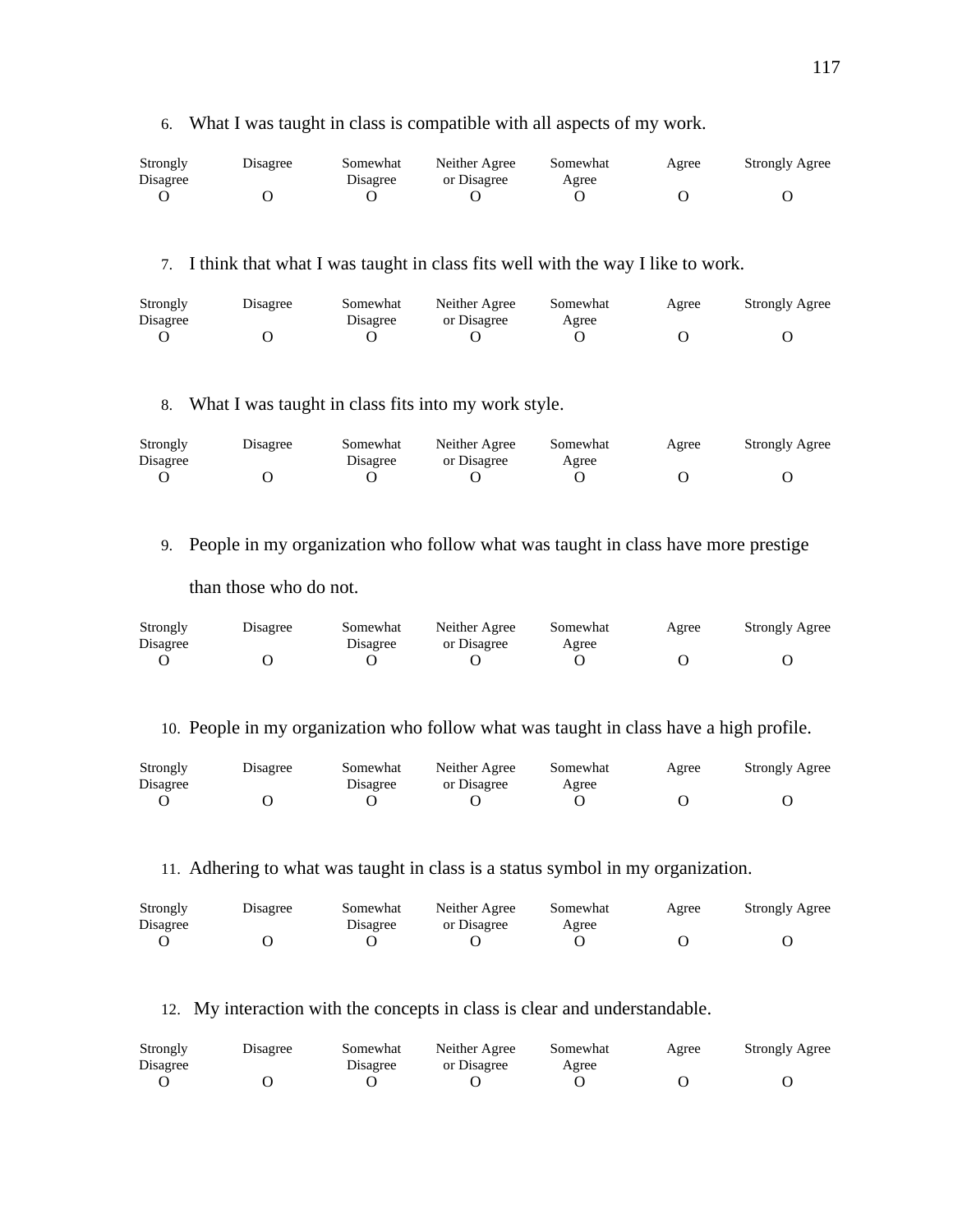| Strongly | Disagree | Somewhat | Neither Agree | Somewhat | Agree | <b>Strongly Agree</b> |
|----------|----------|----------|---------------|----------|-------|-----------------------|
| Disagree |          | Disagree | or Disagree   | Agree    |       |                       |
|          |          |          |               |          |       |                       |

13. I believe that it is easy to use the concepts from class to do what I want them to do.

# 14. Overall, I believe the concepts learned in class are easy to use.

| Strongly<br>Disagree | Disagree | Somewhat<br>Disagree | Neither Agree<br>or Disagree | Somewhat<br>Agree | Agree | <b>Strongly Agree</b> |
|----------------------|----------|----------------------|------------------------------|-------------------|-------|-----------------------|
|                      |          |                      |                              |                   |       |                       |

15. Learning to use the information from class is easy for me.

| Strongly | Disagree | Somewhat | Neither Agree | Somewhat | Agree | <b>Strongly Agree</b> |
|----------|----------|----------|---------------|----------|-------|-----------------------|
| Disagree |          | Disagree | or Disagree   | Agree    |       |                       |
|          |          |          |               |          |       |                       |

16. I would have no difficulty telling others about the results of using what I learned in

class.

| Strongly<br>Disagree | Disagree | Somewhat<br>Disagree | Neither Agree<br>or Disagree | Somewhat<br>Agree | Agree | <b>Strongly Agree</b> |
|----------------------|----------|----------------------|------------------------------|-------------------|-------|-----------------------|
|                      |          |                      |                              |                   |       |                       |

17. I believe I could communicate to others the consequences of using what I learned in

class.

| Strongly<br>Disagree | Disagree | Somewhat<br>Disagree | Neither Agree<br>or Disagree | Somewhat<br>Agree | Agree | <b>Strongly Agree</b> |
|----------------------|----------|----------------------|------------------------------|-------------------|-------|-----------------------|
|                      |          |                      |                              |                   |       |                       |

# 18. The results of using what I learned in class are apparent to me.

| Strongly<br>Disagree | Disagree | Somewhat<br>Disagree | Neither Agree<br>or Disagree | Somewhat<br>Agree | Agree | <b>Strongly Agree</b> |
|----------------------|----------|----------------------|------------------------------|-------------------|-------|-----------------------|
|                      |          |                      |                              |                   |       |                       |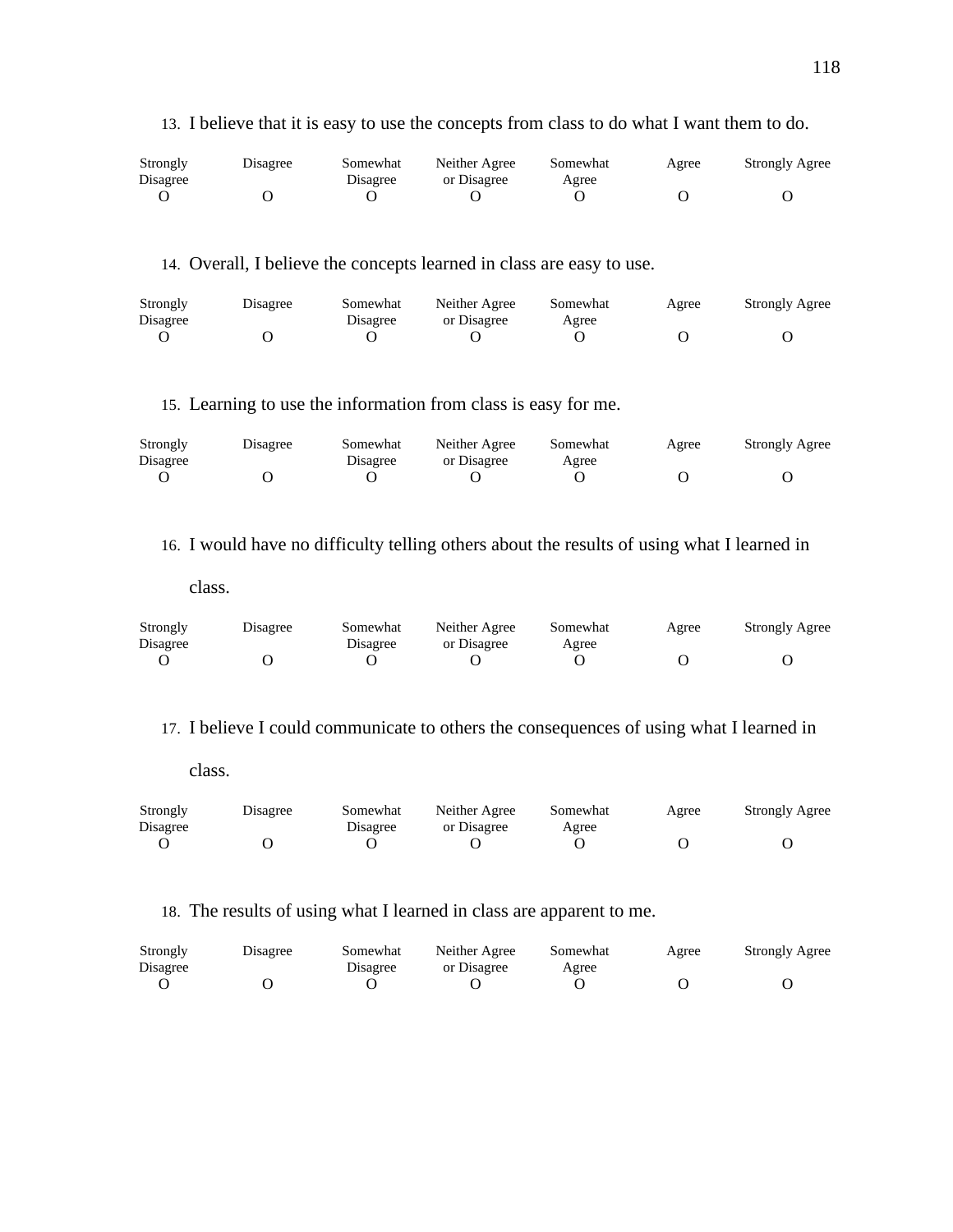19. I would have difficulty explaining why using what I learned in class may or may not

be beneficial.

| Strongly<br>Disagree | Disagree | Somewhat<br>Disagree | Neither Agree<br>or Disagree | Somewhat<br>Agree | Agree | <b>Strongly Agree</b> |
|----------------------|----------|----------------------|------------------------------|-------------------|-------|-----------------------|
|                      |          |                      |                              |                   |       |                       |

20. In my organization, one sees the standards from class in use in the workplace.

| Strongly<br>Disagree | Disagree | Somewhat<br>Disagree | Neither Agree<br>or Disagree | Somewhat<br>Agree | Agree | <b>Strongly Agree</b> |
|----------------------|----------|----------------------|------------------------------|-------------------|-------|-----------------------|
|                      |          |                      |                              |                   |       |                       |

21. The standards I learned in class are *not* very visible in my organization.

| Strongly | Disagree | Somewhat | Neither Agree | Somewhat | Agree | <b>Strongly Agree</b> |
|----------|----------|----------|---------------|----------|-------|-----------------------|
| Disagree |          | Disagree | or Disagree   | Agree    |       |                       |
|          |          |          |               |          |       |                       |

22. I am able to experiment with the ideas from class as necessary.

| Strongly | Disagree | Somewhat | Neither Agree | Somewhat | Agree | <b>Strongly Agree</b> |
|----------|----------|----------|---------------|----------|-------|-----------------------|
| Disagree |          | Disagree | or Disagree   | Agree    |       |                       |
|          |          |          |               |          |       |                       |

23. I did not have to expend very much effort to try out what I was taught in class.

| Strongly<br>Disagree | Disagree | Somewhat<br>Disagree | Neither Agree<br>or Disagree | Somewhat<br>Agree | Agree | <b>Strongly Agree</b> |
|----------------------|----------|----------------------|------------------------------|-------------------|-------|-----------------------|
|                      |          |                      |                              |                   |       |                       |

24. My boss does *not* require me to follow what I learned in class.

| Strongly | Disagree | Somewhat | Neither Agree | Somewhat | Agree | <b>Strongly Agree</b> |
|----------|----------|----------|---------------|----------|-------|-----------------------|
| Disagree |          | Disagree | or Disagree   | Agree    |       |                       |
|          |          |          |               |          |       |                       |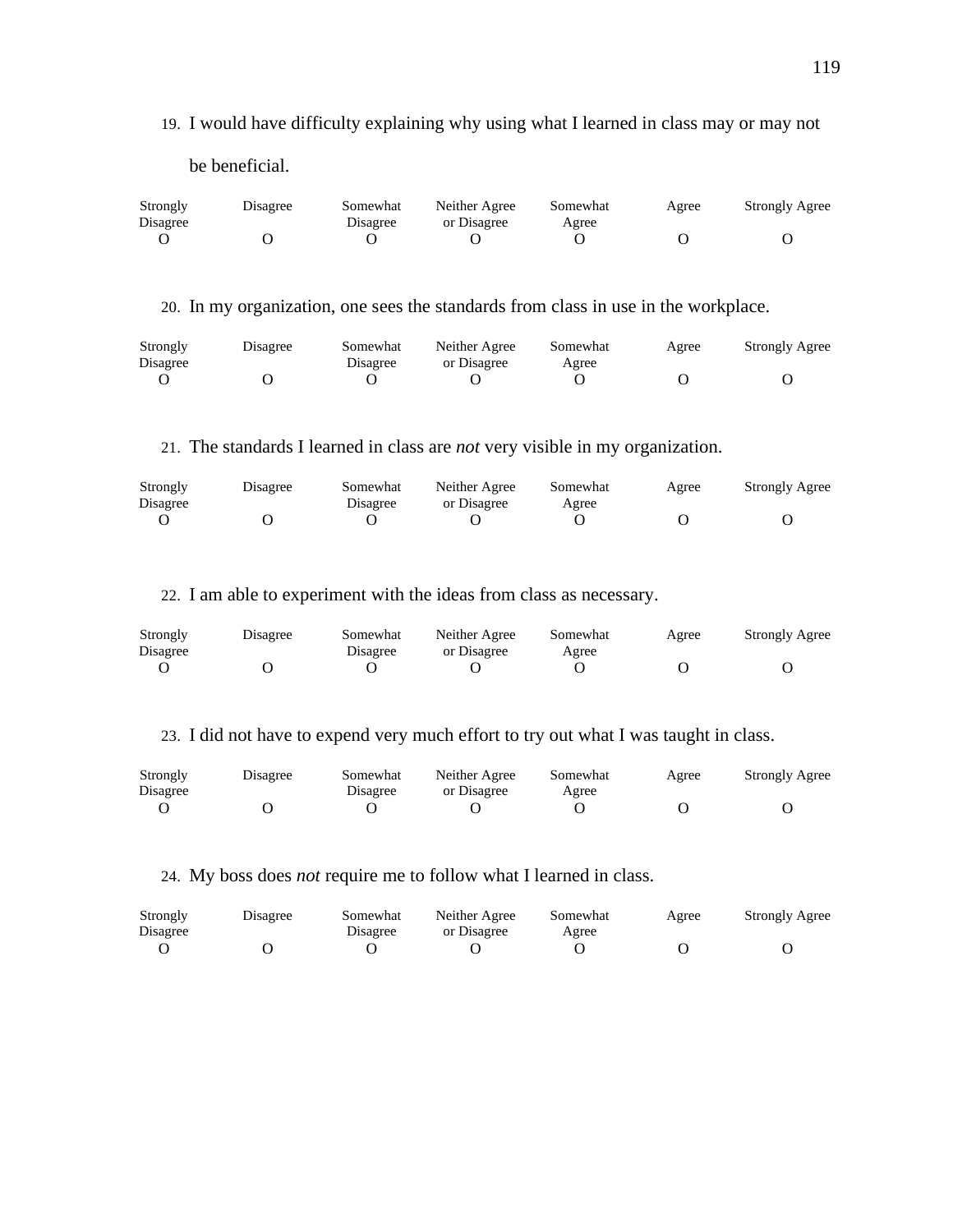25. Although it might be helpful, using what I learned in class is certainly *not* compulsory (required) in my job.

| Strongly | Disagree | Somewhat | Neither Agree | Somewhat | Agree | <b>Strongly Agree</b> |
|----------|----------|----------|---------------|----------|-------|-----------------------|
| Disagree |          | Disagree | or Disagree   | Agree    |       |                       |
|          |          |          |               |          |       |                       |

Additional participant data requested. Please circle a response.

| Are you willing to participate in an individual one-on-one interview? | Yes |  |
|-----------------------------------------------------------------------|-----|--|
| If yes, please provide your email address:                            |     |  |

| Gender:                    | Male                             | Female                 | Choose not to disclose |               |
|----------------------------|----------------------------------|------------------------|------------------------|---------------|
| Age:                       | $18-25$ years                    | $26-39$ years          | $40-55$ years          |               |
|                            | older than 55 years              | Choose not to disclose |                        |               |
| Level of Education:        |                                  | High School            | Some College           |               |
|                            | Bachelor's Degree                | Master's Degree        | Doctoral Degree        |               |
|                            | Choose not to disclose           |                        |                        |               |
| Years of Sales Experience: |                                  | Less than 1 year       | $1-5$ years            |               |
|                            | 6-10 years                       | More than 10 years     | Choose not to disclose |               |
|                            | Prior Ethics & Culture Training: | Yes                    | N <sub>0</sub>         | Choose not to |
| disclose                   |                                  |                        |                        |               |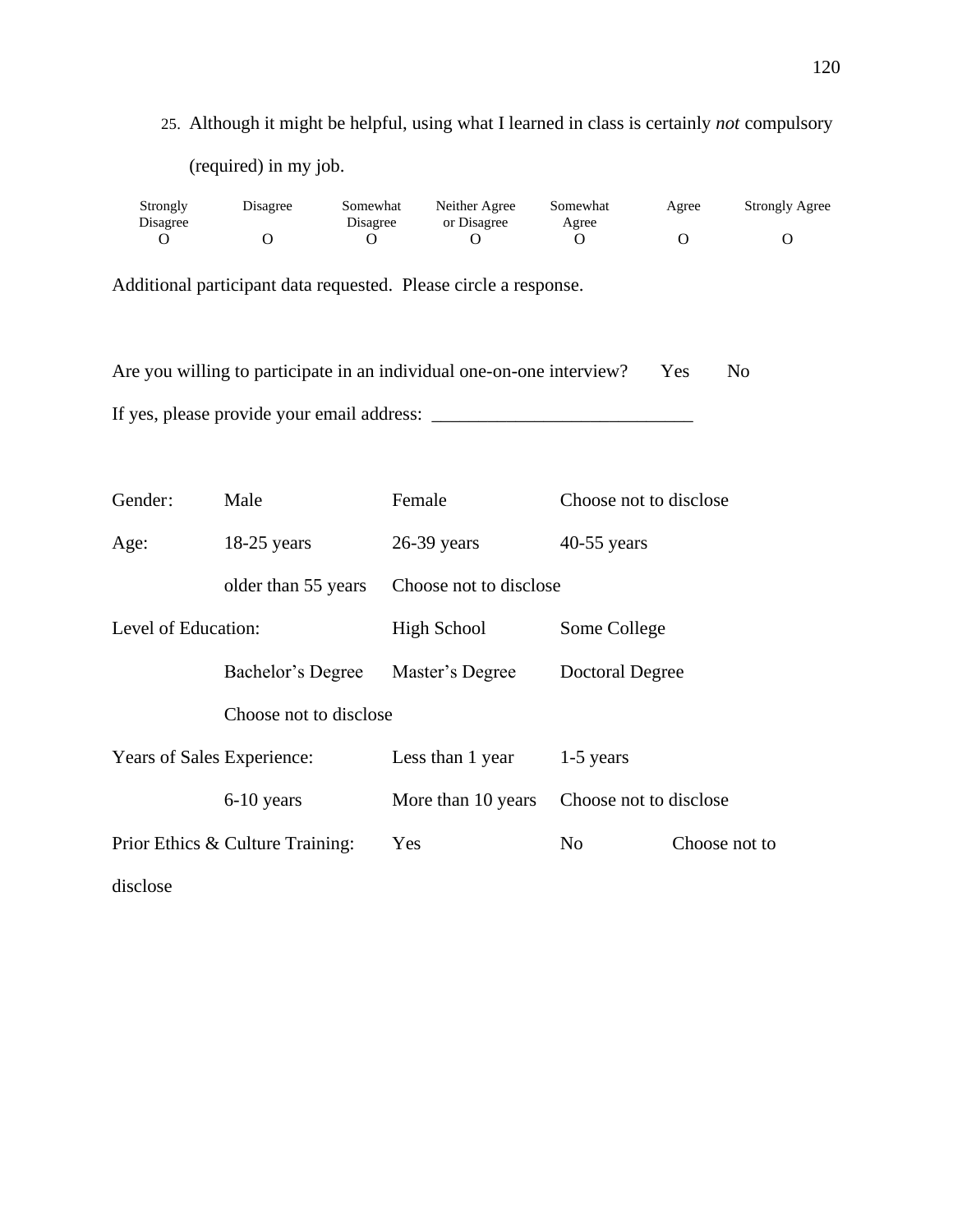### **APPENDIX B: QUALITATIVE INTERVIEW GUIDE**

Volunteers were recruited among survey participants with a targeted minimum of 10 interviewees. Interview participants were among the respondents who answered "yes" to the survey question "Are you willing to participate in an individual one-on-one interview?" Ten questions were utilized in the one-on-one interviews, representing two points of inquiry into each of the five characteristics of diffusion—relative advantage, compatibility, trialability, observability, and complexity. Interviews were conducted and recorded via zoom and transcribed the following day from the recordings. Interactions were also recorded via voice notes on the researcher's mobile phone as a backup in the event of possible errors with zoom.

Question 1 (Relative Advantage): How will what you learned in class impact the way you do your job?

Question 2 (Observability): How are the concepts from class being implemented in your workplace?

Question 3 (Trialability): How will your supervisor allow you to use the things you learned in class?

Question 4 (Compatibility): How do you feel about the training?

Question 5 (Complexity): What recommendations do you have for the training team to make the class more effective?

Question 6 (Relative Advantage): How will what you learned in class impact you in your career journey with the company?

Question 7 (Observability): Tell me about how you see your peers using the materials and concepts presented in class.

Question 8 (Trialability): In what ways are you allowed to put your own "spin" on what you learned in class in your day-to-day duties?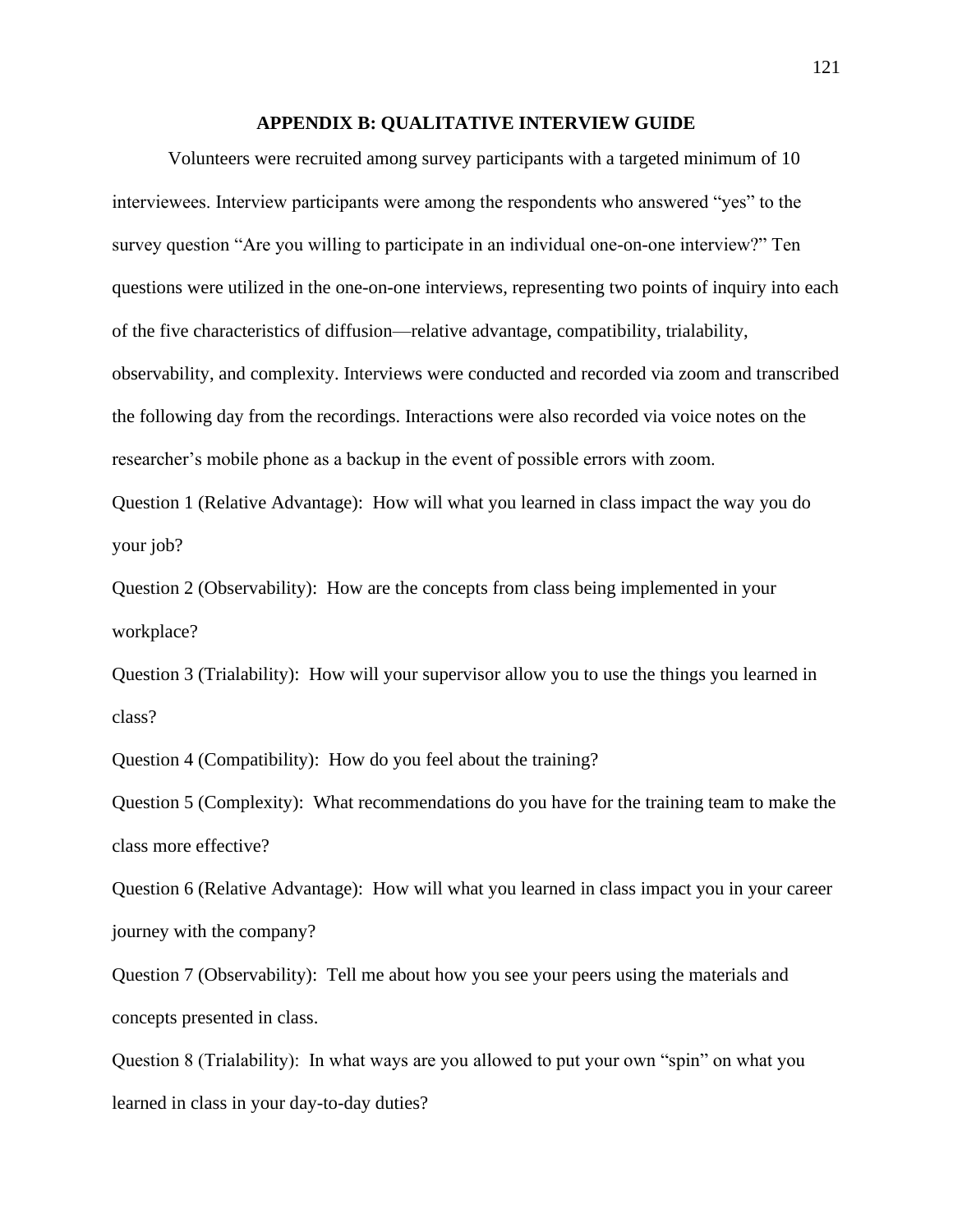Question 9 (Compatibility): Tell me how you feel about this being a required course for associates.

Question 10 (Complexity): Talk to me about how easily you think it will be to apply (on-thejob) what was presented in class.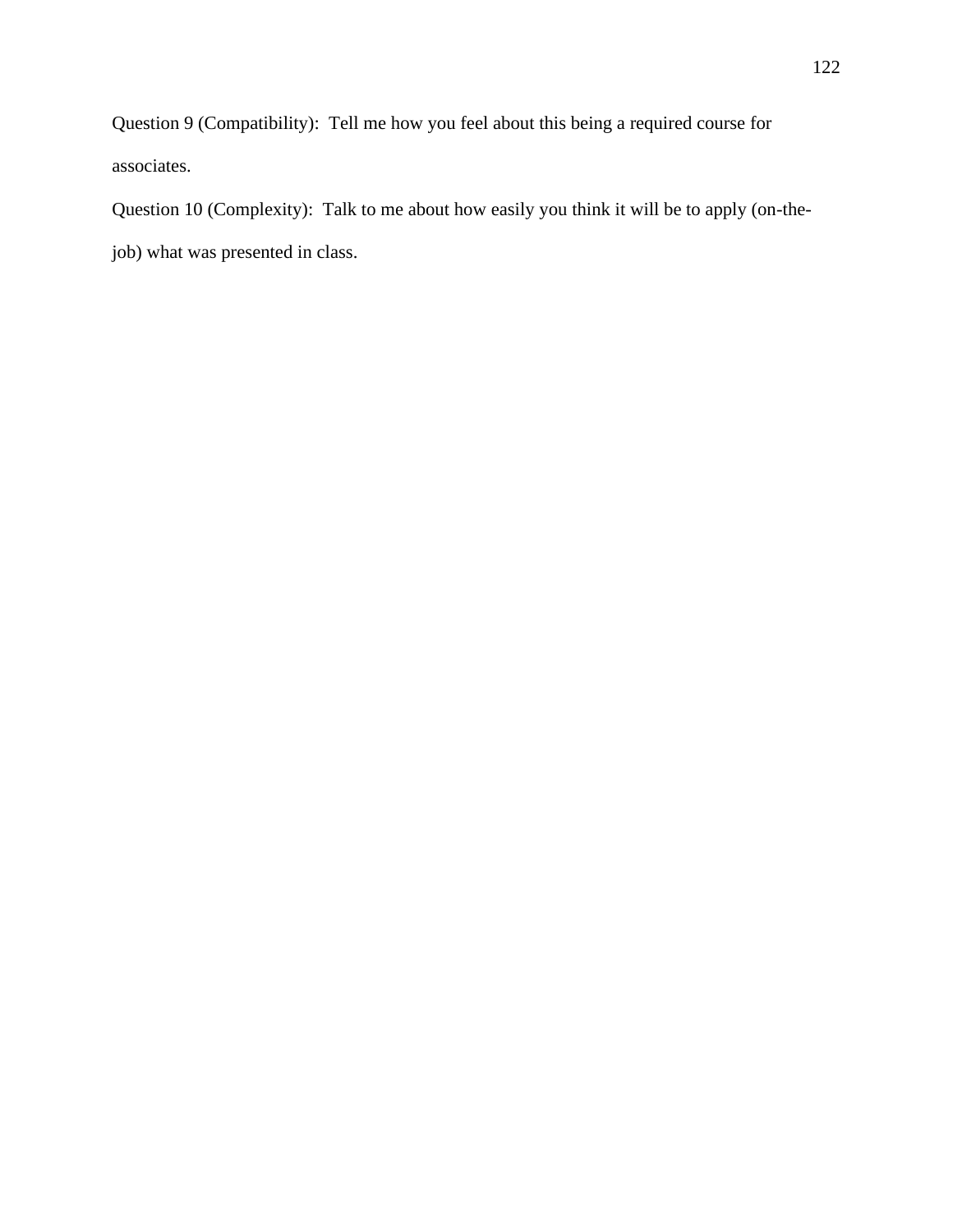### **APPENDIX C: INFORMED CONSENT FORM**

## **A FOCUSED EVALUATION OF SALES EMPLOYEES' ETHICS TRAINING AND ITS EFFECT ON THE DIFFUSION OF ETHICS IN A FINANCIAL ORGANIZATION Consent to Participate in a Research Study**

Principal Researcher: Justin Luebker Faculty Advisor: Claretha Hughes

### **INVITATION TO PARTICIPATE**

You are invited to participate in a research study about diffusion in education. You are being asked to participate in this study because you are an employee at a financial entity, participating in a required training course discussing the organization's culture and how it defines the right and wrong way of doing business.

## **WHAT YOU SHOULD KNOW ABOUT THE RESEARCH STUDY**

*Who is the Principal Researcher?* Justin Luebker [jluebker@uark.edu](mailto:jluebker@uark.edu) XXX.XXX.XXXX

*Who is the Faculty Advisor?* Claretha Hughes [chbanks@uark.edu](mailto:chbanks@uark.edu) 479.575.2047

#### *What is the purpose of this research study?*

The purpose of this study is to address attributes of ethics training that prevent best practices and moral behaviors from diffusing within an organization following a training application. This research also focuses on organizations within the finance and accounting industries.

*Who will participate in this study?* Approximately 75 participants ages 18-65.

### *What am I being asked to do?*

Your participation will require the following:

Completion of a 25-question online survey and an optional one-on-one interview via zoom.

#### *What are the possible risks or discomforts?*

There are no anticipated risks for participation. However, participants may feel discomfort in providing feedback regarding training that is a required part of their employment.

*What are the possible benefits of this study?* There are no anticipated benefits to participants.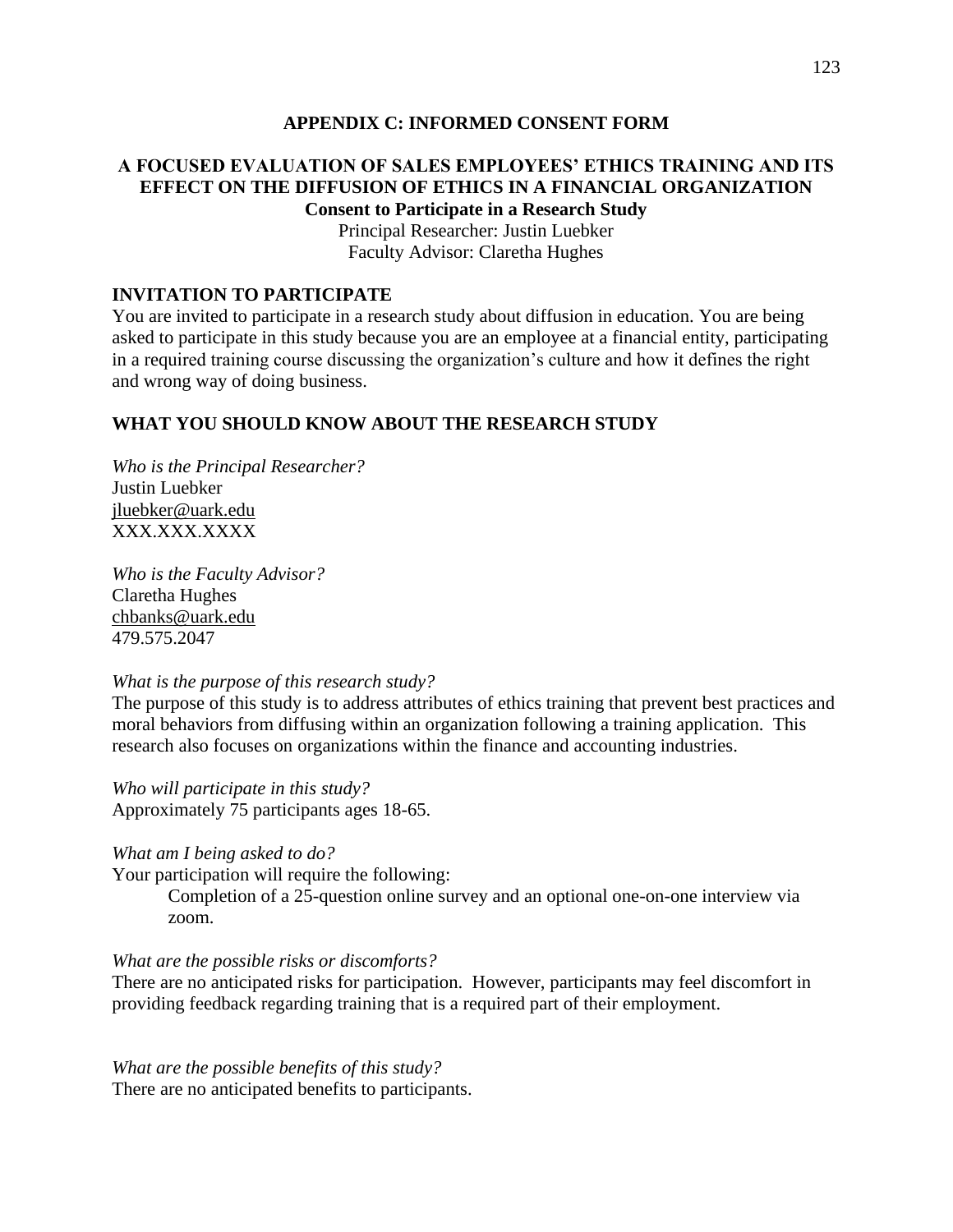### *How long will the study last?*

The online survey will take 10-15 minutes to complete. The one-on-one interview will last approximately 30 minutes.

# *Will I receive compensation for my time and inconvenience if I choose to participate in this study?*

No. Because of regulations within the finance and accounting industries, no compensation will be provided.

# *Will I have to pay for anything?*

There is no cost for participation.

## *What are the options if I do not want to be in the study?*

If you do not want to be in this study, you may refuse to participate. Also, you may refuse to participate at any time during the study. Your job will not be affected in any way if you refuse to participate.

## *How will my confidentiality be protected?*

All information will be kept confidential to the extent allowed by applicable State and Federal law.

Responses will remain anonymous, and data will be secured by the researcher and not stored on any of the company's systems.

## *Will I know the results of the study?*

At the conclusion of the study, you will have the right to request feedback about the results. You may contact the faculty advisor, Claretha Hughes (chbanks@uark.edu) or Principal Researcher, Justin Luebker (jluebker@uark.edu). You will receive a copy of this form for your files.

## *What do I do if I have questions about the research study?*

You have the right to contact the Principal Researcher or Faculty Advisor as listed below for any concerns that you may have.

Justin Luebker [\(jluebker@uark.edu](mailto:jluebker@uark.edu) – XXX.XXX.XXXX)

Claretha Hughes [\(chbanks@uark.edu](mailto:chbanks@uark.edu) – 479.575.2047)

You may also contact the University of Arkansas Research Compliance office listed below if you have questions about your rights as a participant, or to discuss any concerns about, or problems with the research.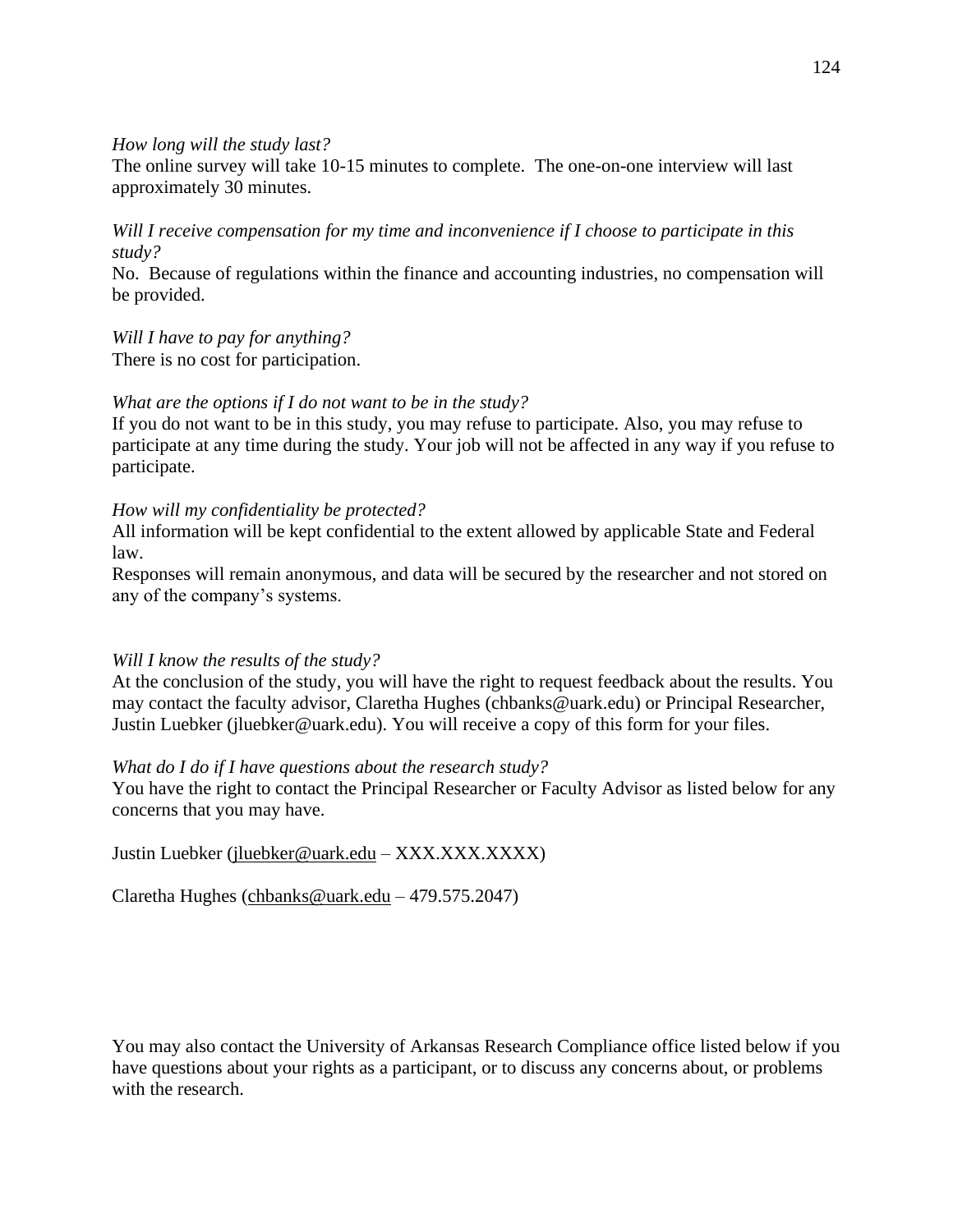Ro Windwalker, CIP Institutional Review Board Coordinator Research Compliance University of Arkansas 109 MLKG Building Fayetteville, AR 72701-1201 479-575-2208 [irb@uark.edu](mailto:irb@uark.edu)

I have read the above statement and have been able to ask questions and express concerns, which have been satisfactorily responded to by the investigator. I understand the purpose of the study as well as the potential benefits and risks that are involved. I understand that participation is voluntary. I understand that significant new findings developed during this research will be shared with the participant. I understand that no rights have been waived by signing the consent form. I have been given a copy of the consent form.

\_\_\_\_\_\_\_\_\_\_\_\_\_\_\_\_\_\_\_\_\_\_\_\_\_\_\_\_\_\_\_\_\_\_\_\_\_\_\_\_\_\_\_\_\_\_\_\_\_\_\_\_\_\_\_\_\_\_\_\_\_\_\_\_\_\_\_\_\_\_\_\_\_\_\_\_\_\_